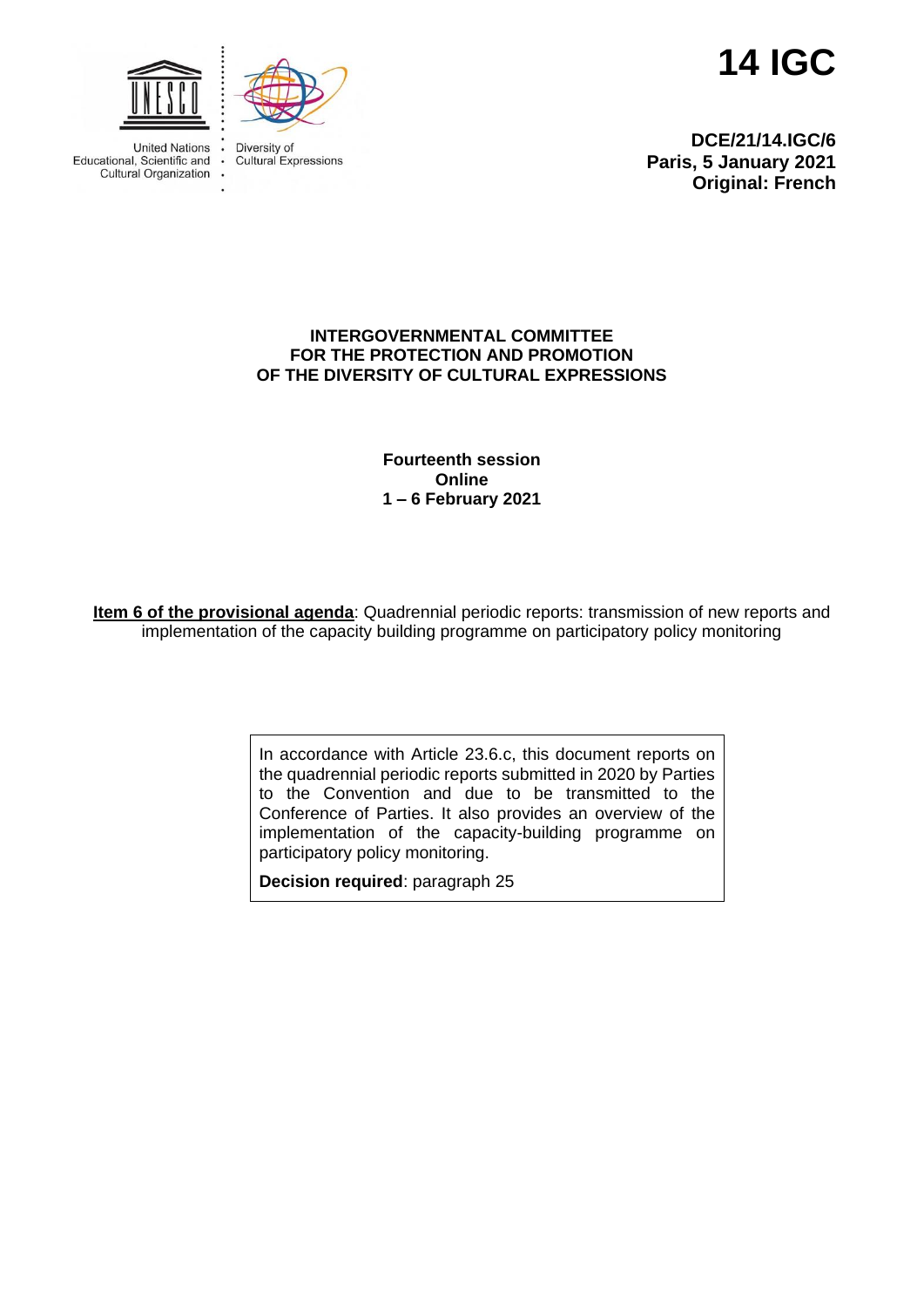## **I. Background**

- 1. Article 9 of the Convention on the Protection and Promotion of the Diversity of Cultural Expressions (hereinafter "the Convention"), entitled "Information Sharing and Transparency", stipulates in paragraph (a) that "Parties shall provide appropriate information in their reports to UNESCO every four years on measures taken to protect and promote the diversity of cultural expressions within their territory and at the international level". The process for the preparation and submission of the quadrennial periodic reports is detailed in the Operational Guidelines on Article 9, approved by the Conference of Parties at its third session (2011) and revised at its seventh session (2019). The guidelines also include the framework for quadrennial periodic reports.
- 2. At its seventh session (2019), the Conference of Parties invited Parties whose periodic reports were expected in 2020 to submit them before 30 April [\(Resolution](https://en.unesco.org/creativity/sites/creativity/files/sessions/7cp_resolutions_en.pdf) 7.CP 11). In the context of the COVID-19 pandemic, however, Parties had to operate under exceptional circumstances that heavily impacted the processes of preparation of the periodic reports. Therefore, at their request, the statutory deadline for submission of periodic reports was successively extended to 15 July 2020 and then to 1 November 2020. These two successive deferrals allowed 78 Parties<sup>1</sup> to fulfil their statutory obligation despite the exceptional circumstances. The implementation of the Secretariat's capacity-building programme on the participatory policy monitoring (hereafter "the capacity-building programme") was also instrumental in achieving a particularly high submission rate during this third periodic reporting cycle.
- 3. Pursuant to [Resolution](https://en.unesco.org/creativity/sites/creativity/files/sessions/7cp_resolutions_en.pdf) 7.CP 11 and [Decision 13.IGC](https://en.unesco.org/creativity/sites/creativity/files/sessions/13igc_decisions_en.pdf) 6, the Intergovernmental Committee for the Protection and Promotion of the Diversity of Cultural Expressions (hereinafter "the Committee") is invited to examine the following at this session:
	- **-** The periodic reports submitted in 2020 (available online at the following link: <http://en.unesco.org/creativity/governance/periodic-reports> and, progressively, on the Policy Monitoring Platform at the following link: [http://en.unesco.org/creativity/policy-monitoring-platform\)](http://en.unesco.org/creativity/policy-monitoring-platform);
	- **-** The executive summaries of the quadrennial periodic reports on the implementation of the Convention submitted by Parties in 2020 (in annex).

## **II. Overview of the quadrennial periodic reports received by the Secretariat**

- 4. A total of 79 periodic reports were received by the Secretariat between 24 January and 11 November 2020, of which one<sup>2</sup> was due in 2016, four<sup>3</sup> were due in 2017, three<sup>4</sup> were due in 2018, six<sup>5</sup> were due in 2019, 64 were due in 2020<sup>6</sup> and one<sup>7</sup> was due in 2021.
- 5. The first-time submission rate is noteworthy. Of the 79 reports submitted, 19 Parties had never prepared a periodic report. They account for 24% of the 2020 submissions.
- 6. In total, 61.5% of the periodic reports due in 2020 were submitted, representing a twofold increase in the submission rate compared to the first year (2016) of the second periodic reporting cycle.

- 3. Comoros, El Salvador, Nicaragua, Qatar.
- 4. Honduras, Lesotho, Malawi.
- 5. Algeria, Belize, Costa Rica, Palestine, Uganda, United Republic of Tanzania.
- 6. List of countries included in the table below.
- 7. Colombia.

<sup>1.</sup> One State Party submitted two reports in 2020.

<sup>2.</sup> Montenegro.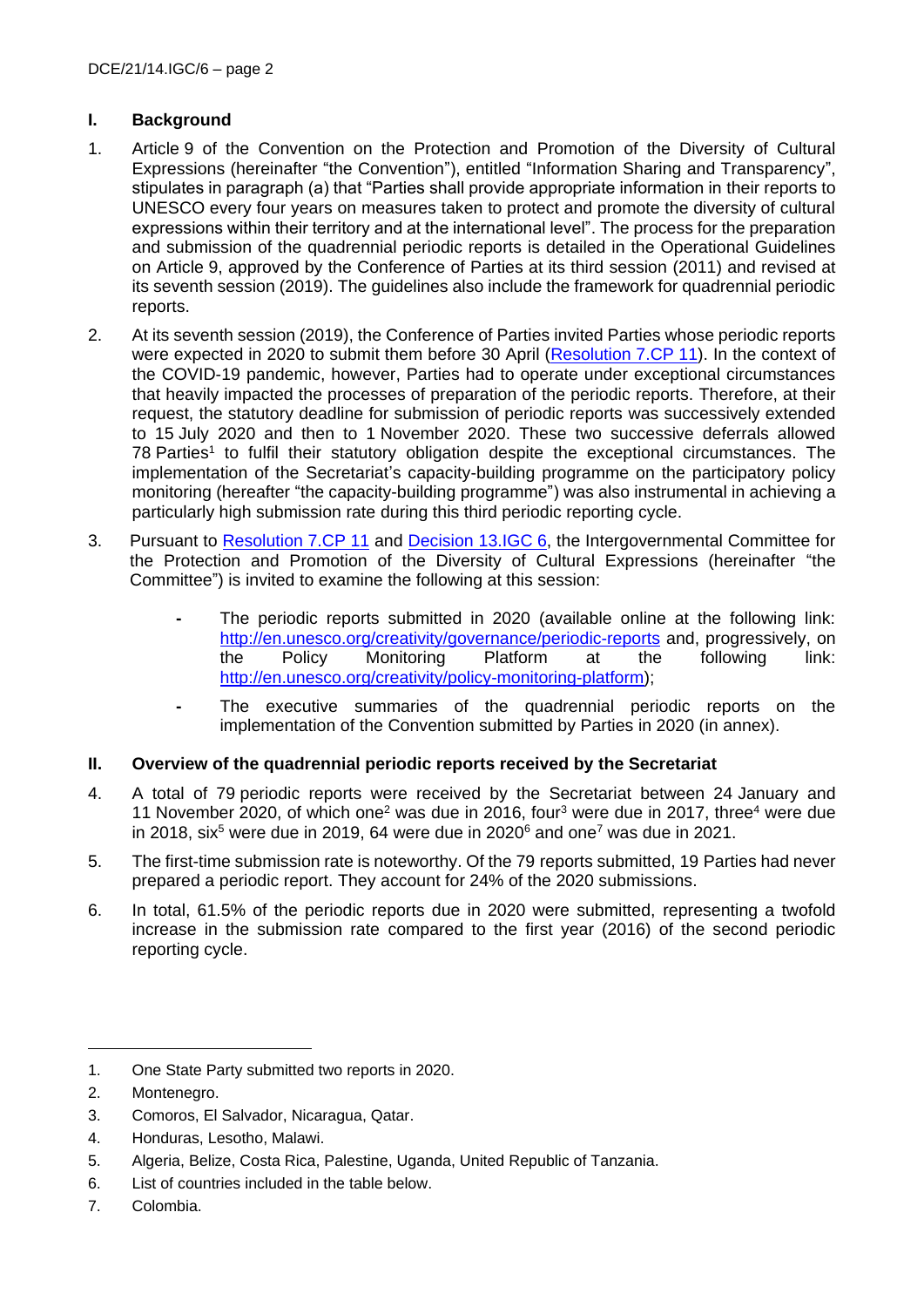| <b>Electoral group</b> | <b>Number</b><br>of reports<br>due | <b>Submission</b><br>rate | <b>Parties that submitted</b><br>their reports                                                                                                                                                            | <b>Parties that did not</b><br>submit their reports                                                                                                                                                                                           |
|------------------------|------------------------------------|---------------------------|-----------------------------------------------------------------------------------------------------------------------------------------------------------------------------------------------------------|-----------------------------------------------------------------------------------------------------------------------------------------------------------------------------------------------------------------------------------------------|
| H                      | 21                                 | 71%                       | Andorra, Austria, Canada,<br>Cyprus, Denmark, Finland,<br>France, Germany, Iceland,<br>Ireland, Italy, Luxembourg,<br>Norway, Sweden, Switzerland<br>(3rd report)                                         | Greece, Malta, Monaco <sup>8</sup> ,<br>Portugal, Spain, United<br>Kingdom of Great Britain<br>and Northern Ireland<br>(3rd report)                                                                                                           |
| Ш                      | 18                                 | 72%                       | Albania, Armenia, Belarus,<br>Bulgaria, Georgia, Hungary,<br>Latvia, Lithuania, Montenegro,<br>Poland, Romania, Slovakia,<br>Slovenia<br>(3rd report)                                                     | Croatia <sup>9</sup> , Estonia, North<br>Macedonia, Republic of<br>Moldova, Tajikistan<br>(3rd report)                                                                                                                                        |
| III                    | 16                                 | 63%                       | Argentina, Chile, Cuba,<br>Ecuador, Jamaica, Mexico,<br>Panama, Paraguay, Peru,<br>Uruguay<br>(3rd report)                                                                                                | Barbados, Bolivia<br>(Plurinational State of),<br>Brazil, Guatemala, Saint<br>Kitts and Nevis, Saint Lucia<br>(3rd report)                                                                                                                    |
| IV                     | 10                                 | 60%                       | Timor-Leste (1st report)<br>Indonesia (2nd report)<br>Bangladesh, India, Mongolia,<br>Viet Nam<br>(3rd report)                                                                                            | Cambodia, China, Lao<br>People's Democratic<br>Republic, New Zealand<br>(3rd report)                                                                                                                                                          |
| V(a)                   | 30                                 | 47%                       | South Sudan<br>(1st report)<br>Eswatini, Rwanda<br>(2nd report)<br>Burkina Faso, Cameroon,<br>Ethiopia, Gabon, Kenya,<br>Madagascar, Mali, Mauritius,<br>Mozambique, Senegal,<br>Zimbabwe<br>(3rd report) | Ghana (1st report)<br>Angola, Central African<br>Republic<br>(2nd report)<br>Benin, Burundi, Chad,<br>Congo, Côte d'Ivoire,<br>Djibouti <sup>10</sup> , Guinea, Namibia,<br>Niger, Nigeria, Seychelles,<br>South Africa, Togo<br>(3rd report) |
| V(b)                   | 8                                  | 75%                       | <b>United Arab Emirates</b><br>(2nd report)                                                                                                                                                               | Kuwait, Tunisia<br>(3rd report)                                                                                                                                                                                                               |

## *Number of periodic reports due in 2020 and submission rates by electoral groups*

8. The periodic report of Monaco was submitted on 30 November 2020 and will therefore be transmitted to the 15th session of the Committee.

<sup>9.</sup> The periodic report of Croatia was submitted on 26 November 2020 and will therefore be transmitted to the 15th session of the Committee.

<sup>10.</sup> The periodic report of Djibouti was submitted on 16 November 2020 and will therefore be transmitted to the fifteenth session of the Committee.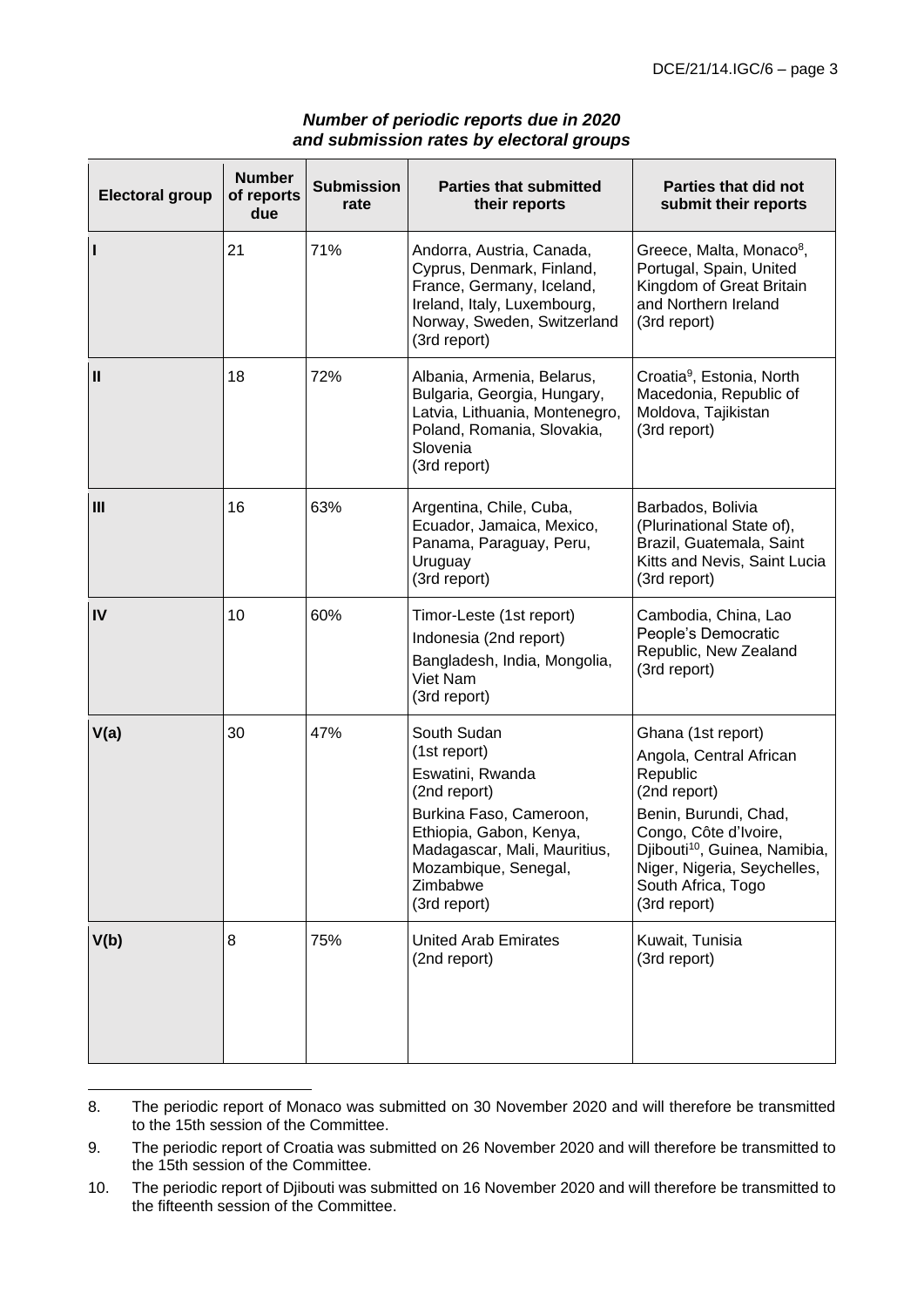| <b>Electoral group</b>                              | <b>Number</b><br>of reports<br>due | <b>Submission</b><br>rate | <b>Parties that submitted</b><br>their reports                                     | Parties that did not<br>submit their reports |
|-----------------------------------------------------|------------------------------------|---------------------------|------------------------------------------------------------------------------------|----------------------------------------------|
|                                                     |                                    |                           | Egypt, Jordan, Oman, Sudan <sup>11</sup> ,<br>Syrian Arab Republic<br>(3rd report) |                                              |
| Regional<br>economic<br>integration<br>organisation | 1                                  | $0\%$                     |                                                                                    | European Union<br>(3rd report)               |
| <b>Total</b>                                        | 104                                |                           | 64                                                                                 | 40                                           |

7. As shown in Figure 1, there is an even geographical distribution between the reports due and received in 2020, with an improvement a particular in the representation of Group V(b) (Arab States).



**Figure 1**: Geographical distribution of the 64 periodic reports due and received in 2020

- 8. Lastly, 91%<sup>12</sup> of Parties made their submissions online, which will facilitate the processing and dissemination of the information provided, particularly through the Policy Monitoring Platform.
- 9. Despite the exceptional circumstances in which Parties were working, the Convention's capacity-building programme had a significant overall impact, as  $97\%$ <sup>13</sup> of the countries

<sup>11.</sup> The quadrennial periodic report was not submitted using the framework for quadrennial periodic reports on measures to protect and promote the diversity of cultural expressions and did not include an executive summary, which is therefore not annexed.

<sup>12.</sup> Out of the 79 periodic reports submitted in 2020.

<sup>13.</sup> Of the 34 Parties supported in 2020, 33 submitted a periodic report this year.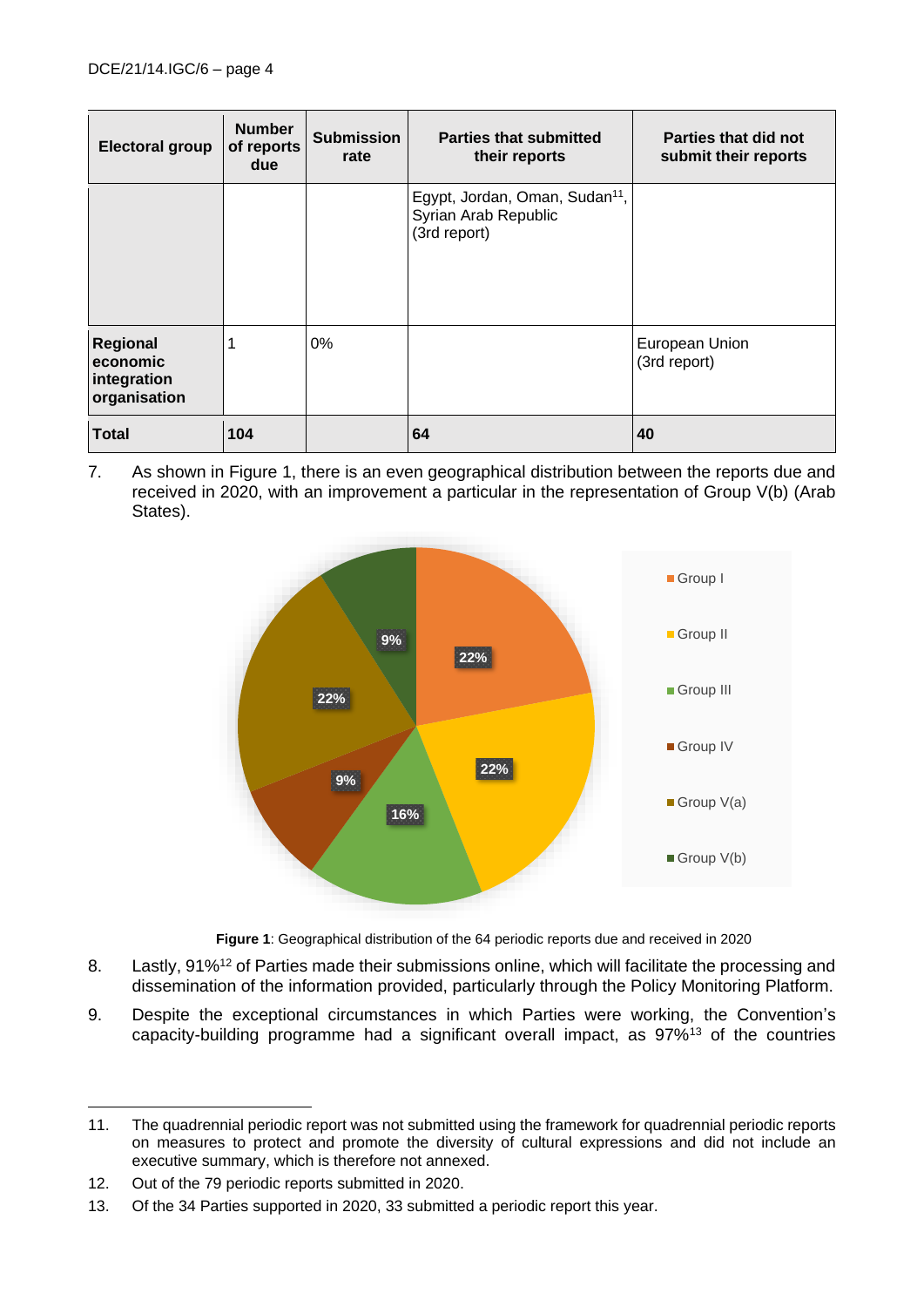supported under the programme in 2020 submitted their periodic reports that year and 46%<sup>14</sup> of all Parties that made a submission in 2020 benefited from the capacity-building programme. There was a significant increase in the quality of the information provided, as well as a better submission rate by developing countries<sup>15</sup>, which account for  $59\%$ <sup>16</sup> of the total number of reports due and submitted in 2020.

10. As shown in Figure 2, the capacity building programme on participatory policy monitoring had a major impact on the capacity of the Parties whose quadrennial periodic report was due in 2020 to successfully carry out this process. Among the 66 developing country Parties to the Convention whose reports were expected in 2020, 86% of those that benefited from the capacity building programme submitted their reports on time. In particular, the new spaces for South-South cooperation and peer learning that had emerged as a result of the sub-regional training sessions organized in 2019 demonstrated their complementarity with the technical assistance implemented at the national level by consolidating and multiplying the impact of the capacity building programme on participatory policy monitoring.



**Figure 2**: Impact of the capacity-building programme on the submission of the 66 reports from developing country Parties due in 2020

- **III. Secretariat's support in the preparation of the quadrennial periodic reports, information sharing and transparency**
- 11. In implementing Resolutions [4.CP 10,](http://www.unesco.org/new/fileadmin/MULTIMEDIA/HQ/CLT/pdf/Conv2005_4CP_Resolutions_ENG.pdf#page=15) [5.CP 9a,](https://fr.unesco.org/creativity/sites/creativity/files/sessions/resolutions_5cp_en_0.pdf#page=4) [6.CP 9](https://en.unesco.org/creativity/sites/creativity/files/sessions/resolutions_6cp_en.pdf#page=4) and [7.CP 11](https://fr.unesco.org/creativity/sites/creativity/files/sessions/7cp_resolutions_en.pdf#page=9) and Decisions [7.IGC 5,](https://fr.unesco.org/creativity/sites/creativity/files/sessions/7igc_decisions_en_final_1.pdf#page=3) [8.IGC 7a,](https://en.unesco.org/creativity/sites/creativity/files/sessions/8igc-decisions-en_final_0.pdf#page=5) [8.IGC 7b,](https://en.unesco.org/creativity/sites/creativity/files/sessions/8igc-decisions-en_final_0.pdf#page=6) [9.IGC 10,](https://en.unesco.org/creativity/sites/creativity/files/sessions/9igc_decisions_en_final.pdf#page=12) [10.IGC 9,](https://fr.unesco.org/creativity/sites/creativity/files/sessions/10igc_decisions_en_0.pdf#page=15) [11.IGC 8,](https://fr.unesco.org/creativity/sites/creativity/files/sessions/11igc_decisions_en.pdf#page=11) [12.IGC 7](https://en.unesco.org/creativity/sites/creativity/files/12igc_decisions_en.pdf#page=19) and [13.IGC 6,](https://fr.unesco.org/creativity/sites/creativity/files/sessions/13igc_decisions_en.pdf#page=6) as well as the Operational Guidelines on Article 9, the following outcomes were achieved during the year 2020:
	- **-** New "Framework for Quadrennial Periodic Reports on Measures to Protect and Promote the Diversity of Cultural Expressions" and online tools to prepare and submit periodic reports developed;

<sup>14.</sup> Of the 79 periodic reports submitted in 2020, 36 were submitted by Parties that benefited from the capacity-building programme between 2019 and 2020, including technical assistance at the national level and sub-regional training of trainers.

<sup>15.</sup> Parties to the Convention recognized by UNCTAD as developing economies, economies in transition and least developed countries.

<sup>16.</sup> Of the 64 reports due and submitted in 2020, 38 were from developing countries.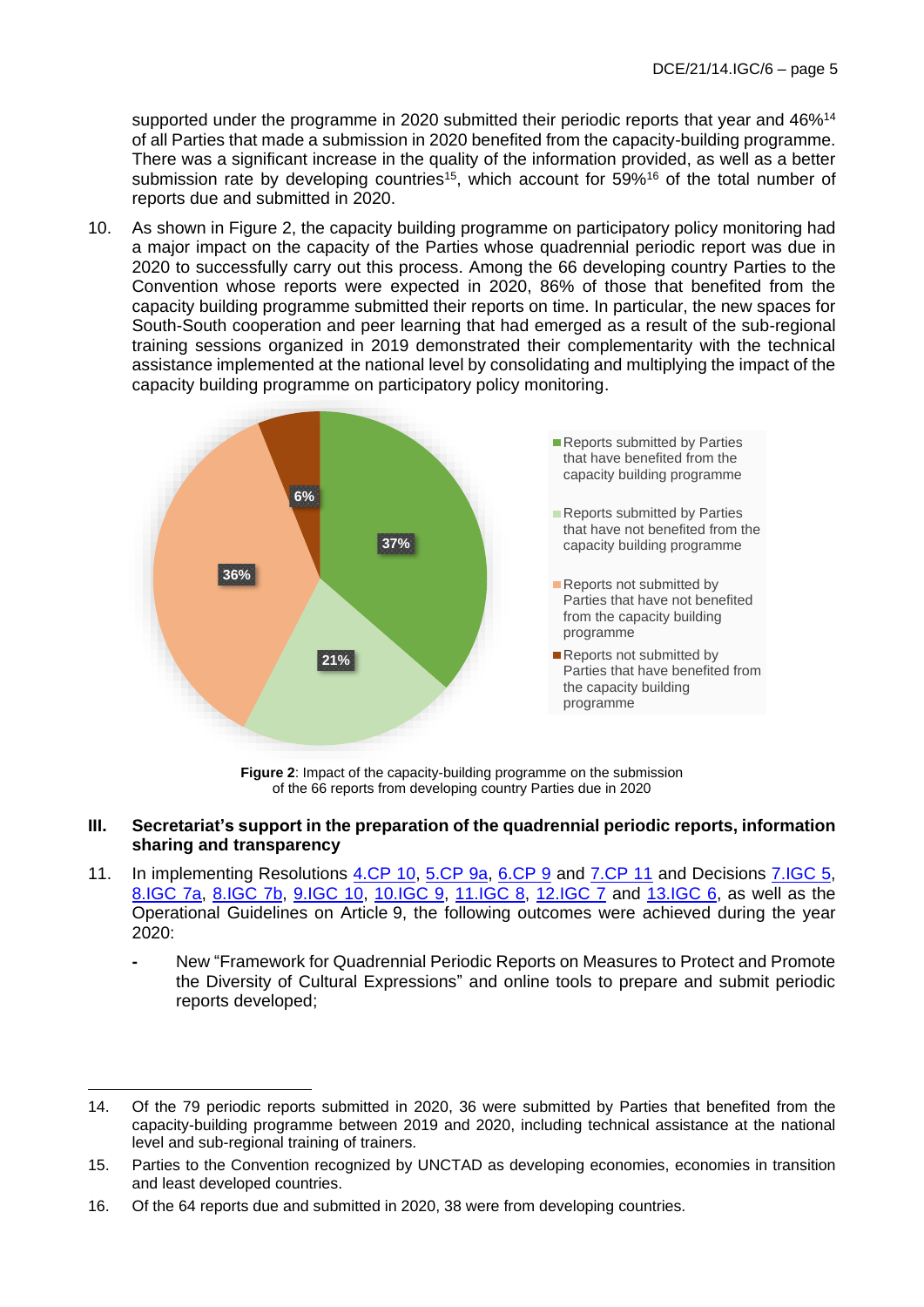- **-** The capacities of 34 countries' public authorities and civil society strengthened in participatory policy monitoring and preparing periodic reports, including in response to the COVID-19 pandemic;
- **-** Information and analysis regarding the impact of the Convention at the global level disseminated and made available to inform cultural policies at the national and local levels.
- 12. The Secretariat implemented the following activities to achieve the above outcomes:

### *i. New « Framework for Quadrennial Periodic Reports on Measures to Protect and Promote the Diversity of Cultural Expressions" and online tools to prepare and submit periodic reports developed*

- 13. The alignment of the "Framework for Quadrennial Periodic Reports on Measures to Protect and Promote the Diversity of Cultural Expressions" with the Convention's Monitoring Framework<sup>17</sup>, as approved by the Conference of Parties [\(Resolution 7.CP](https://en.unesco.org/creativity/sites/creativity/files/sessions/7cp_resolutions_en.pdf) 12), resulted in a more holistic monitoring of the policies and measures adopted by Parties to foster creativity, while providing the periodic reporting process with a pedagogical role leading to a better understanding of the areas of application of the Convention and related measures.
- 14. The introduction of a form to collect contributions from civil society organisations' also provided support for more participatory information-gathering processes in the preparation of periodic reports. This new tool, which is unique to the Convention, was widely used by Parties during this third periodic reporting cycle and contributed to the collection of information from nongovernmental sources. Of the 72 reports submitted under the framework for quadrennial periodic reports in force since 2019, 79% include measures or initiatives undertaken by civil society organisations. Through this approach, Parties have directly implemented Article 11 of the Convention which invites them to encourage "the active participation of civil society in their efforts to achieve the objectives of the present Convention" as well as paragraph 14 of the Operational Guidelines on "Information Sharing and Transparency" which invites them to foster such participation in the preparation of periodic reports. As such, it is an important indication of the efforts made by a good number of Parties to promote informed, transparent and participatory systems of governance for culture.
- 15. The new electronic form, hosted on a dedicated submission platform, was launched in tandem with the development of a series of support tools to encourage its use and ensure optimal utilization of the information and data provided by Parties in their periodic reports, by means of the Convention's knowledge management system. Training materials were thus developed to facilitate national workshops with multisectoral teams to support the preparation of the periodic reports according to the framework approved by the Conference of Parties. Parties were also provided with a user's guide to enable better use of the online submission platform. Lastly, in order to ensure close monitoring during the launching phase, personalised online support was provided to Parties that requested it.

#### *ii. Capacities of 34 countries' public authorities and civil society strengthened in preparing periodic reports and participatory policy monitoring, including in response to the COVID-19 pandemic*

16. Despite the particularly complex circumstances resulting from the COVID-19 crisis, the capacity-building programme launched in 2014<sup>18</sup> continued to be implemented successfully, by carrying out activities adapted to the health constraints. Field Offices played a key role in rolling out the programme, as well as the regional communities of practice created as a result

<sup>17.</sup> Available online at [https://en.unesco.org/creativity/sites/creativity/files/2018gmr-framework-en.pdf.](https://en.unesco.org/creativity/sites/creativity/files/2018gmr-framework-en.pdf)

<sup>18.</sup> In particular, in the context of the "Enhancing Fundamental Freedoms Through the Promotion of the Diversity of Cultural Expressions" project, implemented in 12 countries from 2014 to 2017 and funded by the Government of Sweden, through the Swedish International Development Cooperation Agency (SIDA).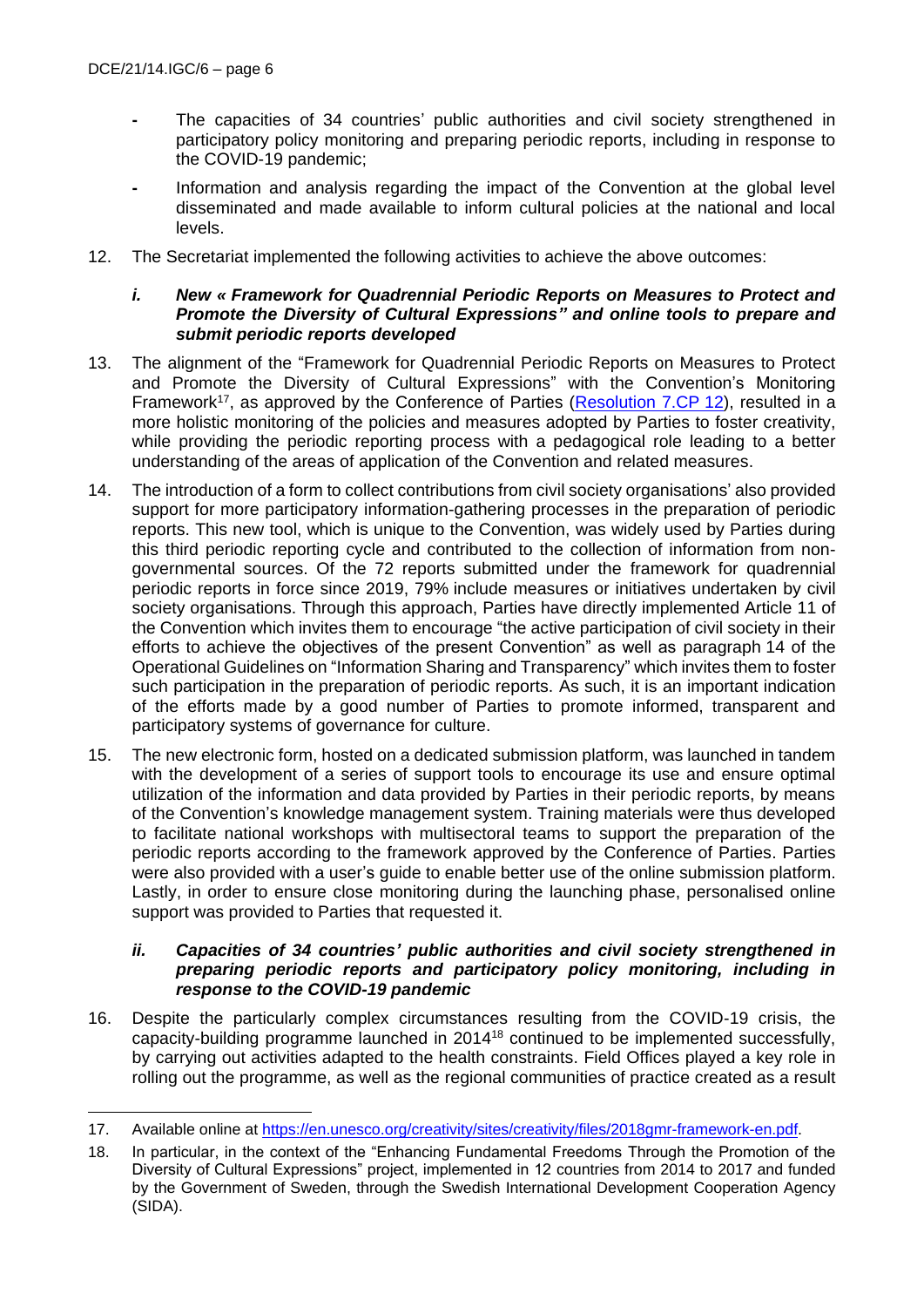of the regional training of trainers on participatory policy monitoring, organised in 2019<sup>19</sup>. After renewing its support for the programme in 2018<sup>20</sup>, the Swedish Government made an additional voluntary contribution in 2020 in order to strengthen the Secretariat's response to the COVID-19 pandemic.

- 17. Participatory processes for monitoring and evaluating policies to promote creativity were thereby supported in 34 developing countries in 2020. Virtual spaces for dialogue between representatives of public authorities and civil society organisations were created, with a view to systematising and institutionalising consultative processes for transparent monitoring and policy-making practices and a more inclusive governance of culture. In the context of the COVID-19 pandemic, these spaces also provided a framework for discussing relevant policy responses to address its devastating consequences on the cultural and creative sectors.
- 18. The commitment of counterparts and multisectoral national teams, including through selffinancing schemes, was key to the programme's success and multiplier effect, as well as to the sustainability of its outcomes.
- 19. The following activities contributed to the achievement of the outcomes described above:
	- Implementation in 16 developing countries<sup>21</sup> of the project "Reshaping Cultural Policies" [for the Promotion of Fundamental Freedoms and the Diversity of Cultural Expressions",](https://en.unesco.org/creativity/activities/reshaping-cultural-policies-promotion-fundamental) funded by Sweden, through training workshops, on line ResiliArt debates, distance coaching and on line or face-to-face public presentations bringing together public authorities and civil society;
	- **-** Technical assistance for the participatory preparation of periodic reports in 18 additional countries<sup>22</sup> in coordination with the Convention's Expert Facility and Field Offices;
	- **-** Implementation of preparatory activities to provide technical assistance to Palestine, Peru and Senegal under the project "Reshaping Cultural Policies for the Promotion of [Fundamental Freedoms and the Diversity of Cultural Expressions"](https://en.unesco.org/creativity/activities/reshaping-cultural-policies-promotion-fundamental) for the elaboration of recovery plans for the cultural and creative sectors in response to the COVID-19 pandemic and/or the implementation of measures considered as priorities in such plans.

#### *iii. Information and analysis regarding the impact of the Convention at the global level disseminated and made available to inform cultural policies at national and local levels*

20. Regarding the sharing of information and transparency (Article 9) and the exchange, analysis and dissemination of information (Article 19), the Secretariat continued its activities to monitor the implementation of the Convention at the global level and to evaluate its impact, including in the context of the responses that different Parties made to counteract the consequences of the COVID-19 pandemic. Maximising the potential of the Convention as a tool for awareness-

<sup>19.</sup> Three sub-regional training of trainers sessions on participatory policy monitoring, seeking to foster peerto-peer cooperation mechanisms, promote mutual learning and expand South-South cooperation were held in 2019 for nine countries in Asia (Bangladesh, Cambodia, Indonesia, Lao People's Democratic Republic, Malaysia, Mongolia, Philippines, Timor-Leste and Viet Nam), 16 countries in Eastern and Southern Africa (Botswana, Eritrea, Eswatini, Ethiopia, Kenya, Lesotho, Malawi, Mauritius, Mozambique, Namibia, South Africa, South Sudan, Uganda, United Republic of Tanzania, Zambia and Zimbabwe) and seven countries in Latin America (Argentina, Chile, Costa Rica, Ecuador, Panama, Peru and Venezuela (Bolivarian Republic of)).

<sup>20.</sup> The project ["Reshaping Cultural Policies for the Promotion of Fundamental Freedoms and the Diversity](https://en.unesco.org/creativity/activities/reshaping-cultural-policies-promotion-fundamental)  [of Cultural Expressions"](https://en.unesco.org/creativity/activities/reshaping-cultural-policies-promotion-fundamental), implemented in 16 countries during the 2018-2022 period with the support of the Government of Sweden, through the SIDA.

<sup>21.</sup> Algeria, Bangladesh, Burkina Faso, Colombia, Ethiopia, Indonesia, Jamaica, Mali, Mauritius, Mongolia, Palestine, Peru, Senegal, Uganda, United Republic of Tanzania and Zimbabwe.

<sup>22.</sup> Chile, Comoros, Ecuador, El Salvador, Eswatini, Gabon, Honduras, Kenya, Lesotho, Madagascar, Malawi, Namibia, Nicaragua, Panama, Rwanda, South Sudan, Timor-Leste, Viet Nam.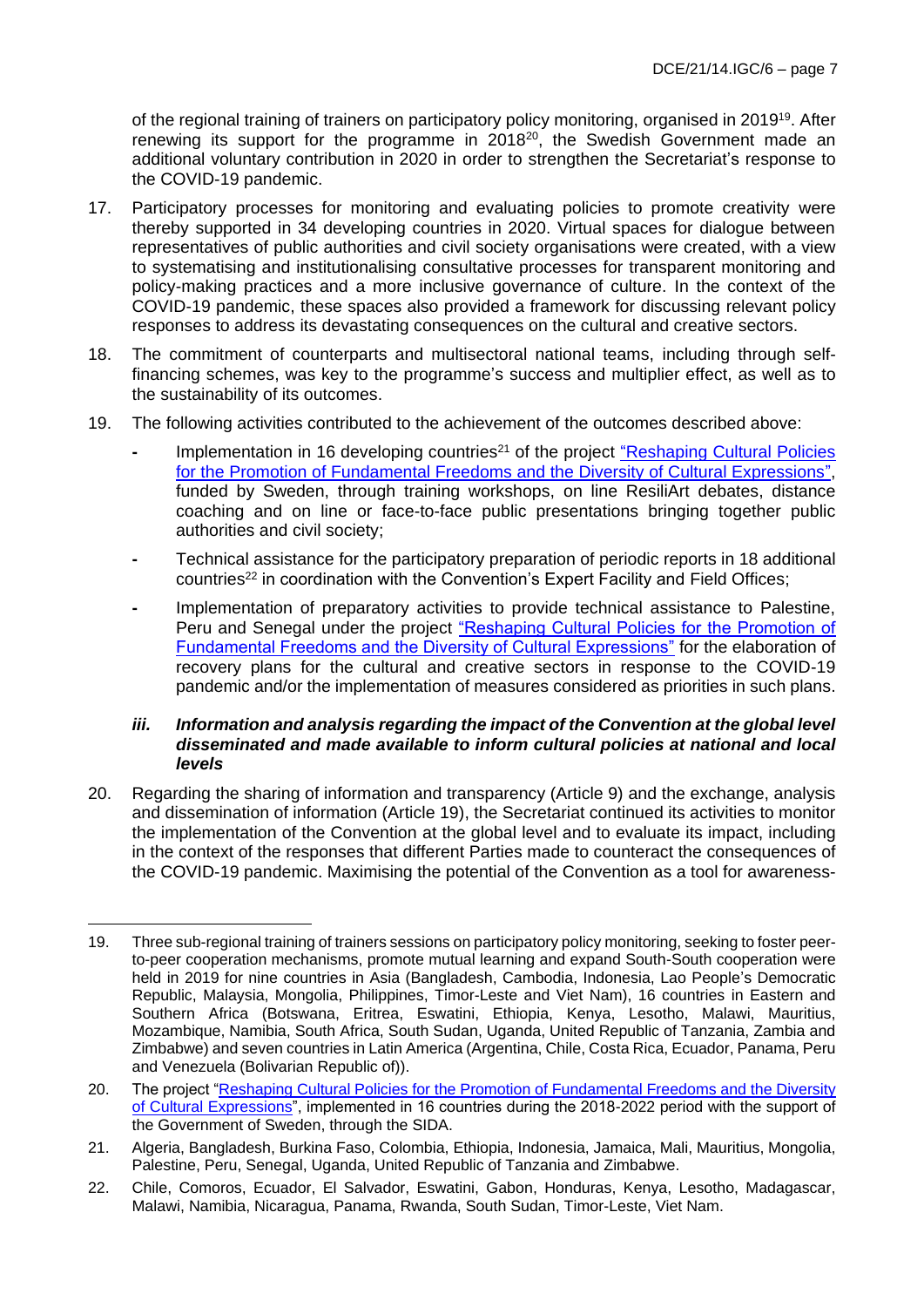raising and advocacy, particularly in this crisis context, the following activities were carried out in 2020:

- **-** Reception, processing and online publication of quadrennial periodic reports submitted in 2020 on the Convention's website<sup>23</sup>;
- **-** Updating and developing the Convention's knowledge management system to enhance synergies between the various monitoring tools of the Convention and the 2030 Agenda for Sustainable Development. This includes the updating of the Policy Monitoring Platform, the analysis and progressive integration of approximately 2,000 new policies and measures, as well as 500 civil society initiatives from the quadrennial periodic reports submitted in 2020. By way of comparison, this volume is approximately equivalent to the set of policies and measures currently available on the Policy Monitoring Platform, based on the quadrennial periodic reports submitted between 2012 and 2019. With the extension of the deadline for the submission of periodic reports due in 2020 to 1<sup>st</sup> November, the update of the Platform could therefore not be finalised before the fourteenth session of the Committee;
- **-** Use of the information collected through the periodic reports to prepare two special editions of the Convention's Global Report: a first publication dedicated to artistic freedom and a second one, which is currently being prepared, to gender equality in the culture sectors. These two special editions aim to contribute to the global debate on the need to reshape cultural policies *also* with a view to promoting human rights and fundamental freedoms and to keep the debate on these issues alive following the launch of the second Global Report in 2018. *Freedom & Creativity: Defending Art, Defending Diversity*<sup>24</sup>, published online on 3 May 2020 on World Press Freedom Day, highlights the current advances and challenges with regard to the legal protection of artistic freedom and the protection of artists' and cultural professionals' social and economic rights. The special edition on gender equality is expected to be published in March 2021, on International Women's Day;
- **-** Pursuant to paragraph 19 of the Operational Guidelines on "Information Sharing and Transparency", the Secretariat forwards to the Committee "a report monitoring the implementation of the Convention at the international level on the basis of the information and data derived from the quadrennial periodic reports and other sources", namely what is known as the Convention's Global Report *Re|Shaping Cultural Policies*. Nevertheless, the timetable for the preparation of the Global Report was affected by the two successive extensions of the submission deadline for the periodic reports, which are essential sources of information and data. Initially scheduled for June 2021 in accordance with [Resolution 7.CP 11,](https://en.unesco.org/creativity/sites/creativity/files/sessions/7cp_resolutions_en.pdf) its publication is now planned for February 2022, on the occasion of the fifteenth session of the Committee. As a result of the exceptional mobilization of Parties in 2020, 96 periodic reports will serve to the preparation of this third edition, that is 55% more than the 62 reports considered for the second edition. With the aim of examining policy changes inspired by the Convention at the national, regional and global levels and providing an integrated perspective on how the implementation of the Convention contributes to the achievement of the 2030 Agenda for Sustainable Development, this third edition of the Global Report will also analyse the impact of the COVID-19 pandemic on the cultural and creative sectors and will include recommendations to support the crisis recovery process and to promote their long-term resilience and sustainability. The first editorial meeting, held online from 29 June to 1 July 2020, initiated the chapter-writing phase under way and provided guidance for the collection of information and data.

<sup>23.</sup> Available at [https://fr.unesco.org/creativity/governance/periodic-reports.](https://fr.unesco.org/creativity/governance/periodic-reports)

<sup>24.</sup> Available in English, French and Spanish at [https://unesdoc.unesco.org/ark:/48223/pf0000373357.](https://unesdoc.unesco.org/ark:/48223/pf0000373357)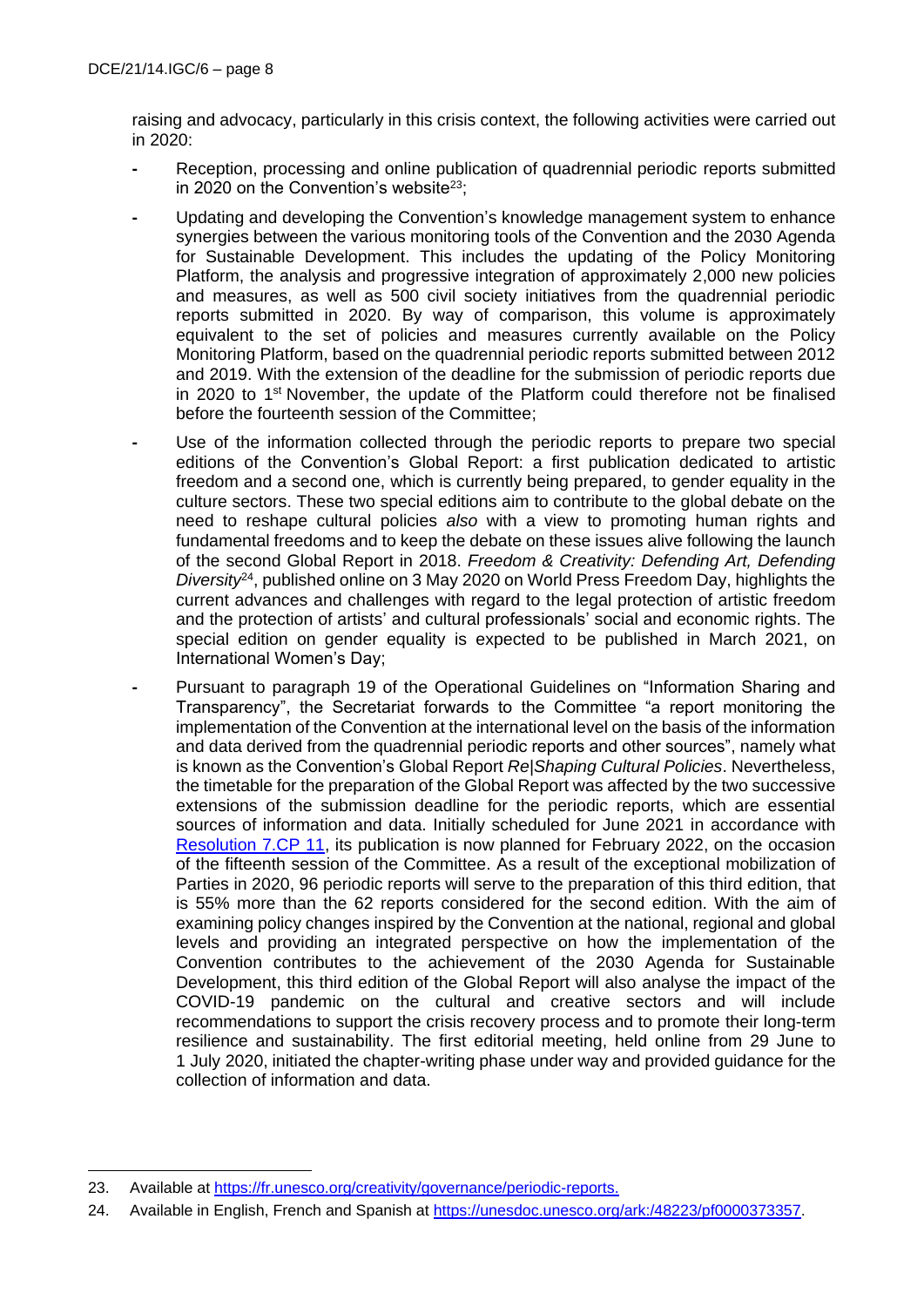### **IV. Ways forward**

21. Pursuant to Resolutions [4.CP 10,](http://www.unesco.org/new/fileadmin/MULTIMEDIA/HQ/CLT/pdf/Conv2005_4CP_Resolutions_ENG.pdf#page=15) [5.CP 9a,](https://fr.unesco.org/creativity/sites/creativity/files/sessions/resolutions_5cp_en_0.pdf#page=4) [6.CP 9](https://en.unesco.org/creativity/sites/creativity/files/sessions/resolutions_6cp_en.pdf#page=4) and [7.CP 11,](https://en.unesco.org/creativity/sites/creativity/files/sessions/7cp_resolutions_en.pdf#page=9) **the following 20 Parties are expected to submit their quadrennial periodic report in 2021** and have been notified to this effect more than six months prior to the deadline of 30 June 2021. Following Decision 12.IGC [13](https://fr.unesco.org/creativity/sites/creativity/files/12igc_decisions_en.pdf#page=34) to which the annual sessions of the Committee are now held at the beginning of the year, the date of submission of the quadrennial periodic reports has been aligned to the Committee's work schedule<sup>25</sup>, that is seven months before its session, in order to allow the Secretariat to process the information received and translate the executive summaries.

| <b>Electoral</b><br>group | Number of<br>reports due | Parties whose report is due |                                                                                                                                   |                                                                                                                                                     |  |
|---------------------------|--------------------------|-----------------------------|-----------------------------------------------------------------------------------------------------------------------------------|-----------------------------------------------------------------------------------------------------------------------------------------------------|--|
|                           |                          | 1 <sup>st</sup> report      | $2nd$ report                                                                                                                      | 3rd report                                                                                                                                          |  |
|                           | 3                        | Turkey                      | Belgium                                                                                                                           | Netherlands                                                                                                                                         |  |
| $\mathbf{I}$              | $\overline{2}$           |                             |                                                                                                                                   | Bosnia and<br>Herzegovina<br>Serbia <sup>26</sup>                                                                                                   |  |
| III                       | 9                        |                             | Antigua and Barbuda <sup>27</sup><br>Colombia <sup>28</sup><br>El Salvador <sup>29</sup><br>Venezuela (Bolivarian<br>Republic of) | Dominican Republic <sup>30</sup><br>Grenada <sup>31</sup><br>Guyana <sup>32</sup><br>Nicaragua <sup>33</sup><br>Saint Vincent and the<br>Grenadines |  |
| IV                        | $\overline{2}$           |                             |                                                                                                                                   | Afghanistan <sup>34</sup><br>Australia                                                                                                              |  |
| V(a)                      | 1                        |                             | Comoros <sup>35</sup>                                                                                                             |                                                                                                                                                     |  |
| V(b)                      | 3                        |                             | Iraq                                                                                                                              | Qatar <sup>36</sup>                                                                                                                                 |  |

- 27. First report due in 2017 not submitted.
- 28. Colombia has already submitted its report due in 2021.

- 30. First and second reports due in 2013 and 2017 respectively not submitted.
- 31. First and second reports due in 2013 and 2017 respectively not submitted.
- 32. First and second reports due in 2013 and 2017 respectively not submitted.
- 33. First report submitted in 2020, no reports submitted in 2013 or 2017. The State Party may wish to submit its next report in 2025.
- 34. First report due in 2013 and submitted in 2016, second report due in 2017 and not submitted.
- 35. First report due in 2017 was submitted in 2020. The State Party may wish to submit its next report in 2025.
- 36. First report submitted in 2020, no reports submitted in 2013 or 2017. The State Party may wish to submit its next report in 2025.

<sup>25.</sup> Until 2018, the Committee held its ordinary sessions at the end of the year and the statutory date for the submission of the quadrennial periodic reports was set on 30 April of the same year.

<sup>26.</sup> Second report due in 2017 not submitted.

<sup>29.</sup> First report due in 2017 was submitted in 2020. The State Party may wish to submit its next report in 2025.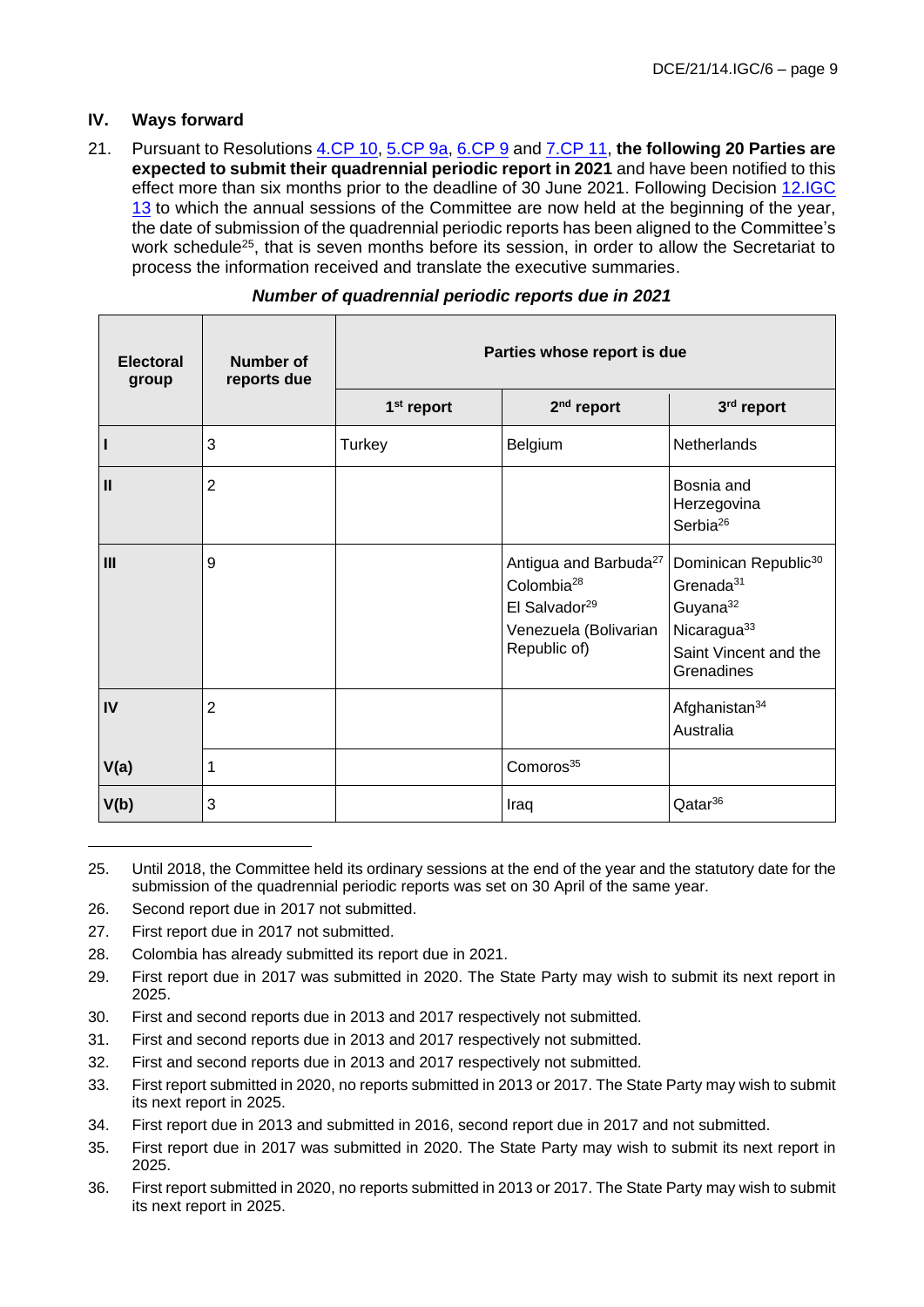| <b>Electoral</b><br>group | Number of<br>reports due | Parties whose report is due |              |            |  |
|---------------------------|--------------------------|-----------------------------|--------------|------------|--|
|                           |                          | 1 <sup>st</sup> report      | $2nd$ report | 3rd report |  |
|                           |                          |                             | Morocco      |            |  |
| <b>Total</b>              | 20                       |                             |              |            |  |

- 22. **The capacity-building programme** on participatory policy monitoring, the results of which prove its relevance and effectiveness, should be continued and expanded in order to enable the greatest number of Parties to benefit from it. The methodology and tools developed under the project "Re|Shaping Cultural Policies for the Promotion of Fundamental Freedoms and the Diversity of Cultural Expressions", funded by Sweden, could be further adapted to the digital environment to promote their use by more countries, including in contexts of physical distancing and through self-financing schemes, in cooperation with Field Offices and the Convention's Expert Facility. The multiplier effect of regional training of trainers and peer-topeer exchange fora on participatory policy monitoring could be further harnessed by holding more sessions. Additional voluntary contributions are required to carry out these actions and to maximize the reach and impact of the programme.
- 23. **The third Global Report**, which is also being prepared as part of the project "Re|Shaping Cultural Policies for the Promotion of Fundamental Freedoms and the Diversity of Cultural Expressions", will generate new data and analysis on the state of the protection and promotion of the diversity of cultural expressions worldwide, building on the Convention's monitoring framework. Voluntary contributions are needed to enable the quadrennial publication of the Global Reports, with a view to ensuring transparency and information sharing on the diversity of cultural expressions and the impact of the Convention through the analysis of the periodic reports and complementary research.
- 24. **The continued development of the Convention's knowledge management system** will take into account feedback from users of the online periodic report submission platform, launched in early 2020, to improve the interface and user-friendliness of the electronic periodic report form for future reporting cycles. Developing new features should also help to optimise the dissemination and use of the information provided by Parties through the Policy Monitoring Platform, including by creating synergies between the periodic reports and the monitoring of the open road map for the implementation of the 2005 Convention in the digital environment. Further integration could be envisaged with the "COVID-19 Response"<sup>37</sup> webpage launched by the Secretariat in April 2020, which identifies a series of measures implemented by governments, non-governmental organisations and the private sector in response to the health crisis to promote information sharing and exchange of good practices. A filter could be added to the Policy Monitoring Platform to facilitate access to the measures, shared by Parties through their periodic reports, to protect and reactivate the cultural and creative sectors in the aftermath of the global health crisis.
- 25. The Committee may wish to adopt the following decision:

# **DRAFT DECISION 14.IGC 6**

*The Committee,*

- *1. Having examined document DCE/21/14.IGC/6 and its Annex,*
- *2. Recalling Resolutions 4.CP 10, 5.CP 9a, 6.CP 9 and 7.CP 11 and its Decisions 8.IGC 7a, 8.IGC 7b, 9.IGC 10, 10.IGC 9, 11.IGC 8, 12.IGC 7, 12.IGC 13 and 13.IGC 6,*

<sup>37.</sup> Available at [https://en.unesco.org/creativity/covid-19.](https://en.unesco.org/creativity/covid-19)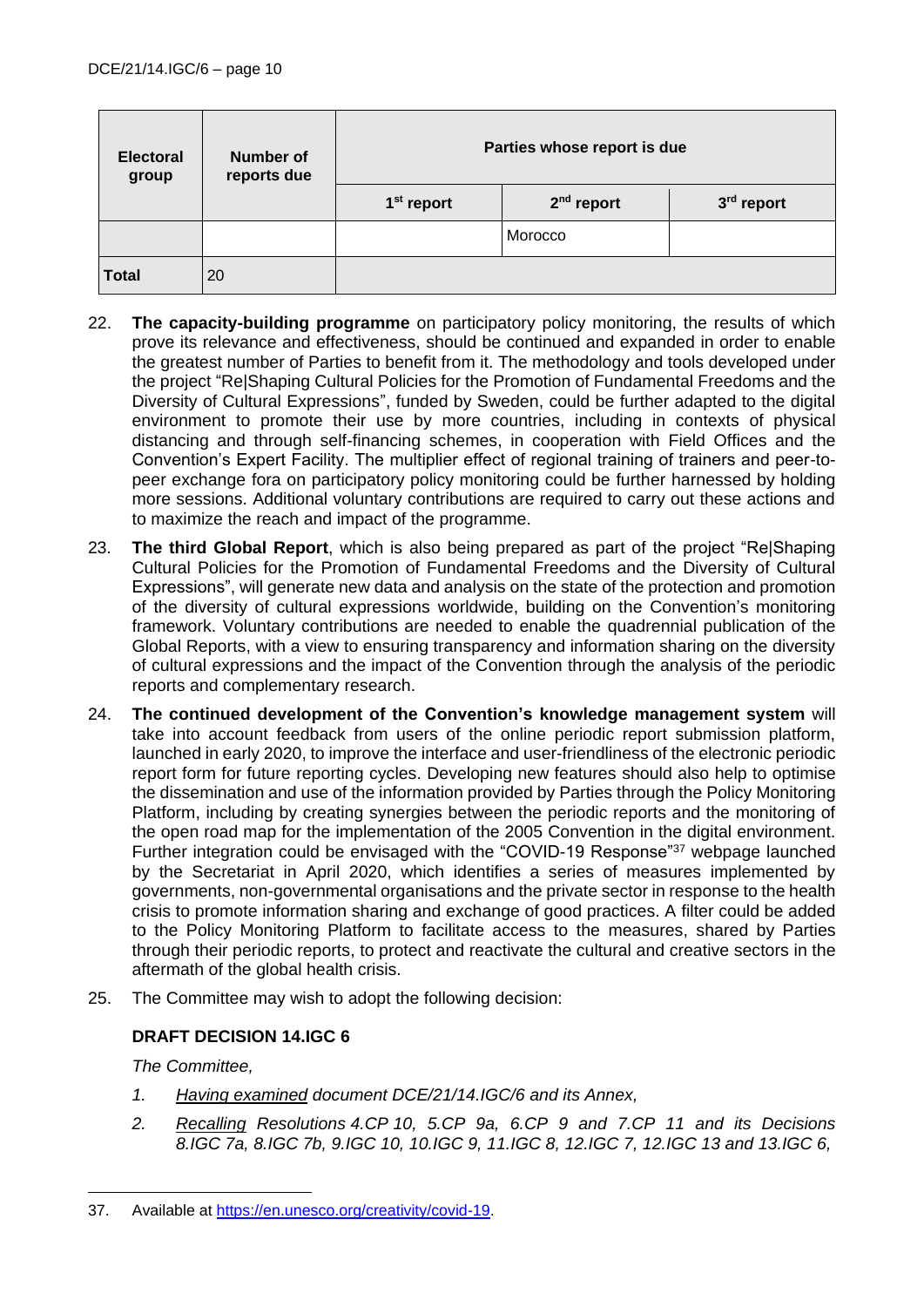- *3. Takes note of the executive summaries of the quadrennial periodic reports on the implementation of the Convention, submitted by Parties in 2020;*
- *4. Requests the Secretariat to transmit to the Conference of Parties, at its eighth session, the quadrennial periodic reports examined by the Committee at its thirteenth and fourteenth sessions, together with its comments;*
- *5. Further takes note of the deferral of the publication of the third Global Report on the implementation of the Convention worldwide, which will be based on the periodic reports and other sources, at its fifteenth session;*
- *6. Congratulates the Parties that have submitted their quadrennial periodic reports in 2020, despite the challenges posed by the COVID-19 pandemic;*
- *7. Notes with satisfaction the impact of the capacity-building programme on participatory policy monitoring on Parties' capacities to prepare their quadrennial periodic reports through consultation with several governmental and non-governmental stakeholders at the national and local levels;*
- *8. Welcomes the number of reports submitted under the framework for quadrennial periodic reports on measures to protect and promote the diversity of cultural expressions, which include measures or initiatives undertaken by civil society organisations;*
- *9. Also takes note of the deferral of the submission date of quadrennial periodic reports to 30 June of the year preceding the session at which they are presented;*
- *10. Invites the Parties whose periodic reports are due in 2021 to submit them to the Secretariat no later than 30 June 2021, if possible in both working languages of the Committee, as well as in other languages, using the electronic form, and encourages Parties that have not yet submitted their reports in 2020 to do so by the same date;*
- *11. Further encourages Parties submitting their quadrennial periodic reports to draw on their multi-stakeholder consultations to assess the impact of the COVID-19 health crisis on the cultural and creative industries and the diversity of cultural expressions within their territory;*
- *12. Also encourages Parties to provide voluntary contributions for the continuation of the capacity-building programme on participatory policy monitoring, the maintenance and improvement of the knowledge management system and the Policy Monitoring Platform, and the preparation of the fourth edition of the Global Report to be published in 2026.*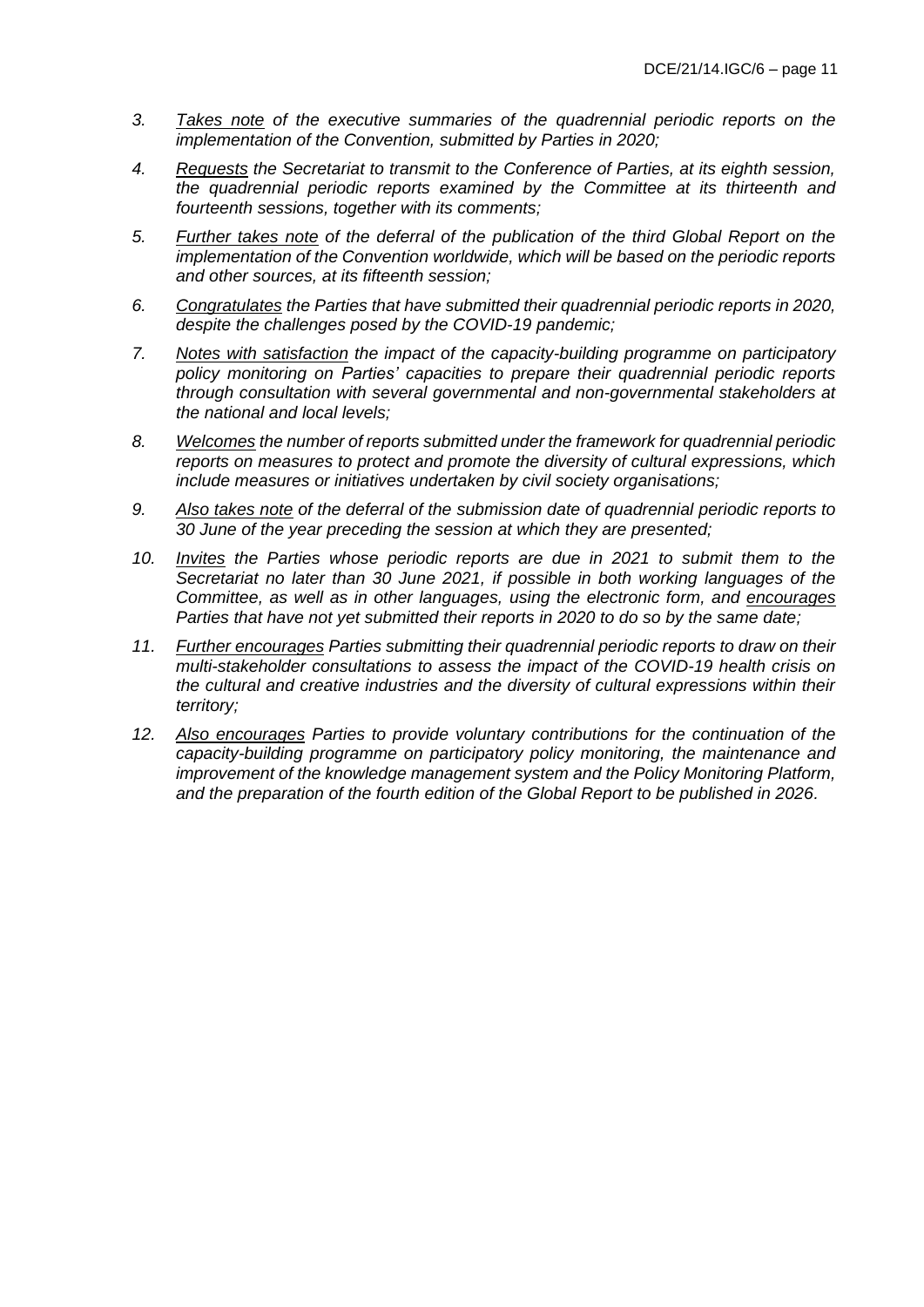## **ANNEX**

## **Executive summaries of the quadrennial periodic reports on the implementation of the Convention submitted by Parties in 2020<sup>38</sup>**

## **ALBANIA**

The Ministry of Culture of Albania, which is the main institution responsible for the implementation of the 2005 Convention on the Protection and Promotion of the Diversity of Cultural Expressions, has taken into account the objectives and principles of this Convention in drafting policies and measures to achieve its mission. The Strategy for Culture 2019-2025 approved in 2019, for example, was drafted in accordance with the principles and objectives of the Convention, provided guidelines and directed concrete measures, such as awareness raising and support for creative industries, inclusion of culture in economic development, support for the digitization of cultural expressions, promotion of new artistic expressions, intensification of cultural exchanges, inclusion of civil society and especially the young in all cultural policy and legal framework debates, etc.

The Law on Cultural Heritage and Museums 27/2018, among others, also sets up rules on the trading of cultural assets and free movement.

In line with the 2005 Convention, Albania adopted the Law on Protection of National Minorities in the Republic of Albania in October 2017.

During 2020, priorities have been redesigned due to the unexpected global closure of all cultural institutions and the cancellation of all independent stage activities. The outbreak of COVID-19 found Albania struggling to recover from infrastructural damages to cultural objects caused by the devastating earthquake of 26 November 2019. In this context, the Ministry of Culture of Albania has undertaken new initiatives that aim to:

- Foster the creative industries as a way to face the socio-economic challenges and promote links between creative industries and culture. Businesses operating in the cultural sector and related to handicrafts, producers of items connected to music field (e.g. instruments), visual artists, etc. have benefited from the internal financial plan to support small businesses.
- The current situation has also highlighted the importance of creating new digital cultural spaces and digital archives. Thus, through the Digitalization Centre established in 2019, the Ministry of Culture aims to make Albanian cultural assets accessible and available worldwide. It is important to link this Centre with new online educational programmes and training courses, which are designed as long-term post-COVID measures.
- During social distancing, the public needs an alternative cultural product, so there are plans to set up digital platforms for displaying the best content generated by our cultural institutions, such as the National Theatre, the Theatre of Opera, Ballet and Folk Ensemble, museums, libraries, galleries, etc.

For the future, the Ministry of Culture's priority is the promotion of the use of technology, as well as support for start-ups in the creative industry.

The pandemic highlighted the need for an increase in platforms and programmes expected to create new versions of culture. To this end, we aim to create a new cultural hub for the creative industry through start-ups, under the supervision and economic support of the government.

<sup>38.</sup> The ideas and opinions expressed in the periodic reports are those of the submitting governments, Parties to the 2005 Convention. They are not necessarily those of UNESCO and do not commit the Organisation. Only linguistic revisions, mainly to facilitate translation, were introduced by the Secretariat.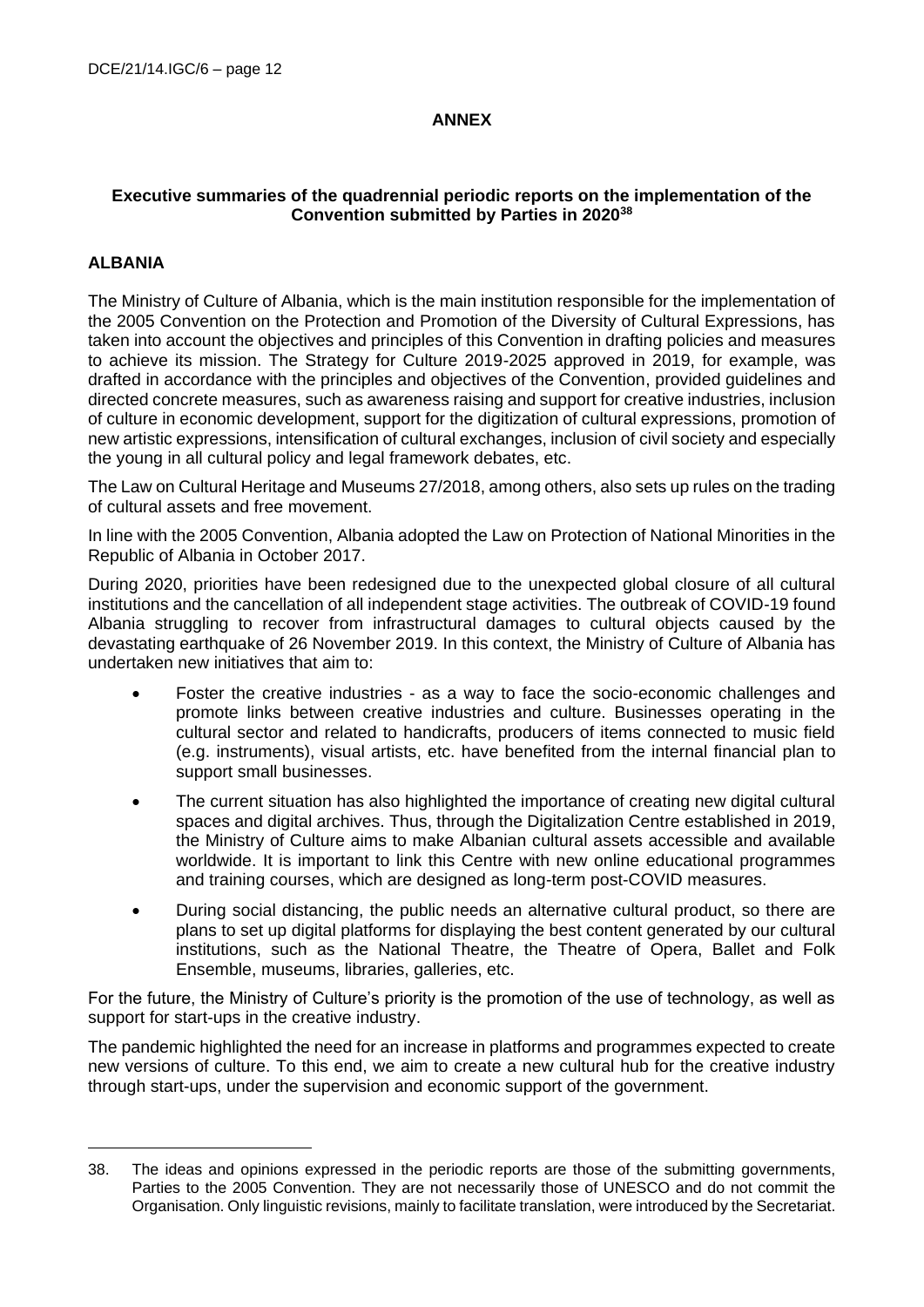For this reason, the Ministry of Culture is reconsidering the distribution of the Open Call Projects Fund through more flexible projects, adapted to the situation of self-employed artists, cultural professionals, creative industries and non-profit cultural operators.

The funds provided for cultural projects will be oriented towards digital cultural projects, to support innovative initiatives tapping into the potential offered by creative industries. Albania, as well, will continue to participate in the EU Creative Europe programme, Europe for Citizens Programme and many other international projects and networks.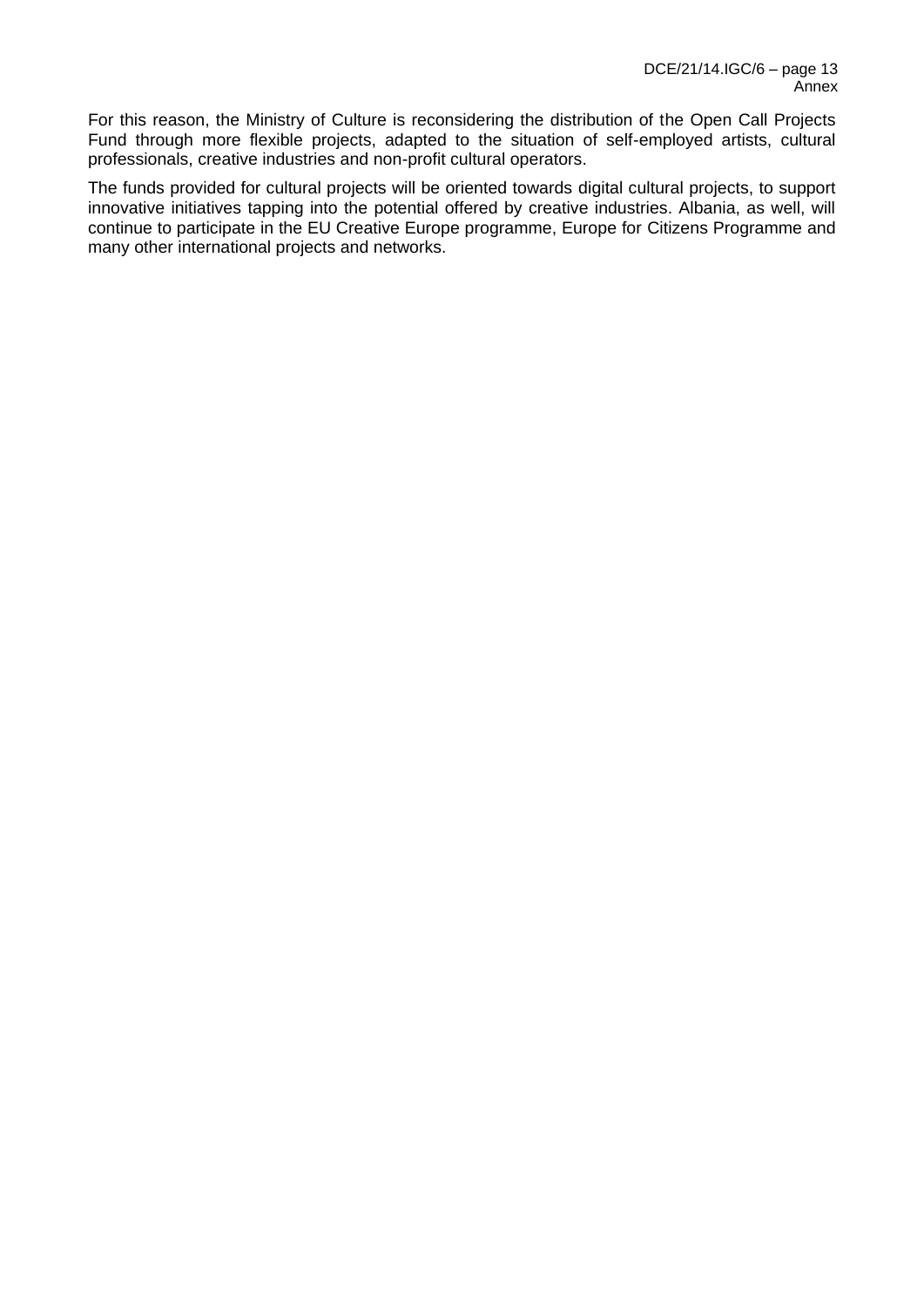## **ALGERIA**

Algeria officially ratified the 2005 Convention on the Protection and Promotion of the Diversity of Cultural Expressions on 26 February 2015. The latter recognizes the specific nature of culture as an important factor of economic and social development and ensures that artists, culture professionals, practitioners and citizens around the world have the opportunity to create, produce, distribute/disseminate and enjoy a wide range of cultural activities, goods and services, including their own. These are all aspects that reflect the concerns of the Algerian State and Algerian society for cultural expressions in Algeria, which involve, in addition to culture and art, very diverse sectors such as trade, finance, employment, social affairs, communication, education, human development, statistics, planning and so forth.

As experience has clearly shown, the States Parties' quadrennial periodic reports on the implementation of the Convention have marked a turning point in some countries and have made it possible to officially adopt certain measures and approaches, as the drafting of the report has brought together the ministries concerned with culture, and its publication has enabled countries to share their experiences and build up a database on the digital platform of the 2005 Convention on the UNESCO website.

Since its ratification in 2015, Algeria took part, for the first time, in the work of the 13th Intergovernmental Committee, which took place from 11 to 14 February 2020 at UNESCO Headquarters in Paris. Algeria's presentation on "Benefits, achievements and challenges of the participatory monitoring process of cultural policies in progress at the national level – the case of Algeria" summarized the process completed so far for the drafting of this report.

Since 2019, Algeria has been engaged in local preparations for the drafting of its first quadrennial periodic report and has thus regained its place in the international debate on the question of the professional status of the artist. The three Algerian editions of the world cultural movement "ResiliArt", international multi-stakeholder consultations on the status of the artist in the face of crises, organized by the Secretariat of State for Cultural Production on 4, 16 and 30 May 2020 – a first in the Arab world – are a good example of this commitment to the 2005 Convention.

This report therefore consists of an objective and non-exhaustive review of cultural policies and real achievements with regard to the implementation of the 2005 Convention observed in Algeria between 2015 and 2019. The institutional actions and measures as well as the civil and autonomous initiatives presented in this report have been carefully studied and impartially selected for their quality, importance, relevance, pragmatism, inventiveness, sustainability, and national and international impact.

They are examples that are deemed worthy of consideration in the process of preparing the Global Report 2022 of the 2005 Convention.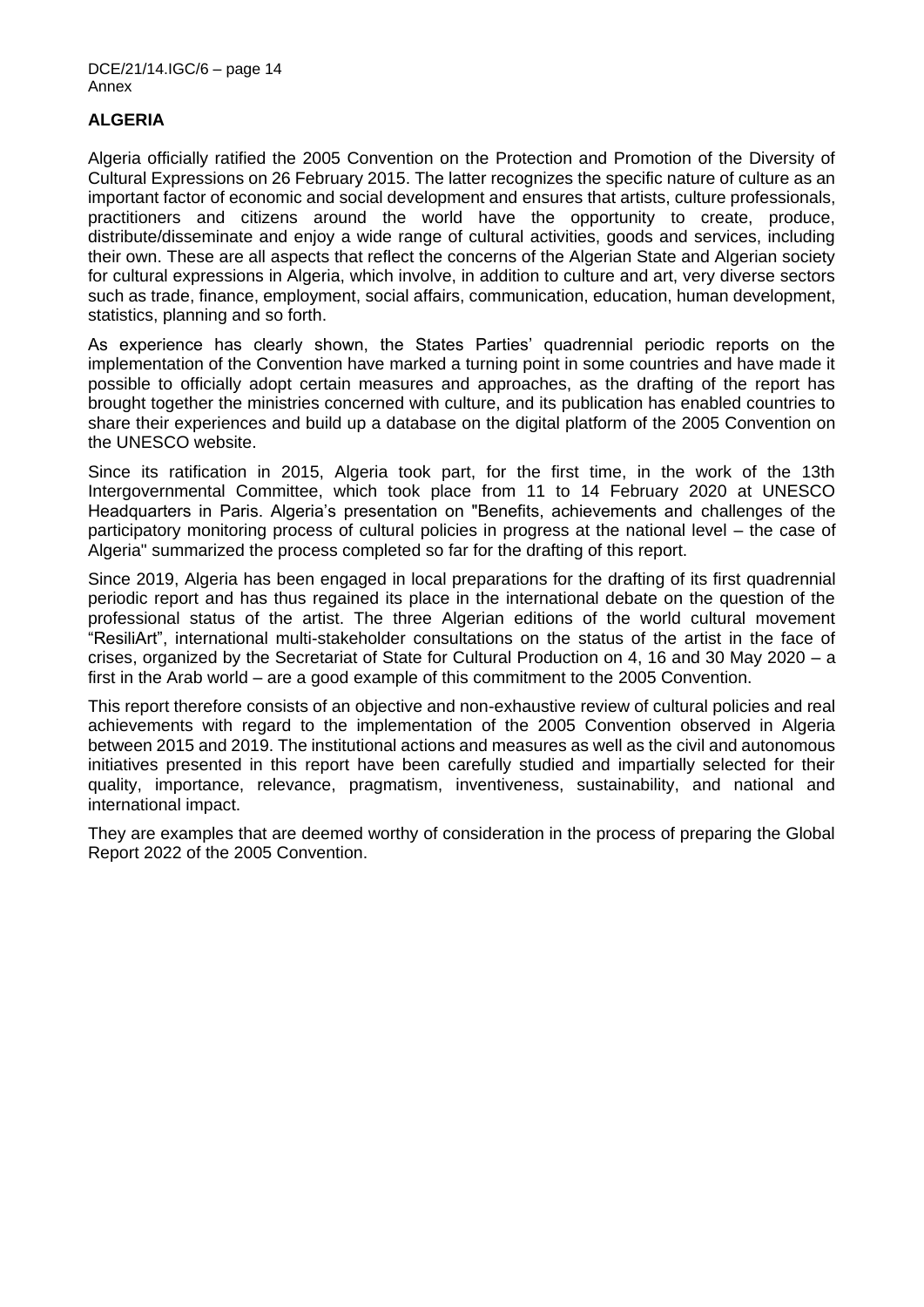## **ANDORRA**

With more than 100 different nationalities, the Principality of Andorra is, in itself, a living expression of multiculturalism. The majority of its population is of European origin, but there are also smaller communities (in number) from Africa (notably Morocco), Asia (Philippines, India) and Latin America (Argentina, Peru, Chile, Mexico, Ecuador and Cuba). It should be noted that the population in the Principality of Andorra has grown from 78,014 to 81,748 over the last four years. In 2019, Andorrans (i.e. people with Andorran passports) accounted for 45.2% of the population, Spaniards represented 26.7%, Portuguese fell from 13.7% to 12.1% of the population and French exceeded the 5% recorded in 2016.

With regard to the promotion of culture, and more specifically the promotion and protection of the diversity of cultural expressions, it is important to point out that in 2019, the Ministry of Culture and Sports, in collaboration with the Secretariat of State for Equality and Citizen Participation, began work on the preparation of the White Book of culture, the main objective of which is to analyse the country's cultural policies in order to better adapt them to the real needs of the population and thus contribute to making timely collective decisions based on citizen participation and transparency of public administrations to support cultural advocacy more broadly.

On the other hand, while the 2030 Agenda must guide all the policies and actions of the Andorran Government (especially in the field of the environment and education) if we want our Principality to move forward with optimism and determination towards sustainable development, the Sustainable Development Goals (SDGs) also constitute a particularly crucial turning point for the culture sector, which is reflected, in a cross-cutting manner, in many of the goals and targets to be achieved by 2030: for example, target 11.4, which refers to cultural heritage, as well as goals relating to education, social inclusion, innovation and job creation, urban sustainability and environmental transition.

Today more than ever, especially in the current context of a health crisis linked to the global coronavirus disease (COVID-19) pandemic – where online cultural content, often free and supportive, has played an essential role for the entire population in times of strict lockdown – we see the need for firmer and more determined support for the development and implementation of cultural policies, and for their more direct inclusion in national policies related to the implementation of the 2030 Agenda. The difficulty lies in addressing more generally certain central themes of cultural policies – such as cultural and artistic education, cultural participation of women, or the status of the artist – by combining the conceptual and operational achievements of the various conventions to which Andorra has become Party during the past 25 years.

With regard to future prospects, and especially following the COVID-19 health crisis, Andorra will continue to reflect on the impact of digital technologies on the promotion and protection of the diversity of cultural expressions. Andorra firmly believes that the 2005 Convention is more relevant than ever in an environment that is becoming increasingly urban and digital, and where travel and face-to-face meetings are tending to decrease for health safety reasons. While significant challenges lie ahead in a world filled with abundant cultural content in diverse forms, parties to the 2005 Convention can now share the innovative tools that have been developed to achieve the objectives of this Convention and learn from each other's good practices.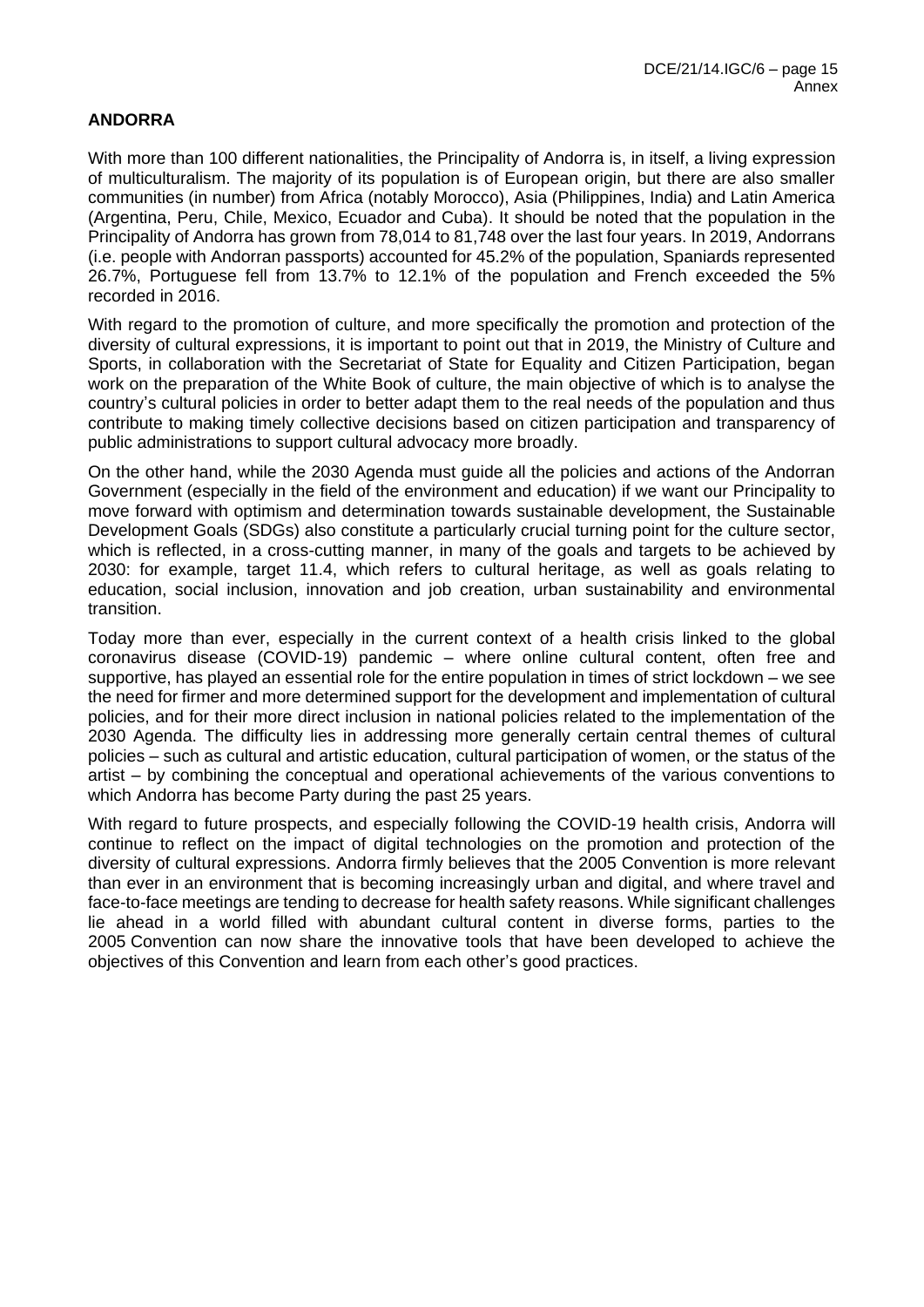#### **ARGENTINA**

Humankind is going through hard times. It is a time for reflection and action. With the administration change in December 2019, the Ministry of Culture was reinstated as such after having lost its grade. This is indicative of the vital role culture plays for this government.

The new administration is working on the reconstruction of the social and cultural fabric, by systematizing registration and recording processes in a way that will allow for the recognition of artists, creators and other workers in culture, as well as businesses, collectives and cultural spaces throughout the Argentine territory, enhancing a set of tools that will help to strengthen cultural programmes in the long term in every sector. The new administration strives to participate in the revitalization of economy, promoting and encouraging the development of cultural industries in the country and driving the growth of the various sectors with a view to internationalization and export.

At the same time, under the premise that the Ministry of Culture's goal is to recognize the culture of diversity, steps are taken at the federal level to provide financial support to artists, cultural centres, theatres, movie theatres, grassroots organisations, community projects, territory-based social organisations, indigenous communities, forums and assemblies, among other cultural stakeholders.

The emergency situation caused by the COVID-19 crisis required the collection of information about the economic and social impact of this health crisis, which has been carried out since early 2020, leading to the "COVID-19: Economic Impact on Cultural Industries" regional study, with the support and participation of cultural agencies from the Expanded Mercosur countries and Mexico, UNESCO Regional Bureau in Montevideo, the Inter-American Development Bank (BID), the Ibero-American General Secretariat and the Organisation of Ibero-American States for Education, Science and Culture.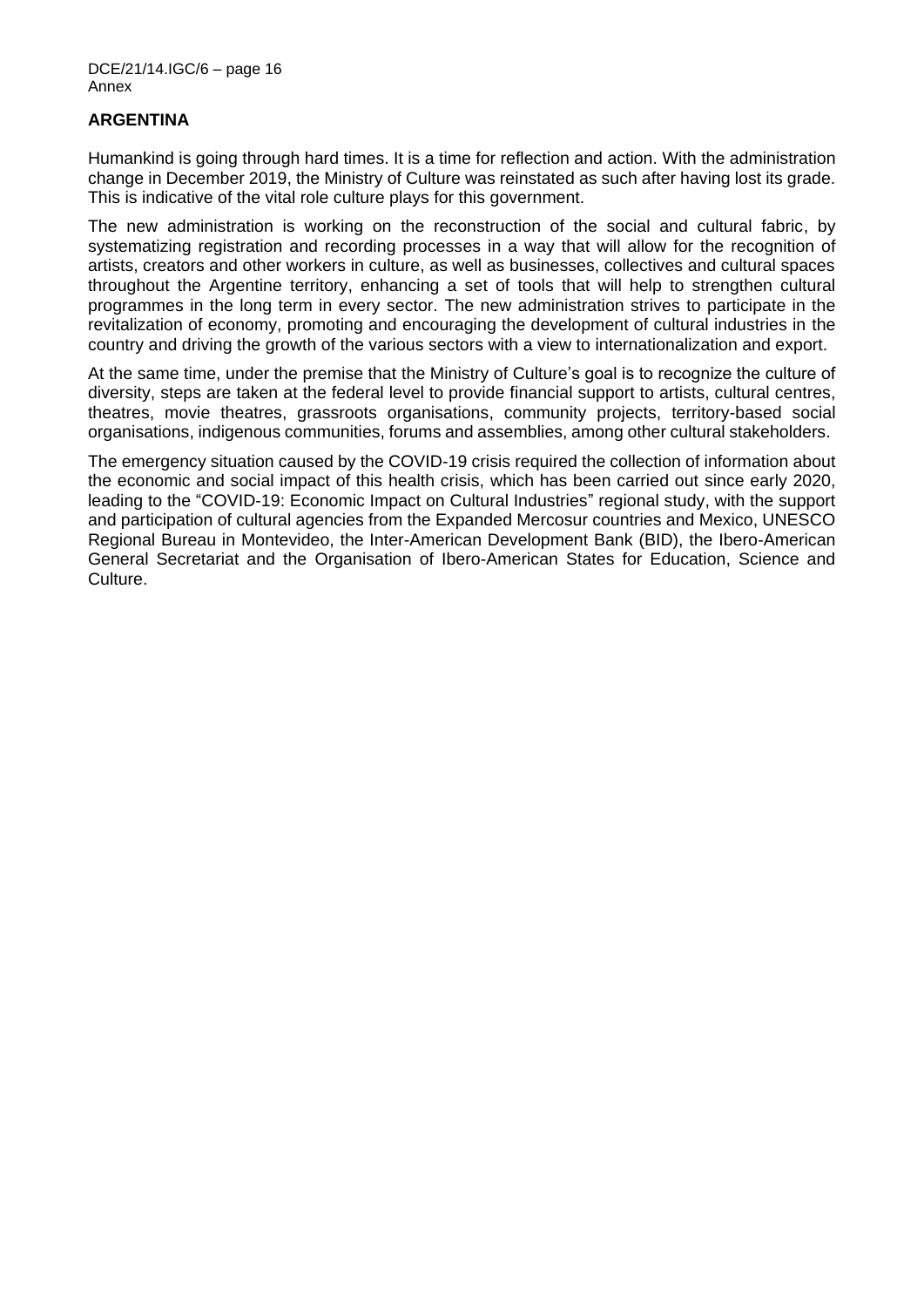## **ARMENIA**

Through the cultural policies designed to implement the Convention, the Republic of Armenia has enshrined development and awareness-raising of Armenian contemporary arts and the contemporary arts of other nations by applying target measures for ensuring cultural diversity.

The State has been an equal partner for creators, disseminators and consumers of culture through the juxtaposition of formal and informal cultural education, active and balanced international cooperation hinged on cultural dialogue, ensuring the availability of, access to and mobility of cultural products and services in the sectors of cinema/audiovisual arts, theatre arts, music, visual arts, dance and publishing, as well as targeted support for creators and disseminators of cultural products. The report describes examples of actions, measures and programmes, as well as digital and contentbased analyses that contribute to ensuring cultural diversity.

- **Cinema/Audiovisual arts:** The main implementation goals of the State policy are to enhance the system of State support for film production and grant competitions, develop the "low-budget film" industry in Armenia, establish cooperation with the film unions and associations of various countries through the joint production of films, establish a school of film producers and screenwriters, disseminate domestic films abroad and restore and digitize Armenian film heritage.
- **Theatre arts:** The main implementation goals of the State policy are to develop the sector of theatre arts and ensure a qualitatively high result, support and promote creative works, enhance the system for procuring dramatic works, improve State grants system, develop tours and theatre arts festivals, support participation in international theatre arts festivals, study and juxtapose trends in international theatre arts, create conditions for healthy competition in the sector of theatre arts, support debut programmes, provide young creators with a "free stage", develop, introduce and improve the system of management and administration, improve building conditions, upgrade technical means, e.g. light and sound equipment, encourage joint creative projects between capital cities and communities, monitor the sector of theatre arts and analyse data related to the field.
- **Visual arts:** The main implementation goals of the State policy are to popularize contemporary works, promote the revealing of new ideas and values and stimulate the creative potential of young people.
- **Music:** The main implementation goals of the State policy are to create commissioned concert programmes, obtain new works by contemporary composers, internationalize and raise awareness of national music, ensure favourable conditions for the competitiveness and creative activities of young creators and performers, encourage musicians by supporting their participation in international competitions and festivals, ensure the preservation, development, dissemination and awareness-raising of music and the implementation of new programmes, ideas and creative initiatives, and strengthen international cultural cooperation.
- **Dance:** The main implementation goals of the State policy are to choreograph classical and contemporary ballets and ethnographic and folk dances in a new way, support the activities of operating dance groups, present Armenian dances to the international community, ensure the competitiveness of Armenian dances and create prerequisites for the natural generation change of dancers.
- **Cultural education:** The main implementation goals of the State policy are to regulate the legislation on art education, reveal the creative potential of gifted children and ensure full use of their potential, ensure normal operation of art education institutions, ensure access to education within the framework of extracurricular art education and aesthetic education and promote the activities of young creators through the implementation of debut programmes, etc.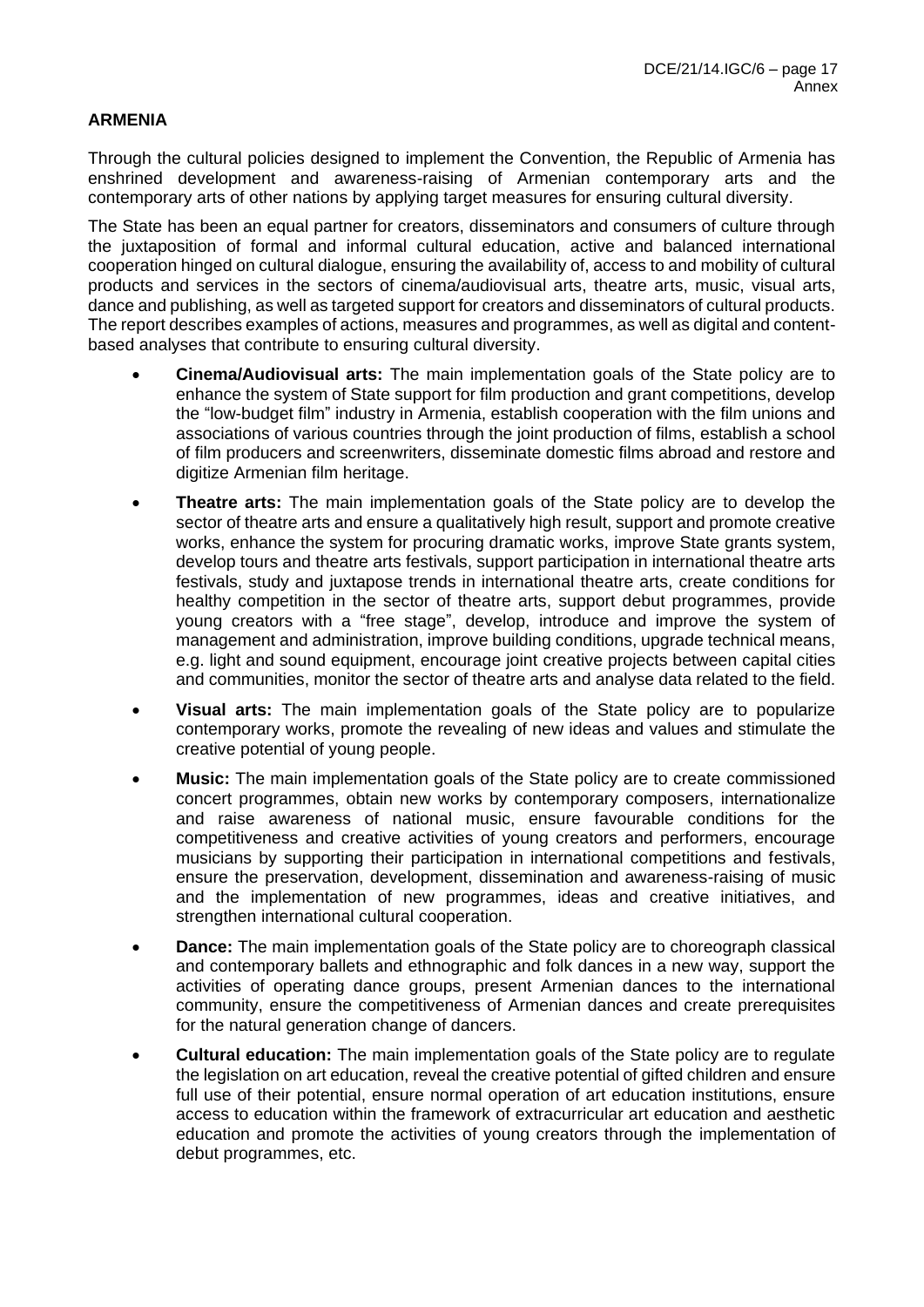## **AUSTRIA**

Austria is explicitly committed to the Convention on the Protection and Promotion of the Diversity of Cultural Expressions and its importance as a Magna Charta of international cultural policy.

Austrian cultural policy focuses, according to the guidelines for the implementation of the Federal Arts Promotion Act (as of October 2019), on the promotion and development of artistic creation and production in all cultural domains in Austria and its distribution and mediation by a suitable institution, notably by the following means:

- enabling innovative artistic and cultural projects,
- maintaining the artistic and cultural activity of the funded institutions,
- (promoting) international mobility,
- promoting contemporary art and culture by supporting artistic and cultural projects as part of artistic and cultural education in all cultural domains.

These aspects are clearly in line with the goals of the Convention, as are the following overarching priorities:

**Gender equality**: Promoting gender equality is a priority at federal, regional (Laender) and municipal level. At federal level, provisions for gender equality are embedded in the abovementioned guidelines of the Federal Arts Promotion Act. Furthermore, the guidelines for the implementation of Austrian foreign cultural policy incorporate similar directives: the network of cultural forums (cultural institutes) and embassies is instructed to ensure that female artists are adequately represented in the projects funded and to provide disaggregated data regarding the percentage of women per project funded as well as in the annual programming. Since 2007, the federal annual Arts and Cultural Report has been providing disaggregated data regarding transfer payments to individual artists and since 2009 (mandatory since 2013), gender budgeting has been guaranteed in the Austrian federal constitution. In addition, advisory boards and juries actively involved in the promotion of art and culture are gender balanced. The monitoring framework of the quadrennial periodic report helps draw attention to successfully implemented cultural policy measures on gender equality, whilst at the same time highlighting key areas for further action. Numerous examples of good practice from the Austrian film sector were identified whilst preparing the quadrennial periodic report, illustrating the sector's current pioneering role.

**The social and economic protection of artists and cultural workers**, being a prerequisite for any artistic and cultural creation, is also within the focus of Austria's cultural policy making. In 2018, a study was carried out examining the social situation of cultural professionals, providing a valuable data basis for the improvement of the current situation. The results of the study display possible fields of action, in which cultural policy measures can contribute to improving the socioeconomic situation of professionals in the sector, e.g. regarding fair remuneration.

Austria regards the 2005 Convention as an instrument that contributes strongly to the implementation of the **Sustainable Development Goals (SDGs)**. The Convention's framework helps to underline the important contribution that culture makes to sustainable development whilst at the same time highlighting the necessary inclusion of cultural aspects in development plans and strategies. Crosssectoral as well as inter-ministerial cooperation is key to drawing synergies. Such a cross-sectoral platform of information exchange and networking is facilitated via a series of events on culture and sustainable development, organised by the Federal Ministry for Arts, Culture, the Civil Service and Sport.

In 2019, the European Union (EU) and its Member States decided to strengthen the UNESCO 2005 Convention in several ways. On the one hand, the SDGs – and thus also the Convention – play a stronger role in the current Work Plan for Culture 2019-2022. On the other hand, the decision fosters the role that culture plays in the EU's external relations, aiming for the joint implementation of cultural projects worldwide that follow a participative, bottom-up approach and focus on local responsibility and needs. Implementation is via EUNIC, the network of EU cultural institutes, or via local "EUNIC clusters", in cooperation with the EU delegations and local stakeholders.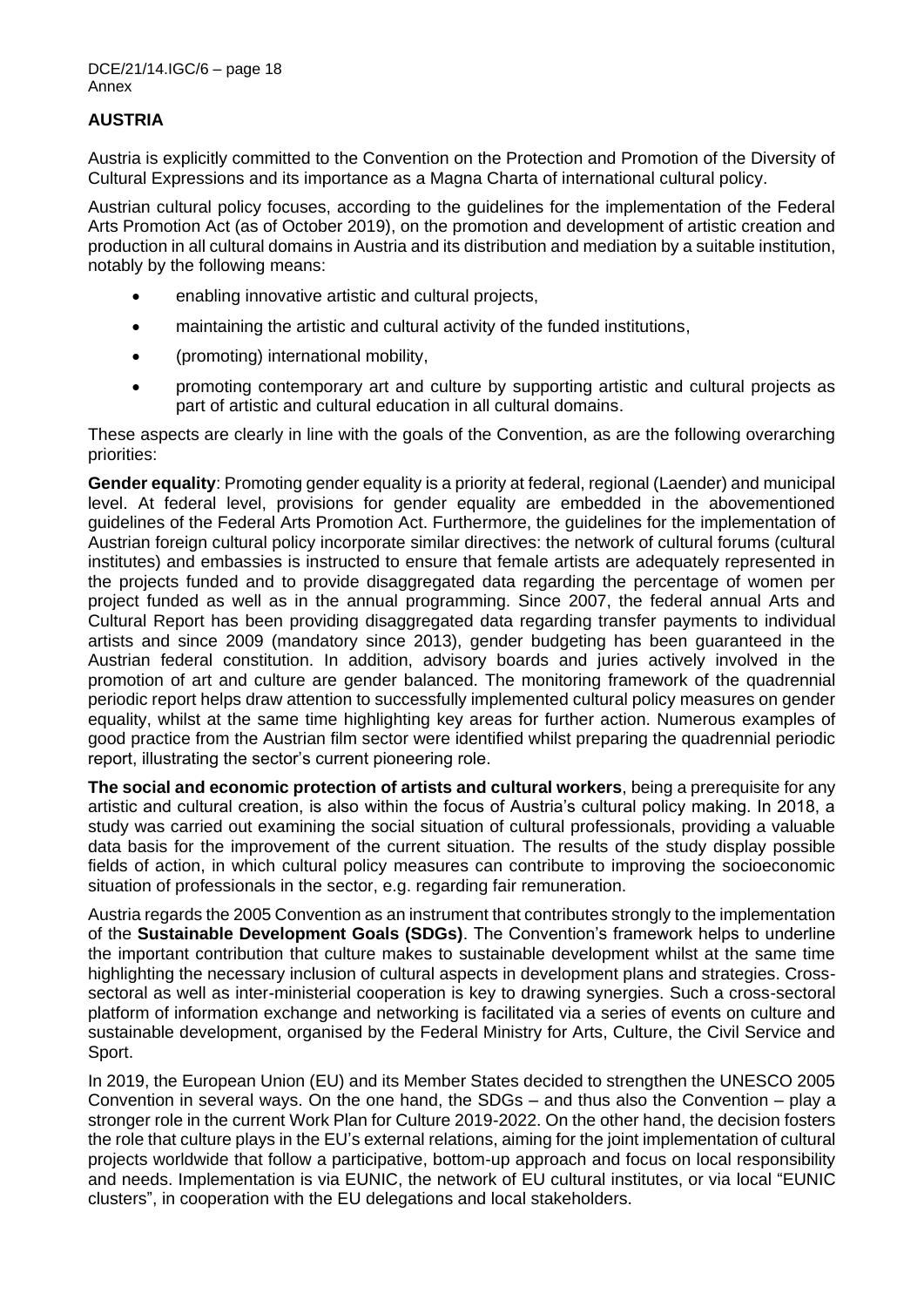The cross-sectoral character of culture is decisive for the adequate design of cultural policy measures. Most of the implemented measures are the result of different, interacting factors. However, it can be highlighted that the Convention has proven to be an effective instrument to stimulate inter-ministerial dialogue and to ensure the involvement of civil society actors from the cultural sector. In addition, the monitoring framework offers concrete guidelines as well as the flexibility to design and implement measures according to national and local requirements.

Currently, activities aimed at the creation of a national digital roadmap, as well as measures regarding preferential treatment, require an intensified cross-sectoral exchange, including a range of various relevant State, private and civil society stakeholders, in order to further the implementation of the Convention.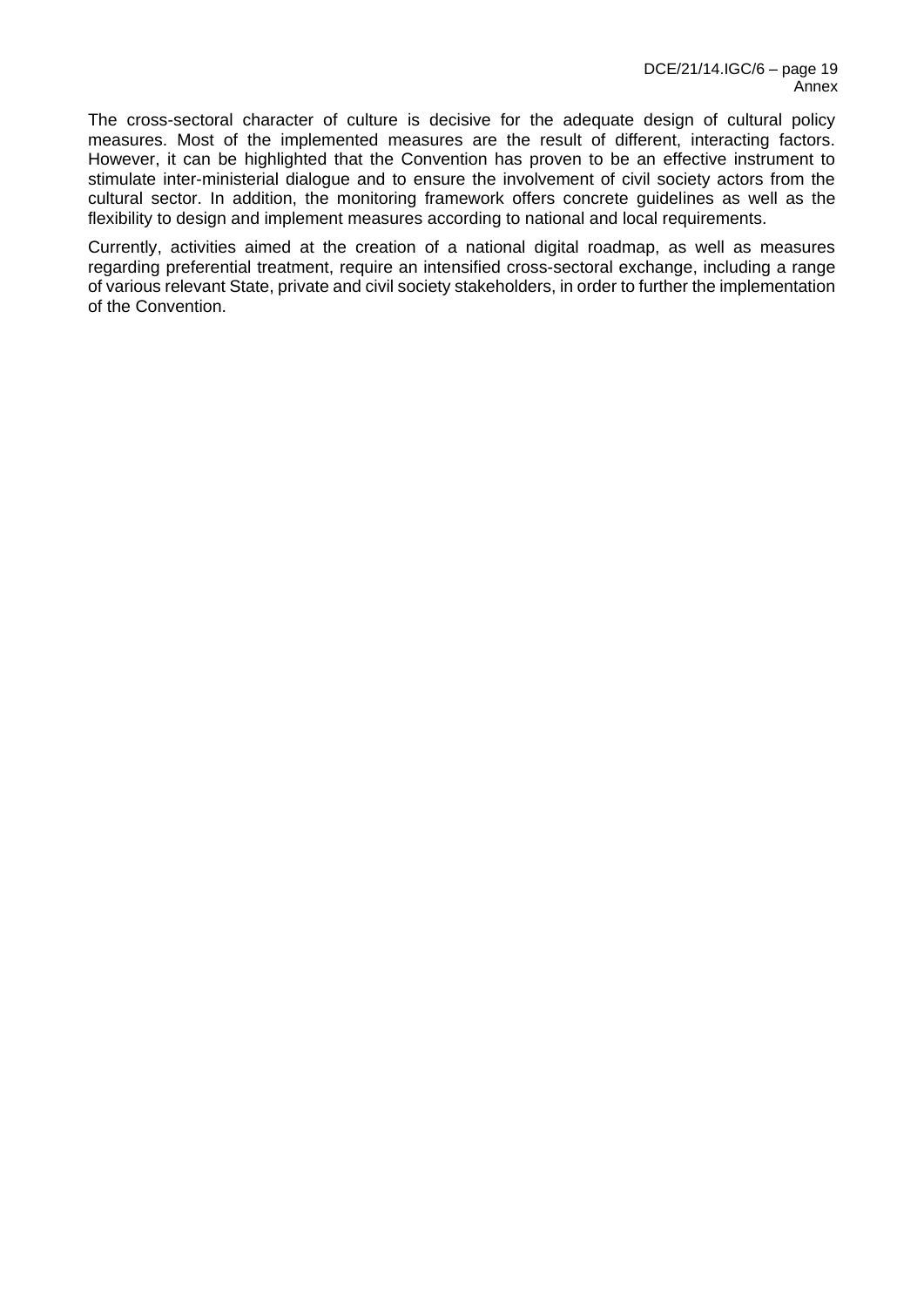### **BANGLADESH**

Promoting the diversity of cultural and creative industry contents from Bangladesh is a priority for the Government. The Ministry of Cultural Affairs has taken various initiatives through its related agencies such as the Bangladesh Shilpakala Academy, which supports visual and performing arts through venues, training and cultural festivals such as the Bangladesh Music Week, Dhaka Art Summit & the International Theatre Festival.

The digital sphere also emerges as a priority. To help realize the vision of a "Digital Bangladesh", digitization & the upgrading of various cultural services have been undertaken at several government institutions related to culture and creative sectors including the National Archives, Bangla Academy & Bangladesh Shilpakala Academy. Similarly, various platforms like Bangladesh Television and Bangladesh Betar (national public broadcaster) are being digitized. With regard to media diversity, community radio is being enabled to be the "voice of the voiceless" through the Community Radio Installation Broadcast and Operation Policy 2017.

The cultural and creative sectors are being successfully integrated in Bangladesh's national sustainable development policies and plans. The cultural development of the nation is an objective of the 7th 5-year plan of Bangladesh (2016 to 2020). The Ministry of Cultural Affairs is focused on enriching the intellectual status of the nation through, among others, research and development of arts and literature. Tertiary education in Bangladesh – which now includes courses such as the new Bachelor of Social Science (B.S.S.) in Photography affiliated to Dhaka University – is supporting the professionalization of the cultural and creative sectors. Measures are also being taken to encourage women's participation in cultural activities as creators and audiences.

In the international arena, the Government of Bangladesh has signed 52 cultural treaties with 46 different countries until 2019, thereby reinforcing cultural exchange and capacity building for cultural professionals. Various cultural events are also organized in Bangladesh by the Ministry of Cultural Affairs, in co-operation with the national cultural institutes & embassies of other countries.

Multi-stakeholder policy dialogue between civil society organisations and government officials was undertaken in 2019 towards the preparation of the quadrennial periodic report by the national team, with the support of UNESCO's Dhaka Office.

One of the key implementation challenges faced is a lack of awareness about the 2005 Convention. Over the next 4 years, some of the priorities of Bangladesh Government for the further implementation of the 2005 Convention include:

- 1. National committee (comprising civil society organisations and government officials) formed for further multi-stakeholder policy dialogues,
- 2. A database on cultural and creative professionals and activities,
- 3. The Ministry of Cultural Affairs is revising the cultural policy of Bangladesh, which is expected to be published in the next few months,
- 4. Funds have been allocated to cultural exchange programmes to foster awarenessraising activities around the 2005 Convention.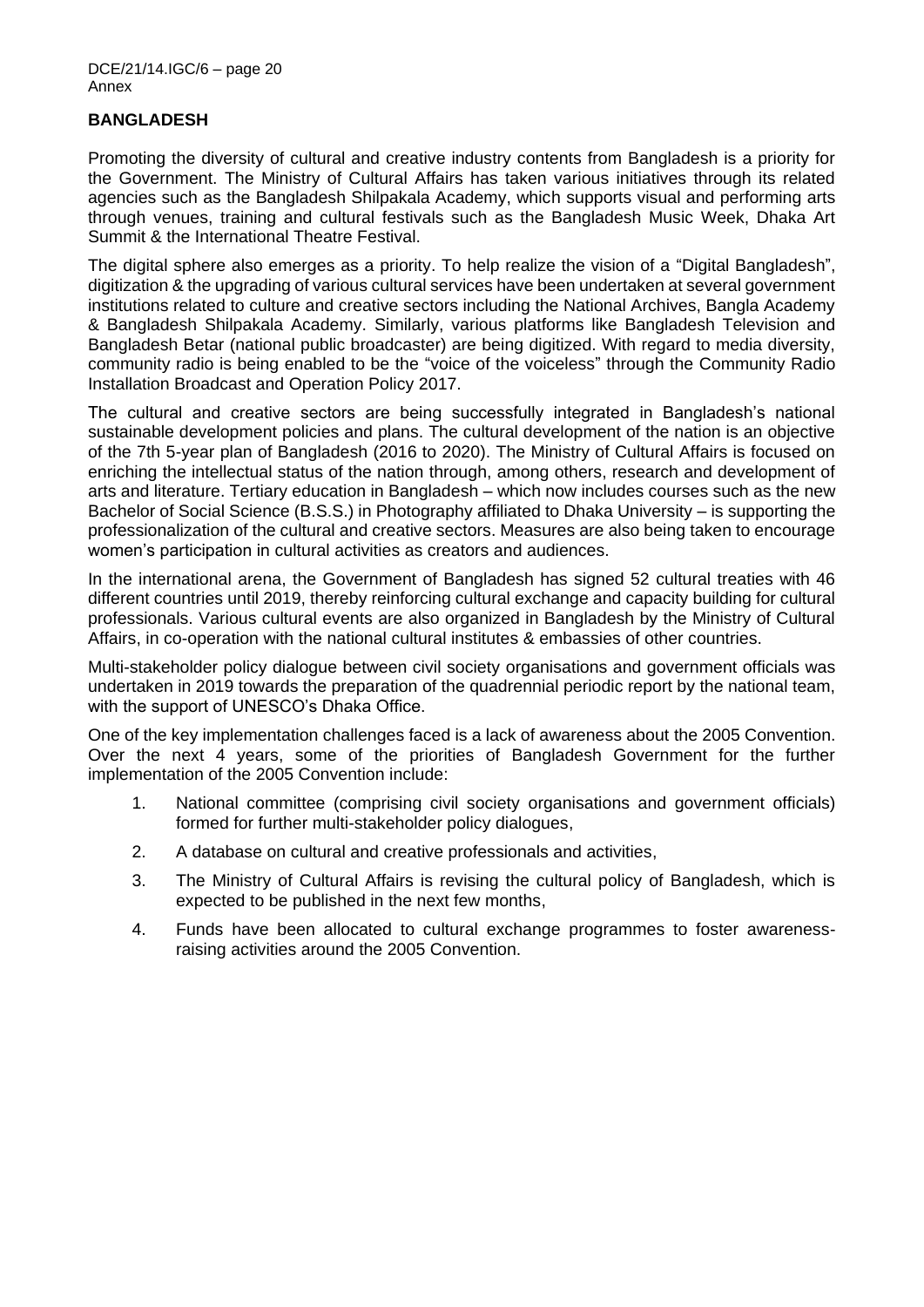### **BELARUS**

Since 2006, when the UNESCO Convention on the Protection and Promotion of the Diversity of Cultural Expressions was ratified, the Republic of Belarus has been deliberately working to implement its main provisions in the cultural policy and legislative system of the country.

The present Constitution of the Republic of Belarus recognizes and guarantees the fundamental rights in the field of culture, including the right to preserve one's national identity, the right to use one's native language and the freedom to choose the language of communication, upbringing, and education (Article 50). The Constitution also recognizes the responsibility of the State to preserve the cultural heritage and free development of cultures of all the ethnic communities residing in Belarus (Article 15), guarantees the right of everyone to take part in cultural life (Article 51), and ensures the protection of the economic and moral rights of authors of artistic works (Article 51).

In 2017, the Code of the Republic of Belarus on Culture, which is the main regulating act in the field of culture, came into force. The Code accumulated the pre-existing laws in the field of culture and cultural heritage protection. Moreover, it determined the basic principles of civil relations in this field (Article 2), including the free development of cultures of national minorities with priority given to the development of the Belarusian culture and language, the accessibility of cultural goods for all the citizens, including ones residing in rural areas, people with disabilities and other representatives of disadvantaged social groups. The Code guaranteed the freedom of creative activity, the protection of intellectual rights, the equal rights and opportunities of the citizens in the creation and usage of cultural values, as well as the approval and dissemination of humanistic ideas and scientific knowledge, global cultural achievements, and the formation of aesthetic living space.

There are no special plans or programmes for the implementation of the 2005 Convention, but the Republic of Belarus implements the basic principles of the Convention through various national and regional strategies, programmes and activities.

The ratification of the 2005 Convention provided a platform for structured discussions about the cultural policy and its application. Permanent discussions are underway between the State and civil society on various dialogue platforms, including the important ones such as the Minsk Dialogue international forum, which has been annually held in Minsk since 2003 with the direct involvement of the Belarusian authorities and representatives of the European Union countries, numerous conferences, meetings, and seminars organized by the State cultural institutions and nongovernmental organisations.

However, the process of the implementation of the 2005 Convention has not been completed yet. Further integration of its provisions into national law and real policies is required. The monitoring process is also complicated by the lack of an appropriate statistical matrix. Therefore, capacitybuilding and awareness-raising are needed to make the implementation of the Convention through national policies more flexible and visible.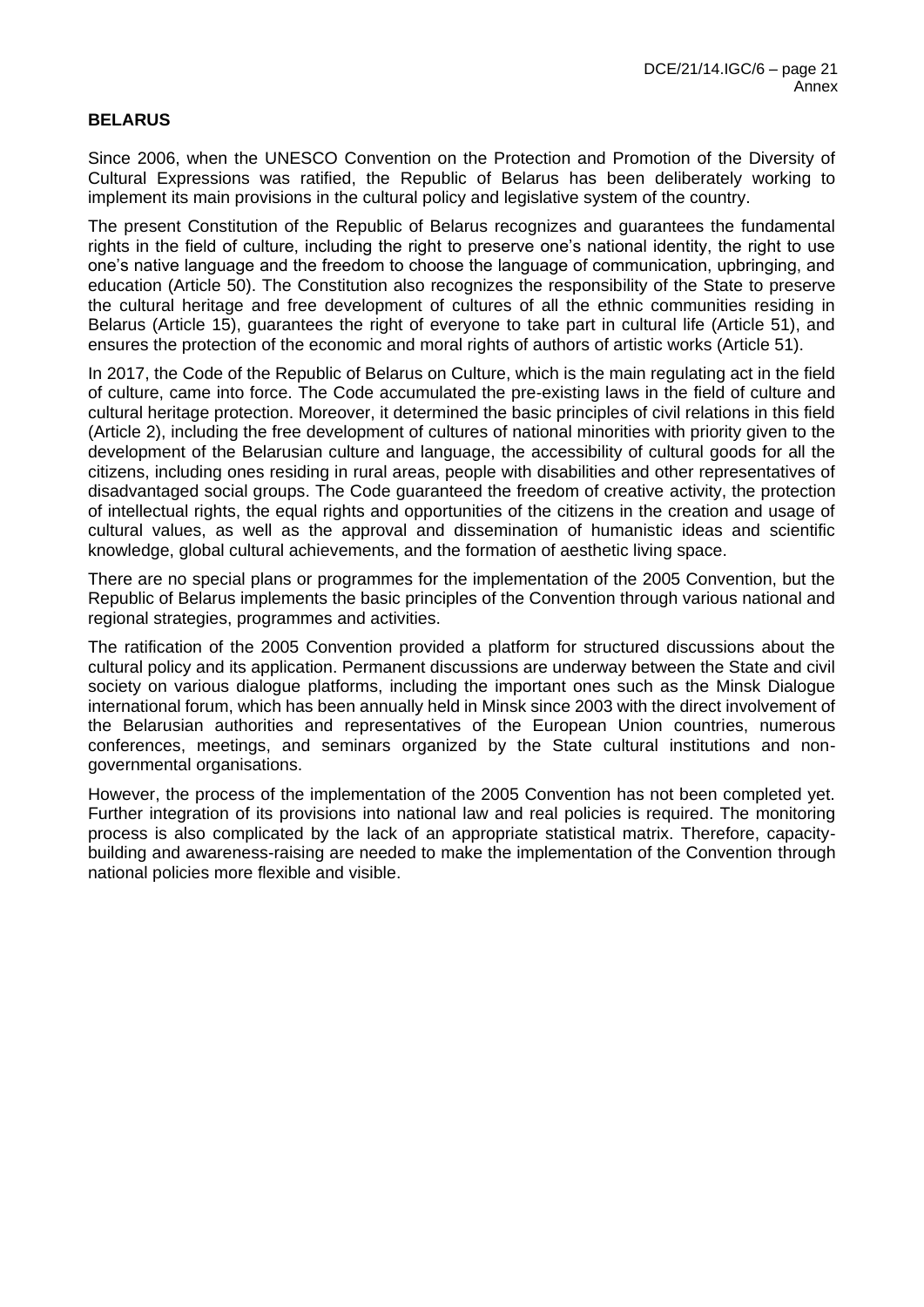### **BELIZE**

The National Institute of Culture and History (NICH) is responsible for creating an enabling environment for the safeguarding of Belize's cultural heritage and for the development of the cultural and creative industries. In 2015, following the ratification of the 2005 UNESCO Convention, Belize embarked on the process of creating and enacting Belize's first National Culture Policy. The UNESCO 2005 Convention was instrumental in providing operational guidelines to help with the continuation of this process. Combined with the efforts of its predecessors and the current team at NICH, the policy is being aggressively implemented over a 10-year period.

The National Cultural Policy document comprises three Sections. The First Section covers Vision of the Policy; Core Values; Rationale for the Policy; Guiding Principles and Context; Bill of Cultural Rights; Process in Policy Formulation; Definitions of Culture in the Context of Belize and Legal and Institutional Frameworks; Policy Objectives; Policy Framework; and the Belize Culture Model.

The objectives of the policy and the implementing activities to achieve these objectives are outlined below:

#### **Policy Interventions on Cultural Heritage Safeguarding**

The Institute of Social and Cultural Research has implemented a programme to specifically target the protection of cultural heritage.

#### **Cultural and Creative Industries**

The Institute of Creative Arts (ICA) will be implementing a Creative industry and Film legislation to create a more enabling environment that will yield an economic impact.

#### **Culture in Education and Environment**

The Institute of Archaeology plays an integral role in implementing activities both to protect our natural environment, as it relates to archaeological sites, and our underwater wreckage and heritage sites.

#### **Culture in Tourism, National Development and Poverty Eradication**

The National Cultural Policy is guided by the Government of Belize's National Development Plan. Therefore, the overarching objective of all the implemented activities is National Development and Poverty eradication.

#### **Culture, Youth and Technology**

The Youth Development Officer has been instrumental in working with other National Partners to include Culture and Performing Arts activities in youth-centred programmes in the areas of dance, steel pan, visual arts and drumming.

#### **Domestic, Regional, and International Cultural Relations**

The Ministry of Culture has created a cultural working group that works towards building interministerial relationships with other government ministries in an effort to access opportunities under the Economic Partnership Agreement (EPA) CARIFORUM-EU and UNESCO instruments.

The National Institute of Culture and History has been engaged in the implementation of the National Culture Policy for the period from 2016 to 2026 in an attempt to achieve the main objective of ensuring that artists, cultural workers and citizens around the world can create, produce, disseminate, protect and enjoy cultural goods, services and activities including their own.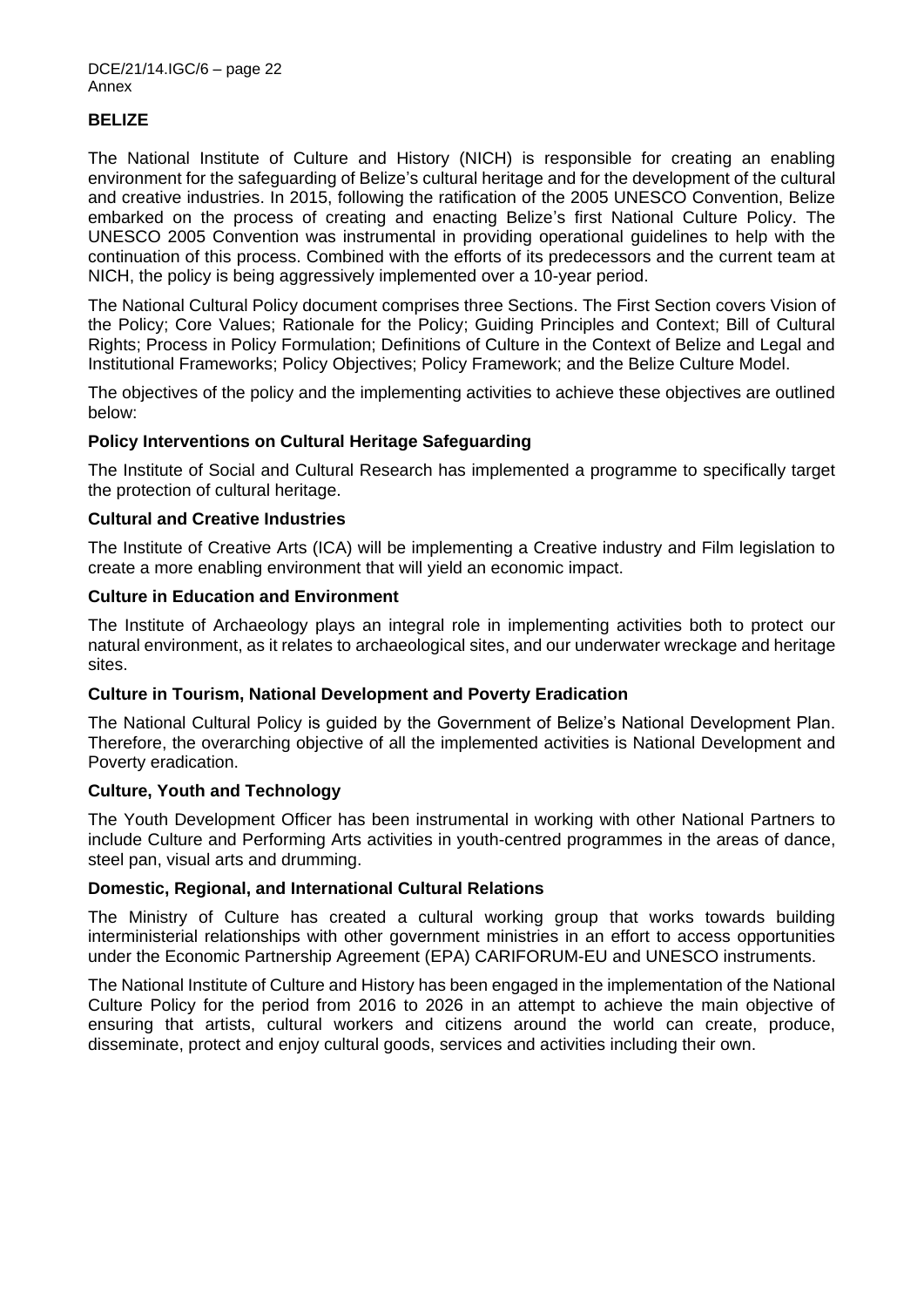## **BULGARIA**

A guiding principle in the State cultural policy of the Republic of Bulgaria is to guarantee human rights and fundamental freedoms, which are expressed by information awareness, communication and free choice of cultural expression forms.

The citizens' fundamental rights and freedoms are ensured in the country's Constitution and cultural legislation. In this sense, the Ministry of Culture's policies abide by the principles of equality and respect for all cultures, equal access to cultural heritage and to the diversity of cultural expression forms, the protection of cultural diversity and intercultural dialogue.

The Republic of Bulgaria guarantees the right of persons from ethnic communities to disseminate and transmit their traditional cultural expression forms, as well as their right to have free access to those forms (Constitution of the Republic of Bulgaria, the Bulgarian Culture Protection and Development Act). In this respect, linguistic diversity is especially protected as an important exchange factor (the Bulgarian Culture Protection and Development Act).

The Bulgarian Cultural Heritage Act contains provisions on the role of the State, municipalities and individuals in ensuring equal access to cultural assets, which are also a form of cultural expression. This Act stipulates the right of access to cultural assets as providing physical or intellectual access to those assets without them being damaged or compromised.

In implementing the Convention on the Protection and Promotion of the Diversity of Cultural Expressions, the Ministry of Culture builds its policies based on the assumption that cultural diversity is stimulated by the free exchange of ideas and interaction between cultures. In addition to this, we need to state the belief that preserving, promoting and maintaining cultural diversity is an essential condition for sustainable development, benefiting both current and future generations. Therefore, in all its actions, the Ministry seeks to enable the promotion of creativity, to support artists and professionals in the cultural sector, to assist various social groups in their efforts to preserve their culture, and to raise citizens' awareness of the diverse forms of cultural expression, their promotion and the need to preserve them. In order to meet the needs of all these groups properly, the Ministry of Culture has established cooperation with non-governmental organisations, public and private institutions, artists and other professionals in the field of art and culture.

The Ministry's programmes are aimed at expanding the opportunities for developing cultural activities at all levels, ensuring equal access to funds for producing, distributing and exchanging cultural products and services. At the same time, financial support is provided to cultural and artistic institutions to encourage cultural diversity.

The implementation of an integrated approach to preserving and promoting cultural diversity is reflected in the strategic planning of measures for sustainable social development. As a result, culture has become an essential and integral part of national plans for tackling demographic problems, for reducing poverty, for social inclusion, for regional development, for youth policy development and for the national concept of active ageing. All these measures contribute to achieving the general objectives of the 2020 National Development Programme of the Republic of Bulgaria, as well as those for sustainable development by 2030.

The Convention principles also lead the way in setting Bulgaria's Cooperation on Development Policy. Cultural diversity protection is included as a priority in the Medium-Term Development Assistance and Humanitarian Aid Programme of the Republic of Bulgaria for the 2016-2019 period.

The National Strategy for the Promotion of Equality between Women and Men 2016-2020, drafted with the active participation of the Ministry of Culture, additionally contributes to eliminating stereotypes still existing in society regarding access to culture and support for creative works.

Bulgarian legislation outlines various measures in line with the Convention:

• Article 2 of the Culture Protection and Development Act (CPDA, 1999) outlines the basic principles of the national cultural policy, including "promoting cultural diversity while preserving national culture cohesion" and "enabling the cultural industry and the arts market". Further, in Article 20, in order to protect national identity, there are measures to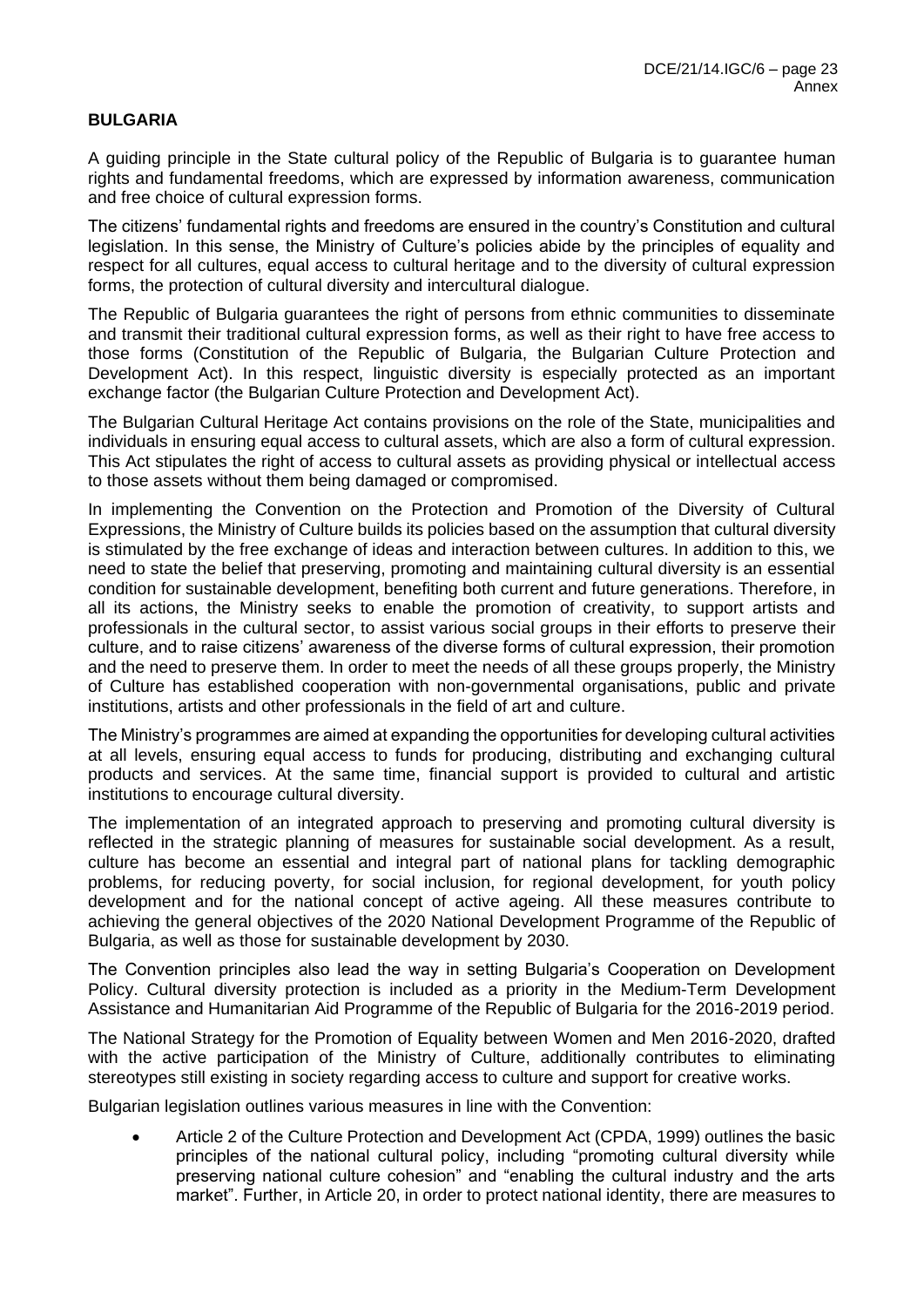ensure that programmes, films, etc. with cultural content and priority treatment of culture appear on national media (subsidised).

- The Film Industry Act (FIA, 2003) enables the development of the national film industry by providing direct and indirect measures to support film production, distribution and projection.
- The Radio and Television Act (RTA) stipulates that a minimum of 50% of total screen time shall be dedicated to European and Bulgarian productions. The law also regulates the option of broadcasting programmes in another language, including also for Bulgarian citizens whose native tongue is not Bulgarian.
- The Copyright and Related Rights Act (CRRA, 1993) Without being explicitly mentioned in the Convention's key texts (except in the Preamble), intellectual property is the basis of most cultural goods and services, as well as all kinds of cultural industries. Copyright protection helps maintain and develop the creative process in the interest of authors, artists, performers, producers, consumers, culture, industry and the general audience.
- Cultural Heritage Act The objectives of this Act are to enable the preservation and protection of cultural heritage and sustainable development of its preservation policy and to ensure equal access to cultural assets for all citizens in compliance with the following principles: 1. equal treatment of different cultural heritage types; 2. decentralisation of management and funding for cultural heritage preservation activities; 3. publicity and transparency in managing cultural heritage preservation activities.
- The Spatial Planning Act regulates cultural heritage protection by governing the creation of "protected areas" and areas under special territorial development protection.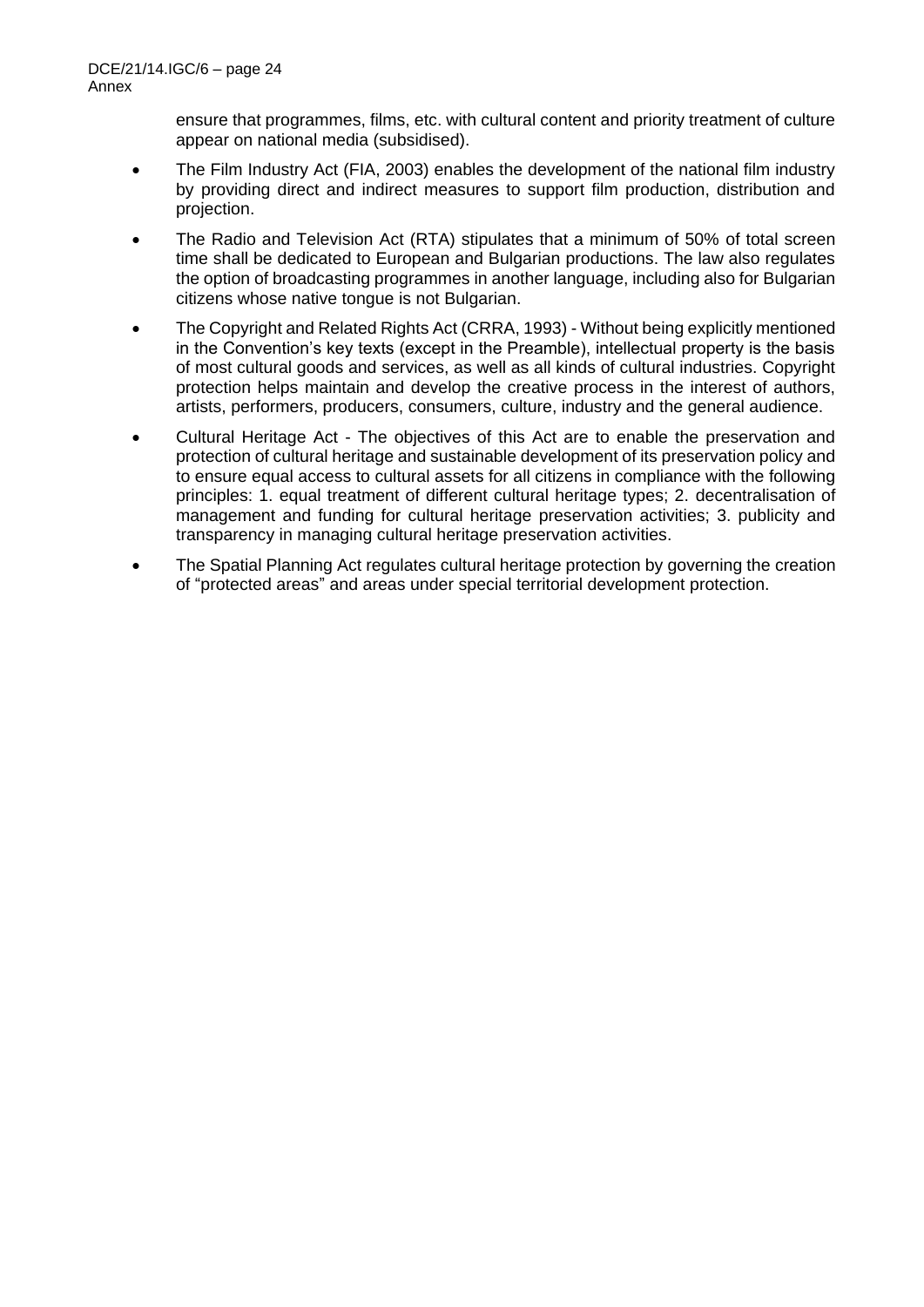#### **BURKINA FASO**

Following the ratification of the 2005 Convention on the Protection and Promotion of the Diversity of Cultural Expressions on 15 September 2006, Burkina Faso submitted two quadrennial reports, in 2013 and 2017. The drafting of the third quadrennial report included the following stages: the appointment and training of the members of the National Drafting Team, followed by the launch of the work from 4 to 7 December 2019 inclusive in Bobo Dioulasso; a multi-stakeholder consultation, which was held on 9 and 10 January 2020 under the chairmanship of the Minister of Culture and which was carried out as a platform for dialogue with institutional stakeholders, civil society organisations, technical and financial partners, and the media; data collection and report-writing, which took place from January to March 2020 and which was resumed in June and July 2020 on account of the coronavirus disease (COVID-19) pandemic and the extension of submission deadlines.

From 2017 to 2020, the political situation in Burkina Faso has been marked by a rampant security crisis compounded, since March 2020, by the health crisis brought on by the outbreak of COVID-19 in the country. Despite this difficult overall situation, the country's community of cultural professionals and creators and public stakeholders have developed resilience mechanisms which have enabled the cultural sector, and mainly the field of cultural and creative industries, to pursue the implementation of foundational cultural policies and programmes.

Burkina Faso's third quadrennial report focuses first on the policies and measures applied and centred on improving cultural governance through the implementation of the new cultural policy adopted in 2018. This has made it possible to increase cultural civil society organisations' accountability, funding, and involvement in the management of public affairs. The report describes the efforts made and some of the results achieved in the work to strengthen the exchange of goods and services through the recent establishment of mechanisms for the export of cultural goods and services. It goes on to confirm the inclusion of cultural and creative industries in other sustainable development policies, such as those regarding industrial and artisanal processing, decentralization, and international cooperation through, mainly, the establishment of new cultural programmes. In addition, Burkina Faso's third quadrennial report provides information on innovative measures relating to gender equality, their effects on this target, and the progress made in the area of artistic freedom.

Special attention was paid to the most emblematic of cultural civil society's plentiful initiatives to achieve each of the Convention's four objectives. The report highlights the emergence of a developing cultural civil society which introduces important cultural initiatives and is involved in the implementation of public policies and the improvement of the living and working conditions of creators and professionals.

The report addresses as cross-cutting issues the measures and initiatives related to the resilience and recovery of the cultural sector in the face of COVID-19, to the cultural sector's response to the security crisis, and to the empowerment of young people and women. Finally, the third report of Burkina Faso concludes by looking at some major challenges and the actions planned to overcome them over the next four years.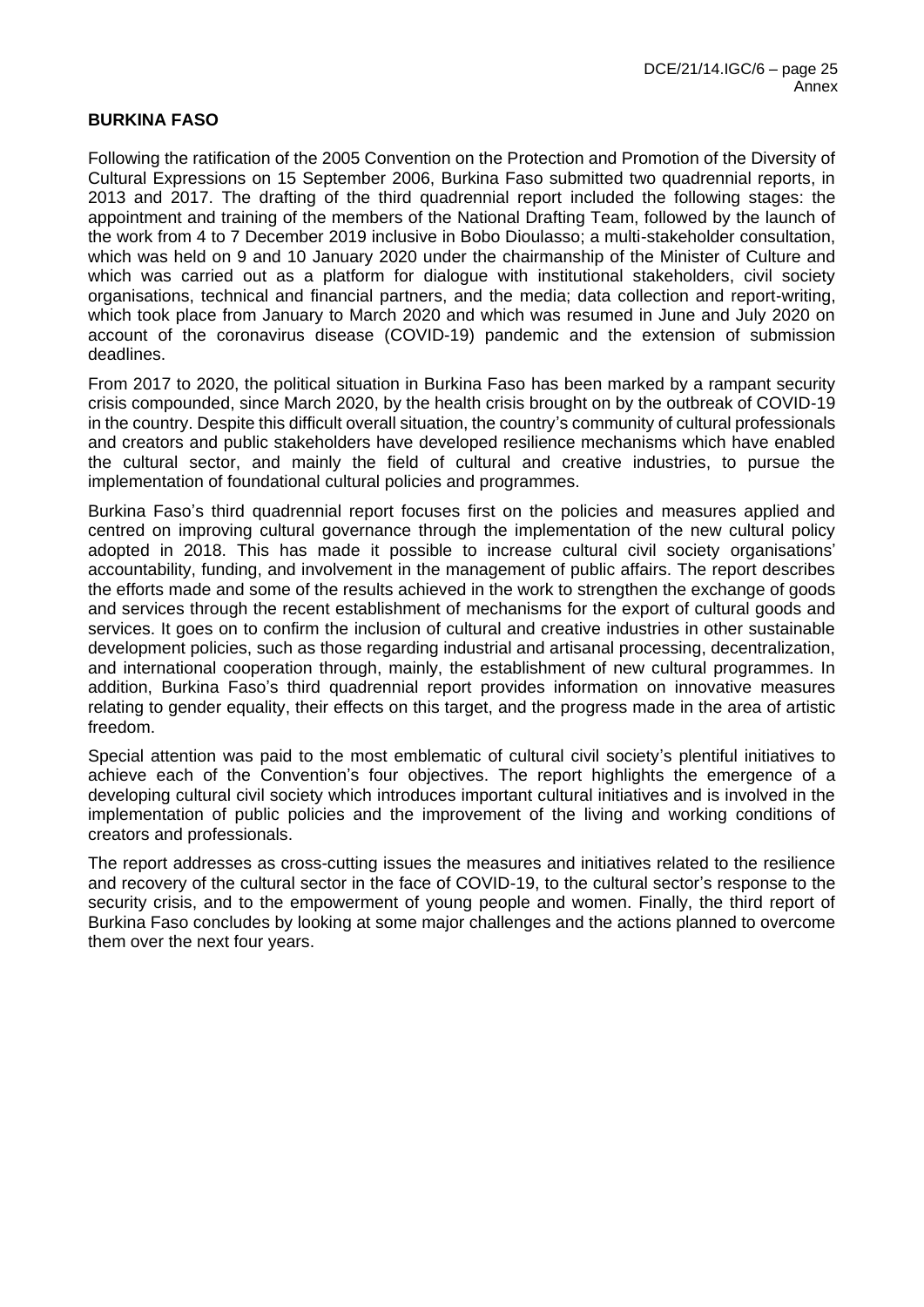### **CAMEROON**

The main objectives and priorities of Cameroon's policy on the implementation of the 2005 Convention on the Protection and Promotion of the Diversity of Cultural Expressions have, over the past four years, centred on a number of subjects, including training, partnership with civil society, cultural goods and services, and international cooperation.

Over the past four years, Cameroon, as a Party thereto, has improved the training it provides in areas covered by the Convention. At the higher-education level, the arts and humanities departments of the State universities have rich and varied curricula in cultural fields; in addition, the Institute of Fine Arts Foumban and the Nkongsamba Institute of Fine Arts were established. The learning opportunities they offer, in addition to those provided by private universities, place a great deal of importance on cultural diversity. Furthermore, the training centres of the Ministry of Employment and Vocational Training (MINEFOP) contribute to this improvement by offering six- to 24-month courses in several of the areas covered by the Convention. Lastly, the Ministry of Secondary Education and the Ministry of Basic Education dedicate significant time slots to the diversity of cultural expressions within the framework of their after-school and extracurricular activities. It also bears noting that the diversity of cultural expressions forms the basis of certain papers in the exams for the following: the baccalaureate, the preliminary level, the first cycle educational diploma, and the certificate of primary studies.

With a view to the effective, efficient and participatory implementation of the Convention, on 20 June 2020, the State adopted the Law to Regulate Artistic and Cultural Associations in Cameroon. An offshoot of the 2005 Convention to a certain extent, this law structures and organizes activities related to cultural expressions at the level of communal companies, unions of departmental associations, regional guilds and national federations. It helps to empower players (natural and legal persons) in the cultural sector, improving the conditions for the optimization of the production of cultural goods and services.

As a Party to the Convention, Cameroon has embarked on a process of clarity and transparency with regard to cultural goods and services. In this context, Cameroon has set itself the objective of mapping its cultural and creative industries. The pilot phase, which focused on the city of Yaoundé, resulted in the catalogue of the Cameroonian capital's cultural and creative industries. This readability initiative for cultural and creative industries is expected to be extended throughout the country in order to improve the quality and quantity of goods and services in the context of the diversity of cultural expressions.

Lastly, the Government has opened up to national and international partners in the implementation of the matters cited above. As a mark of its commitment to the diversity of cultural expressions, Cameroon, in collaboration with the countries of the subregion, in the manner of the Congo, Equatorial Guinea and Gabon, has adopted a joint strategy to have the "mvet" inscribed on the Representative List of the Intangible Cultural Heritage of Humanity.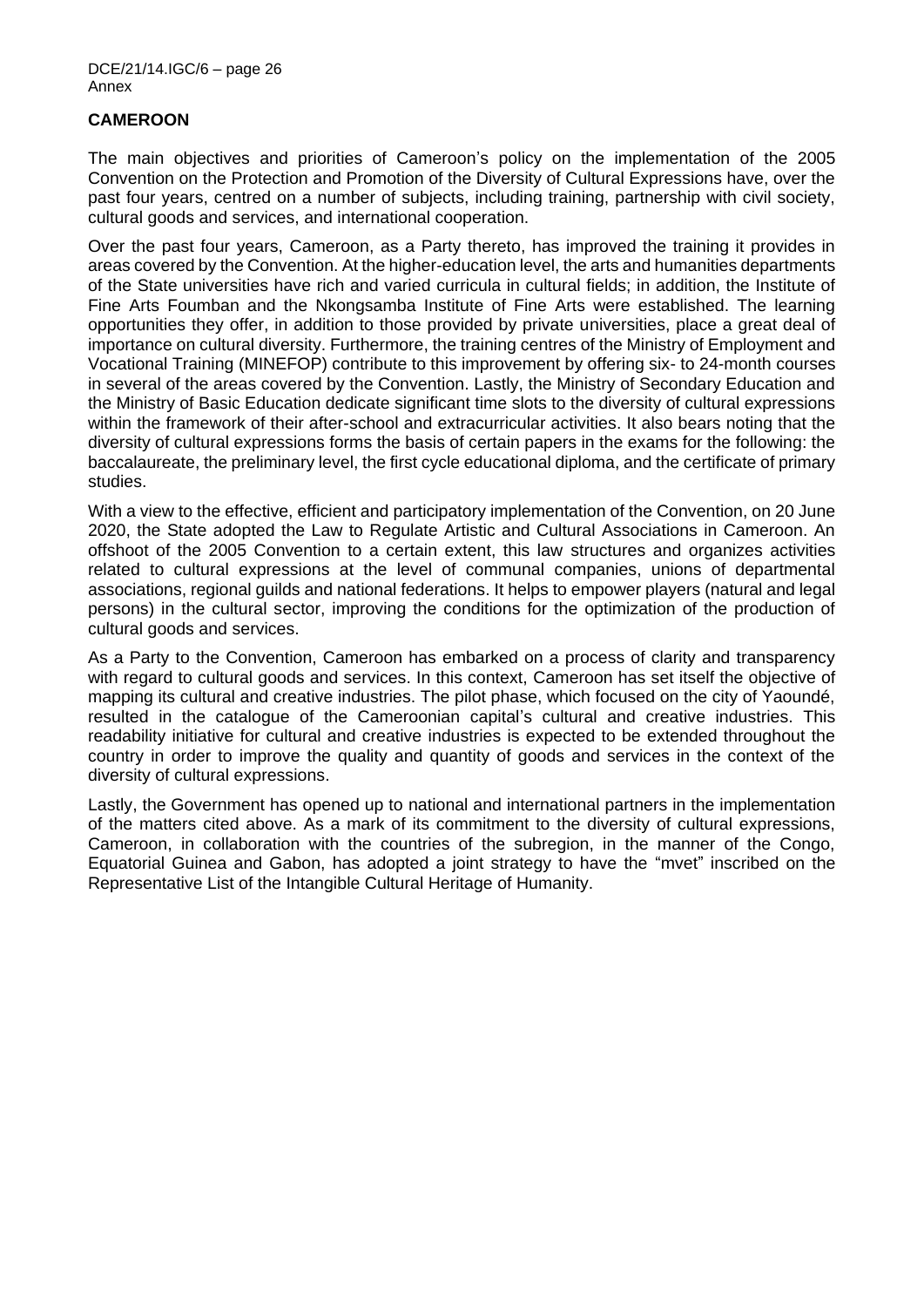### **CANADA**

Since the release of its last quadrennial report in 2016, Canada has continued to advance policies and measures that support the implementation of the 2005 Convention on the Protection and Promotion of the Diversity of Cultural Expressions. Over the past four years, Canada has consolidated and strengthened its commitment to an international strategy to promote the diversity of cultural expressions in the digital age. This has been done, among other ways, through the Digital Citizen Initiative, a new multicomponent strategy that aims to support democracy and social cohesion in Canada by building citizen resilience against online disinformation and building partnerships to support a healthy information ecosystem.

The measures taken by Canada's provinces and territories are also at the heart of Canada's cultural policy framework, and the programs implemented, such as Nova Scotia's Culture Action Plan, the Creative Saskatchewan Investment Fund or the "Partout, la culture" (Culture Everywhere) cultural policy, reflect the country's regional needs and specificities, while ensuring ongoing and sustainable support for the arts and culture sector.

From a regulatory perspective, the publication in January 2020 of the final report on the Broadcasting and Telecommunications Legislative Review is of critical importance, since it paves the way for the use of new tools and new regulatory approaches to support the production and promotion of audiovisual content in the digital age.

In line with the Convention's third objective, the June 2018 launch of the Creative Export Strategy, funded with 125 million Canadian dollars over five years, also reinforces the Government of Canada's belief that creative industries are at the heart of Canada's competitive advantage on the international scene. This initiative, which has supported more than 1,000 Canadian businesses since 2018, will help accelerate the country's economic growth.

The role of civil society is also vital, particularly the representation and advocacy work of the Coalition for the Diversity of Cultural Expressions (CDCE). In 2019, Canada reiterated its financial commitment to CDCE by allocating 375,000 Canadian dollars over five years to the Coalition, as well as 375,000 Canadian dollars over five years to UNESCO's International Fund for Cultural Diversity. This monetary support will help, among other things, to facilitate the adoption of cultural policies that protect and promote the diversity of cultural expressions, and to support the implementation of the Convention by encouraging the emergence of a dynamic cultural sector in developing countries.

In considering the future of the Canadian cultural sector, Canada projects that the economic effects of the COVID-19 crisis will have a significant impact on creative industries in the coming years. The Canadian government has taken major steps to better support artists affected by the current crisis. These include the announcement of 500 million Canadian dollars to help alleviate the financial pressures on cultural, heritage and sports organisations as they manage the challenges and impacts of this pandemic.

As the report illustrates, the past four years have been marked by fundamental changes in Canada's cultural sector, and the complex issues that have emerged demonstrate how crucial the 2005 Convention is in guiding the strategy for the presence, enrichment and outreach of the national cultural offerings in the digital environment for the purposes of promoting a diversity of cultural expressions.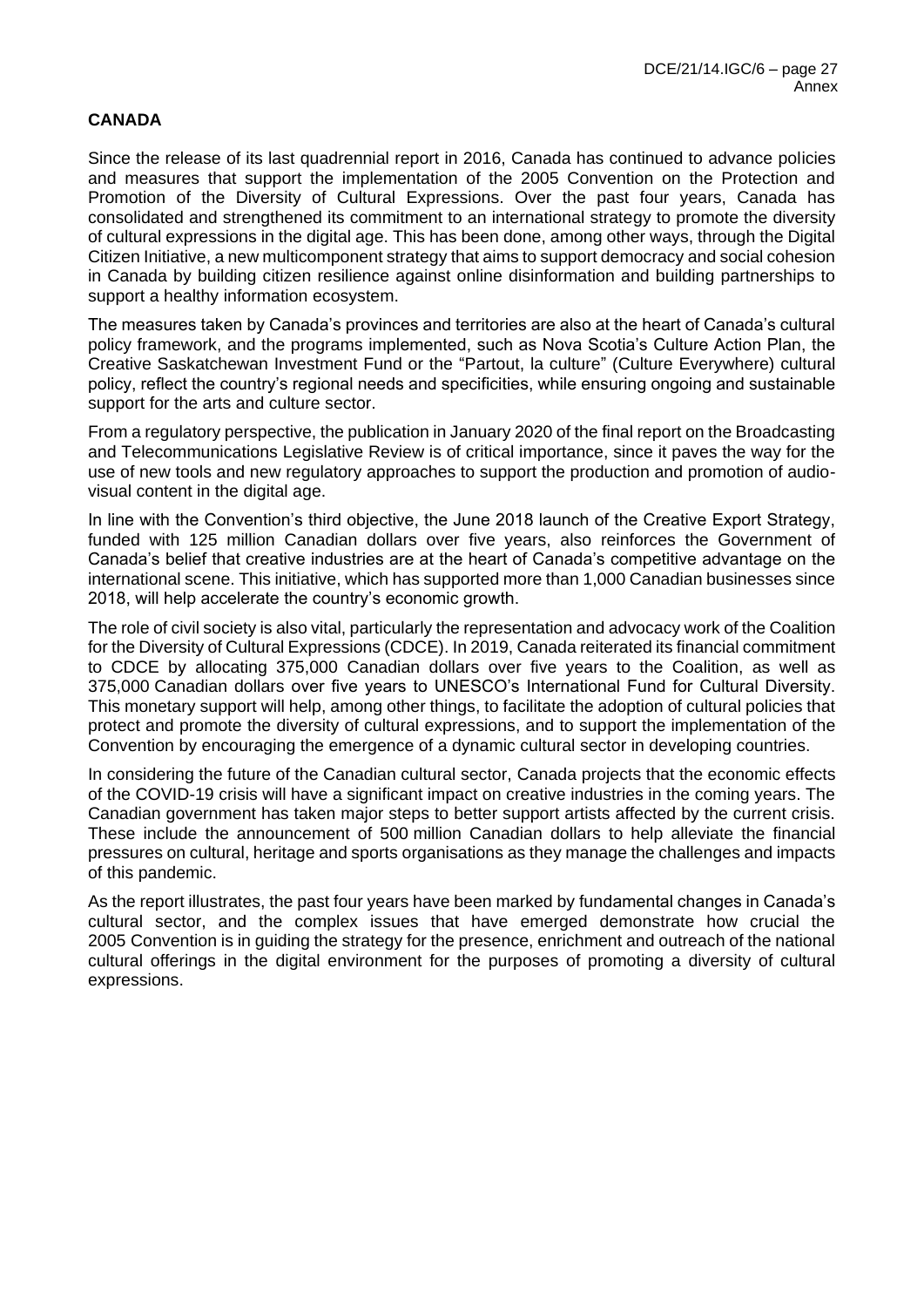## **CANADA – QUÉBEC**

Since the submission of its last report, the Government of Quebec has continued to implement the Convention by maintaining and adopting policies and measures to protect and promote the diversity of cultural expressions, including in the digital environment, in each of the Convention's monitoring areas.

The Ministry of Culture and Communications (MCC) launched Quebec's cultural policy, "Partout, la culture" (Culture Everywhere), in June 2018. This is the second cultural policy developed in Quebec and the first to refer to the Convention. The new policy builds on the achievements of the 1992 policy, while setting directions tailored to current issues. It is timeless and is operationalized in a five-year government action plan. It is the product of an extensive consultation process: thousands of Quebecers participated in this exercise, either as representatives of organizations or as individuals. This policy is designed to advance Quebec society by strengthening the arts and culture ecosystem, adapting interventions to the digital age and opening up to other dimensions. As its name suggests, the cultural policy aims to ensure the presence and vitality of Quebec culture everywhere: in all regions of Quebec, in the lives of all Quebecers, on the international scene and in the digital universe.

The first action plan (2018–2023) is also the product of exceptional engagement within the machinery of government: 36 ministries and agencies are committed to working with MCC and its network of 11 Crown corporations and agencies to achieve the objectives set out in the Cultural Policy. The action plan contains a number of measures, including a 15 million Canadian dollars enhancement and two-year extension of Quebec's Digital Cultural Plan (QDCP), bringing the total investment to 125 million Canadian dollars over nine years (2014–2023). The introduction of the QDCP in 2014 has helped the cultural community to better invest in the digital world. However, there are still important issues that Quebec will endeavour to work on in the coming years, particularly digital literacy in the community and the visibility and exposure of cultural content. For example, MCC will continue to operate the network of 47 digital cultural development officers in cultural organizations in order to support and assist the cultural sector in adapting skills to the digital context and sharing new practices. Also, since the online discoverability of cultural content is a major issue in promoting the diversity of cultural expressions, MCC will continue to implement its action plan for data on Quebec cultural content and will endeavour to put in place other mechanisms to promote the visibility and exposure of its culture. As described in the quadrennial periodic report, Quebec's cultural policy and the 2018–2023 government action plan for culture (Plan d'action gouvernemental en culture 2018–2023) cover the Convention's four areas of monitoring.

In addition, in the fall of 2019, the Government of Quebec updated its international policy by releasing its "International Vision". Quebec's culture and specificity, which underpin Quebec's international action, are implicit in many of the ideas put forward by this policy, which is intended to enhance Quebec's economic diplomacy. In particular, the "Vision" encourages support for the international exposure of Quebec's culture, artists and cultural industries, recognizing that "cultural content is one of the best vehicles for showcasing a nation's identity and promoting its interests in other areas of its foreign policy, particularly the economic dimension". More specifically, the "International Vision" points out Quebec's commitment to the principle of the diversity of cultural expressions and recognizes the Convention's importance as a fundamental measure to ensure the dissemination of Francophone cultures abroad.

Quebec has carried out a number of international cooperation initiatives in the cultural field through agreements, programs and ad hoc initiatives between various Quebec government ministries and agencies and foreign governments and institutions. Since 2016, the Government of Quebec has contributed five times to the International Fund for Cultural Diversity, for a total contribution of 400,000 Canadian dollars since 2008.

In addition, Quebec has maintained an ongoing dialogue with the Coalition for the Diversity of Cultural Expressions (CDCE) and continued to provide financial support for its day-to-day operation and for one-time activities. Quebec has also maintained a dialogue with the UNESCO Chair on the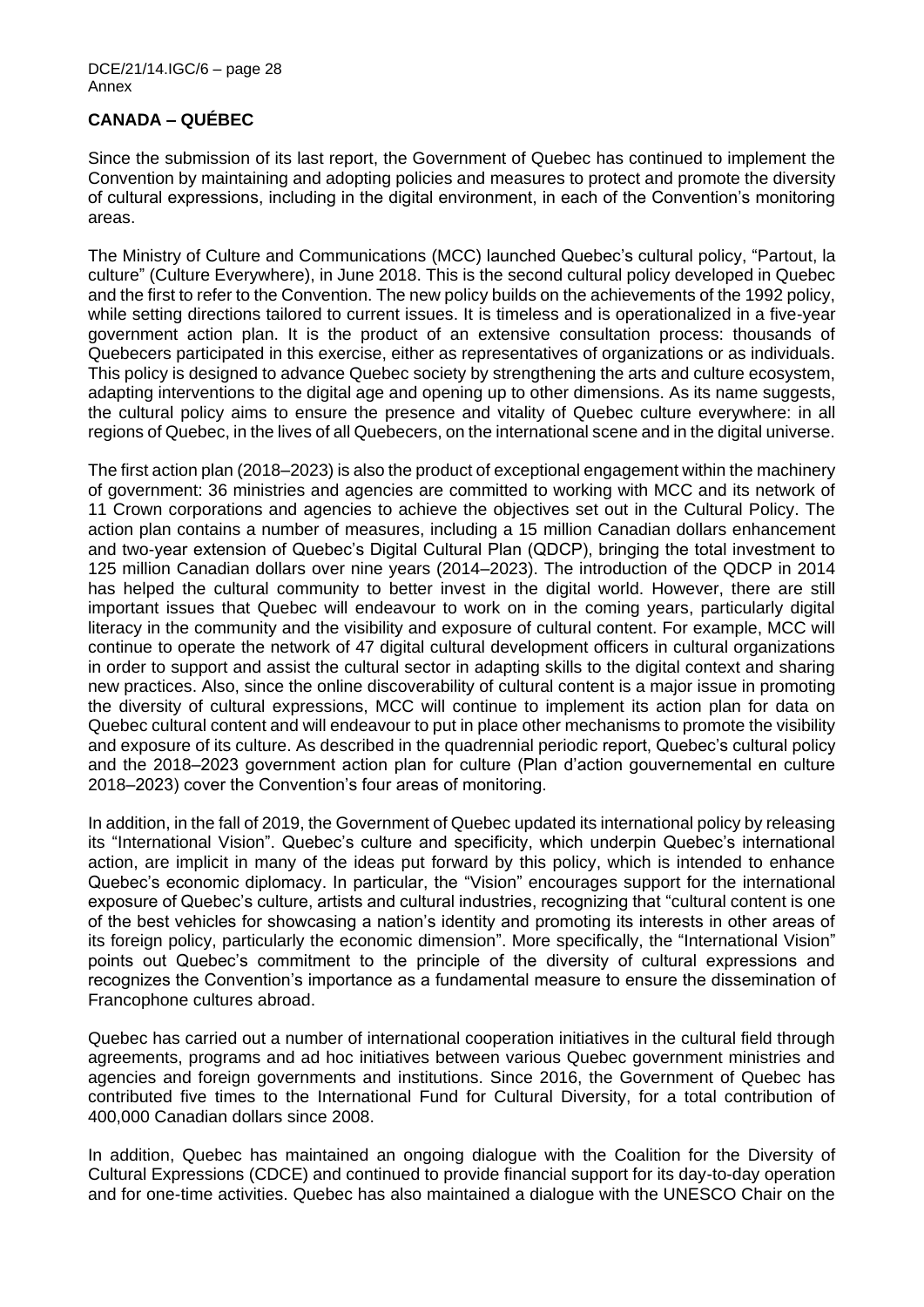Diversity of Cultural Expressions at Laval University in Québec and supported some of its projects, including the "Study on International Cooperation with French-speaking African Countries for the Implementation of the Convention on the Diversity of Cultural Expressions in the Digital Environment" and the "Guide to the Negotiation of Cultural Clauses in Trade Agreements".

Quebec has also promoted the Convention in various international forums, notably during the negotiation of the Canada-United States-Mexico Agreement (CUSMA). The interface between trade and culture is a priority for Quebec. In the context of any trade agreement negotiations, Quebec wants not only to protect current policies and measures but also to preserve its ability to adopt cultural policies and measures in the future, particularly in the digital environment.

Internationally, the COVID-19 pandemic has created enormous challenges, particularly in the cultural sector. MCC and its Crown corporations have taken emergency financial measures to mitigate those consequences in all cultural areas, measures that are intended to complement those of the Canadian federal government. Moreover, at the time of writing, the Government of Quebec was working hard to design measures to help the cultural sector recover once the health crisis is over. The needs are great, and Quebec wants to support its cultural communities, as well as their artisans, not only to ensure their financial survival but also to preserve their diversity and creativity.

Lastly, the work undertaken to revise Quebec's two 30-year-old laws on the status of artists will be an opportunity to modernize them to address the current realities of the cultural community.

NB: The quadrennial periodic report provides an overview of the cultural ecosystem in Quebec, as well as a few examples for each area of monitoring of the Convention. Consequently, it is not a comprehensive list of all policies and measures implemented in Quebec since 2016.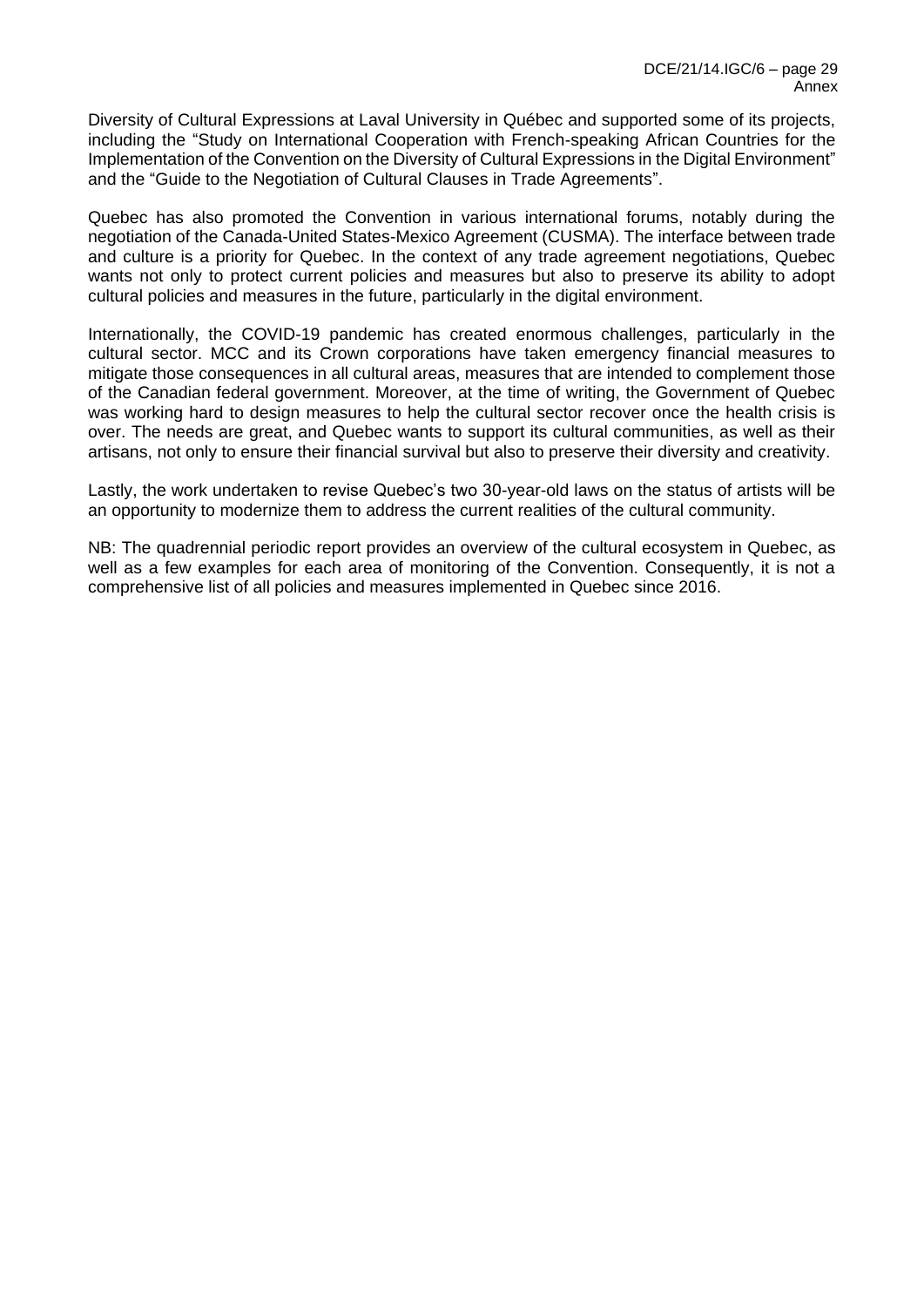## **CHILE**

After the ratification of the Convention by the state of Chile in 2007, the debate in our country regained particular force, expressing itself in the discussion that took place on the creation of the new cultural institutional structure. The consideration of these international commitments assumed by the State today is expressed in the very foundations on which the ministerial project is based. Thus, "cultural diversity" and "democracy and cultural participation" are two of the six guiding principles of the new Ministry of Cultures, Arts and Heritage (known by the Spanish acronym MINCAP). The search for articulation between the legal body and the institutional mission is evident here, on the one hand, and the concrete expression of that content in solid instruments that serve as a basis for the formulation and execution of effective public policies, on the other hand. Here lies the action of naming the future Ministry from the perspective of plurality ("cultures", "arts"), testifying toa public action that extends and stands in recognition of cultural diversity as a primitive substrate.

This is how, since 2017, the year of the creation and implementation of MINCAP in Chile, a clear evolution has been reflected in cultural institutional structures, but, above all, in a cultural and artistic sector and, more broadly, a citizenry that during recent years has expressed the need to occupy a more active role in the creation and implementation of public policies.

This action focuses on strengthening a project aimed at broadening the concept of "cultural citizenship", in terms of the rights that derive from it, and of the citizen as a member of a community. That is why at the centre of the construction of this new institutional structure is the concept of cultural citizenship, whose incorporation is due to the need to contribute to the full participation of individuals and communities in the creation, enjoyment and distribution of cultural goods and services. A project that, first of all, accounts for citizenship in its cultural diversity, recognizing and valuing the active contribution of citizens in cultural construction through specific participation mechanisms, from the territories, in the formulation of problems, and proposals for action and implementation. A vision that comes to account for the status of the new ministry, as an institution that has been expanding its field of action, considering the diversity of ways of practising culture and recognising the diversity of cultural practices present in our country. A recognition that, from a symbolic point of view, was intended to attribute legitimacy and value to these practices, but also, from an operational point of view, gave rise to the need to think about mechanisms that stimulate the participation of citizens in the construction of the cultural life and public policies associated with its development and dissemination. In addition to an equally profound transformation of the understanding of groups and individuals as active agents and legitimate interlocutors of public institutions, thereby trying to break the limited logic of "providing services", to frame ourselves in a legal approach, which strengthens a reciprocal relationship between the state and citizens.

In consistency with the statements, "rights" and "territory" are the two approaches that oriented cultural policies for the five-year period from 2017 to 2022. The former aims to position culture as a fundamental right for all people in Chile, ensuring the community's access to artistic and cultural life, incorporating the recognition of the place that cultural heritage and heritage in general occupy. For its part, the territory aspect looks out for the particularities of each place, the diversity of needs and ways of addressing the identified gaps and proposed objectives for cultural development. One of the main purposes of this approach is to have a citizenship that actively influences public action and proposes avenues for it.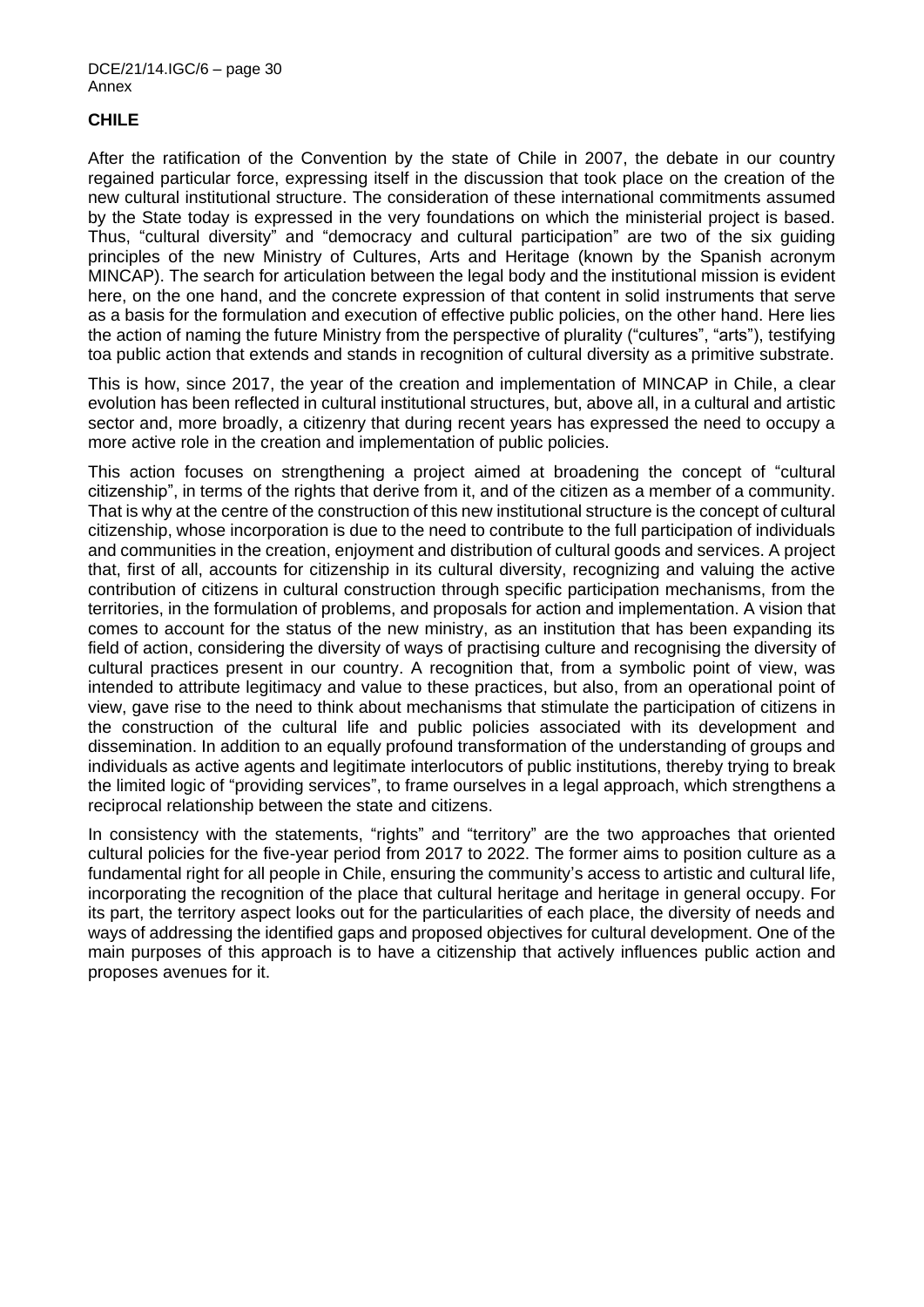## **COLOMBIA**

Colombia's second four-year report on the 2005 Convention on the Protection and Promotion of the Diversity of Cultural Expressions sets out the country's progress in legislative matters since the first report in 2017. The report shows how the country continues to work in line with the implementation of the Convention and its four objectives, and contains significant progress compared to the prior period. The policies and measures presented in this document give a detailed account of the institutional growth and commitment of the Colombian government to the protection and promotion of the diversity of cultural expressions, a premise that led the country to adhere to this Convention in 2013.

On 23 May 2017, with the presidential sanction of Law 1834 to promote the creative economy, or Orange Law, a solid legal outlook was created that guarantees and encourages the protection and promotion of new cultural initiatives, actions and products that showcase the diversity of national cultural expressions. This will be achieved through public policies that foster cultural rights and increase the contribution of the cultural and creative sectors in the generation of social development, employment and economic growth and the improvement in quality of life for all Colombians. This law, and the actions that stem from it, seek to position culture and creativity at the centre of the country's sustainable development agenda (as well as being a contribution to the attainment of the Sustainable Development Goals) in the short, medium and long terms.

Article 7 of the Orange Economy Law stipulates that "The State will promote the strengthening of public, private and mixed institutions, aimed at the promotion, defence, dissemination and development of cultural and creative activities, adequately developing the potential of the Creative Economy."

The launch of the National Council of the Orange Economy under the same law — composed of seven ministries and five entities at the national level and instituted by decree 1935 of 2018 — has given a measurable boost to the institutional articulation required to generate a healthy environment for the unfolding of the cultural and creative industries ecosystem. This has brought about an improvement and increase in the number of financing mechanisms for development; it has fostered a better and larger exchange and appreciation of knowledge, goods and services nationally and globally and raised awareness of the role of culture and creativity as engines of sustainable social and economic development.

In this manner these actions trace a roadmap for the continuity of governmental work in favour of the development, protection and promotion of the cultural and creative industries and the achievement of the Sustainable Development Goals. In this roadmap, the full implementation of the 2005 Convention is a key instrument for upholding best practices and giving visibility to the results of the measures taken to strengthen cultural and creative activities, not only as they relate to creators and consumers, but also to the agents who make up the value ecosystem of the cultural and creative industries and are behind the creation of strong local industries with export potential.

With the arrival of the Covid-19 pandemic, new challenges have arisen for the culture sector and the cultural and creative industries. Facing this crisis that has put world cultural production on hold, the Ministry of Culture, together with the National Council of the Orange Economy, aware of the importance of conserving and potentiating the development of the cultural and creative industries, and responding to the declaration of "Economic, Social and Ecological Emergency", has implemented economic and social security support measures through Decrees 475 of March and 561 of April 2020. Other actions are being taken by the different technical departments of the Ministry to counteract specific contingencies and thus avoid a major negative impact on the culture sector. These measures seek to maintain the liquidity of the sector, protect jobs and chart a path for sustained economic recovery once the current crisis is overcome.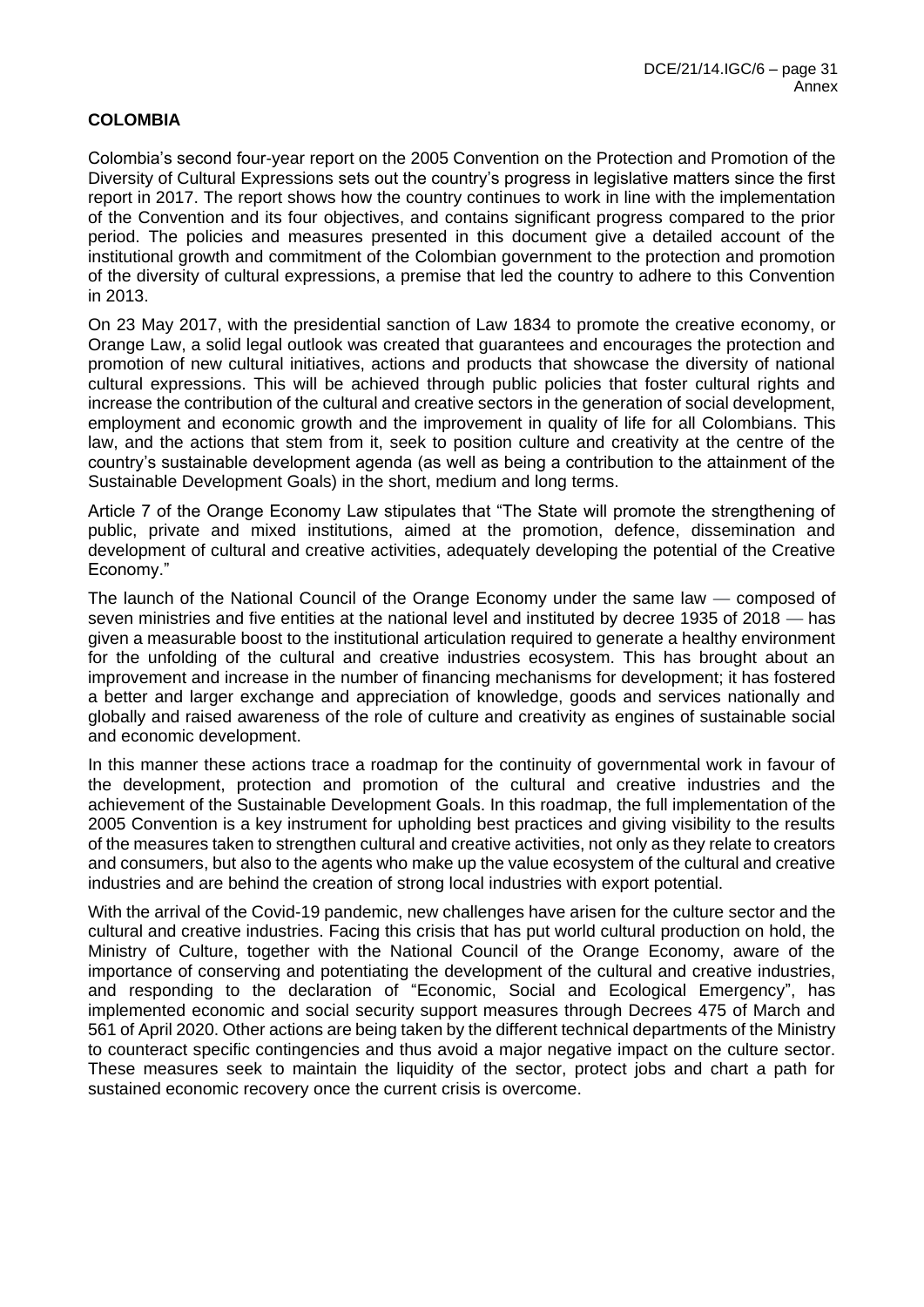### **COMOROS**

Comoros developed a cultural policy in 2003, the gradual implementation of which led to the recent promulgation of a normative instrument, Law No. 20-004/AU, on copyright and related rights in the Union of the Comoros by Decree No. 20-093/PR, promulgated on 23 June 2020, to ensure respect for copyright and intellectual property rights in the face of the risks and challenges of promoting cultural industries and trade in cultural products.

In 2018, Comoros revised the 1994 Heritage Protection Act with a view to harmonizing it with international conventions ratified by the country, including the 2005 Convention on the Protection and Promotion of the Diversity of Cultural Expressions.

Comoros' development strategy views culture as a driving force for development through the safeguarding, transmission, revitalization and enhancement of heritage. It is also aimed at supporting cultural and creative industries according to the needs of the sector and its professionals, as shown by ResiliArt Comoros, and the acceptance of their key role in the country's economy.

The exchanges draw attention to the necessity to heighten awareness of the role of culture and the support needed for the sector in terms of training professionals and administrative managers, while focusing on support for creation and dissemination, cultural and artistic education, especially for young people, as well as the development of appropriate infrastructure, the protection of the creation, dissemination and representativeness of Comoros outside the country, for example on consumer platforms online, the strengthening of the link between the digital environment and culture, and the need for a fund for culture.

This interdisciplinary reflection, which has found an attentive ear with the Ministry, paves the way for an improved space for dialogue between decision makers, civil society and professionals.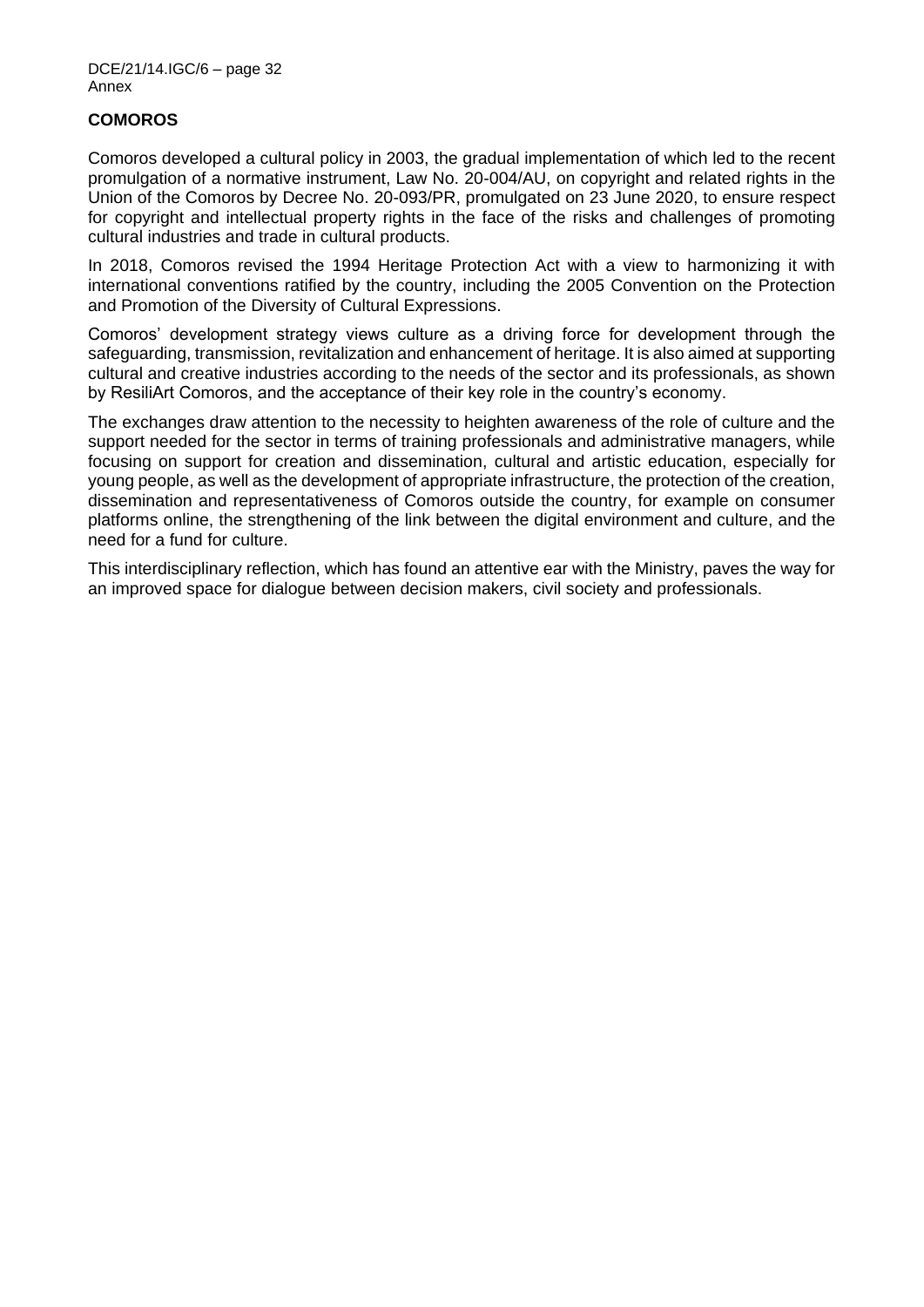## **COSTA RICA**

Costa Rica's periodic report contains data collected from 19 informants from civil society, academia, local governments and institutions of the Ministry of Culture and Youth (known by the acronym MCJ in Spanish).

The main achievements in implementing the 2005 Convention in the 2015-2019 period were as follows:

- 1. Participation of civil society organisations and representatives of Indigenous Territories in the creation of Costa Rica's first National Policy on Cultural Rights,
- 2. Increase in funds allocated to promote cultural diversity through two new grants -*Puntos de Cultura* and *El Fauno* — and the increase of the *Becas Taller* budget,
- 3. The creation of a cultural management training programme between the Ministry of Culture and Youth and two State Universities.
- 4. Legal instrument update to include the participation of civil society representatives in the selection bodies and panels for cultural awards, grants and cultural safeguard programmes,
- 5. The creation of the Information Management System, SIRACUJ, in 2016 in order to register the Ministry of Culture and Youth's administrative data.

From a central government point of view, the main challenges in implementing the 2005 Convention from 2015 to 2019 were as follows:

- 1. Limited institutional capacity for articulation and coordination within the Ministry due to the institution's legal and administrative structure,
- 2. Budget and human resource growth restrictions due to the country's financial situation,
- 3. Creation of strategic partnerships and alliances in order to increase the Ministry's scope,
- 4. Strengthening of the legal framework since some of the most relevant grants and policies regarding cultural diversity that have been created in the last five years are underpinned by executive decrees, the push for legislative backup is an important challenge that must be addressed to ensure the continuity of improvements and milestones like the National Policy on Cultural Rights 2014-2023,
- 5. Strategic use of information management systems in order to increase transparency, accountability, evidence-based decision-making and knowledge transfer.

From a local government and citizens' perspective, the main challenges are as follows:

- 1. The creation of participatory cultural policy design and governance structures at local government level, and
- 2. An increase in general awareness of the 2005 Convention, in order to increase the participation of academia, civil society and institutional groups in monitoring and requesting accountability for the implementation of the measures adopted in the framework of this Convention.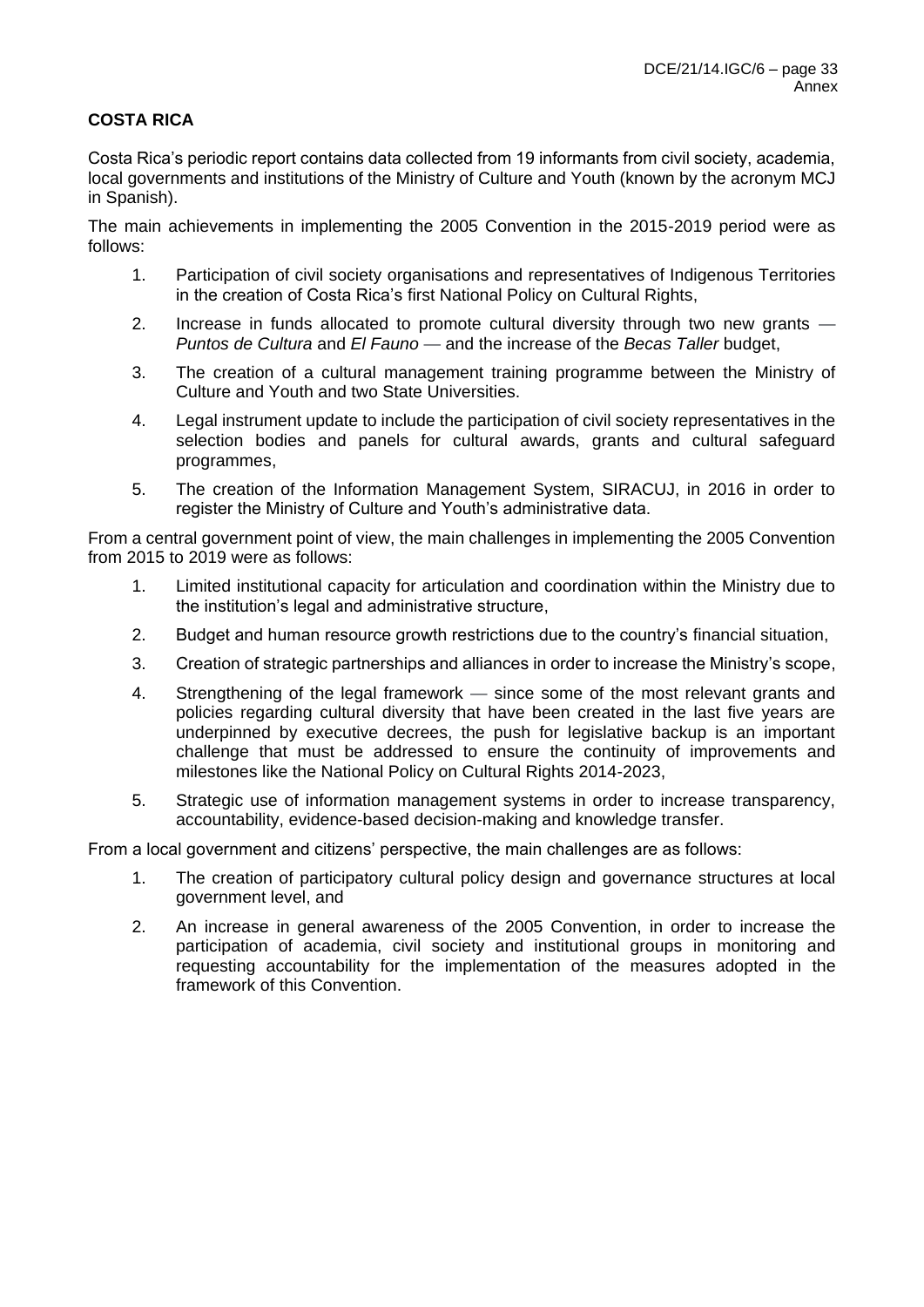## **CUBA**

The objectives and scope of the 2005 Convention are expressed in the implementation of the national cultural policy and in the design and execution of the Cultural Development Programme of the Ministry of Culture. The adoption of a new Constitution of the Republic, the drawing up of State and Government policy documents and the progress achieved in the implementation of the Sustainable Development 2030 Agenda create the appropriate framework for the realization of synergies in the area of culture and confirm the commitment of the Cuban government to the full development of the diversity of cultural expressions.

The Cuban cultural institutional network covers all areas and expressions of artistic creation, including community work, cultural heritage and arts education, as well as the cultural and creative industries. This institutional system promotes and protects creative freedom and people's rights to have access to cultural goods and services, without any distinction whatsoever, emphasizing young audiences and vulnerable groups.

The updating of the Cultural Development Programme provides the guidelines for the definition, assessment, regulation and control of the overall activity of the Ministry of Culture in the course of the performance of its mandate and its interactions with agencies, legal entities, and individuals. It places arts and literature at the forefront and fosters the Ministry's commitment to service and its ongoing interaction with cultural processes as they evolve and reach out to society as a whole for the benefit of human development.

In line with these principles, and in accordance with the purposes of the 2005 UNESCO Convention on the Protection and Promotion of the Diversity of Cultural Expressions, the following work goals and priorities have been defined:

- Encourage the development of artistic and literary creation;
- Improve the Ministry's work, management and control systems, including its institutional network;
- Maintain and further dialogue with creators and their relationship with the cultural policy of the State and government;
- Increase the participation of artistic avant-garde in cultural institutions' advisory bodies;
- Promote the active participation of Civil Society Organisations (CSOs), like the National Cuban Writers and Artists' Guild, the Hermanos Saiz Association for Young Writers and Artists, and the National Trade Union of Cultural Workers, among others, in the most important cultural decision-making processes within the institutional system;
- Ensure the successful implementation of the recently approved Cuban film industry policy;
- Enhance the quality of cultural programming according to the hierarchy of the arts, and ensure that creators are involved in its design and implementation;
- Propose an effective scheme for the distribution and sale of books in Cuba;
- Grant differential treatment to community cultural work;
- Prioritize age-appropriate programming for the various age groups, emphasizing adolescents and elders;
- Monitor joint action programmes and plans with other agencies and institutions;
- Consolidate the communication system of the Ministry by means of a multimedia concept, emphasizing the promotion of priorities, the hierarchy of art genres and their link to cultural programming;
- Foster effective cultural criticism to educate audiences, get feedback on creative processes and improve institutional work;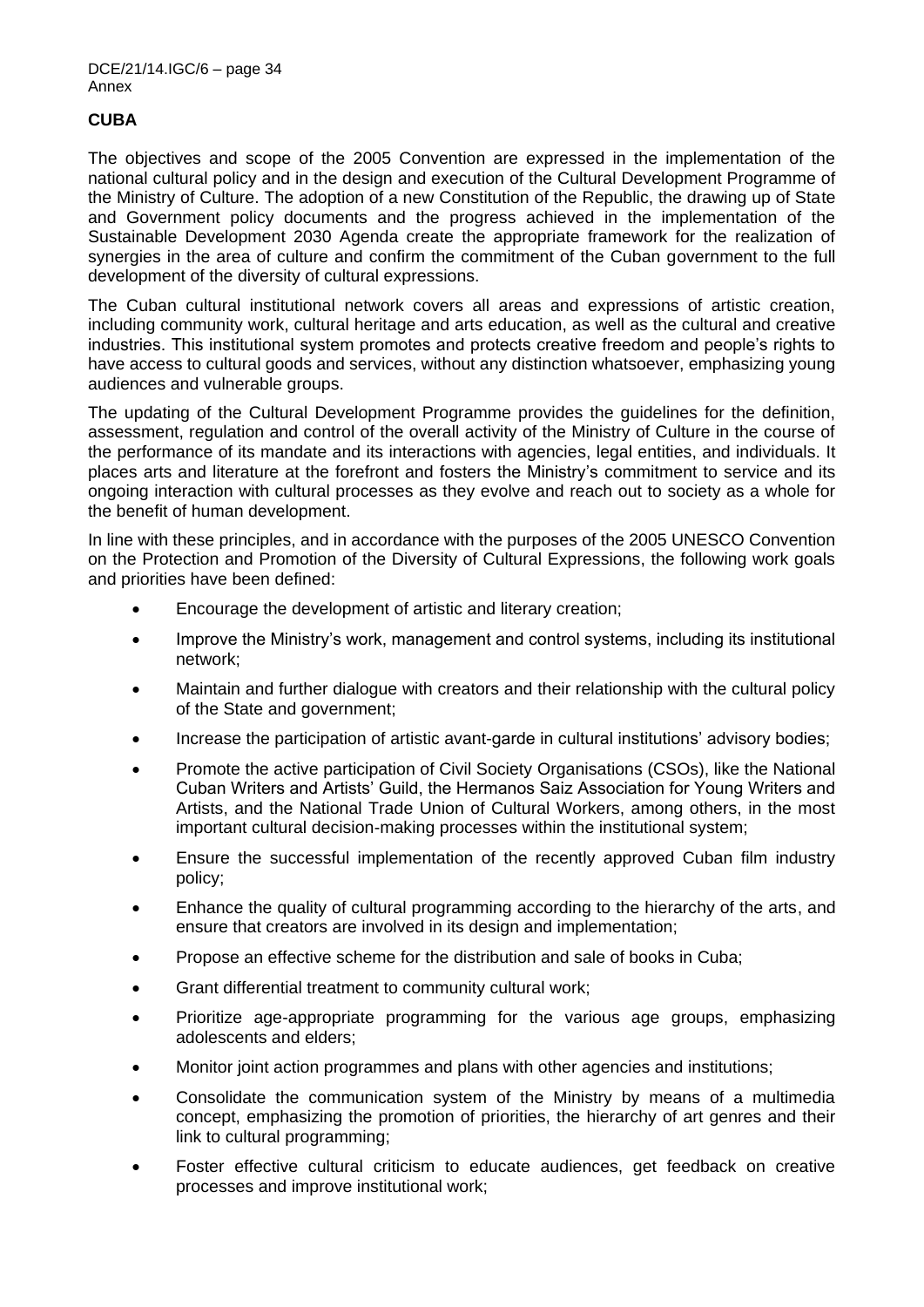- Equip the Ministry of Culture with its own audiovisual production system to ensure the multimedia communicational approach for the dissemination of contents consistent with the values upheld by the national culture;
- Expand the international exposure of Cuban cultural genres and expressions;
- Develop the capacities of cultural and creative industries in support of artistic creation and as a source of employment and income, while ensuring the implementation of the cultural policy, in order to enhance local resources and take advantage of opportunities in international markets and import substitution in the domestic market;
- Streamline cultural training, upgrading and research;
- Implement and assess arts education curricula and syllabuses;
- Increase the use of IT in cultural sector processes, emphasizing services for the population, the production of IT applications and the interaction among several audiences, including e-trade and e-government;
- Strengthen work with CSOs linked to the cultural sector.

Measures adopted during the period under consideration promote both the creation of jobs and artistic mobility, strengthen the dialogue of artists, writers and creators with institutions, ensure the protection and promotion of the diversity of cultural expressions, enhance artistic education, reinforce cultural community work as a driver of local integrated development, encourage arts appreciation processes among the population, provide employment guarantees for creators, systematize dialogue opportunities with CSOs linked to the cultural sector, and foster the development of more effective cultural management mechanisms through the use of ICT. Some of the period highlights are the drafting of a policy document that will streamline the system of copyright and other similar rights and the approval of the National Program against Racism and Racial Discrimination, as crosscutting issues in the implementation of Cuban cultural policy.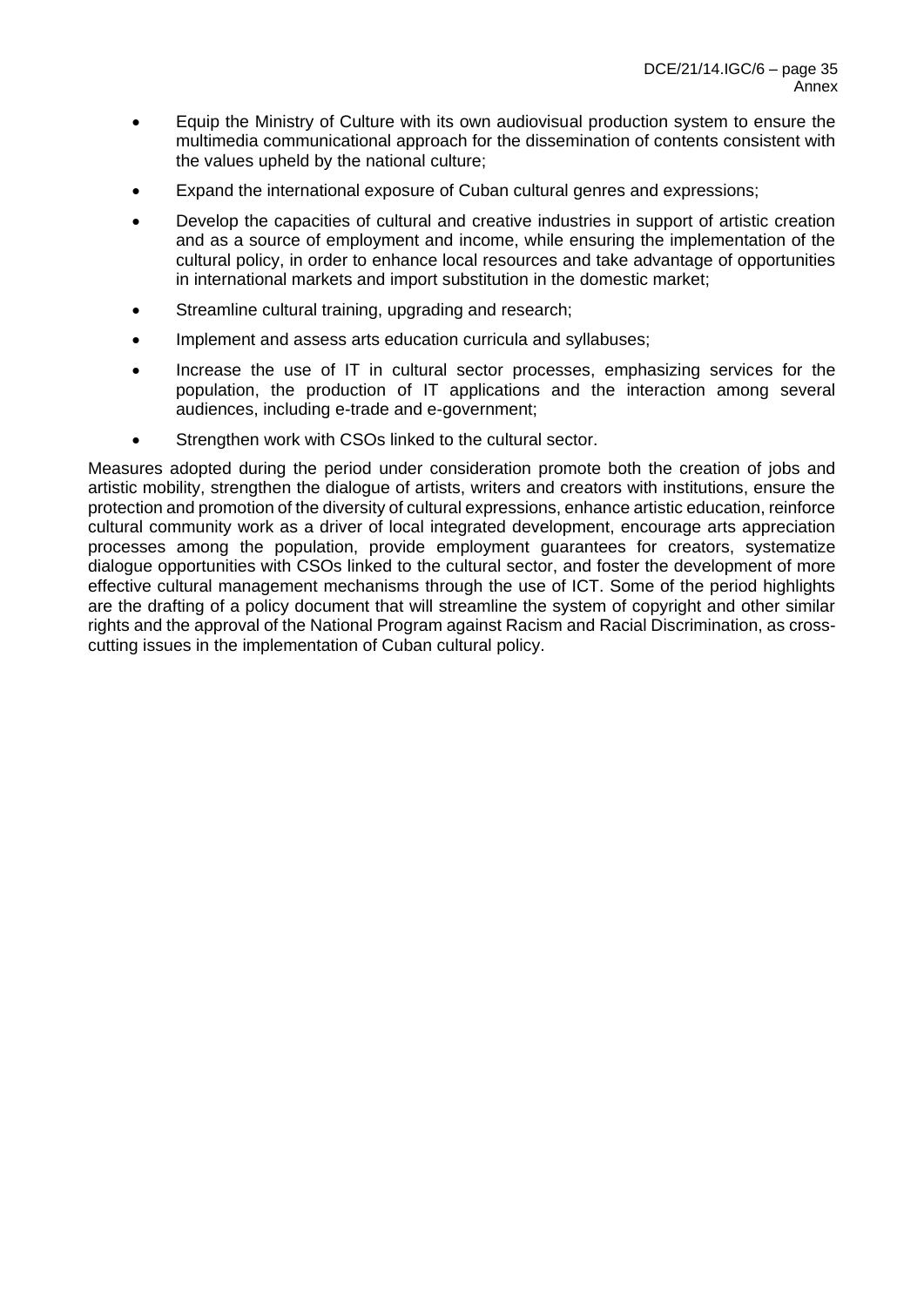## **CYPRUS**

Cyprus was amongst the first countries to ratify the UNESCO Convention on the Protection and Promotion of the Diversity of Cultural Expressions. In the context of the Cyprus Constitution, there are certain provisions that promote the respect of human rights without making any distinction or differentiation between citizens and non-citizens of the Republic and without any distinctions or differentiation on grounds of community or religion or nationality, or on any other grounds.

The report provides an overview of how Cyprus implements the 2005 Convention with selected examples of policies and programmes. Support for creativity, access to and participation in cultural life are amongst the top priorities of the national cultural policy of Cyprus.

Moreover, in the context of constructive and fruitful dialogue, the idea of creating a mechanism which would encounter all cultural matters in a holistic approach resulted in a recent decision of the Council of Ministers to establish a Deputy Ministry for Culture.

Cyprus also participates in initiatives and projects to foster European and international cooperation, especially in the Euro-Mediterranean region, and has contributed to the International Fund for Cultural Diversity.

Other achievements with respect to the implementation of the 2005 Convention include some recent efforts to enhance networking and collaboration among public authorities and civil society. In the context of the above and having acknowledged the holistic nature of cultural activities, certain initiatives have progressed regarding the restructuring of cultural administration in the public sector.

Amongst the most significant opportunities are the following:

- Continuing support for measures that protect and promote the diversity of cultural expressions, especially in the digital environment,
- Exploring further the possibilities resulting from the technological shift for the benefit of the creative sector and enhancing social innovation and the sector's economic contribution,
- Encountering the challenges of COVID-19 and providing the sector with new impetus by encouraging a broad network of collaborations between both public and private and civil society organisations,
- Fostering public awareness of the Convention.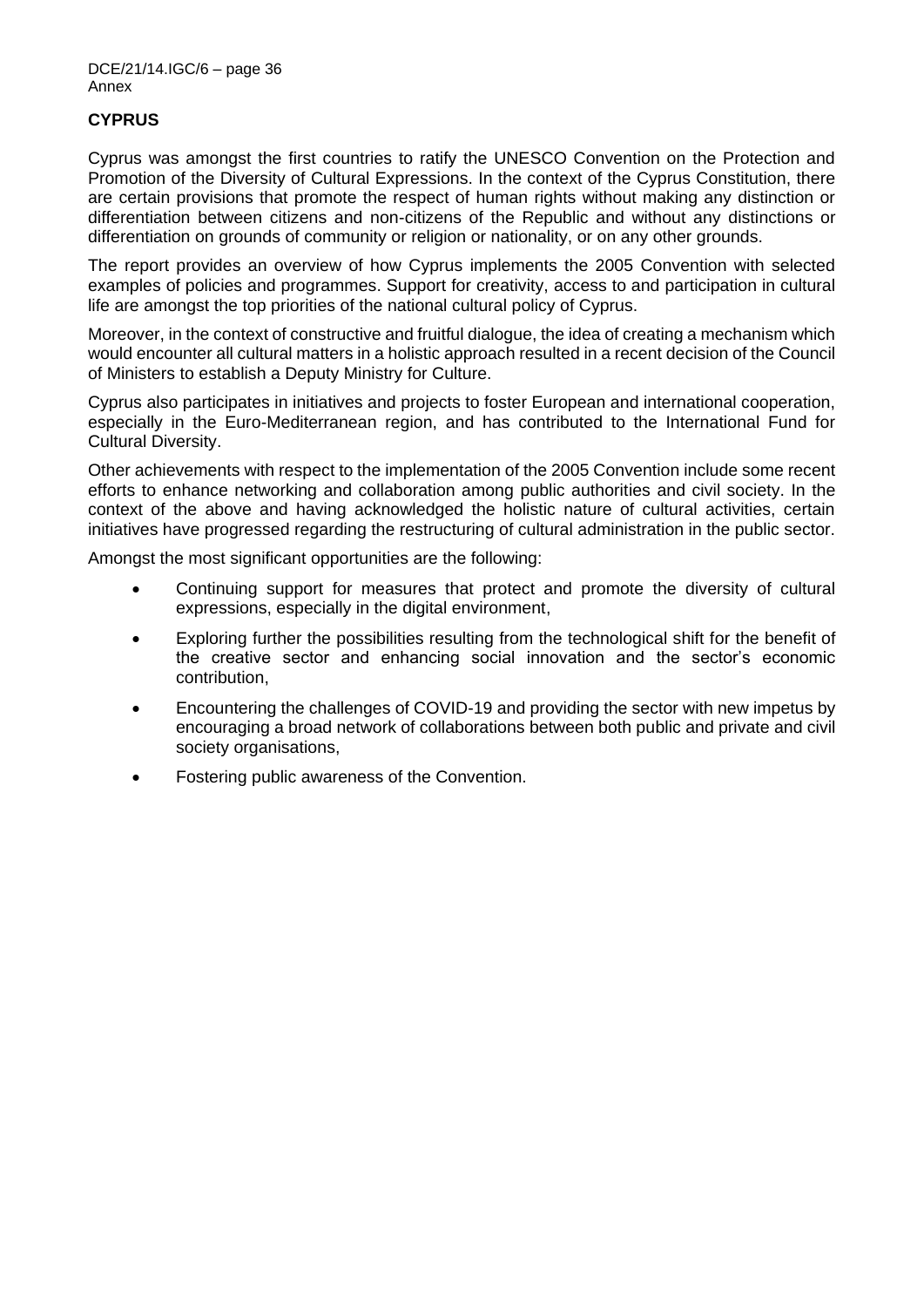### **DENMARK**

As mentioned in previous quadrennial periodic reports, the implementation of the 2005 Convention forms a natural part of Danish cultural policy. The principles of the Convention are reflected in the development of new policies and initiatives in the area of arts and culture.

The legislation and institutional infrastructure in the field of culture and the general objectives of Danish cultural policy are based on the principle of freedom of expression aimed at offering and encouraging everyone living in or visiting Denmark to play an active part in cultural life in its broadest sense. In addition, it should equally be remembered that a great part of the framework legislation in the cultural field continues to be based on the "arms-length-principle", which implies, inter alia, decentralization and independent boards and committees of experts. As has been mentioned before, the Ministry of Culture acts as an architect, providing the framework for an overall cultural policy and — in cooperation with the Parliament —

sets the objectives, financial frameworks, subsidy arrangements and organisational structures that constitute the basis of Danish cultural policy. It should be noted that local government also plays a major part in providing financial support to mainly local cultural activities. In addition, private foundations contribute to the financing of public cultural activities and infrastructure. With such a framework of legislation and financing it has been possible to support a diversity of cultural and artistic content and activities in line with the objectives and principles of the Convention.

Cultural policy in Denmark is based on the principle of equal access for all citizens throughout the country and the principle that all submitted projects are assessed according to the same criteria with quality as the main basic criterion. In addition to the general measures, some initiatives target specific groups (e.g. children and young people, minority groups) facilitating access to  $-$  and participation in — cultural activities and promoting cultural diversity. One example is the ballet performance UROPA at the Royal Theatre from 2016, involving asylum seekers who together with professional ballet dancers told their personal stories through music and dance. The promotion of cultural diversity is equally reflected in the Danish public service broadcaster (Danish Broadcasting Corporation)'s obligation to offer a broad coverage of Danish society as well as of the societies of Greenland and the Faroe Islands, and to present the diversity of cultures, philosophies of life and living conditions in different parts of Denmark.

Through the International Cultural Panel, which is a cooperation body involving Ministries and main institutions, organisations and agencies within the field of international cultural exchange, concrete bilateral cooperation projects with partners from other countries have been developed and carried out. Such projects were conceived on the basis of principles such as equality, mutual interest and benefit for the parties involved, bottom-up approaches and artist-to-artist direct cooperation. Each project had a long-term perspective with a view to promoting sustainable contacts and partnerships. Following its strategy for 2017-2020, the International Cultural Panel has been focusing on cooperation projects with neighbouring countries in Europe, the United States and Asia. These geographical areas were selected, inter alia, on the basis of the interests of the artists and the mutual interest of the parties involved in conducting and promoting intercultural dialogue. The thematic focus of the strategy has been on cultural exchange that addresses values and societal topics associated with Denmark, i.e. gender equality, children and young people's active participation in creativity, bottom-up decision-making and sexual liberation. Another illustrative example is that, throughout 2017 in the context of the Nordic Council of Ministers, Denmark, together with other Nordic Countries and partners in the United Kingdom, organized a Nordic initiative in London entitled Nordic Matters. One of the aims was to raise awareness of the rich diversity of cultures within the Nordic Region, which is normally regarded as a culturally very homogeneous area. Preparations have already begun for the next Nordic initiative to be held in Canada, where one of the main themes will be indigenous people. Equally, through its participation in the cultural cooperation of the European Union, Denmark has been cooperating with other Member States and the European Commission in order to implement the objectives and principles of the 2005 Convention. For example, through the Creative Europe programme, the Audiovisual Media Services Directive, the Work Plan for Culture and the promotion of international cultural relations with a view to strengthening cooperation and exchanges beyond the European Union.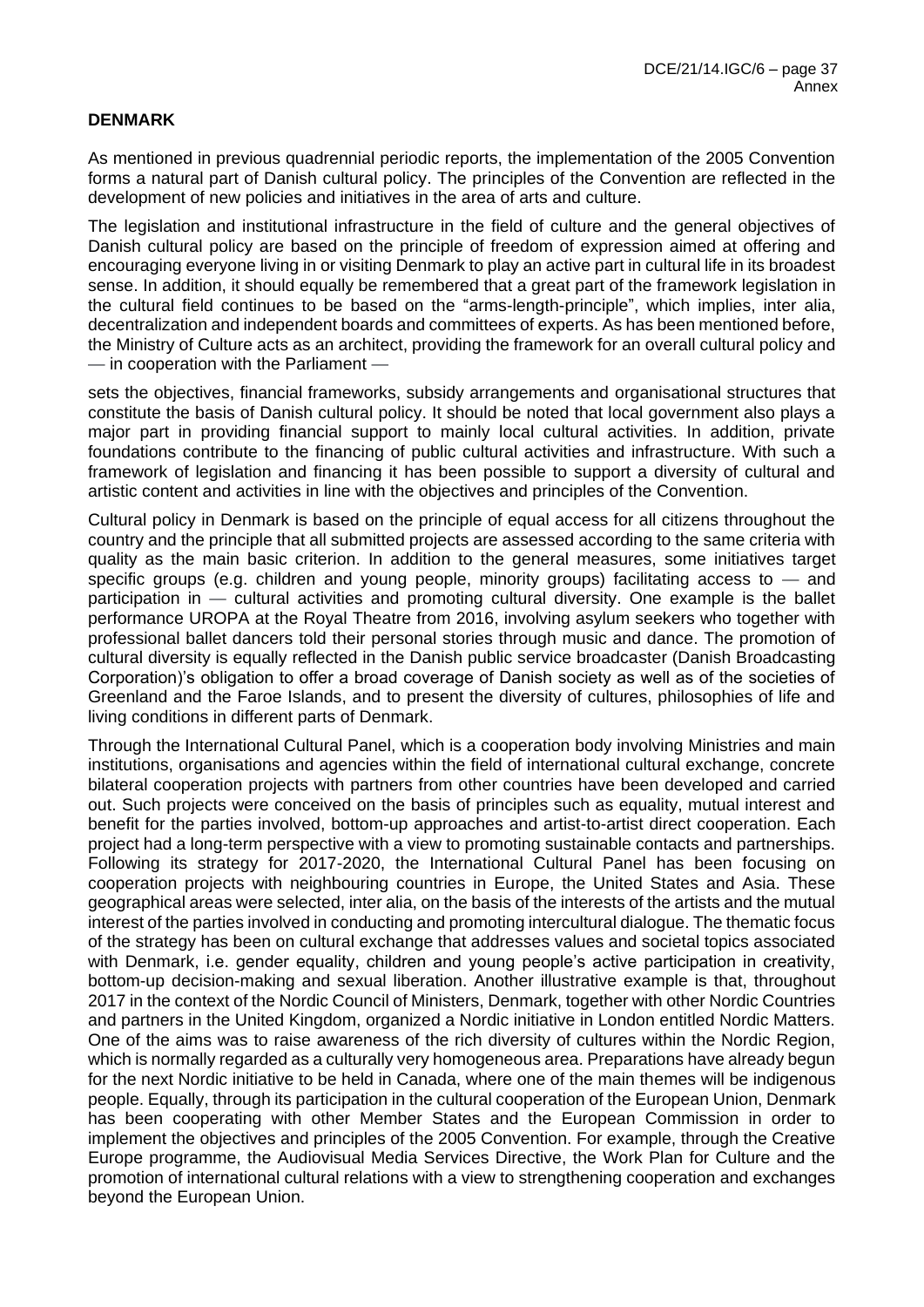DCE/21/14.IGC/6 – page 38 Annex

In summary, the 2005 Convention on the Protection and Promotion of the Diversity of Cultural Expressions serves as a guiding principle for Danish cultural policy both at a national and international level based on the principles of institutional legitimacy and transparency and the promotion of equal rights.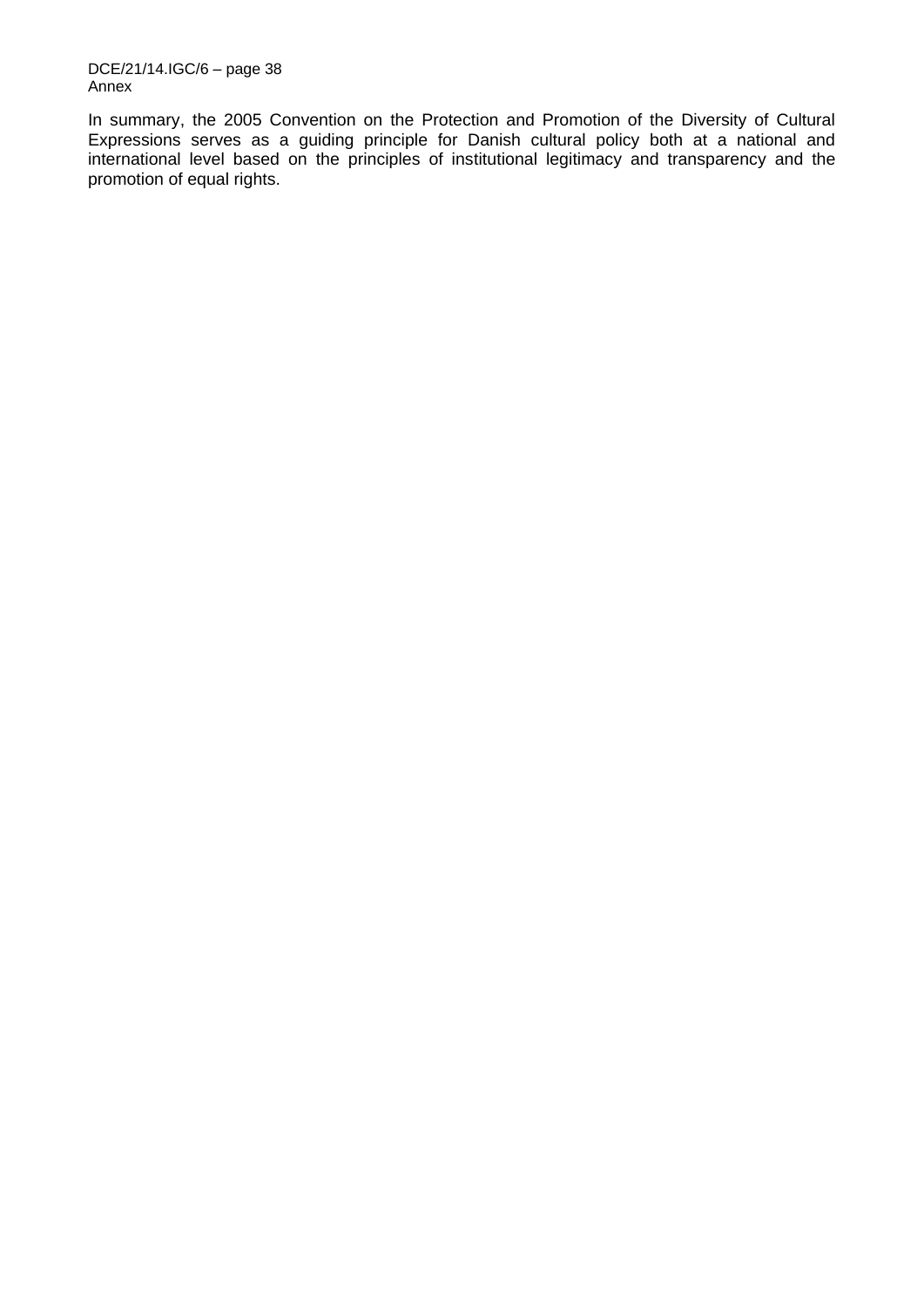## **ECUADOR**

Ecuador's quadrennial periodic report aims to account for the progress made in the measures implemented by the Ecuadorian State between 2016 and 2020 in favour of the protection and promotion of the diversity of cultural expressions.

For Ecuador, it is of the utmost importance to fulfil its commitments to the international community. It is also important to show, through a third version of the periodic report, the evolution of institutions and the implementation of public cultural policies.

Thus, the report shows the achievements made in the artistic and cultural field, thanks to the efforts of both the public sector and civil society organisations, in the course of the last four years, in which an important milestone has been the implementation of the Organic Law of Culture approved at the end of 2016.

Throughout the information reported, it will be possible to see the consolidation of a promotional scheme in Ecuador that seeks to generate the best conditions for the development of artistic and cultural activities through the strengthening of formal and non-formal education in art and culture, the implementation of the Comprehensive Information System, the positioning of the artistic and cultural sector as strategic for the development of the country, and the expansion of promotion mechanisms to include financing programmes and tax incentives.

The above constitutes the framework within which the Comprehensive Plan for the Promotion of Culture, known as *Ecuador Creativo* ('Creative Ecuador'), has been institutionalized. This Plan is a fundamental axis for the revitalization of the cultural and creative industries, with a view to complying with the Organic Law of Culture.

Finally, it is also important to highlight the great challenges faced by the cultural and creative sector in Ecuador, such as the implementation of a specific social security system that is in line with the reality in which cultural workers operate, thus guaranteeing the worthy exercising of their activities, among other actions that have yet to be implemented by government bodies and civil society.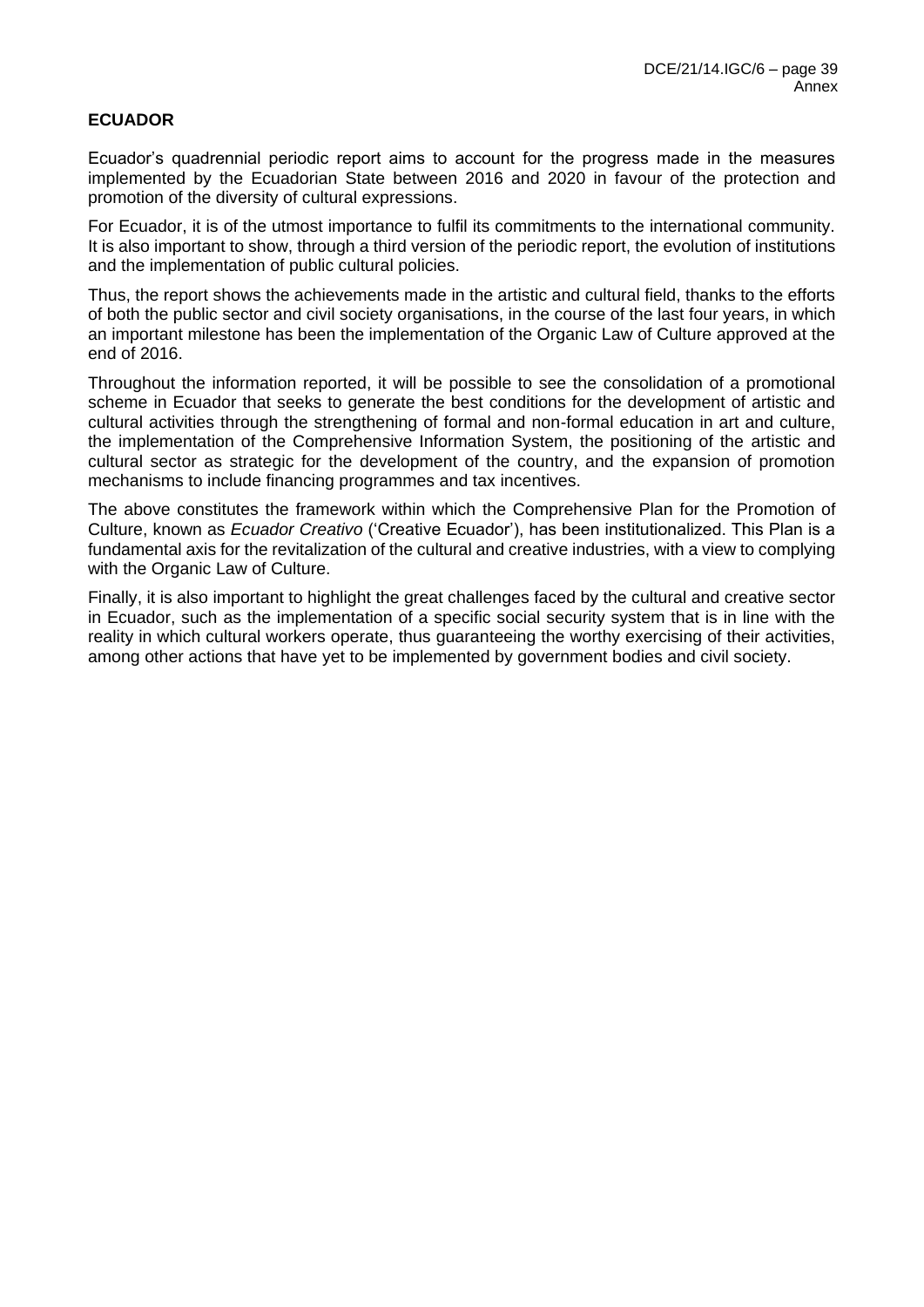# **EGYPT**

Egypt is known for its ancient and varied cultural heritage. It is also known for its diverse cultural reality and its leading role in producing cultural goods and disseminating them in its Arab sphere since the middle of the 19<sup>th</sup> century. The latest constitution, issued in 2014, recognizes the necessity of protecting and promoting cultural diversity, as well as the need to protect freedom of creativity. This indicates the 2005 Convention's success and its positive impact on the contemporary international scene.

The Ministry of Culture is an important and central actor in the cultural scene, as it undertakes multiple production tasks in the fields of publishing, cinema, theatre and music. The Ministry provides accessibility through its multiple sites and institutions all over the country, in addition to providing material and logistical support for initiatives from the private sector and civil society. The report provides statistics on the budget of the Ministry of Culture and its distribution among the various sectors.

The report emphasizes the Egyptian government's adoption of the Sustainable Development Strategy (SDS): Egypt Vision 2030, in which culture plays a key role, outlining many policies that encourage the production of traditional goods and support training workshops that allow the continuation of their production, as well as preparing new generations of qualified young people and facilitating their social integration.

With regard to the media, there are state-owned newspapers and private newspapers, as well as public and private television channels. The National Media Authority regulates their practices, issues permits and receives complaints. The Ministry of Culture is currently collaborating with the Ministry of Communications and Information Technology to launch a large website that preserves and makes available heritage in the fields of cinema, theatre, music, books and virtual visits to museums. The circumstances of the COVID pandemic have contributed to the crystallization of creative initiatives in this field; a detailed review is annexed to the report.

The report summarizes the most important articles of the law recently issued in 2019, which was issued to regulate the process of establishing and operating civil society organisations (CSOs). This law was issued after consultations with representatives of CSCs.

The report shows the Ministry of Culture's interest in financing the mobility of artists inside the country. The Ministry also allocates a budget to help creative people to represent Egypt abroad and facilitate their obtaining of visas, as well as hosting foreign creators in Egypt. There are many bilateral agreements in this field and the report offers statistics on the mobility of artists over the four years covered by the report.

According to Egypt's Vision 2030, the government adopted a strategy for cultural work that includes the following objectives: promoting positive values in society and countering extremism, achieving cultural justice, achieving cultural leadership, nurturing talents, developing cultural institutions and preserving cultural heritage.

The report also outlines some forms of international exchange in the field of culture, such as the initiative of the presidency designating each year a specific country with whom reciprocal cultural activities take place. This has been carried out with China, France and Russia.

The active role of women in culture is evident. We included some statistics in the report as indicators, such as statistics on creators representing Egypt abroad, where we notice that the majority are women. The constitution and the law guarantee freedom of expression and creativity. There is no censorship in the field of publishing, and the task of censorship in cinema and television is to give permits.

A large number of artists are affiliated to the Ministry as government employees, and thus have health insurance guaranteed by the State. The rest of the artists are affiliated to professional syndicates which are responsible for providing them with health insurance.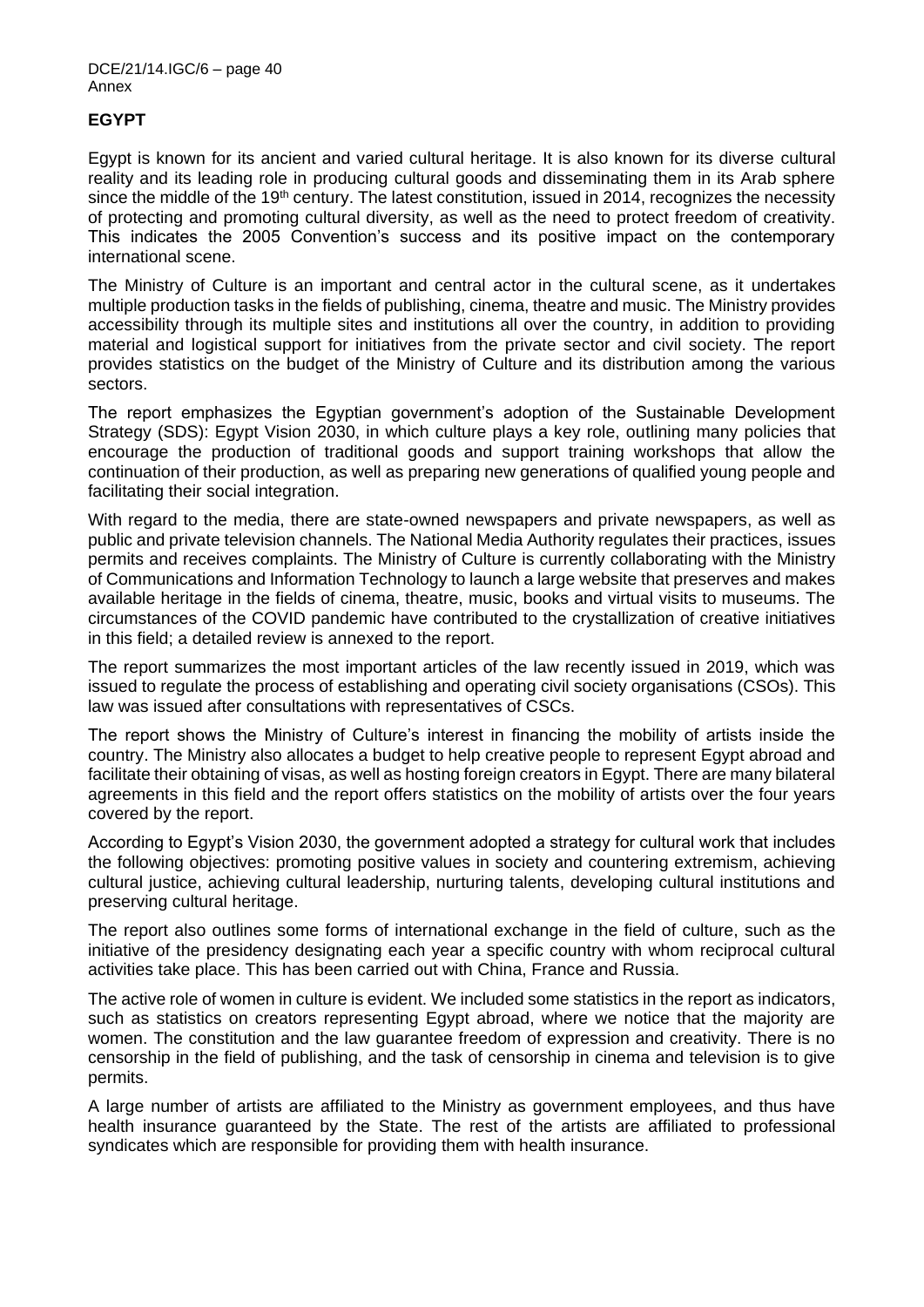# **EL SALVADOR**

El Salvador adopted the Convention on the Protection and Promotion of the Diversity of Cultural Expressions on 2 July 2013. The recognition of this legislation as national law provides a framework to support the rights of artists, cultural managers and indigenous peoples, as well as their active participation in the country's public policies, while emphasizing the importance of culture as a human right.

Policies promoting the development of the craft sector and the protection of the rights of indigenous peoples have been developed on the basis of the objectives of the Convention. In addition, this adoption has enabled actions to promote intellectual property and government and economic support for cultural industries, and to provide a basis for future policies that further develop these areas.

At the national level, the Convention laid a foundation for the promotion of the arts and culture as tools to develop a culture of peace and the prevention of social violence, which has yielded satisfactory results.

At the regional level, the Cultural Policy for Central American Integration, which emerged in 2012, proposes a general objective of contributing to the integral development of Central America as a space for regional cooperation and cultural integration, with a special focus on reaching countries, territories, groups and local communities at a social disadvantage through the development of human and institutional capacities in the cultural sector. In this regard, the policy broadly echoes the principles of the Convention.

International cooperation has been key to cultural management projects. The Convention has provided a policy framework that promotes cultural cooperation and establishes a basis to seek support for cultural initiatives. In this regard, it is worth mentioning the important role played by the Ibero-American Cooperation Programs (known as IBER Programs). El Salvador has been a member of the "Iberescena", "Ibercultura Viva Comunitaria" and "Iberorquestas Juveniles" programmes since 2014. These initiatives have enabled cultural cooperation between countries and promoted the exchange of experiences between artists and cultural managers.

However, El Salvador recognizes the challenges in implementing the Convention, in relation to the preferential treatment of cultural goods and services and the role of culture in sustainable development, as well as the need to strengthen the participation of civil society, especially artists' groups, cultural managers and various minorities, in the formulation of public policies related to culture.

To this end, important documents have been produced in the country over the past decade, such as the National Culture Policy, the Law on the Promotion, Protection and Development of the Craft Sector, the Law on Culture and the Public Policy for Indigenous Peoples. Within this framework, the foundations have been laid for greater civil society participation and the right to cultural access and enjoyment.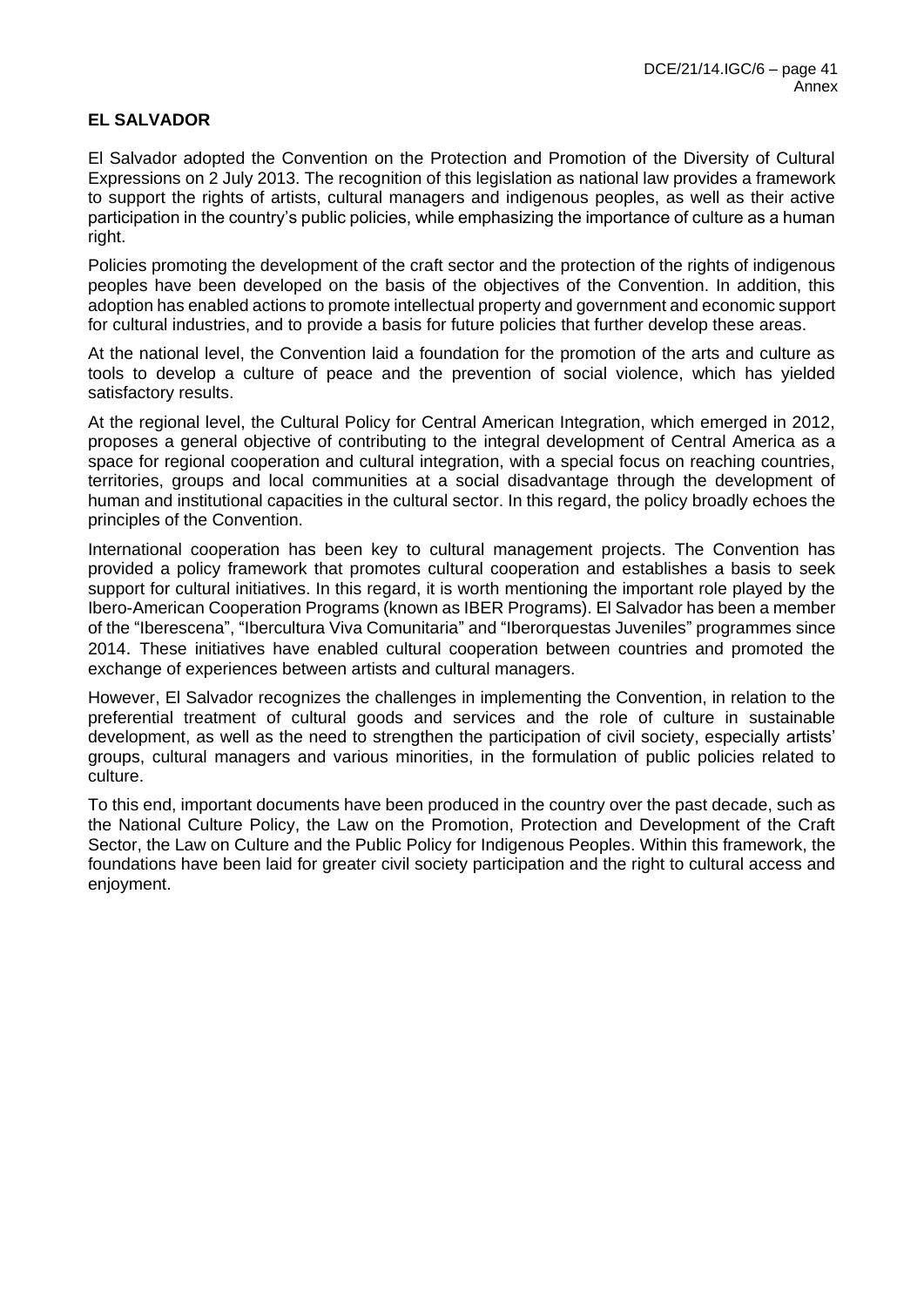## **ESWATINI**

This report is written by all culture and creative sector stakeholders in a participative approach. It details the activities conducted by all stakeholders under the 2005 Convention on the Protection and Promotion of the Diversity of Cultural Expressions. No international funding was received during the period under reporting. Activities were funded from public funds, local business, and other funders.

The choral music sector received sponsorship from the financial sector.

The country has a dire lack of facilities for cultural and creative expressions.

During the reporting period, the preparation of the legislative and policy frameworks was accomplished. This created strength for the rapid development of the sector in the coming years.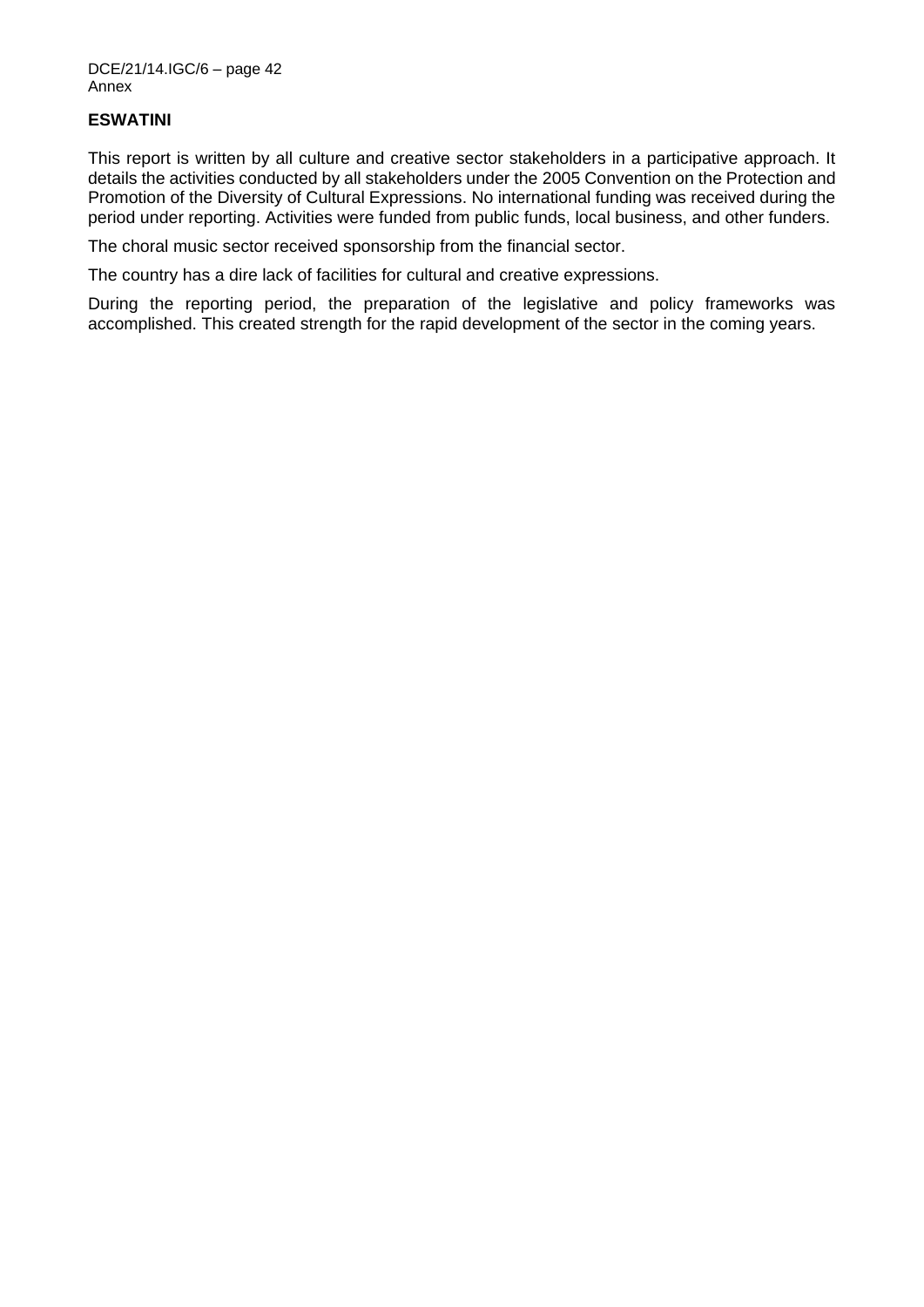# **ETHIOPIA**

Ethiopia, reporting for the second time on the 2005 Convention on the Protection and Promotion of the Diversity of Cultural Expressions, has gone through exciting transformations and democratization processes. Over the past four years, Ethiopia has celebrated a Nobel Peace Prize and the first-round filling of the Grand Renaissance Dam, a landmark that is a flagship project for Africa.

The Federal Democratic Republic of Ethiopia's Constitution Article 41(9) and Article 91(3) precisely show the government duties and responsibilities to protect, preserve, and support cultural heritage and the arts. The Constitution highlights the importance of the diversity of cultural expressions in Ethiopia since 1994. Cognizant of the fact that all policies, measures and international agreements ratified by Ethiopia are proven to agree with the constitutional pillars, the above-mentioned and various other articles pledged in favour of cultural expressions have been given ample opportunities and a conducive platform both to be underpinned by policies and dignified.

The introduction of a new Prime Minister in 2018 changed the course of Ethiopia and specifically the interest for the creative sector. The impacts on the creative sector started with revisions of laws that directly impact the existence of the creative sector itself. The beginning of the transformation was visible and practical from the grassroots when the Ministry of Culture and Tourism was restructured and got a new Minister with a team that is progressive. Ethiopia also appointed a new focal person and assigned a whole department that will focus not only on the reporting of the quadrennial periodic report on the implementation of the 2005 Convention but also lead the integration of the 2005 Convention as a whole.

The first report ignited the interest in seeing the creative sector as an important part of economic and social structure and this created interest from all stakeholders which resulted in the development and ratification of the film policy. This was an important and paramount achievement for the creative sector in general and the film sector specifically.

The COVID-19 pandemic was a bittersweet intervention for the creative sector. The pandemic exposed the tough existence of the creative sector all over the world. In Ethiopia, COVID-19 has had a significant economic and social impact on the creative sector. In an effective response to COVID-19, precautions have been taken with a historic participation of artists to control its spread, including temporary closure of cultural institutions and the cancellation of art events. To ensure the quick recovery of the cultural sector and its future resilience, the Ministry of Culture and Tourism has held online discussions with key industry professionals and artists on the economic and social impact of the COVID-19 pandemic in the creative and cultural sectors.

Considering the scale and complexity of the crisis the creative sector is facing, the Ministry has proposed a strategy to improve existing support mechanisms for the cultural and creative sector. As a result, creative practitioners were supported in enhancing their creativity and transforming this crisis into an opportunity, allowing them to better contribute to society.

Ethiopia's quadrennial periodic report is a reflection of the transformation and a practical example of how the Government of Ethiopia is giving space for civil society organisations (CSOs) to take the lead in managing the creative sector. This report is also a sign of deep commitment and resilience by all creative stakeholders through hard and testing times. This report can state with confidence that it was CSO-led, with more than half of the reports being submitted by CSOs. This is an interesting achievement and benchmark that can serve as an example to other Parties to the Convention. This is solely reflected in the ambitions for the next four years expressed by the CSOs. This report is compiled to show not only what has been done but also what the future holds for Ethiopia's culture and creative sector.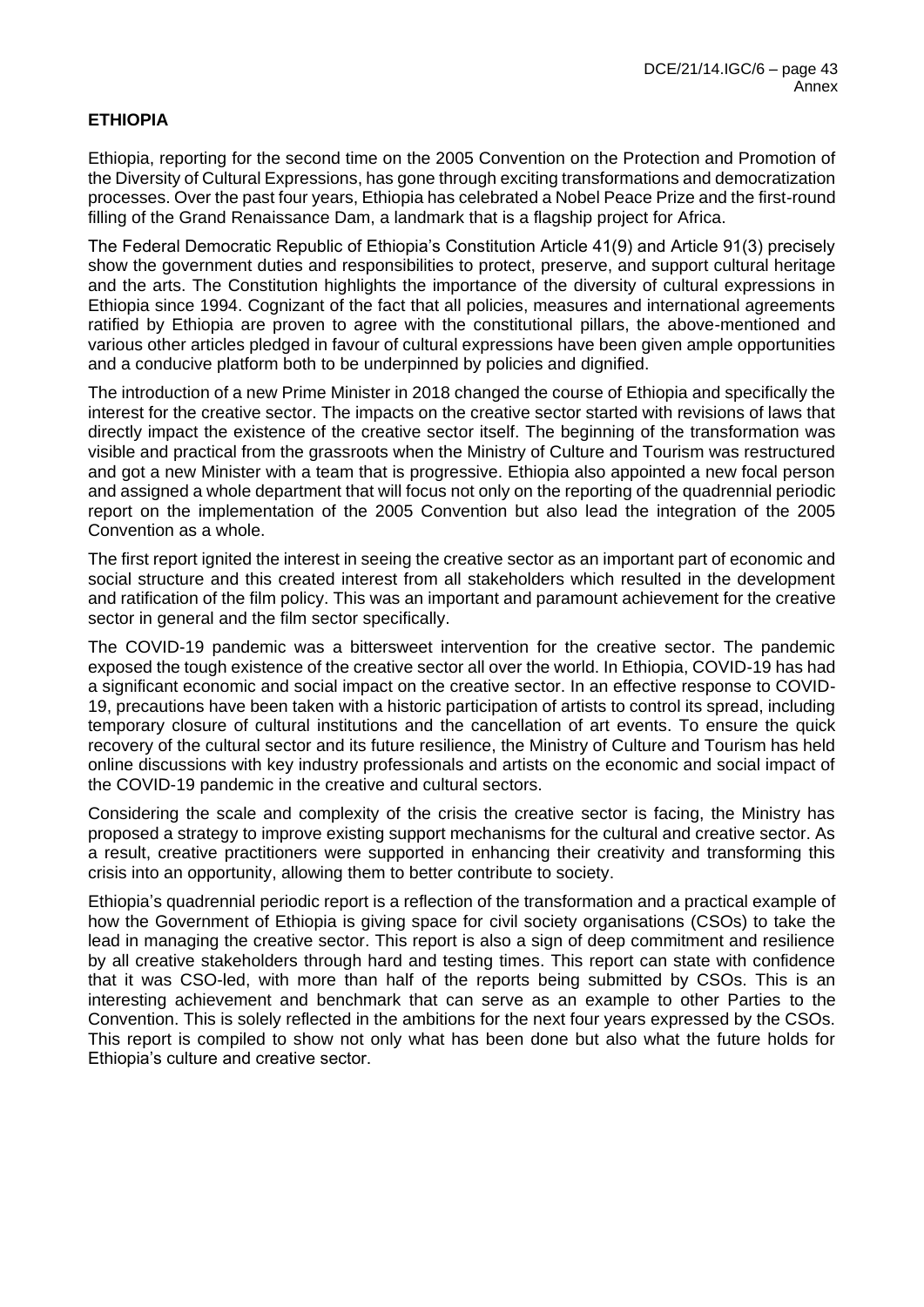## **FINLAND**

Over the current reporting period, three government programmes have guided the development of cultural policy and the implementation of the Convention, those being Prime Minister Juha Sipilä's, Prime Minister Antti Rinne's and Prime Minister Sanna Marin's programmes. The programmes have featured initiatives aimed at both the economic and cultural dimensions of culture, which have been widely accepted as the basis of Finland's cultural policy<sup>39</sup>.

In addition to new initiatives that have been launched and new developments that are anticipated, the Finnish system for cultural policy is also characterized by relative stability stemming from the many regulatory duties of the central government. However, legislative reforms have been prepared in the course of the current reporting period to be able to better adapt to the changing operating environment of the sector. These include reforms of the public financing system for the arts and culture as well as the introduction of new responsibilities for the development of public libraries, museums and municipalities. Participation of children and young people in the arts and culture has been high on government agendas and cross-sectoral cooperation for developing the opportunities for internationalization and growth of the Finnish cultural and creative sectors has been continued.

In addition to Government initiatives and programmes, the Strategy for Cultural Policy of the Ministry of Education and Culture guides the development of cultural policy in Finland. Finalized in 2016, the strategy sets out three main target areas and strategic objectives for cultural policy until 2025:

- Creative work and production:
	- The conditions for artistic and other creative work will be better, and there will be more diverse ways to produce and distribute creative works.
- Inclusion and participation in arts and culture:
	- Inclusion in arts and culture will be increased and differences between population groups in terms of participation will be smaller.
- Cultural basis and continuity:
	- The cultural basis will be strong and vital.

Over the current reporting period, the Ministry of Education and Culture also prepared a new strategy for 2030. In this strategy, the Ministry states its commitment to fostering cultural diversity. The implementation of the strategy centres on the following culture-related impacts:

- Equitable educational and cultural rights,
- Creative sectors and creative competence to strengthen the economic structure,
- Arts and science, early childhood care, education, youth work and sports to foster an inquiry-based, creative, responsible and international world view,
- A mix of tools for creating, producing and leveraging arts and culture and protecting our diverse cultural heritage,
- Active citizenship and an active way of life becomes prevalent. More people engaged in sports, arts and culture,
- Greater shared responsibility, inclusion, transparency and sense of community.

<sup>39.</sup> For a more comprehensive review of the structures and development of cultural policy in Finland, please refer to Finland's country profile in the Compendium of Cultural Policies and Trends: [https://www.culturalpolicies.net/database/search-by-country/country-profile/?id=12.](https://www.culturalpolicies.net/database/search-by-country/country-profile/?id=12)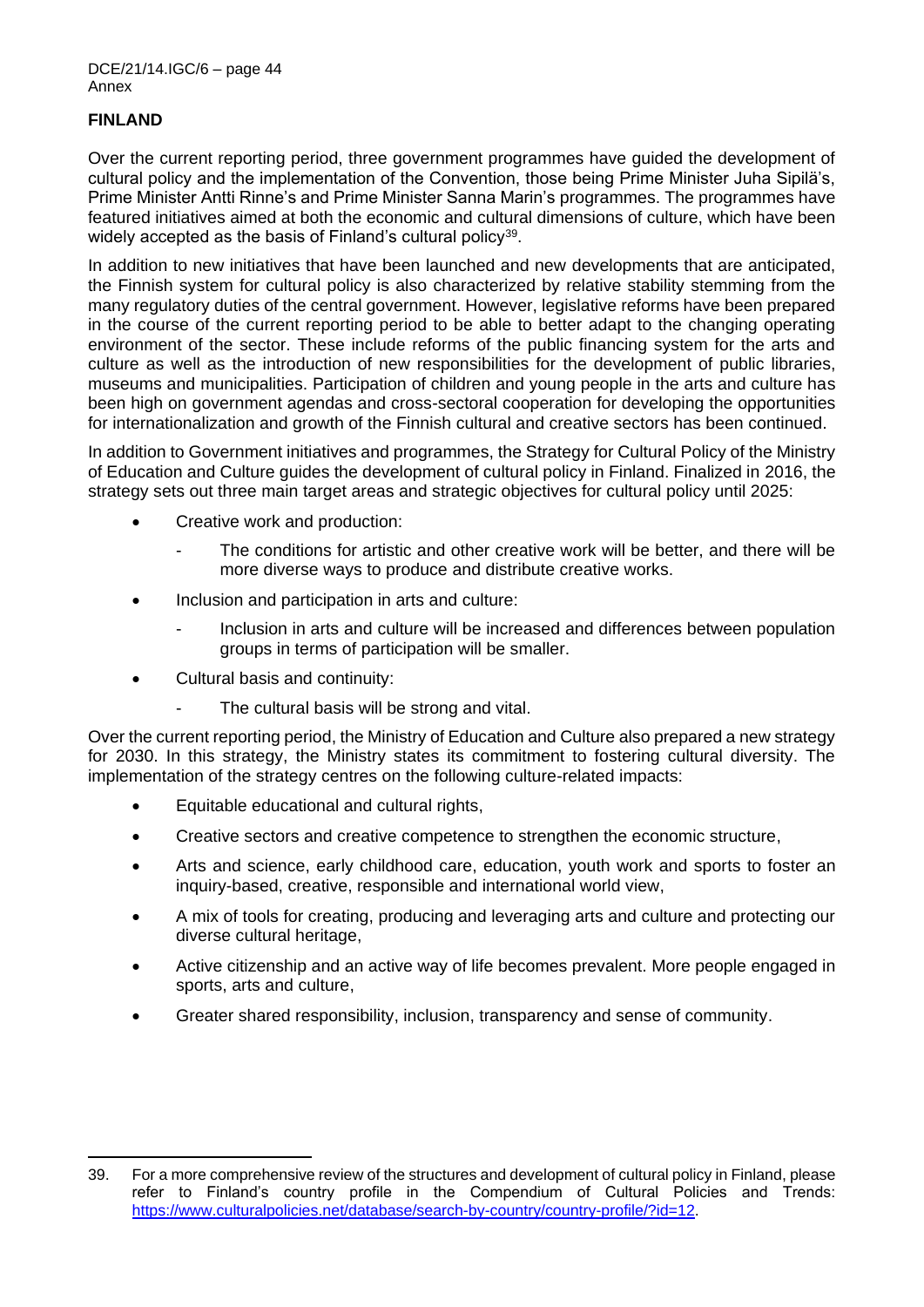## **FRANCE**

Over the past four years, France has confirmed the importance of its commitment to preserve and promote the objectives of the 2005 Convention on the Protection and Promotion of the Diversity of Cultural Expressions. This report does not aim to provide an exhaustive review of the measures put in place since 2016, but rather to highlight the actions, programmes and initiatives that are representative of its action. It reflects the commitment of the Ministry of Europe and Foreign Affairs, the Ministry of Culture and their operators, as well as diplomatic bodies and civil society organisations, whose actions in the field are committed, on a daily basis, to meeting the objectives of the 2005 Convention.

This report illustrates, through some fifty flagship actions, the full mobilization of France on five major themes:

- the transposition of the objectives of the 2005 Convention to the digital environment in order to make these new tools an opportunity for the diversity of cultural expressions and to neutralize the risks,
- equality between men and women, whether creators, artists or audiences,
- culture as a cross-cutting theme necessary to meet the objectives of sustainable development,
- the economic and development potential of cultural and creative industries,
- actions to promote the Francophonie and multilingualism.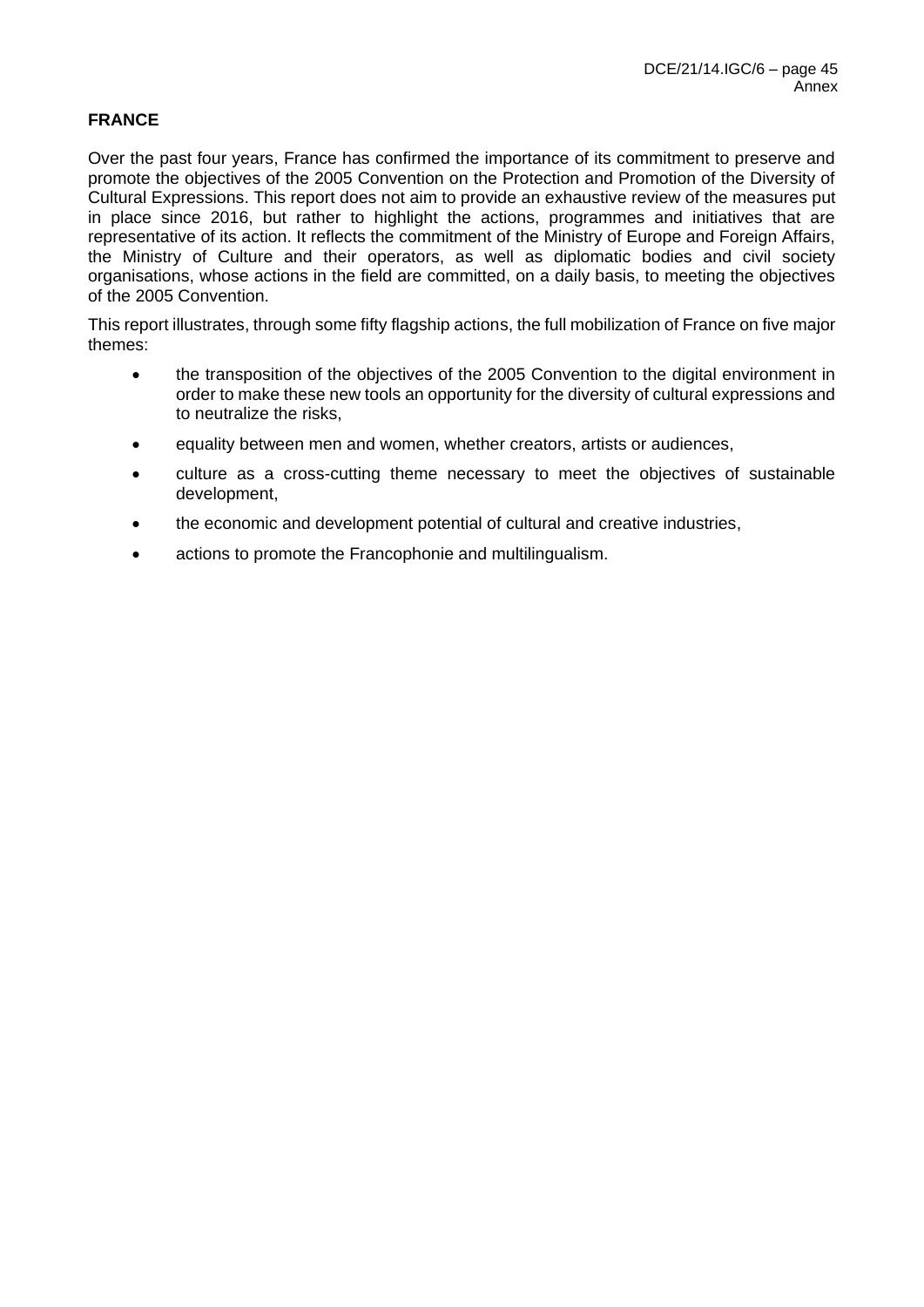## **GABON**

As this is the country's first periodic report, it is important to provide a brief historical overview of Gabon's implementation of the 2005 Convention on the Protection and Promotion of the Diversity of Cultural Expressions since its ratification:

- 2007: Gabon becomes a State Party to the Convention,
- January-February 2007: creation of the Gabonese Coalition for Cultural Diversity (CGDC) by civil society at the instigation of the Minister of Culture; adoption of the rules of procedure and statutes,
- 15 May 2007: ratification of the Convention on the Protection and Promotion of the Diversity of Cultural Expressions.

During the 2015-2019 period, Gabon's implementation of the 2005 Convention produced many results. Thus, in the Gabonese cultural environment, several adjustments and reforms were made to the organic laws of the ministries concerned with cultural industries.

## **Cultural governance and the structuring of sectors**

In 2015, during the implementation of the Convention – framework signed between the International Organisation of La Francophonie (IOF) and the Gabonese Republic with regard to the "Support for the Reinforcement of Cultural Policies and Industries in Gabon", 15 federations were created. Cultural actors were given new momentum with the adoption of two major laws:

- Decree No. 0569/PR/MCAEC on the remit and reorganisation of the Ministry of Culture,
- Decree No. 0573/PR/MCAEC of 23 November 2015 on the creation and organisation of the General Directorate of Arts and Cultural Industries.

## **Financing of culture**

To date, the financing of culture remains a major unresolved problem despite the many measures taken in the sector, including:

- The study carried out by IOF experts in 2011 for the creation of a guarantee fund in partnership with the banks established in Gabon,
- The 2015 study on the "assessment of existing systems for the financing of cultural activities and the identification of mechanisms for meeting the financing needs of cultural enterprises in Gabon",
- Law No. 10/85 of 29 January 1986 reserves a mandatory share of public buildings for decoration by national artists and craftspeople,
- The audiovisual licence fee provided for in the new Communication Code (2016)

Patronage and sponsorship are not institutionalized. Financing actions are carried out without an actual State plan which provides a framework of rules. All these actions are random and merit a wellestablished legal framework.

## **Exchange of cultural goods and services and mobility of artists and professionals**

The mobility of artists remains a hindrance, as there are no grants which enable artists to move freely at the national, regional or international level. Putting aside the technical opinion issued by the Secretary General of the Ministry of Culture, the vast majority of transport costs are self-financed. with the exception that international organisations sometimes cover this expenditure.

With regard to exchanges of cultural goods and services, Decree No. 1586/PR/MCAEP of 25 September 1985 should be revisited.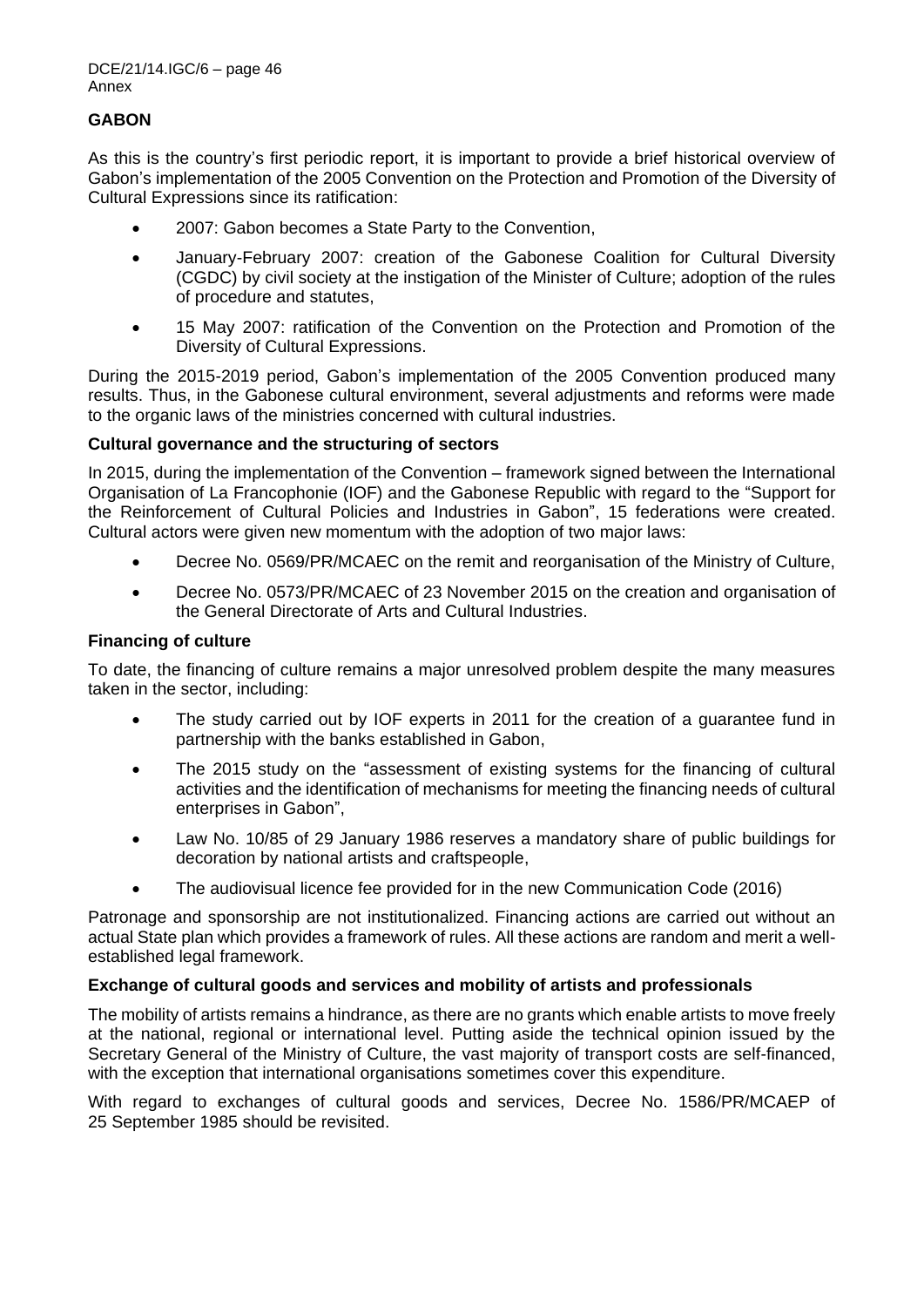# **GEORGIA**

Georgia ratified the 2005 UNESCO Convention on the Protection and Promotion of the Diversity of Cultural Expressions in 2008. The Quadrennial Periodic Report (2016-2019) has been prepared by the Ministry of Education, Science, Culture and Sport of Georgia in cooperation with the state agencies, civil society organisations and the Georgian National Commission for UNESCO (Ministry of Foreign Affairs). The report provides information on key policy documents drafted/adopted by the Government of Georgia during the reporting period that respond to the provisions of the Convention.

Among them should be noted the Culture Strategy 2025" that represents the long-term strategic document of the Government of Georgia that determines the State vision, goals and perspectives considering the different challenges faced by the culture sector in Georgia.

The former Ministry of Culture and Monument Protection of Georgia (as a result of structural changes in the Government, first the Ministry of Youth and Sport Affairs was merged with the Ministry of Culture and Monument Protection of Georgia and the Ministry of Culture and Sport of Georgia was formed. Later, in 2018, the Ministry of Culture and Sport merged with the Ministry of Education and Science of Georgia and today, the Ministry of Education, Science, Culture and Sport of Georgia operates, developing and implementing policies in the abovementioned fields) produced the document in cooperation with other government agencies and with the active participation of the general public. The strategy creation process was supported by European Union (EU) institutions. The Council of Europe and the EU evaluated the cooperation positively.

The strategy is based on the fundamental principles of public accountability, civil society engagement and transparency. It cooperates with governmental representatives, NGOs, international organisations, and professional, business and educational institutions in order to reform institutional and legislative actions that help develop creative industries in the cultural sector.

The strategy was approved by the Government of Georgia on 1 July 2016.

The mission of the Government of Georgia is to create a favourable and enriched environment where national heritage and cultural diversity are well-preserved and their potential is fully unleashed, creative businesses are developed and the diversity of cultural life is encouraged. Therefore, the Government of Georgia intends to do the following:

- develop a knowledge-based, innovative and creative society,
- engage a wider public in the cultural processes,
- ensure that culture is reflected in different areas of sustainable development and social life,
- develop modern infrastructure and new technologies in the cultural sector,
- ensure the sustainability of funding for culture and reinforce interest of working in this sector,
- ensure the development of cultural economics and the industrialization of culture,
- ensure the international promotion and internationalization of culture,
- ensure that culture is governed by democratic principles.

To promote the development of the creative industries and cultural self-expression, LEPL "Creative Georgia" (CG), the legal entity of public law under the Ministry, was established:

Vision of the organisation: - Creative industries represent the field that is creating jobs and generating economic growth and social well-being.

Mission of the organisation: - Creating an appropriate environment for the development of creative industries via relevant programmes, projects and grants.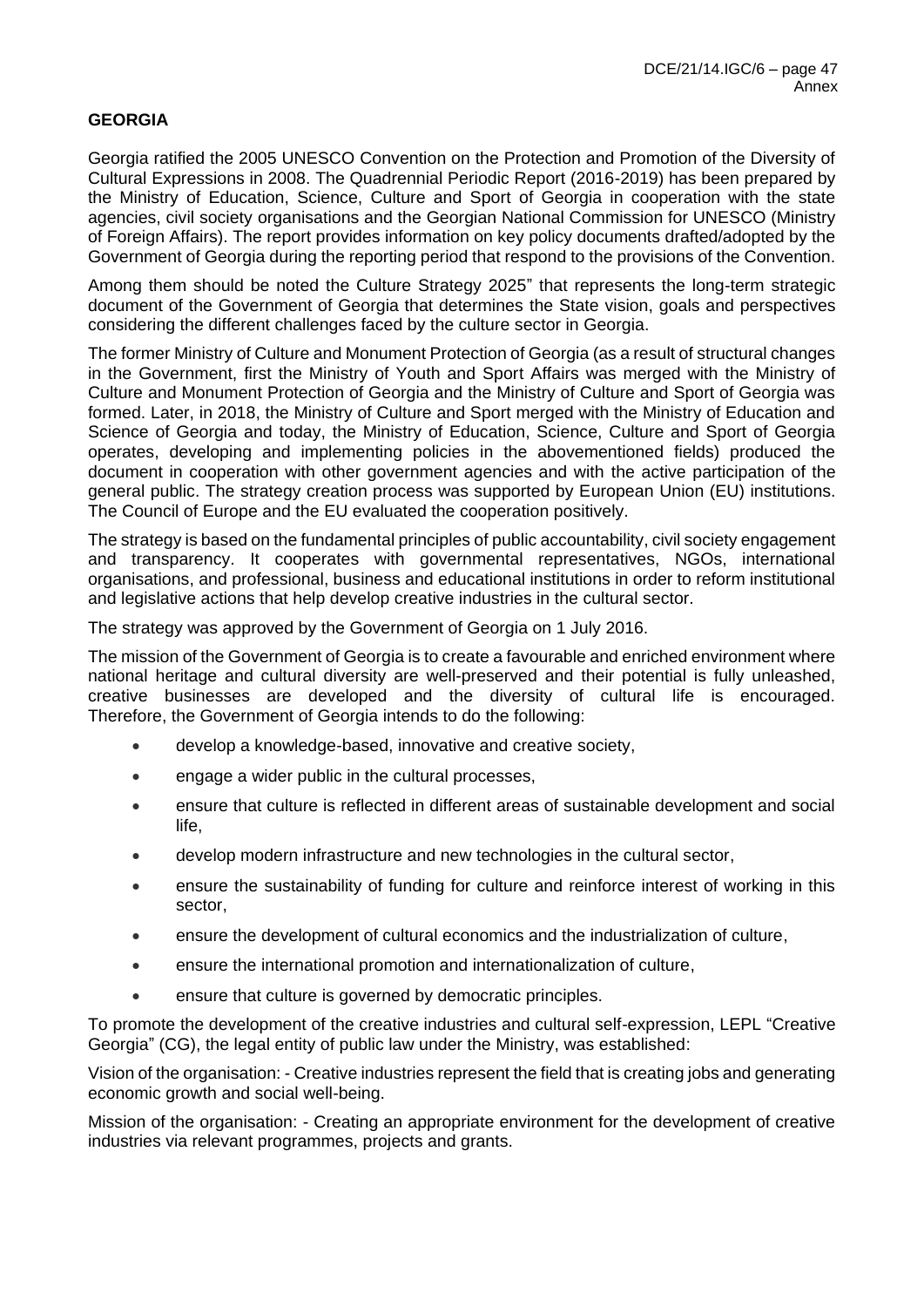To fulfil the mission, LPEL Creative Georgia aims to do the following:

- Raise awareness of creative industries,
- Improve the capacity of creative entrepreneurs though training programmes, seminars and other activities,
- Establish networking platforms,
- Create funding opportunities and spread information about existing funding opportunities,
- Support the export of creative goods and the internationalization of the sector in general,

Support the development of research activities in the creative industries sector. With the aim of developing creative industries, promoting cultural self-expression and improving universal access to culture, laws, action plans and roadmaps have been produced and adopted. A budget has been allocated and grant programmes have been put in place in this direction. Both public and private sectors are involved in the development of the field, which also has strong international support.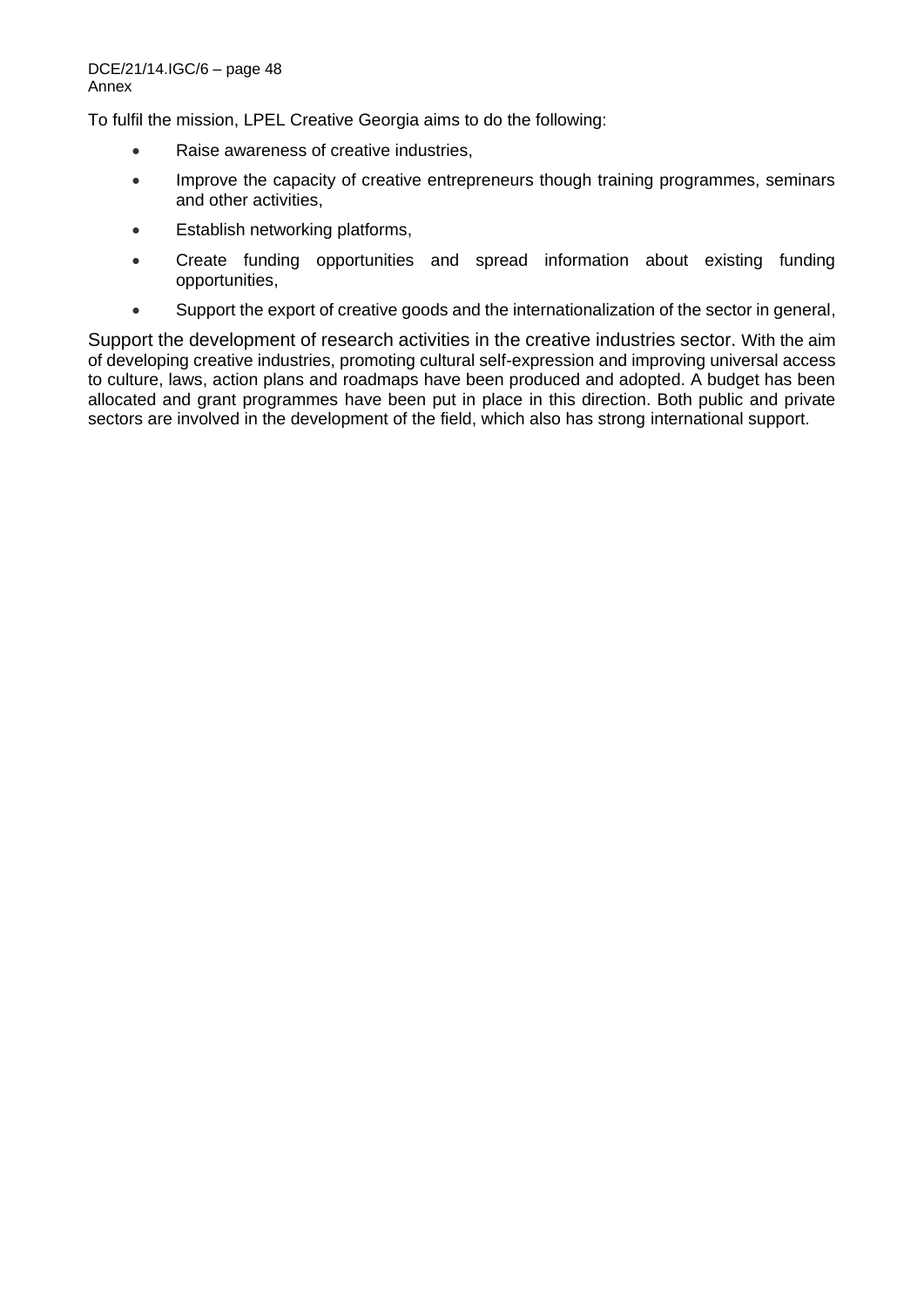### **GERMANY**

The protection and promotion of the diversity of cultural expressions are the basis of the cultural policy of the Federal Government, the Länder and the local authorities in Germany. They promote a culture of participation among civil society actors at all levels. According to the 2018 Report on Cultural Funding (Kulturfinanzbericht), public spending for the protection and promotion of culture and the arts amounts to 0.34% of gross domestic product. Co-productions on an equal footing and the dismantling of inequalities are important goals for international cultural cooperation.

This report presents 100 sample measures that strengthen sustainable systems of governance for culture. In this context, the strong trend of the Länder and municipalities compiling longer-term cultural guidelines and cultural development concepts continues. In doing so, they are actively responding to demographic, digital and ecological transformations. The innovative capacities of cultural infrastructures and institutions are becoming even more important. Cultural diversity is now the rule, not the exception. Artistic projects and cultural education are contributing to dialogue in society. During the reporting period, many refugees arrived in Germany from crisis and war zones. Some of the measures reported on here were in response to this development.

The plurality of media systems continues to guarantee freedom of opinion and a diversity of content. It provides all citizens with various entry points to the media while ensuring that the populace has a presence in the media. A "media diversity monitor" has now been actively deployed across Germany.

Multi-year transformation programmes for museums, archives and libraries designed to expand their digital competencies are responding to the challenges and disruptions of the digital environment. The promotion of digital creativity as a tool of democratic popular culture and media culture must be institutionalized at some point in the future.

Model projects that stabilize and strengthen the efficacy of socio-cultural work play an important role in boosting the competencies and capacities of civil society entities.

Cultural content and forms of expression from countries in the Global South have continued to gain visibility thanks to international cooperation, co-productions, mobility, preferential treatment and artist residencies. Cooperation with cultural actors in Africa was further increased, partly in response to the debate that has been on-going since 2017 on questions related to German colonial history and the handling of collections from colonial contexts. The successful programmes for publishers and for emerging cinematic talent have been further deepened and expanded. In 2019, they actively participated in the new medium-term cooperation initiative "Fair Culture" on the concept of preferential treatment in the artistic and cultural sector.

The 2030 Agenda for Sustainable Development shapes the role of culture in strategies for sustainable development. The German Sustainable Development Strategy, initially adopted in 2017 and revised in 2018, was the first to use the concept of a "culture of sustainability" as a guiding principle, whereby public programming funds for transformative cultural projects were made available. Important sectors of the creative industry, such as film and television, are developing prototypes for ecologically sound production methods.

In the framework of international cooperation for development, one focus is the structural contribution of the artistic and cultural sector towards the attainment of the Sustainable Development Goals (SDGs), particularly in countries in Africa and the Near East. The Federal Government promotes the economic strength and innovation capacities of this promising sector, which creates jobs and prospects for young entrepreneurs in particular and opens up new fields of business.

Promoting human rights and fundamental freedoms is a requirement for implementing this UNESCO cultural Convention. Due to gender disparities, society misses out on the quality, quantity and diversity of cultural content and forms of expression. Available talent is left untapped. Mentoring programmes to promote women, as well as other initiatives, were significantly expanded, the risk of violence was reduced and, overall, gender equality was embedded transversally in many different projects. This is also a focus of Germany's Presidency of the Council of the European Union in the second half of 2020.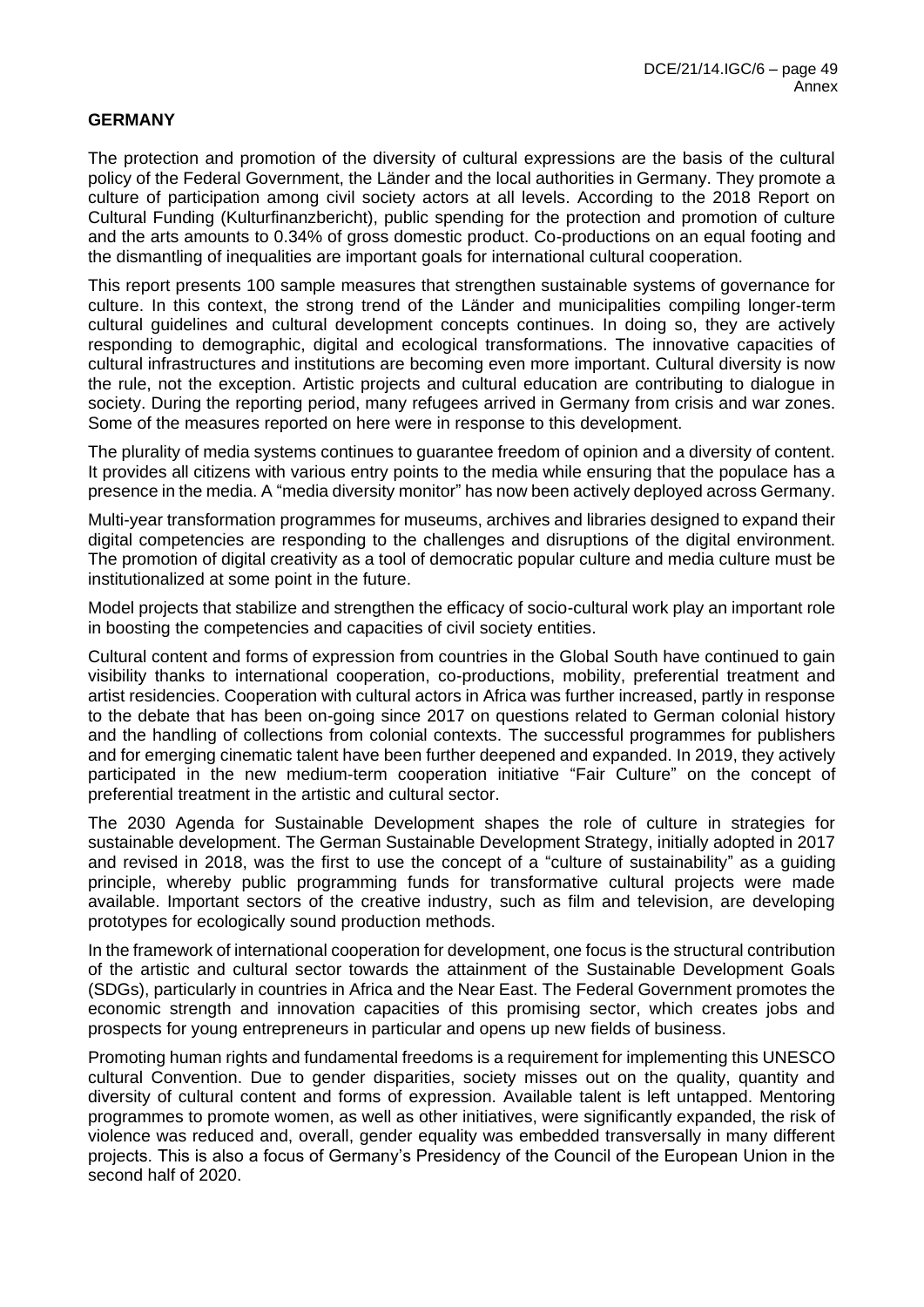By taking new measures, such as the Martin Roth Initiative, to protect artists and cultural professionals under threat, by intensifying its cooperation in the International Cities of Refuge Network and by releasing general statements in response to developments, Germany has acknowledged in political terms and reinforced in practical terms the importance of protecting artistic freedom. Illiberal democracies and political systems that are increasingly re-nationalizing present a challenge to artistic freedom and international cooperation.

In 2019, Germany submitted to UNESCO a 40-page implementation report on the key aspect of the social and economic status of artists and cultural professionals in the digital environment. That implementation report is included as an annex to this periodic report.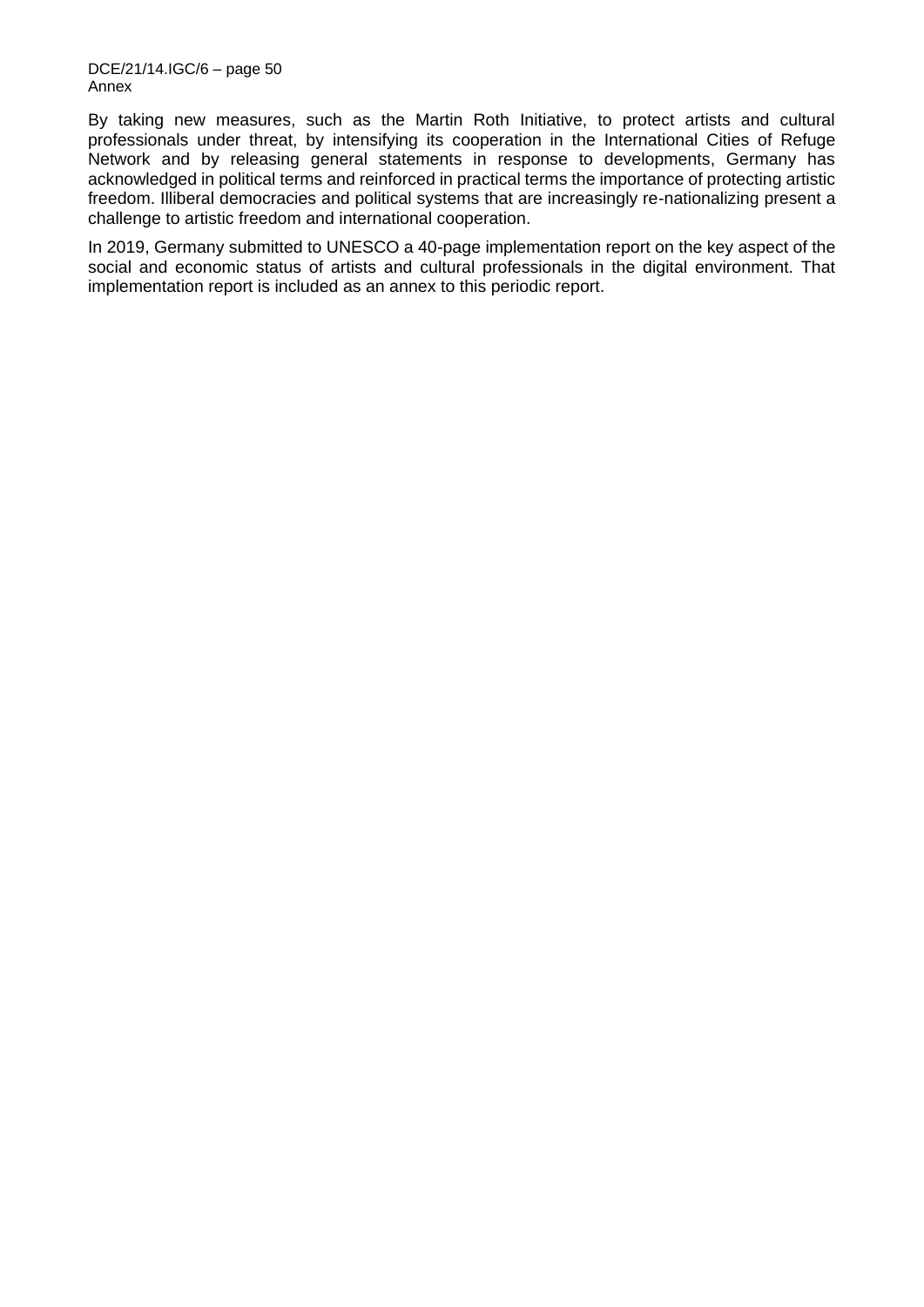## **HONDURAS**

The Cultural Policy of the UNAH (National Autonomous University of Honduras) provides a referential framework, areas of action and strategic guidelines for a systematic vision of institutional cultural activity regarding the university community and the society it represents.

The UNAH has been offering the Certification Course in Cultural Management for Local Development since 2011. It is taught at least once a year in different regions of the country in coordination with regional university centres and municipal mayors.

The policy period extends until 2022 and it must be checked during this time, one year after the celebration of the Bicentennial of Independence of the Central American countries.

The university seeks to transcend the classic concepts of university extension or cultural diffusion and advance to the strengthening of cultural management as a strategic function of a transversal nature, making evident the cultural dimension of development in its academic processes.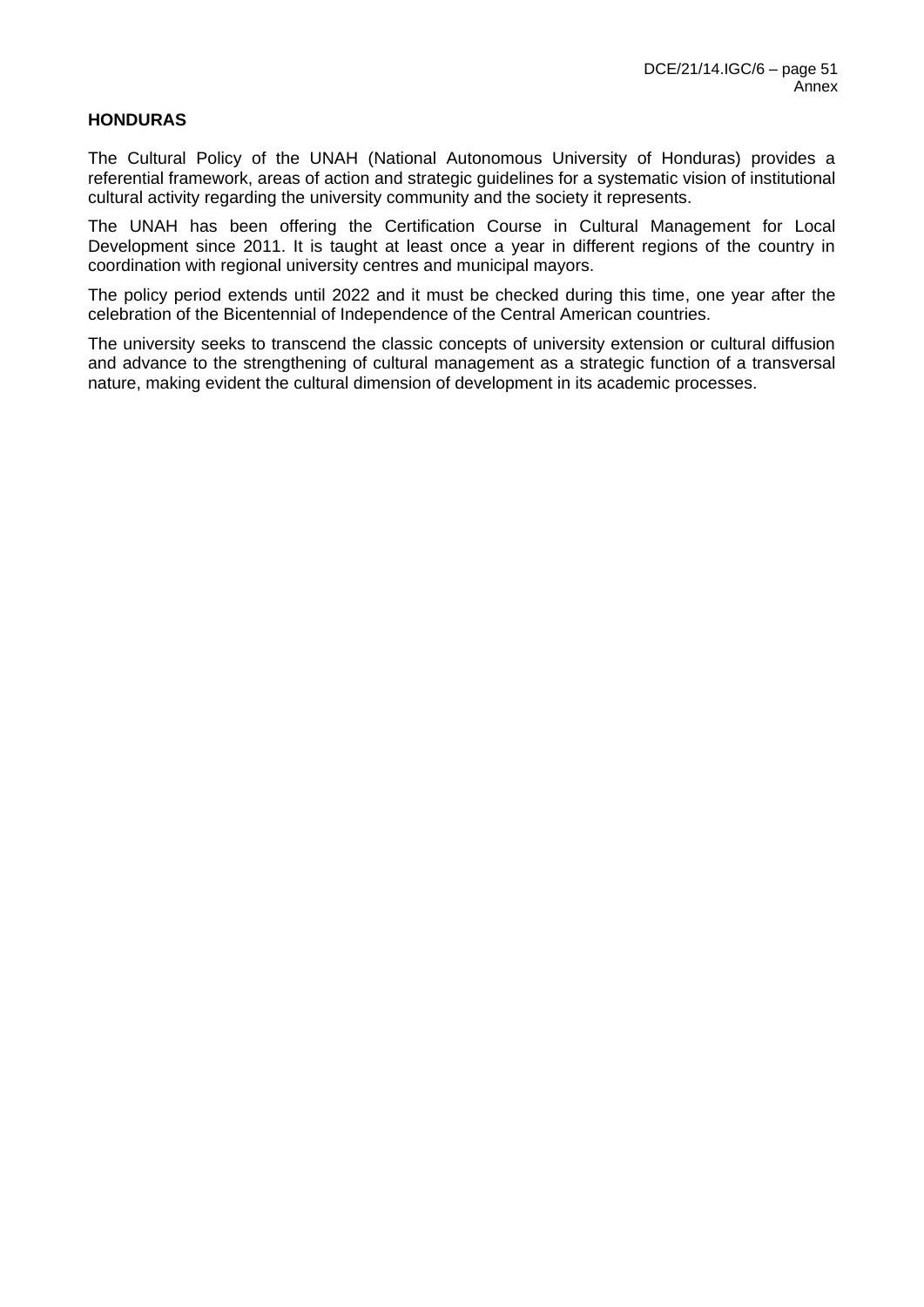## **HUNGARY**

During the years that have passed since the ratification, in 2008, of the UNESCO Convention on the Protection and Promotion of the Diversity of Cultural Expressions (hereinafter "the Convention") and the submitting, in 2018, of the second periodic report, the Hungarian State made efforts to act as actively as possibly in the interest of serving the purposes of the Convention both in Hungary and abroad, within the limits of its material and human resources and organizational capacities.

Hungary took several measures for the protection and promotion of the diversity of cultural expressions and for the support of intercultural dialogue. Among the measures taken in Hungary, we can refer to the extension of archiving web content concerning cultural minorities and basic cultural services to encourage cultural diversity. The "Csoóri Sándor Program" launched in 2017 is still the primary means of promoting folk culture both in Hungary and in Hungarian communities in the surrounding countries. In 2019, Hungary launched the "Lázár Ervin Program", which provides all primary school students with the experience of attending theatre, dance and circus performances or classical music concerts once every school year free of charge, regardless of social status or place of residence. The "Déryné Program" launched in 2020 delivers high-quality productions to small settlements lacking the possibility of attending cultural events. The motto of the program is "Theatre for everyone". The "Déryné Program" consists of four sub-programmes, simultaneously addressing stone theatres, creative associations, cultural consumers and communities struggling with various barriers to cultural access. In the drafting of Hungarian acts, the Hungarian State always consults with civil society, involving it in political decision-making in the field of culture, according to the Legislation Act.

It emerged as a challenge, during the application of the provisions of the Convention, that Hungary had to find a balance in complying with its obligations arising from the provisions of the Convention and playing an active role in the protection of global cultural diversity between keeping its commitments proportionate to its possibilities and harmonizing its own external policy purposes with those enshrined in the Convention.

In Hungary, the pandemic entered and triggered effects and reactions in a similar way to most countries in Europe. Cultural institutions, like almost all public places, were closed down, events were cancelled or postponed, mobility was and still is limited, several artistic activities were halted, and home office mode and social distancing became the rule.

Suddenly, the world has changed, the focus and the rhythm of our lives, the values, the importance of mental well-being, and along with it, the media and cultural consumption of people took a big turn. After the first period of quarantine, chaotic conditions slowly began to settle down, an agenda was set and plans to work according to a new schedule introduced. People have learnt to live according to a new plan to be able to take care of themselves and their loved ones. We have had to manage to work and, at the same time, to teach our children at home. The new obligations involved a higher level of stress greatly due to the uncertainty of the situation. Therefore, people somehow have had to find ways to recharge even if the usual social connections and programmes had to be substituted with different sources and forms than before.

From the beginning of the crisis, the State Secretariat for Cultural Affairs of the Ministry of Human Capacities has been at the cultural stakeholders' disposal with regular sectorial videoconferences and non-stop online and telephone access. The Government, realizing the weight of the crisis, decided on immediate general and sector-specific measures that responded to the challenge. According to a government decree of 5 April, the deadline for all state-funded programmes and projects was extended for the duration of the emergency situation, including projects with central budgetary funding which were launched under the emergency period.

Hungary's cultural government, as an important step in the restarting process, provides one billion Hungarian Forints (approximatively 2.85 million EUR) to independent performers who have been left without income. The name of the programme is "Thank you, Hungary!". It is important to emphasize that we do not distribute aid; instead, we pre-finance future artistic productions, approximately 5,000 performances by about 3,000 artists. This way, when the pandemic ends, a national programme series involving around 2,000 settlements will be launched. Within the framework of this programme,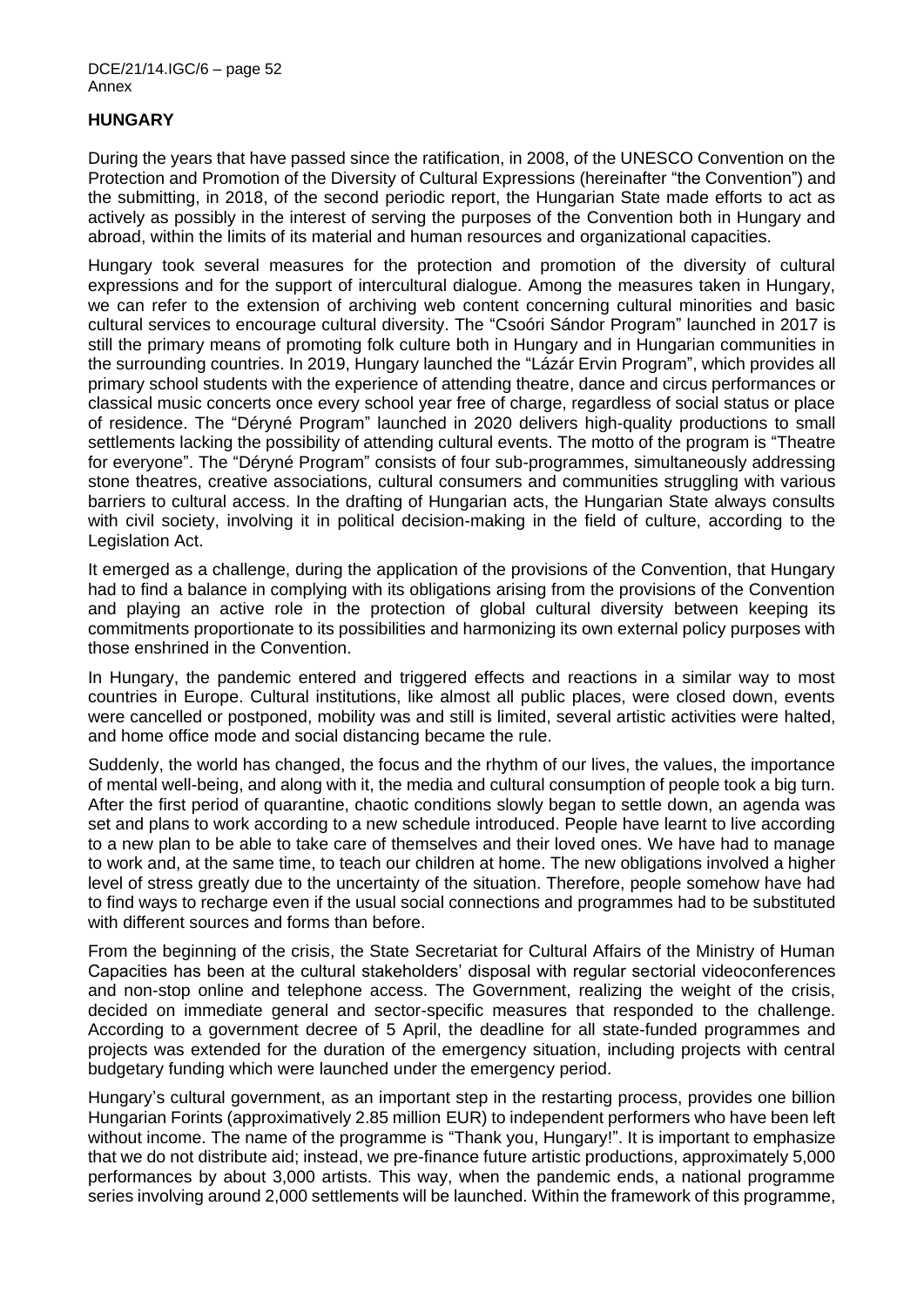public institutions are free to choose from a central database of artistic productions when planning their cultural calendar.

The majority of theatres, concert halls and museums, as well as libraries, archives and centres of community culture, have offered free access to performances and virtual collections to spread knowledge and culture to the widest audiences, fully respecting the rights of authors. Public interactions in the online space emerged thanks to social media and to the museum websites. An example is the virtual tour of the exhibition "Variations on Realism - From Munkácsy to Mednyánszky" in the Hungarian National Gallery. Some further outstanding examples are the broadcasting of online performances by the Capital Circus of Budapest, performances of the Hungarian State Opera made available on their Spotify page, and access to more than 40 literary evenings at the Palace of Arts. The Hungarian National Museum, the Museum of Fine Arts, the Petőfi Literary Museum and the Museum of Ethnography also offered online access to various exhibitions.

The direct connection provided by the online interfaces also carried the potential for dialogue and feedback, e.g. via chatrooms. Spectators could write live comments on performances which gave a new perspective to the creative process. Video content offered by artists made the connection even more personal.

It is important to note that the suddenly accumulated cultural content led to an increasingly conscious selection, according to the value and quality of the digitally available material, generating competition in a good sense. Therefore, marketing and communication activities continued to be priorities at cultural institutions and companies. Also, waves of solidarity and empathy emerged for sectors in difficulty, including cultural institutions and artists.

A very important initiative is that Hungarian libraries started functioning as authentic information sources in connection with the epidemic, thus contributing to the prevention of spreading fake news. Despite the forced closure of the museums, the work in the background did not stop  $-$  the management of the collections and research tasks took place continuously. In order to work efficiently, the Museum Department of the Ministry of Human Capacities established a group dealing with museum pedagogy involving representatives from many different museums. The Department cooperated even more closely with professional organisations during the epidemic. With their help, around 4,000 staff members and nearly 200 institutions were reached.

Several institutions, mainly in rural areas, were involved in providing assistance to those in need (participation in lunch delivery, cleaning, mask sewing, helping the elderly, etc.). A training programme was launched to support the digital switchover by the Museum of Fine Arts. The Public Collection College of the National Cultural Fund has announced a new call for tenders for the implementation of virtual exhibitions. In addition, a new tender has emerged for the implementation of living history programmes involving actors.

In Hungary, on 18 June, the state of emergency declared on 11 March to contain the spread of the coronavirus ended. Instead, the Hungarian government has introduced a state of pandemic preparedness across the entire country with the declaration of a "health crisis". The government will review the necessity of the state of pandemic preparedness every three months, until 18 December 2020.

With the end of the state of emergency, all cultural institutions (including museums and libraries) could be reopened. However, specific regulations continue to apply, for example, regarding the number and distance of visitors, special seating arrangements and the necessity of wearing masks.

Unfortunately, the year 2020 has focused on mitigating the negative circumstances of the pandemic. But in these horrific times, Hungary has also provided what could be provided to help the victims in the cultural area and to fulfil its obligations according to the Convention.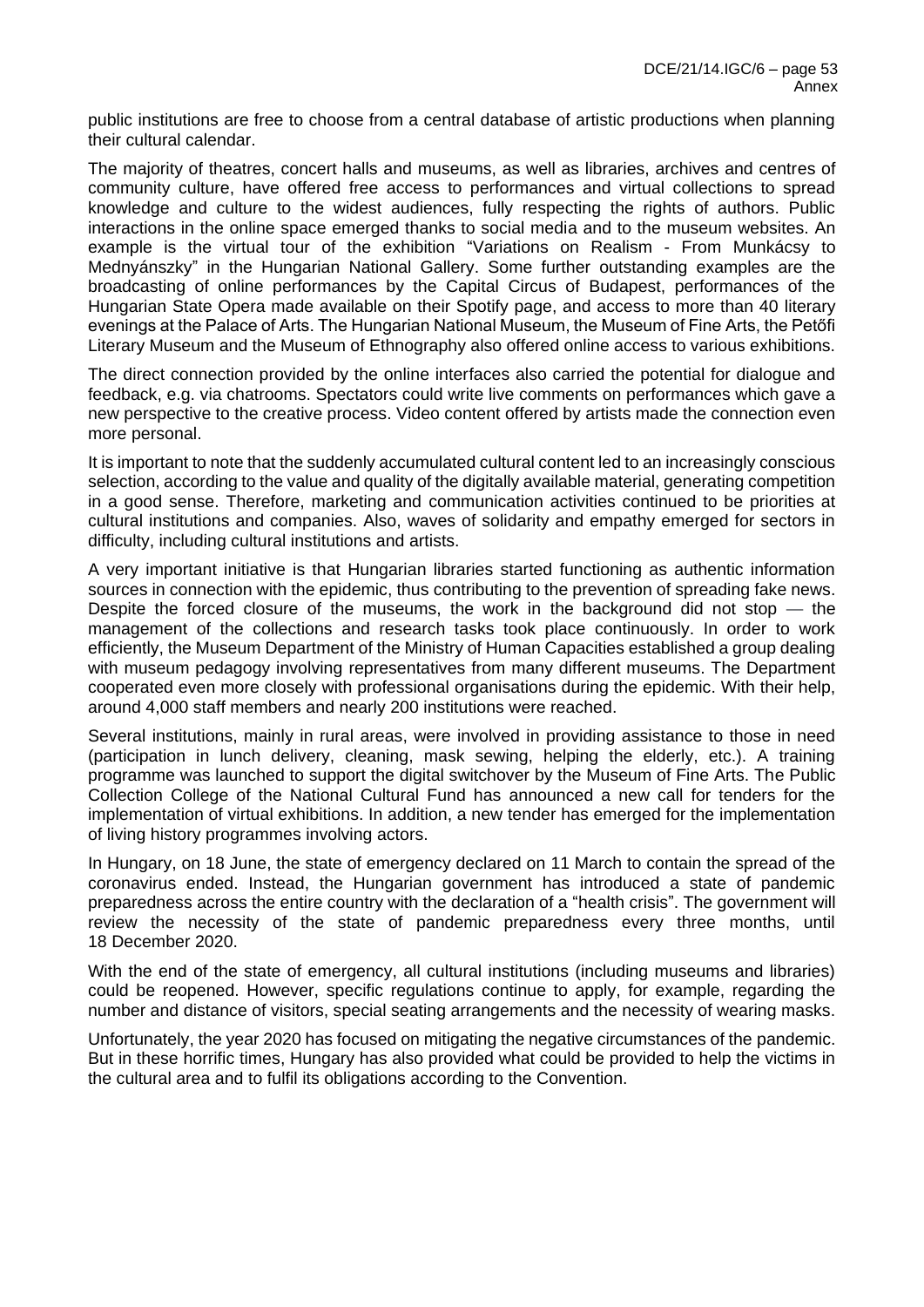## **ICELAND**

The UNESCO Convention on the Protection and Promotion of the Diversity of Cultural Expressions was accepted in Iceland in 2007. A significant portion of Iceland's cultural policies, legislation, regulation and institutional operational frameworks harmonize with the articles of the Convention and did so prior to Iceland's acceptance of the Convention. Policies such as the "National Cultural Policy" create a foundation upon which further cultural policies are built in the spirit of the Convention. While a significant portion of the framework within Iceland's cultural sphere is already in line with the spirit of the Convention, further work within the sector is able to take the articles of the Convention into account to ensure continued progress. This is evident, for example, in the formulation of Iceland's updated "National Cultural Policy". Iceland acknowledges the importance of culture in all facets of society and its potential for positive impact, for example on the economic, social and environmental levels.

Iceland has several cultural funds listed in this report. These provide support to the cultural industry and cultural professionals in several different ways, for example directly supporting exhibitions or events, funding a variety of projects at various different stages of their life cycles, supporting collaboration and cooperation both nationally and internationally, and promotional and marketing purposes. In most cases, these funds have a regulatory framework within which to operate to ensure the appropriate distribution of grants. Usually allocations are decided by a board made up of individuals appointed to represent relevant groups of stakeholders. Legislation, such as the "Act on the Equal Status and Equal Rights of Women and Men" (10/2008), also provide an important foundation for the operation of Iceland's cultural funds, ensuring the equal treatment of both genders in allocations.

The Icelandic school system acknowledges the importance of creative arts and cultural heritage in the school curricula. The fundamental elements of education in Iceland emphasize that students have an understanding of society, culture, the environment and nature. The curricula take into account national legislation on education, as well as international treaties and other covenants, such as UNESCO guidelines on sustainable development.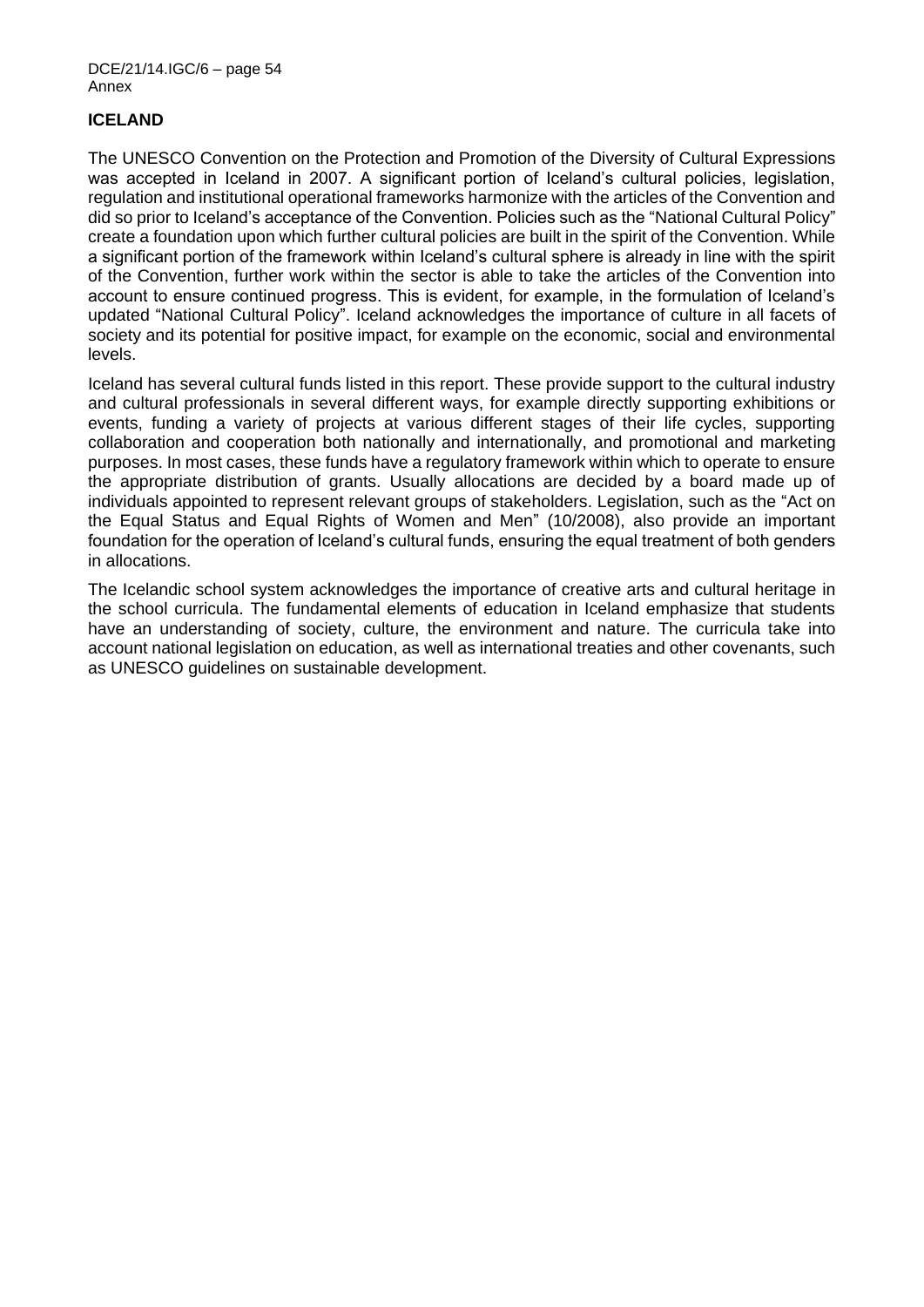### **INDIA**

Given the cultural diversity and pluralistic identity of India, the protection and promotion of diversity of cultural expressions is an indispensable part of all our cultural policies. The Government of India constantly endeavours to foster an environment where culture thrives within the framework of democracy, social cohesion and mutual respect.

Since 2015, when the last quadrennial periodic report was submitted, India has updated many of its existing cultural policies and programmes as well as introducing new measures to support creativity and innovation in the culture sector. Rapid technological advancements have brought a paradigm shift in the way culture is produced and consumed globally. Thus, all cultural policies and measures are implemented in India keeping in view this radical change. Special emphasis has been put on digitizing our cultural resources, especially in the wake of the COVID-19 pandemic.

India also recognizes the vital role that culture plays in building a sustainable society and instilling cultural sensitivity in the youth of the country remains one of its priorities. Continuous efforts are made to incorporate art and culture in educational curriculum and all other realms of life. Special initiatives are also undertaken to ensure that vulnerable groups and differently abled citizens have proper access to culture.

Through the efforts of our nodal agencies, the mobility of artists and cultural professionals is facilitated nationally and internationally. This includes their participation in various cultural festivals and capacity-building programmes tailored to specific requirements. India also constantly strives to ensure that gender equality is maintained in the field of culture through equal participation, the absence of discrimination and equal access to facilities.

Despite the achievements, significant challenges remain ahead, not just for India but for the global community at large. India will continue to reflect on the impact of COVID-19 on the culture sector and further our best attempts to mitigate it. It looks forward to sharing its best practices and learning from the innovative tools implemented by other State Parties of the Convention in future.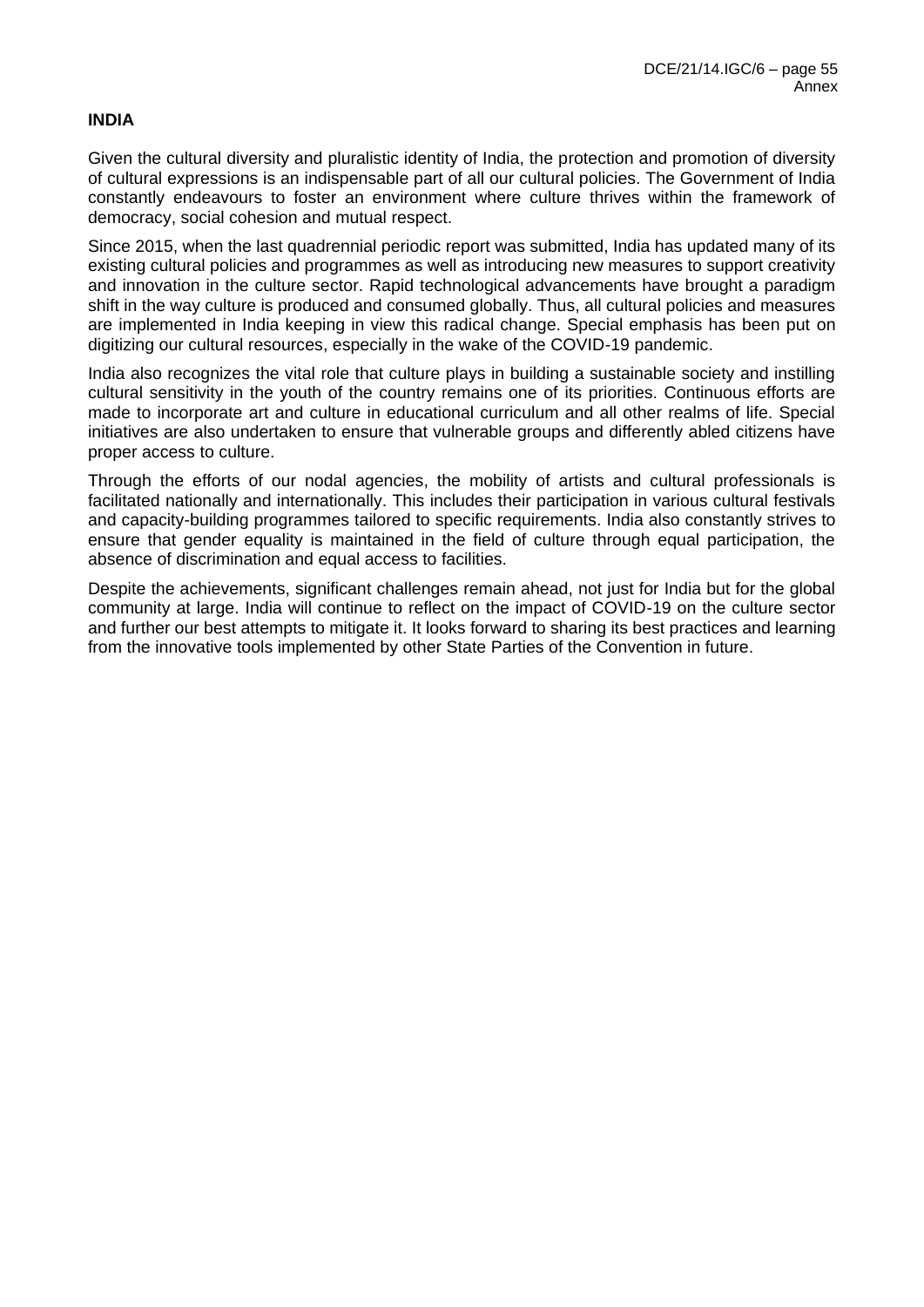## **INDONESIA**

The main objectives and priorities of Indonesian policies to implement the 2005 Convention are primarily stated in the "National Strategy for Culture". Based on the next 20-year vision for "a Happy Indonesia based on cultural diversity that educates, reconciles and improves welfare", the Strategy consists of the following seven strategic agendas, which are then further broken down into 20 subagendas:

- 1. Provide space for the diversity of cultural expressions and encourage cultural interaction to strengthen the inclusiveness of culture.
	- Protect people's freedom to maintain and develop their cultural values and expressions,
	- Expand the involvement of disabled and special needs persons in efforts to advance culture,
	- Encourage cultural interaction across groups and localities with the spirit of unity.
- 2. Protect and develop values, expressions and practices of traditional culture to enrich national culture.
	- Improve protection for values, expressions and practices of traditional culture,
	- Strengthen the position and empower institutions, communities and societies that hold on to the values of tradition and local beliefs,
	- Promote values, expressions and practices of traditional culture that contribute to the enrichment of national culture.
- 3. Develop and utilize cultural resources to strengthen the position of Indonesia internationally.
	- Facilitate the utilization of the advancement of cultural objects to strengthen the promotion of Indonesia on the international stage,
	- Improve and strengthen the cultural diplomacy of Indonesia.
- 4. Utilize the advancement of cultural objects to improve people's welfare.
	- Implement long-term investments to advance culture in a comprehensive manner, primarily through the optimal use of information technology and communications,
	- Strengthen mechanisms to protect intellectual property, particularly those related to traditional arts, knowledge and technologies,
	- Improve tourism based on the utilization of museums, cultural heritage and the advancement of cultural objects that take into consideration the rules of preservation.
- 5. Advancement of culture that protects biodiversity and strengthens ecosystems.
	- Improve the protection and development of cultural heritage to form fair and environmentally friendly space arrangements,
	- Protect and develop maritime cultural values and local know-how that can be utilized in national development,
	- Improve understanding and awareness of traditional knowledge that is relevant in anticipating disasters.
- 6. Institutional reform and culture budgeting to support the advancement of the cultural agenda.
	- Institutional reform in the field of culture,
	- Optimal use of budgets in the field of culture,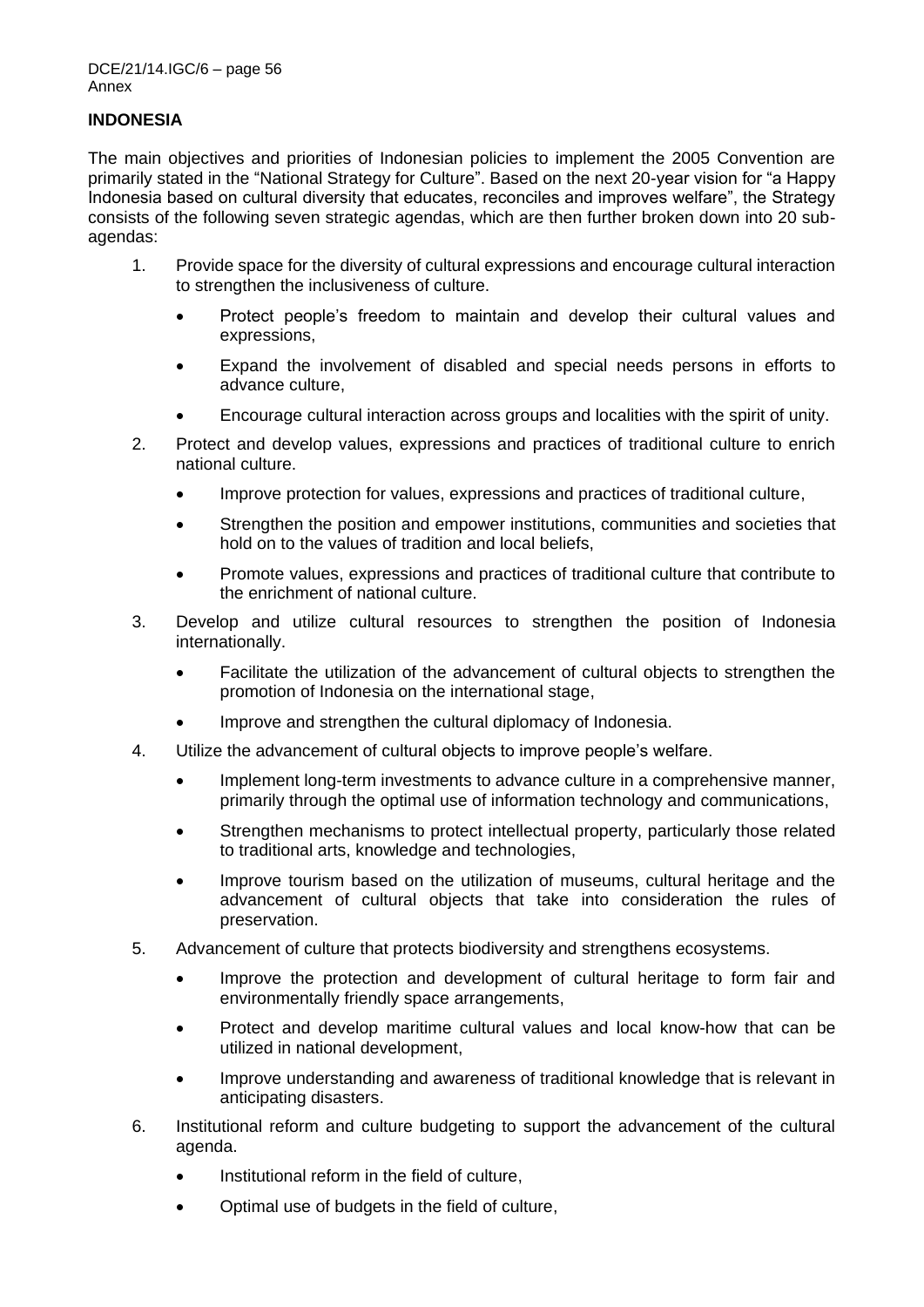- Harmonize central and local policies for the advancement of culture.
- 7. Strengthen the role of the government as facilitator in the advancement of culture.
	- Develop an open-access and credible Integrated Cultural Database System,
	- Guarantee the expansion and equal distribution of public access to culture facilities and infrastructure,
	- Improve human resources capacity in the field of culture.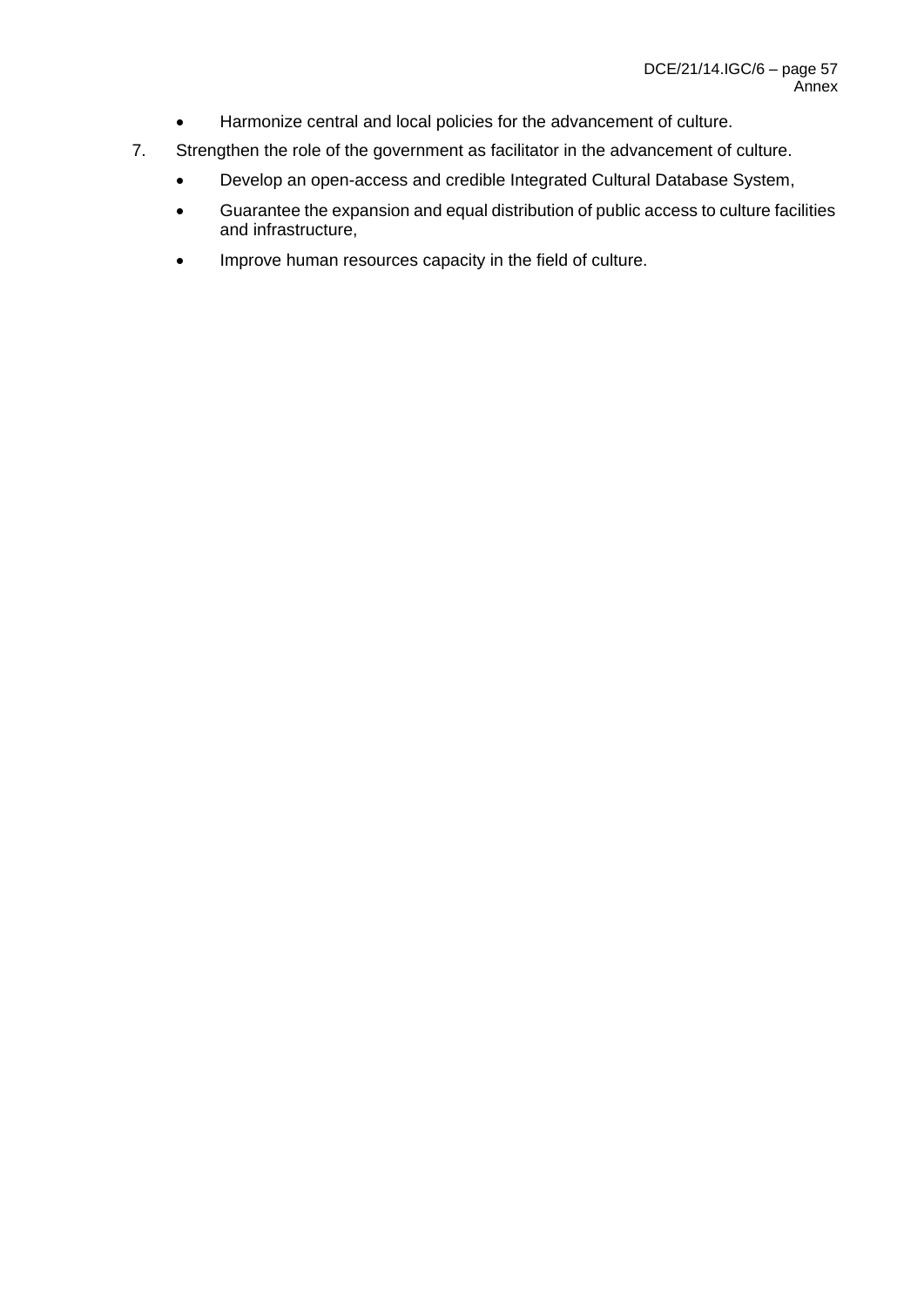#### **IRELAND**

The four goals of the UNESCO 2005 Convention are intrinsically reflected in cultural policy development in Ireland. In the past four years, the Department of Tourism, Culture, Arts, Gaeltacht, Sport and Media has published "Culture 2025 – A National Cultural Policy Framework to 2025". This is the first such framework for culture in Ireland and sets out the key policies and programmes for the cultural and creative sector up to 2025. Under the Framework, the Government of Ireland has developed and is implementing an all of Government programme – "Creative Ireland" – tasked with making creativity part of the life of the nation and giving everyone the opportunity to access and experience culture and creativity.

At the same time, "Global Ireland 2025" aims to double Ireland's cultural footprint and double funding for the cultural and creative sector between 2018 and 2025. Under this all of Government programme, culture is recognized for its part in reaching out to Ireland's diaspora and connecting with and forging deeper relations with other cultures. Cultural measures include the appointment of several high-profile ambassadors for culture and increased support for Irish cultural centres in a number of countries.

There have already been notable successes from the introduction of the aforementioned programmes, including the development of a "Creative Youth Plan" for children and young people as well as the development of "Creative Communities" plans for each local government authority area in Ireland, bringing opportunities for artists to work in diverse and often rural locations and simultaneously bringing diverse cultural experiences to new audiences. These policies and programmes support the growth of the cultural and creative sectors, emphasize the growing recognition of culture as a contributor to the sustainable development of Ireland's regions and its role in fostering the creative potential of the child, as well as underpinning the development and mobility of artists and cultural operators. They are supported by an almost 15% increase in overall public finding for culture in the period 2016 to 2020.

2020 has been a year of disruption, however, due to the severe impact of the COVID-19 pandemic on the cultural and creative sectors. While opportunities to perform live and travel have been severely curtailed, the sectors are using every opportunity to bring their art and talents to the public, primarily through online performance. The Government and the various State agencies are working with the sector to support it through this time of crisis and help it to rebuild from the heavy toll of the pandemic.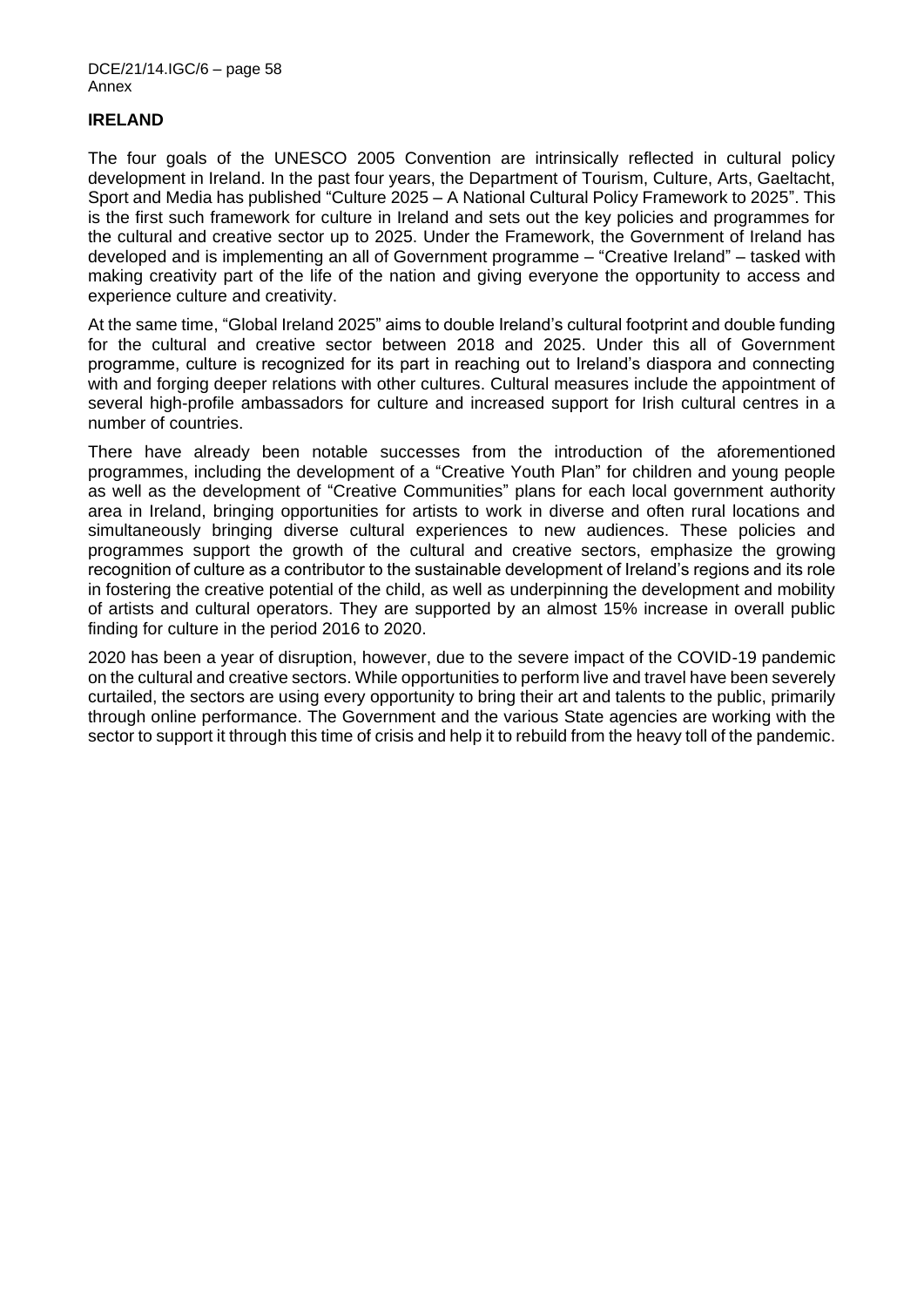# **ITALY**

The UNESCO Convention for the Protection and Promotion of the Diversity of Cultural Expressions, adopted in 2005 and ratified by Italy in 2007, marked a progressive change and reflection in the implementation of cultural and creative policies and the objectives related to dialogue and international cooperation. The implementation phases of the Operational Directives and the debate that have also taken place in the various contexts of civil society have accompanied and marked greater awareness, also among institutions, of the need for a positive evolution in the collective social fabric consolidated by widespread and constant awareness of the Sustainable Development objectives, promoted by the UN and expressed through the various reference agencies. In particular, the recognition of culture and creativity as strategic and essential resources for the construction of inclusive societies, the importance of re-shaping cultural policies, linked both to the regeneration of urban and peripheral spaces and to the promotion of contemporary cultural contents, as well as the enhancement of artistic and creative profiles and their employment, have gained maturity. Through integrated governance systems, the dissemination of values and expressions contribute to intergenerational knowledge and dialogue and foster common and technological languages among young people, even in the more global scenario and of international cultural cooperation.

In the four-year period from 2016 to 2020, cultural policies in the Italian context identified priorities and consolidated various prerogatives set by the Convention, including the following:

- Interaction and collaboration with civil society, with respect to which a reform of the third sector ("Terzo Settore") is still underway (Ministerial Decree of the Ministry of Labour and Social Policies, n. 106 of 15 September 2020), also with respect to the issues of economy and social inclusiveness and partnerships between public and private spheres (2017 was the year of the signing of the "European Pillar of Social Rights", the first step for the construction of a European citizenship, based not only on the market; since that time, the implementing national decrees of the "Third Sector Reform" have recognised a decisive role in the construction of an inclusive and sustainable social and economic development model for the different segments of the third sector.
- The implementation of the cultural and creative industries, which started in 2018, provided for the definition of "Cultural and creative enterprises" as "those enterprises or subjects that carry out stable and continuous activities, with registered office in Italy or in one of the member states of the European Union or in one of the states adhering to the Agreement on the European Economic Area, provided that they are "taxable persons in Italy, which have as their corporate purpose, exclusively or predominantly, the conception, creation, production, development, dissemination, conservation, research and enhancement or management of cultural products, understood as goods, services and intellectual works related to literature, music, figurative arts, applied arts, performing arts, cinematography and audiovisual, archives, libraries and museums, as well as cultural heritage and the innovation processes connected to it". The same legislative device was followed by a bill which gives cultural and creative enterprises a decidedly more organic regulatory framework and provides for a fund for the development of cultural and creative activities and a tax credit of 30% of the costs incurred for activities relating to the development, production and promotion of cultural and creative products and services, as well as the establishment of cultural areas known as "artists' quarters" that municipalities with populations exceeding 100,000 inhabitants can identify urban free zones with an area not exceeding 100,000  $\text{m}^2$ , also including unused public buildings to be converted.
- A reflection and redefinition have been underway since 2018 regarding the scope of digital television frequencies for its reassignment to the development of new 5G technologies. This is expected to change the face of digital television. In the sector of funding for local radio and television, the new "Fund for Pluralism and Information Innovation" will allow for the allocation of contributions based on new criteria. The complexity of the digital and innovation transformation is also pursued by the Ministry of Economic Development (MISE) and the Italian Digital Agency (AGID), which has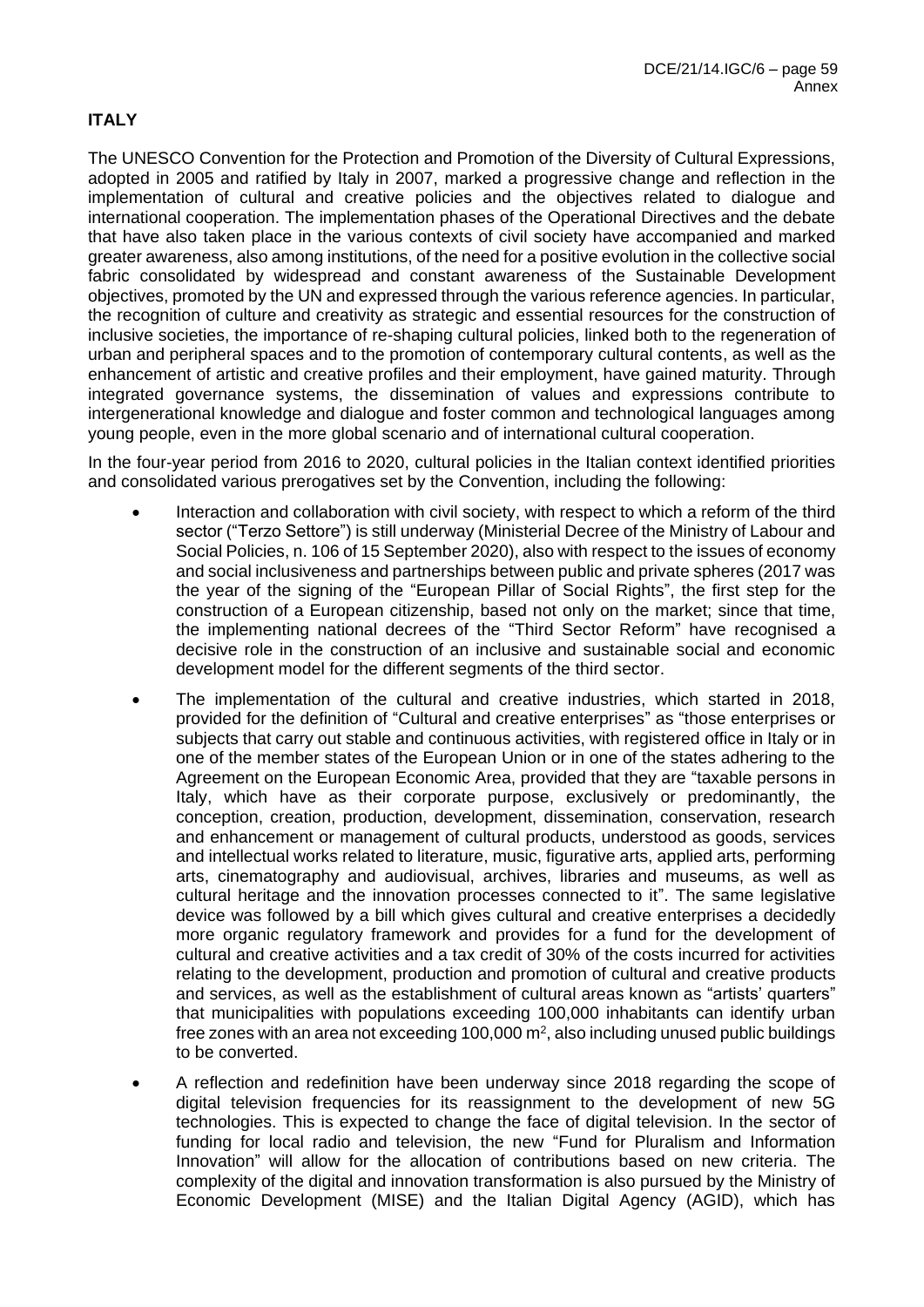launched a three-year plan (2020-2022) on the IT strategic model. It is worth mentioning the recent and ongoing (2020) "Digital Platform for Italian Culture" initiative promoted by Ministry of Cultural Heritage and Activities and Tourism (MIBACT).

- The launch of the "National Agreement for Export *Patto Nazionale per l'Export"*. Through the Ministry of Foreign Affairs and International Cooperation (MAECI), the Italian Trade Agency (ICE) (which has 78 offices abroad) and the Ministry of Economy and Finance, with consolidated coordination with CDP- SIMEST-SACE Group (which has 12 offices around the world) and collaboration with the Italian chamber system and the network of Italian Chambers of Commerce abroad, strategic pillars of the country's internationalization policy were identified during the 2020 (including communication, integrated promotion, training/information, e-commerce and fair trade system)<sup>40</sup>. Primary objectives are related to supporting the Fair Trade System, expanding the agreements in the world with the large-scale retail trade and international e-commerce platforms and, more generally, facilitating the access of SMEs to the digital economy, through the publication of calls for tenders for Temporary/Digital Export Managers, and ; launch, in collaboration with leading Italian universities and with the involvement of business experts, of online courses for SMEs on the challenges associated with business digitization.
- The launch of a planning of international cooperation activities, including development cooperation that since 2017 has identified in the Three-year Planning and Guidance Document the following three priorities education, education for global citizenship and culture and the development and creative industries. The action of the Italian Cooperation in this sector is part of the European Union strategies contained in the "European Agenda for Culture" and in the external relations plan with third countries.

In general, priorities identified include the following:

- Promotion of the development of culture,
- Digitization (including work on the digital roadmap),
- Promotion of books and reading and cultural institutions,
- Contemporary creativity and urban redevelopment,
- Support for entertainment, cinema and audiovisual.

Priorities correspond to defined objectives, such as the following:

- Promotion and support through the enhancement in Italy and abroad of activities and initiatives of public and private entities operating in sectors of specific interest,
- Increasing of measures and initiatives aimed at improving institutional actions, also in relation to the impact on the territories,
- Development of networks, listening to and discussion with stakeholders, including through the adoption of digital platforms.

<sup>40.</sup> Available in Italian at [http://www.esteri.it/mae/resource/doc/2020/06/patto\\_per\\_lexport\\_finale.pdf.](http://www.esteri.it/mae/resource/doc/2020/06/patto_per_lexport_finale.pdf)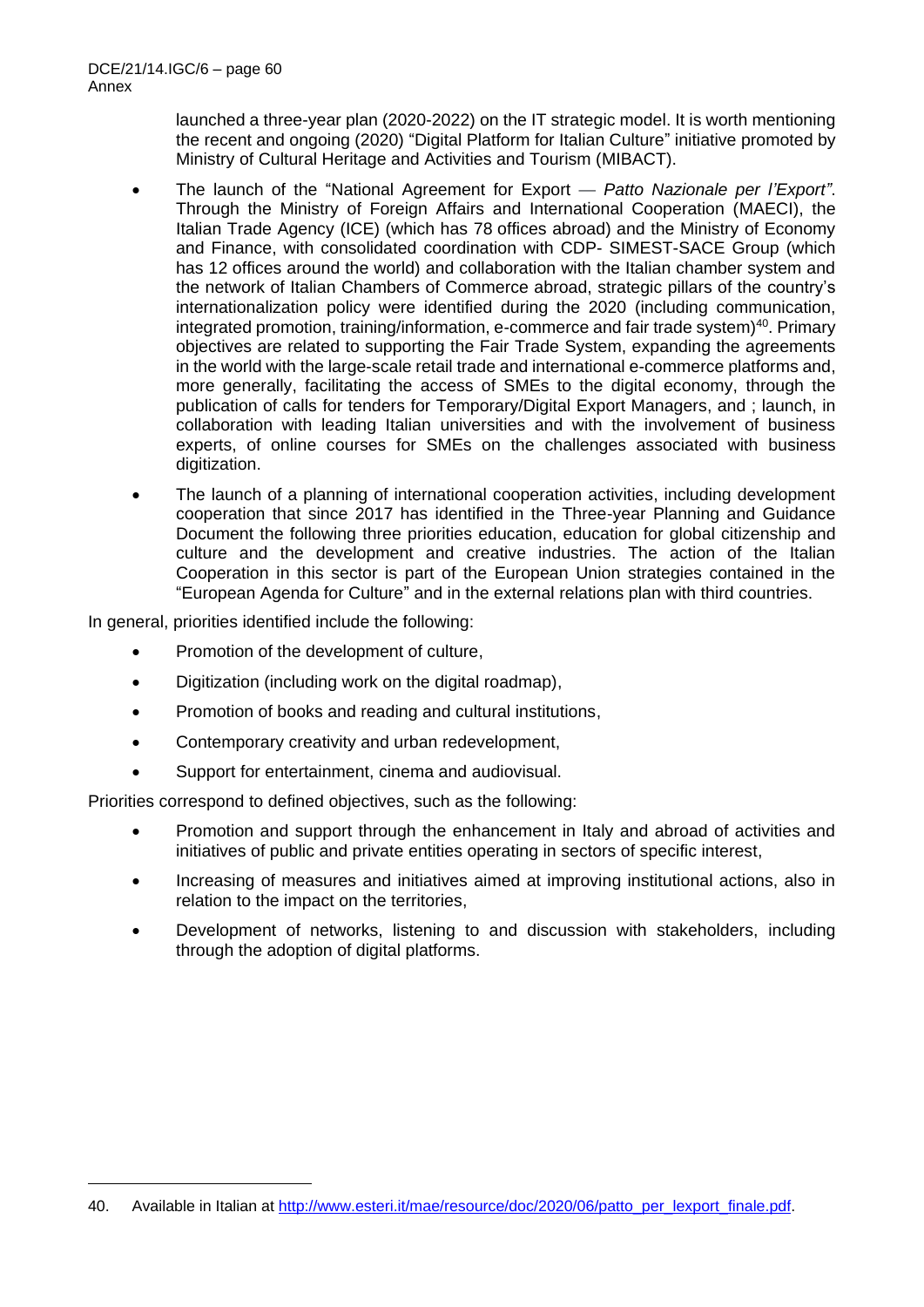## **JAMAICA**

The completion of this periodic report was led by the National Culture and Creative Industries Unit, NCCIC-Jamaica Creative in the Ministry of Culture, Gender, Entertainment and Sport (MCGES), along with assistance from directors and officers from the Ministry's agencies and departments, to include the Jamaica Cultural Development Commission (JCDC), the National Gallery of Jamaica, the Edna Manley College of the Visual and Performing Arts, and other culturally related agencies and educational institutions. The report outlines some major measures undertaken in Jamaica's culture and creative sector relating to the objectives of the 2005 UNESCO Convention on the Protection and Promotion of the Diversity of Cultural Expressions. It is important to note that the stated measures, programmes and activities represent a snapshot of some of the activities occurring, and that have occurred, in the culture and creative sector in Jamaica.

There have been several accomplishments within Jamaica's culture sector, but special mention must be made of the revision of Jamaica's culture policy, now called the "National Policy on Culture and the Creative Economy", and the activation of the National Culture and Creative Industries Council Unit (NCCIC)-Jamaica Creative, National Registry of Entertainment and Creative Industries Practitioners/E-Registry, Jamaica's Reggae Music being placed on UNESCO's Representative List of the Intangible Cultural Heritage of Humanity, and Kingston being listed on UNESCO's Creative Cities Network.

The revised policy's primary purpose is to provide a framework within which the Government creates an enabling environment for the culture and creative industries to thrive, as well as to enhance and safeguard the creative expression and innovation of the Jamaican people. The NCCIC was established with a view to creating an integrated policy framework and master plan for the sustainable development of Jamaica's cultural and creative industries and economy, and a Youth Advisory Council will be established to give youths within the sector a direct line of communication and better access to the Ministry and the Minister, and for all the relevant agencies to share their ideas, suggestions and concerns with the culture and creative industries.

Finally, it must be mentioned that this entire process sparked a needed renewed energy and coming together of the creative stakeholders. It also facilitated sharing among the creatives of their works, programmes and initiatives being carried out locally and internationally. The report also gave Jamaica the opportunity to analyse and identify the gaps that exist both as far as its obligation to the Convention is concerned and within the sector. The implementation of the NCCIC-Jamaica Creative will facilitate and encourage stronger communication and partnerships within the sectors and bridge the existing fragmentation that now exists.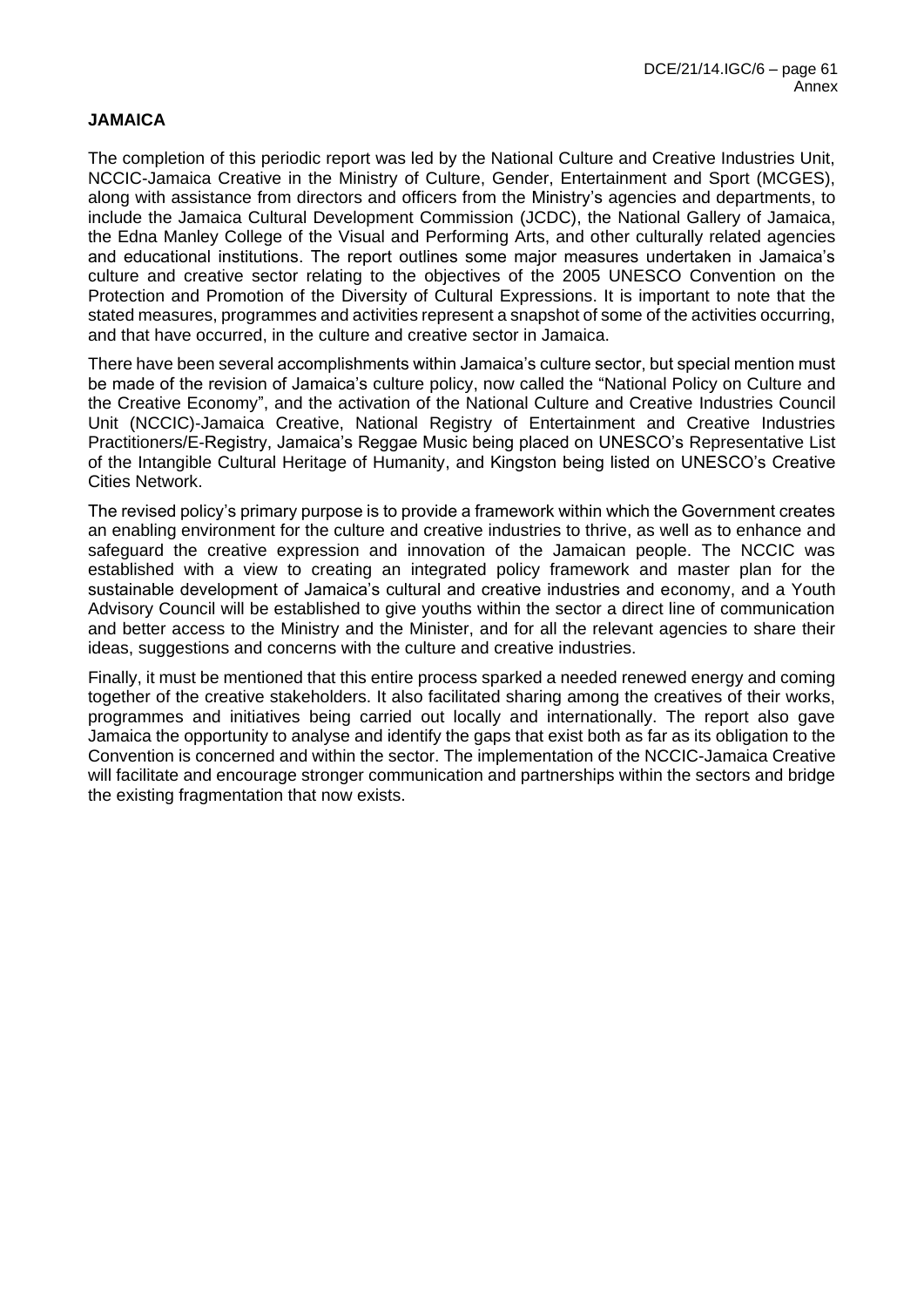# **JORDAN**

The Ministry of Culture, since its inception, has played a pioneering role in fostering cultural and creative endeavours in Jordan. It has contributed to raising the magnitude of cultural activities in Jordan by annually hosting and implementing various programmes and activities, particularly ones related to cultural diversity. It can be said that all the programmes, events and activities hosted or supported by the Ministry aim one way or another to further the cause of protecting, conserving and promoting cultural diversity, for diversity is one of the pillars upon which the Ministry was founded, and an integral part of cultural activity in general. Many governmental institutions and nongovernmental organisations, including societies and committees, have contributed to the drafting of the report by providing the Ministry with the data and information that are vital and supplying the report with the most prominent achievements in the cultural sphere and the promotion of cultural diversity in particular. The most notable programmes and achievements performed annually by the Ministry include the following:

- 1- Cultural programmes for the public such as the Jordanian Family Library, Cities of Culture, the Mobile Children's Library, the Mobile Theatrical Lab and cultural centres,
- 2- Programmes furthering communities' and cultural interaction, the rejection of extremism and the promotion of tolerance and diversity,
- 3- Festival, conferences, forums and seminars planned by the Ministry,
- 4- Participating in Cultural Weeks in neighbouring and friendly countries,
- 5- Participating in international book fairs and artistic and cultural conferences and forums.
- 6- Drafting and planning cultural agreements and executive programmes,
- 7- Holding theatrical performances and art exhibitions,
- 8- Publishing programmes,
- 9- Cultural committees and societies,
- 10- Cultural diversity and world heritage.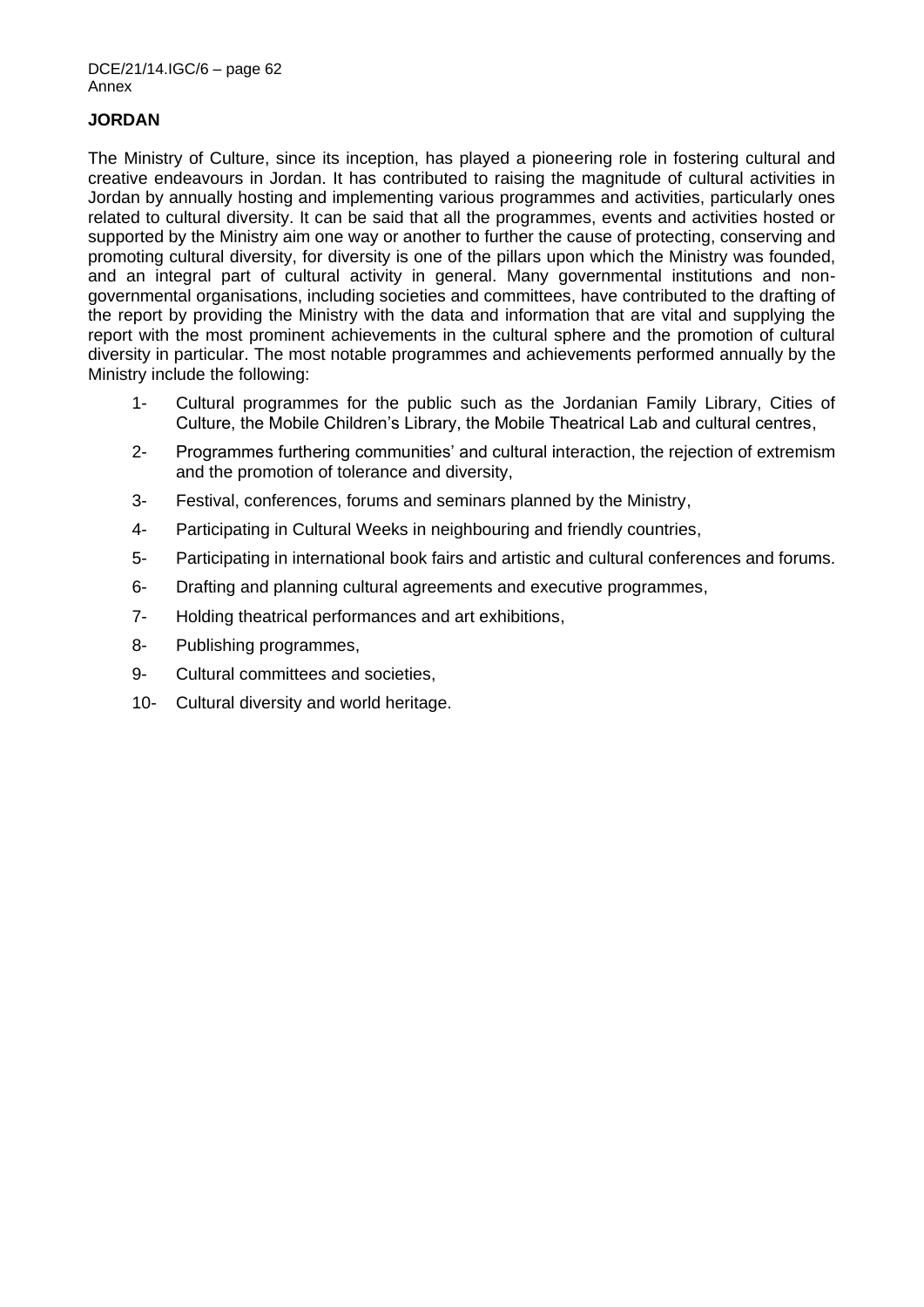## **KENYA**

The report highlights the current Kenyan cultural policy environment and the various measures that the government has undertaken in the last four years to provide an enabling atmosphere for the protection and promotion of the diversity of cultural expressions. The report also highlights some of the programmes and activities implemented by various government and non-state actors including cultural actors and civil society organisations in the promotion of culture and creative industries in Kenya. The report further focuses on policy measures and activities relevant to key priority areas of the Convention such as policies and measures related to the provision of an enabling environment for the enjoyment of culture as a basic fundamental human right, policies related to the creation, production and distribution of cultural goods and services, and the integration of culture in development, awareness raising and international cooperation.

The report highlights the cultural policies and measures undertaken in the last four years. Key among the policies is the Copyright Amendment Act 2019. The amendment was undertaken to address the issues of artistic freedom as well as the 1980 Recommendation concerning the Status of the Artist. The Amendment Act introduces the definition of an Internet Service Provider (ISP) and, inter alia, excludes liability for copyright infringement on the part of ISPs in certain circumstances. Notably, the Amendment Act introduces section 35B and 35D in the Main Act. The former envisages a copyright take-down procedure with an ISP and the latter enables an aggrieved person to apply for an injunction with the High Court in Kenya against a person facilitating the infringement of copyright.

The policy also has made provisions for incentives to allow the artists to derive monetary benefit from their works, incentives including provision for the artists resale rights and new provisions covering collective management organisations who collect royalties for artists.

The establishment of the Sports, Arts and Social Development Fund was a major milestone in the establishment of a Culture Fund, which will go a long way towards addressing the financial challenges facing artists and cultural practitioners. The endowment fund is dedicated to supporting the identification of, nurturing and developing talent in sports and arts, the facilitation of training and capacity building programmes for persons involved in sports and recreation, creative arts, artistic production, contemporary and cultural practitioners, supporting the promotion and development of artistic production of contemporary or cultural goods and services, facilitating the marketing and promotion of artistic productions and contemporary or cultural goods and services, supporting links with domestic, regional and international markets for sports, artistic productions and contemporary or cultural goods and services and facilitating the exhibition and promotion of contemporary or cultural artistic production of goods and services for national identity and pride.

The government has introduced a new competence-based education system that recognizes the need to identify talents in children and help mentor and nurture them to the greatest possible extent. The "National Curriculum Policy" and the "Basic Education Curriculum Framework" both recognize that learners are differently endowed; they have different abilities and interests. It is for that reason that the mission of the basic education curriculum reforms is to "nurture every learner's potential".

The school system has been structured to facilitate learners pursuing their own interests and fulfilling their potential in line with the curriculum reforms' mission of "nurturing every learner's potential". There are three pathways open to students, namely Arts and Sports, Social Sciences and Science, Technology, Engineering and Mathematics. It is on the Arts and Sports pathway that policymakers have anchored the development of creative and cultural industries. The Arts and Sports pathway provides opportunities for self-realization and expression as well as individual development and fulfilment. Under the Policy and Basic Curriculum Framework, it is envisaged that 15% of learners in senior school will take this pathway.

The report further highlights the critical role that the Culture Bill will play in promoting the cultural and creative sector. The Culture Bill provides a framework for guiding national cultural development. The bill seeks to promote all forms of national and cultural expressions through literature, the arts, traditional expressions, science, communication, information, mass media, publications, libraries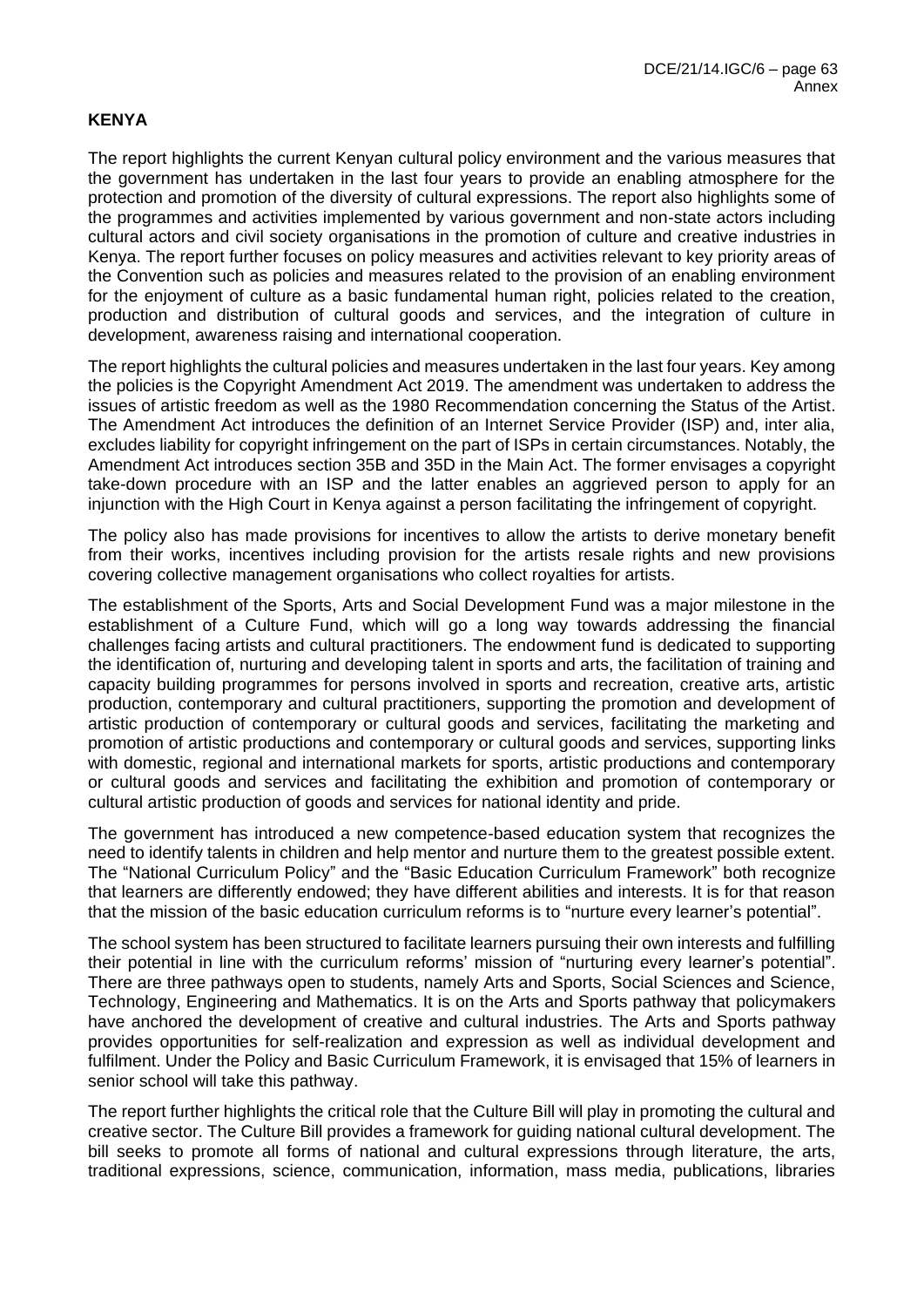and other forms of cultural heritage and sets out compensation for communities on the use of their culture and cultural heritage.

Involvement of civil society organisations in the implementation of the UNESCO 2005 Convention on the Protection and Promotion of the Diversity of Cultural Expressions is very critical. As such, the report further highlights the various measures implemented by civil society organisations over the last four years.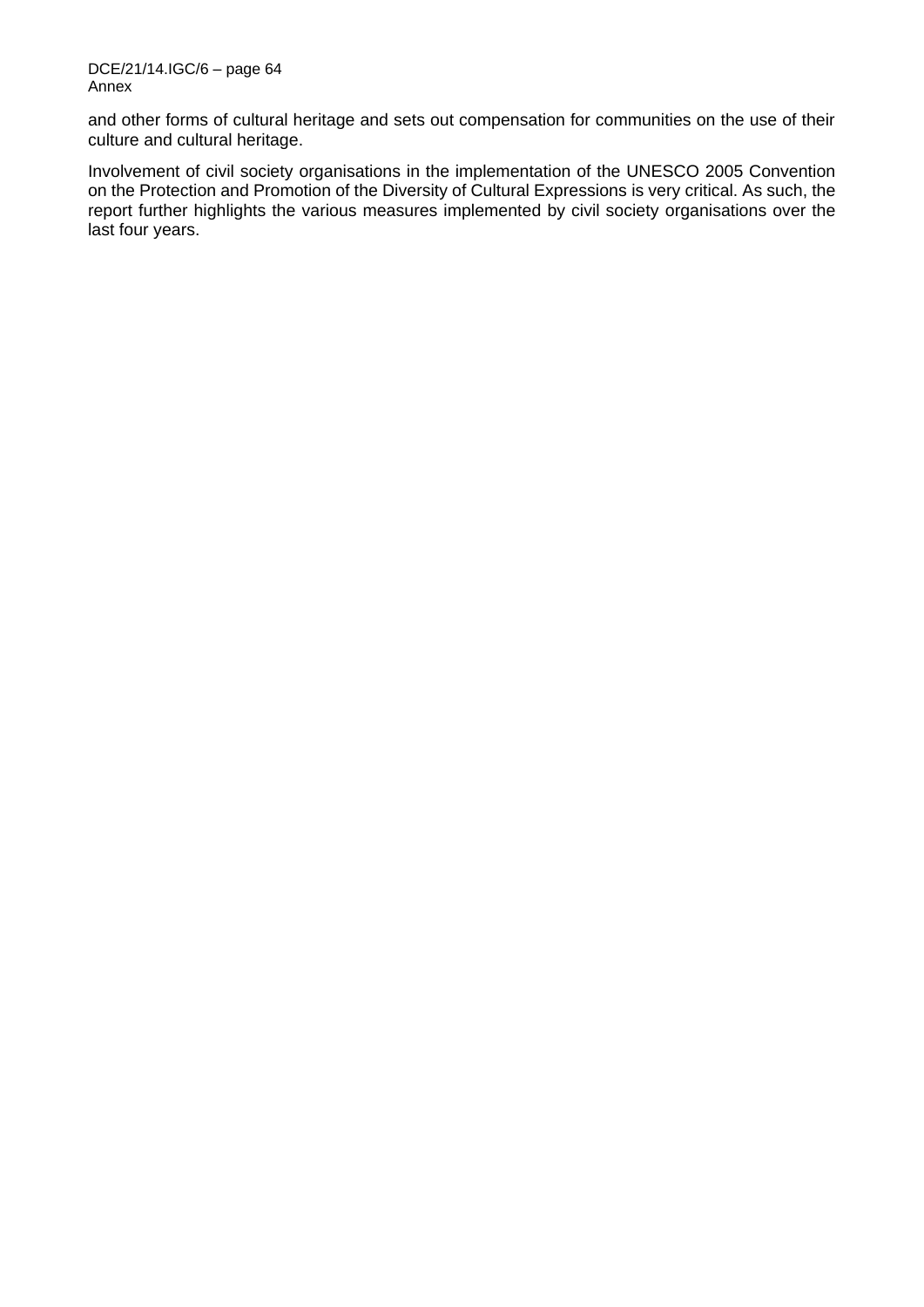# **LATVIA**

In order to implement the provisions of the 2005 Convention, Latvia has undertaken to observe the participation of non-governmental organisations in the development of policy documents, laws and regulations of the Cabinet of Ministers and their amendments. When developing policy planning documents, as well as laws and regulations of the Cabinet of Ministers, the principles of equality and non-discrimination set out in the Latvian Constitution are simultaneously observed — all people in Latvia are equal before the law and the court. Human rights are exercised without any discrimination.

Latvia's Sustainable Development Strategy until 2030 ("Latvia 2030") is hierarchically the highest national level long-term planning document. It lists the main tasks of the State and society in order to achieve balanced and sustainable development. Latvia 2030 outlines 7 development priorities, including the development of cultural space.

Latvia's National Development Plan for 2021-2027 (NDP2027) was approved by the Saeima (the Latvian Parliament) at the extraordinary session on 2 July 2020. NDP2027 is Latvia's main mediumterm development planning document. NDP2027 envisages the strategic objectives, priorities and measures for the sustainable and balanced development of Latvia for the next seven-year planning period to achieve the Latvian Sustainable Development Strategy 2030 ("Latvia2030"), and the UN Sustainable Development Goals and improve the quality of life in Latvia over the next seven years.

NDP2027 includes the "Culture and Sport for an Active Lifestyle" priority and involves both public participation in cultural activities and the contribution of culture to sustainable society.

The development of the Cultural Policy Guideline 2021-2027 is happening in collaboration with civil society organisations, industry advisory councils and society in order to develop comprehensive and non-discriminatory policy. The drafting of cultural policy guidelines includes four avenues of activity: accessibility of cultural services to every inhabitant of Latvia, public participation in cultural processes, the strengthening of cultural diversity and cultural education.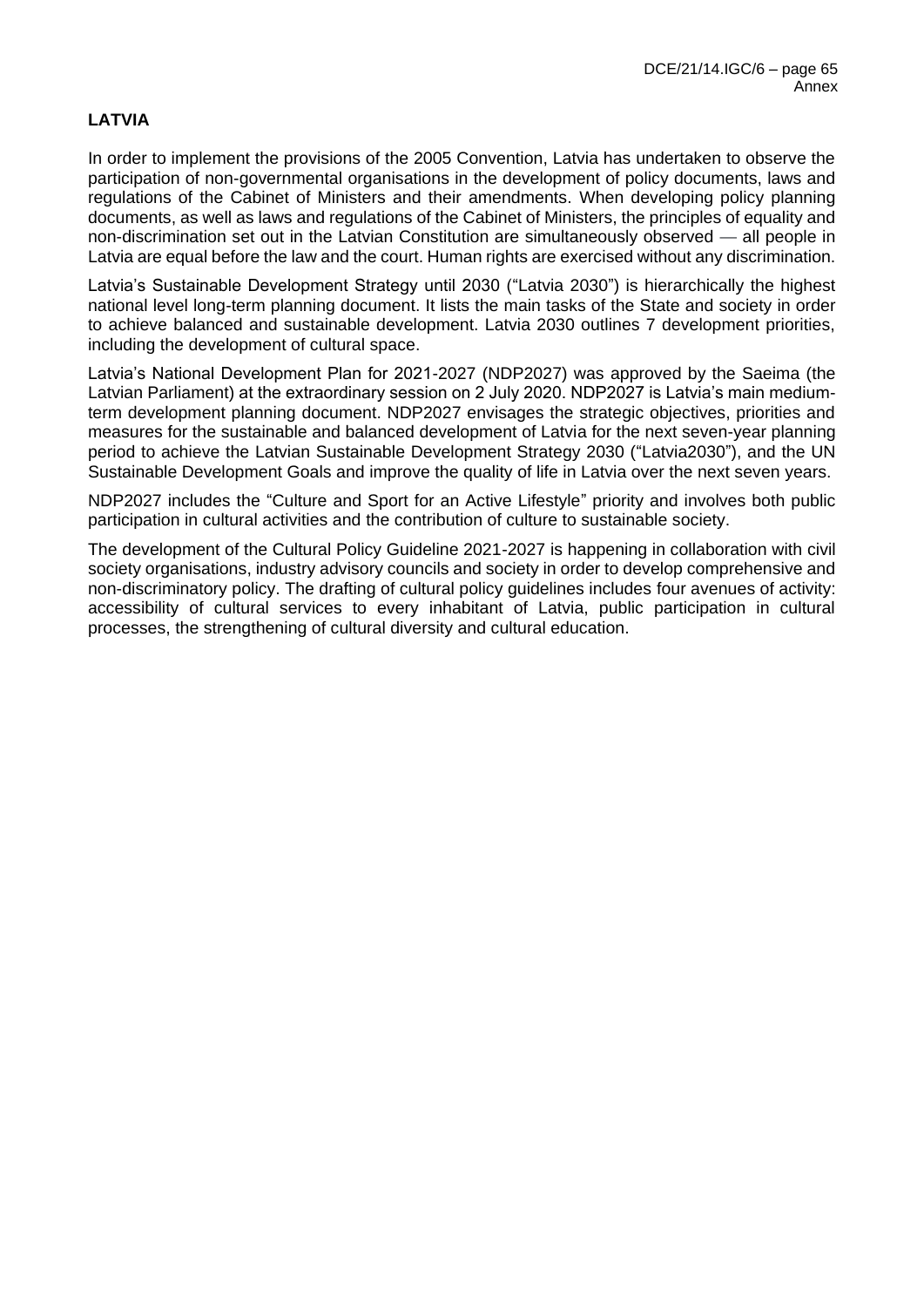# **LESOTHO**

The Kingdom of Lesotho ratified the UNESCO Convention on the Protection and Promotion of the Diversity of Cultural Expressions in 2010. This Convention plays an integral role in the recognition of cultural expressions across the world, with special preference given to countries from the Global South and ensuring that creative voices there are amplified. It reinforces that countries have a responsibility to implement measures that support the diversity of cultural expressions. In the case of Lesotho, it is the "Culture and Heritage Policy" of 2006, which aims to protect and sustain Lesotho's cultural independence and to encourage national unity and identity.

## **Main achievements**

- Regulation: The establishment of the copyright society along with reforms to the copyright order of 1989.
- Creative cultural production is now represented in higher education through the introduction of creative courses.
- The adoption of a Lesotho General Certificate of Secondary Education (LGCSE) creativity and entrepreneurship curriculum, which seeks to mould and recognize creatives within the primary and secondary education systems. The ultimate goal is that these young people will grow into producers of creative cultural expressions in the future.
- There is a growing number of small businesses led by creatives and centred around creative and cultural products, meaning that people are starting to appreciate the value of building careers in culture and creative industries.

Policy and Legislation: The Convention influenced the review of the cultural policy reforms, thereby reinforcing the importance of culture and creative industries. Civil society cooperation with the government on issues related to creative and cultural expressions has improved over the years, resulting in an increased number of creative and cultural activities.

Implementation: Establishment of various culture and creative industries associations ranging from language, traditional dances and song, music, fashion, film and the latest in the field of graphic design, in collaboration with the department of culture. In 2016 and 2017, these associations took part in the organization of the first and second "Arts, Culture and Innovation Week".

# **Challenges**

Lesotho does not have a national Arts Council yet, which results in a poor flow of information regarding culture and creative industries. Additionally, creatives have a lack of trust towards the government when it comes to serving or even acknowledging their interests; therefore, initiatives by the government are welcomed with scepticism and reluctance.

Infrastructure: Exhibition space, workshops, hardware; equipment and spaces to operate from.

Research and Development: A research body concerned with culture and creative industries must be established. Such a body would put together a planning board and portfolio committees, determine operations, and coordinate data capturing and analysis and quality standards for CCIs. Its absence currently means that culture and creative industries largely operate with little to no regulation, which side-lines those operating on the margins. There is limited data, and the structures that would enable data collection are weak, therefore we are not yet able to accurately quantify the financial contribution of culture and creative industries to Lesotho's GDP.

Sectorial shadowing: In some cases, sectors are misrepresented; for example, official legislation governing the film sector is represented under the Ministry of Communications through the Communications Act instead of the Ministry of Culture. While the Department of Culture and the Department of Communications are key to the development of the film sector, it is important to draw parameters on which roles each department plays. The Department of Culture would be instrumental in building the capacity of practitioners to develop the creative industries while communications should be imperative to distributing the content developed. Secondly, the culture and creative industries are clustered together with tourism where tourism is given more prominence; this limits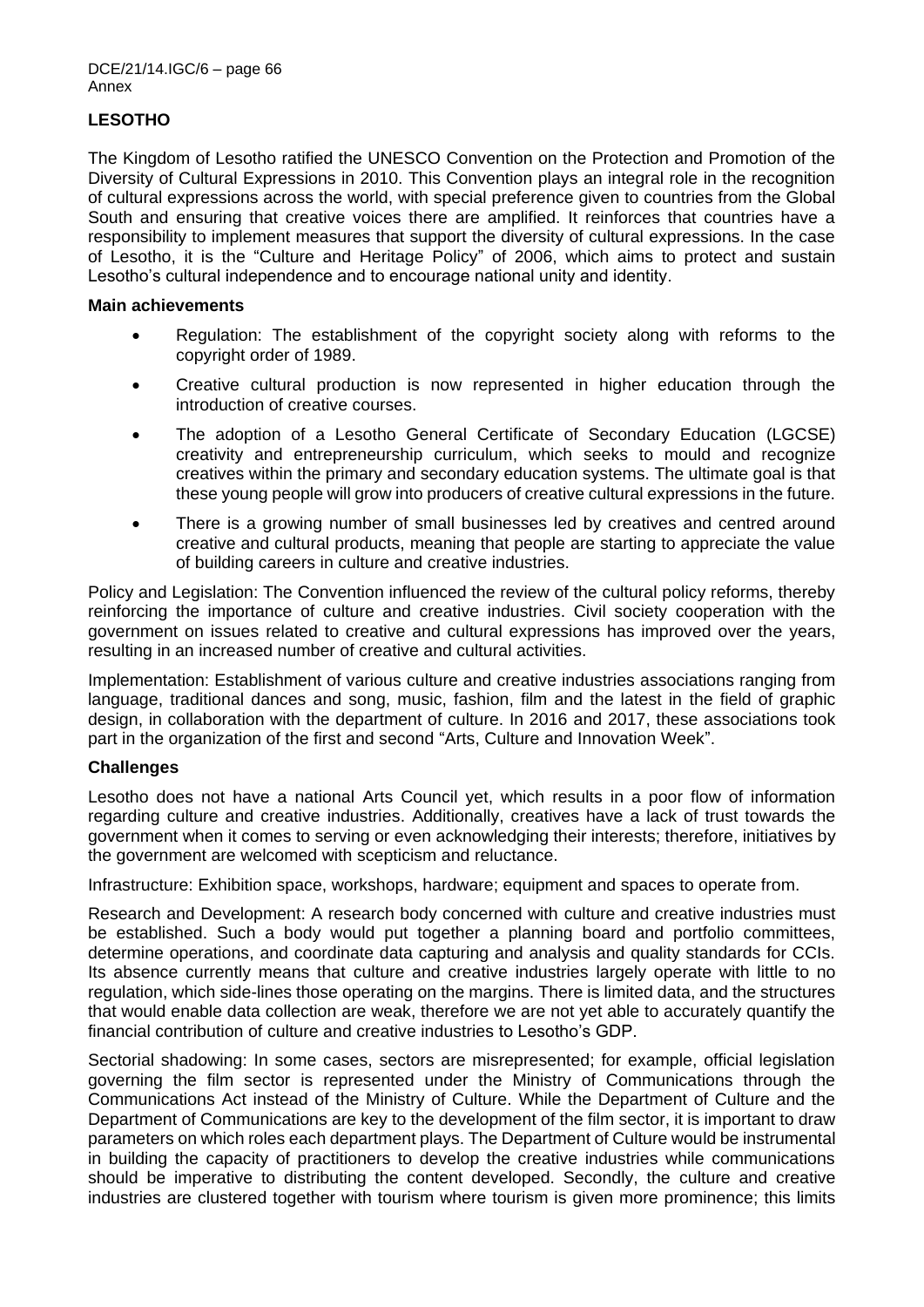the chances of culture and creative industries being recognized as an independent planning and development area in terms of prioritization and resource allocation. The current culture and creative industries policy is not supported by any legal statute rendering it not viable to enforce implementation.

Registration of practitioners: Furthermore, culture and creative industries practitioners and institutions need to be legally registered and form associations which are properly administered under one umbrella body (such as the Arts Council). While there are a number of legally registered associations endorsed by the Department of Culture as its representatives, the support needed to make these associations thrive to their full capacity is lacking.

## **Outlook for the future**

- Raising awareness of the Convention through dissemination workshops and programmes by the Department of Culture and the Lesotho National Commission for UNESCO,
- Mapping of artists across the country to develop a database of creative practitioners around the country,
- Implementation of the national cultural policy (based on the 2005 Convention principles) as well as operationalization of the Copyright Order,
- Tightening efforts towards developing governance structures of stakeholders of culture and creative industries through associations, including providing financial support and guidelines for ensuring constitutional mandates,
- Upholding the copyright order and mainstreaming it such that legislative and administrative resources are available to creatives,
- Offering capacity building in business administration for creatives.
- Promotion of Basotho artist mobility across the world through platforms of exchange and exhibitions,
- Improved data collection and management of cultural statistics through the bureau of statistics,
- Opening of an art gallery at the Lesotho National Museum once in operation,
- Significant investment in technology and infrastructure to boost the strength of industry value chains, especially with all the wisdom gained through the impact of the novel Coronavirus pandemic.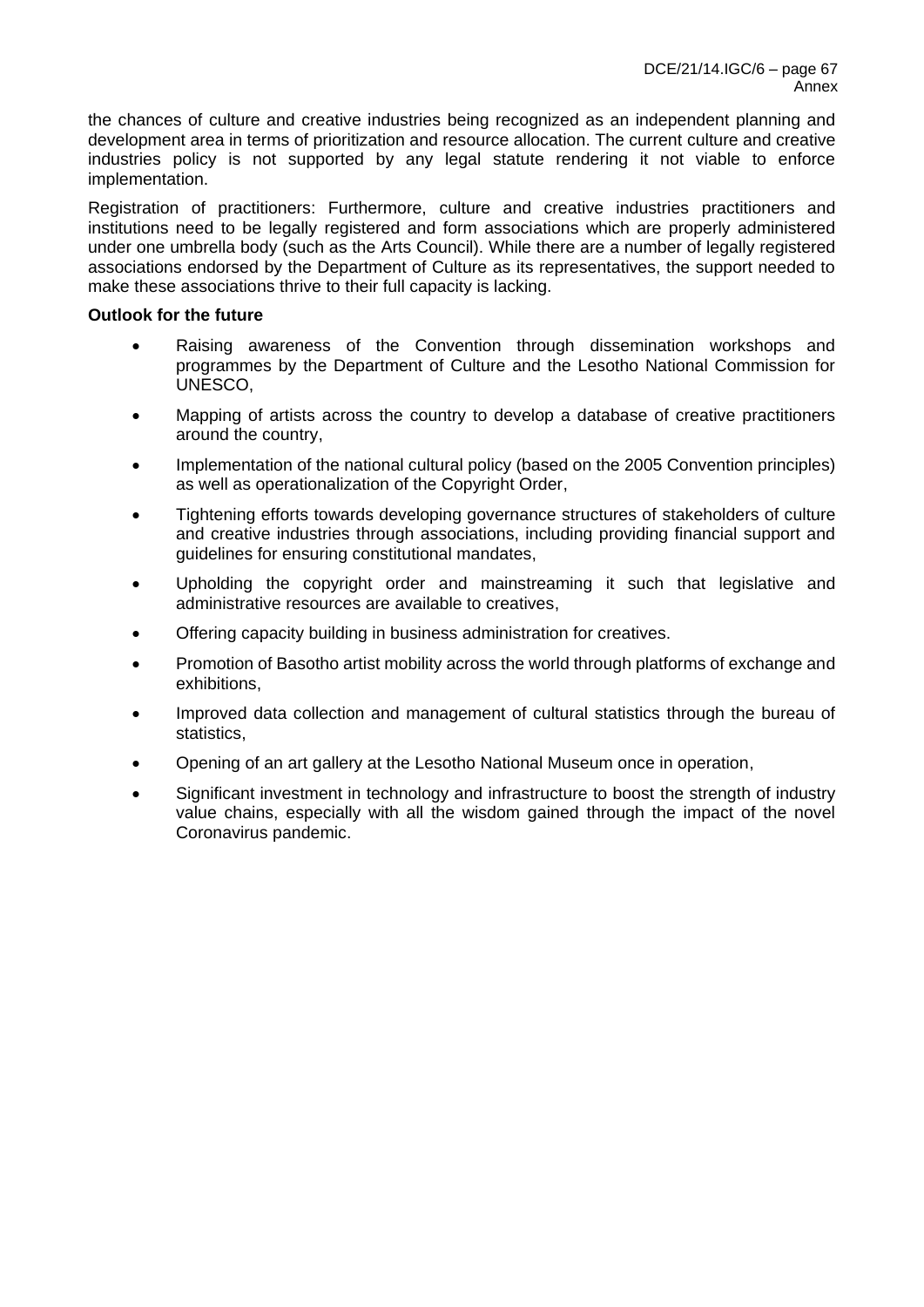## **LITHUANIA**

Lithuania ratified the UNESCO 2005 Convention on the Protection and Promotion of the Diversity of Cultural Expressions in 2006. The last quadrennial report on its implementation was presented in 2016. Since then, significant developments in the formation and implementation of the State's cultural policy have taken place.

A great number of new measures were introduced to support cultural and creative sectors. The Lithuanian Cultural Policy Strategy was adopted in 2019, marking an important shift in cultural policy formation. The Strategy establishes the cultural policy directions for a period of ten years and is the first long-term comprehensive document for the cultural field. It proposes an integrated and balanced policy covering a broad network of cultural institutions and organizations that would create more equal cultural opportunities for the country's citizens, including Lithuanian communities and artists living abroad. An integrated approach to cultural development is also promoted by the Inter-Institutional Action Plan "Culture", which contributes to the implementation of cultural policy objectives through various collaborative programmes and consolidated financial resources of different ministries. The "Cultural Passport" programme is a leap towards the engagement of young audiences in cultural consumption and the assurance of the diversity of the cultural supply.

Over the last four years, a variety of measures have been introduced to promote a free, independent and pluralistic media in the country. The Strategic Directions for Public Information Policy is the first initiative to define and implement the State's priorities in the media sector, while the establishment of the Information System on Public Information Producers and Disseminators, which contains individual detailed data on the players in the media sector, is expected to ensure a greater transparency of public information providers and therefore greater objectivity of public information. Tax incentives for the press also contribute to objective and diverse public information. One of the State's priorities in the media sector – increased accessibility of information – is being implemented by adopting amendments of the Law on National Radio and Television that oblige the national broadcaster to ensure better accessibility of its services to people with hearing and visual disabilities.

Partnerships with civil society are playing an increasingly important role in policy-making processes. The Ministry of Culture has developed a network of Advisory Councils composed of experts in different fields that provide their feedback on institutional initiatives and incite discussions on various cultural policy issues. The representatives of each Advisory Council, as well as external civil society organisations (Youth Council, Council for People with Disabilities, Council for Non-Governmental Organisations and Association for Culture Self-Governance), are included in the Lithuanian Council for Culture and Art, whose goal is to analyse culture and art processes and discuss various questions on cultural policy in a broader cultural context.

International outreach has become a significant dimension of Lithuanian cultural policy. The concept document of the Culture Internationalisation Policy laid down the main objectives in this field, defined the network of players that are implementing the integrated coordination of this policy and emphasised the role of cultural attachés. Culture internationalisation objectives are implemented through various measures aimed at increasing the mobility of artists and cultural professionals, including granting free visas to the participants of cultural events (agreements with Belarus and Russia), organising tailored study visits to foreign artists, curators and organisers and introducing specific funding programmes for residencies and international events. These initiatives were complemented by a great number of cultural cooperation agreements with other countries. A continuous cooperation between Lithuania, Latvia and Estonia has resulted in the establishment of the Baltic Culture Fund.

Over the past years, the Government has placed special emphasis on the development of sustainable national policies that could bridge the social, economic and cultural gaps between the country's major cities and the regions. The Model for Sustainable Regional Cultural Development was designed with the aim of empowering regions and enabling them to participate in the decisionmaking process for project financing. Another initiative supporting region-oriented cultural policy – "Lithuanian Small Capitals of Culture" – contributes to reviving cultural activities in smaller towns and villages.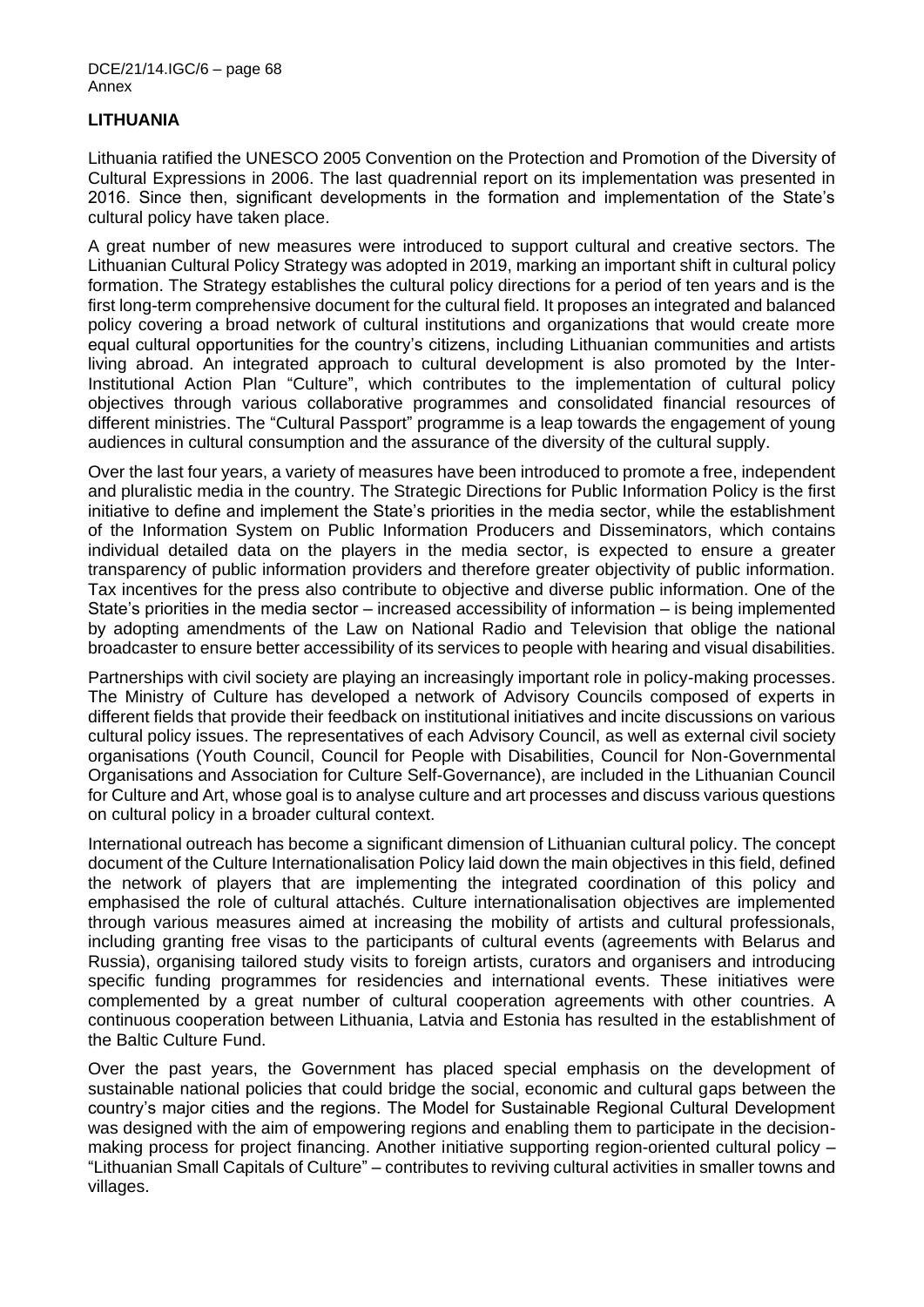International cooperation for sustainable development was addressed as one of the Convention's goals by implementing the cultural projects supporting civil society in Belarus that were initiated by the Lithuanian Diplomatic Mission and implemented in cooperation with a number of civil society organisations.

The reference period was also marked by significant improvements in the local audio-visual industry. After demonstrating positive results and generating significant inward investments, the new tax incentive scheme for film production was approved for a new period of five years and has already attracted a number of large-scale film productions to the country. The rise of the #metoo movement has sparked heated debates on gender equality and sexual harassment issues in the film industry, as well as other cultural sectors. It resulted in institutional initiatives aiming to prevent harassment in the workplace and provoked broader discussions about the participation of men and women in culture.

Even though various policies and measures that contribute to the goals of the UNESCO 2005 Convention have been introduced in the past few years, there are many remaining challenges for the cultural sector that will require more attention in the years to come.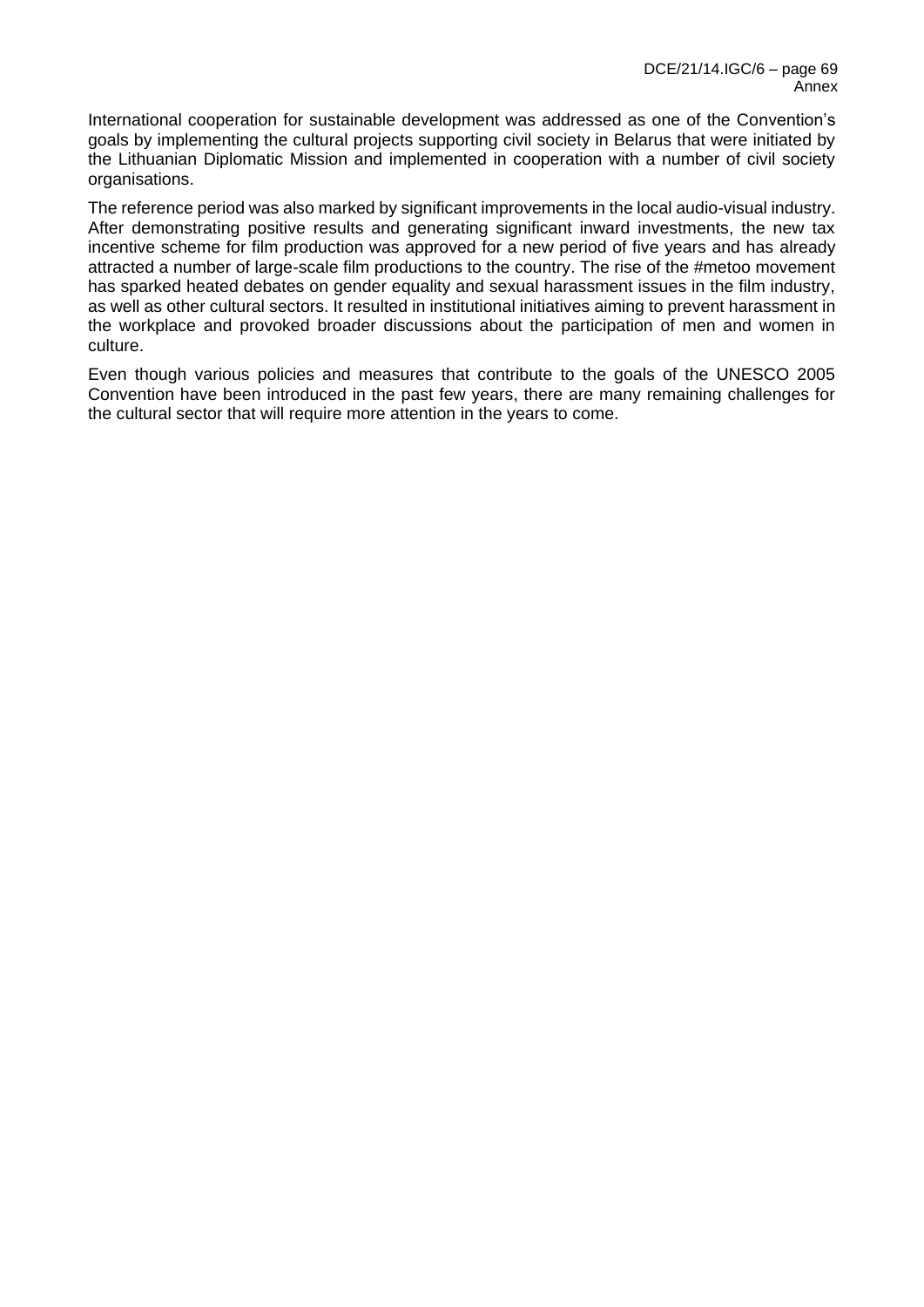## **LUXEMBOURG**

As Luxembourg is a multilingual and multicultural country, the promotion of the objectives of the 2005 Convention on the Protection and Promotion of the Diversity of Cultural Expressions is omnipresent because it is intrinsic to cultural concerns and cultural policies in particular.

Indeed, cultural diversity is a daily reality in Luxembourg where, over an area of some 2,586 square kilometres, citizens from some 170 countries (around 47.7% of the population is of non-Luxembourgish origin) mingle at work, at school or in social, cultural and sports contexts. Promoting and implementing the 2005 Convention is therefore tantamount to affirming the country's multiculturality while anchoring its own cultural identity in this enriching diversity.

However, implementation of the 2005 Convention is primarily geared towards achieving the objectives set out in the Government's programme, the current one dating from 2018. It states, in particular, that "integration and socio-cultural inclusion will be at the heart of Government action. The Government will increase its efforts towards a harmonious living together of the different components of our society through an integration and inclusion policy. It will promote cultural diversity as well as our heritage and our traditions which are all elements of our identity."

Furthermore, the Government programme stresses that cultural policy pursues an ambitious approach that takes into account the fact that cultural diversity, creative freedom, the arts, cultural rights and respect for cultural and natural heritage are essential to the development of democratic debate, true open-mindedness and fundamental rights in general.

Cultural diversity is one of Luxembourg's assets and is part of its identity. Cultural activities help people from different backgrounds to meet and interact with each other. In this way, culture helps to build bridges across society, to stimulate integration and social cohesion. For this reason, intercultural events and programmes that contribute to the dialogue between the different members of our society will be promoted. Among other things, it will be ensured that public cultural institutions dedicate part of their programme and resources to intercultural activities.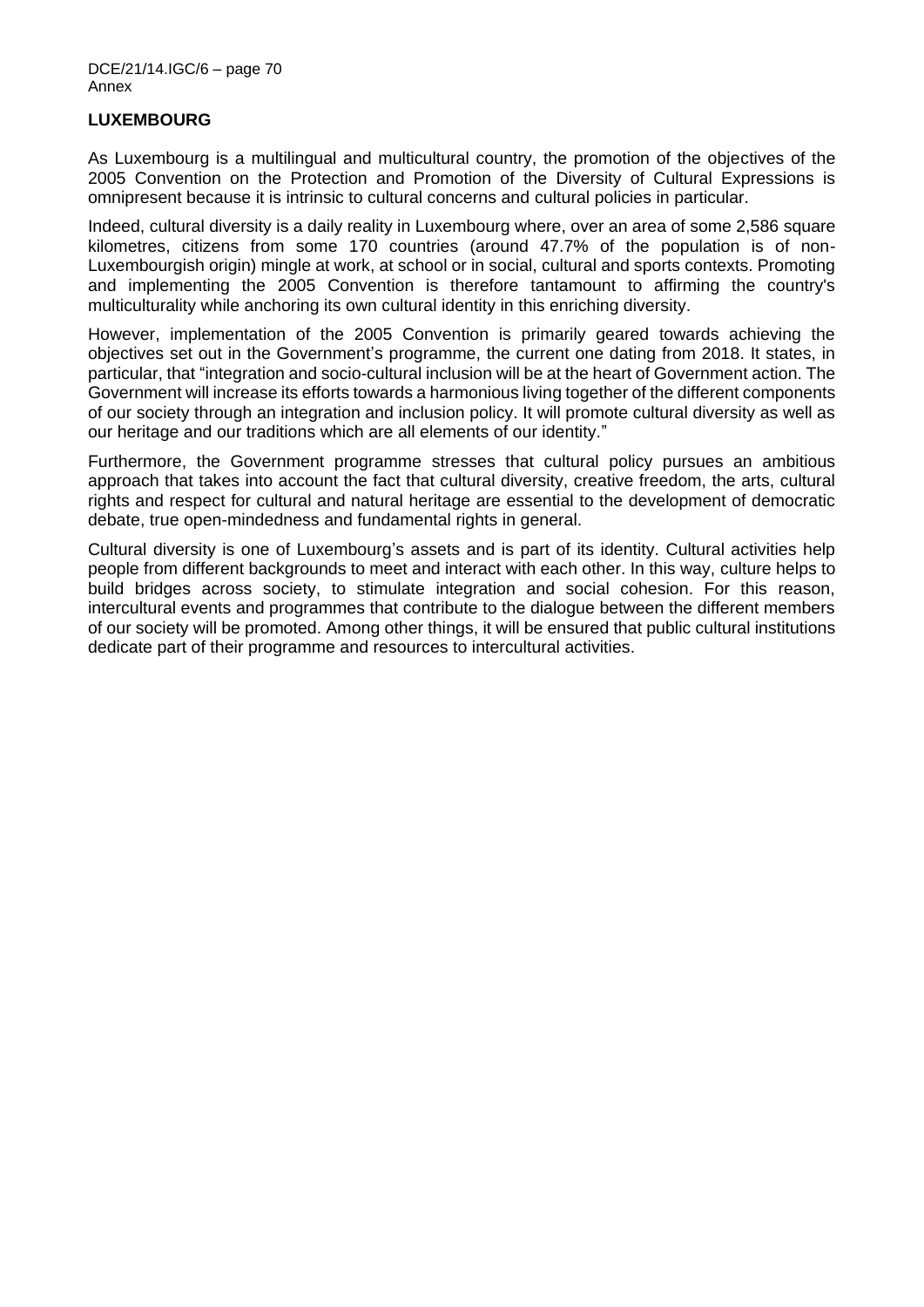## **MADAGASCAR**

Madagascar has a cultural policy which it has implemented since 2005. Under the ministry in charge of culture (known as the Ministry of Communication and Culture since 2019), the process to review and update this policy was launched in February 2020, within the framework of the preparation of the quadrennial report pursuant to the 2005 Convention on the Protection and Promotion of the Diversity of Cultural Expressions.

The Ministry's aims include harmonizing the future cultural policy with the international conventions ratified by the country, in particular, the aforementioned 2005 Convention. This revision highlights, inter alia, the consideration of the cultural dimension in all the country's development projects, the strengthening and revitalization of media for cultural action and media for cultural dissemination, the strengthening of cultural education, the promotion of digital technology, the promotion of decent work, the reinforcement of cultural dialogues, the professionalization and development of cultural industries and the improvement of funding for the culture sector.

Since 2019, a number of measures for the development of cultural and creative industries have been planned and implemented:

- Revitalization of cultural actions,
- Revision of the cultural policy,
- Establishment of cultural centres in certain regions of Madagascar,
- Creation of the National Academy of Arts and Culture.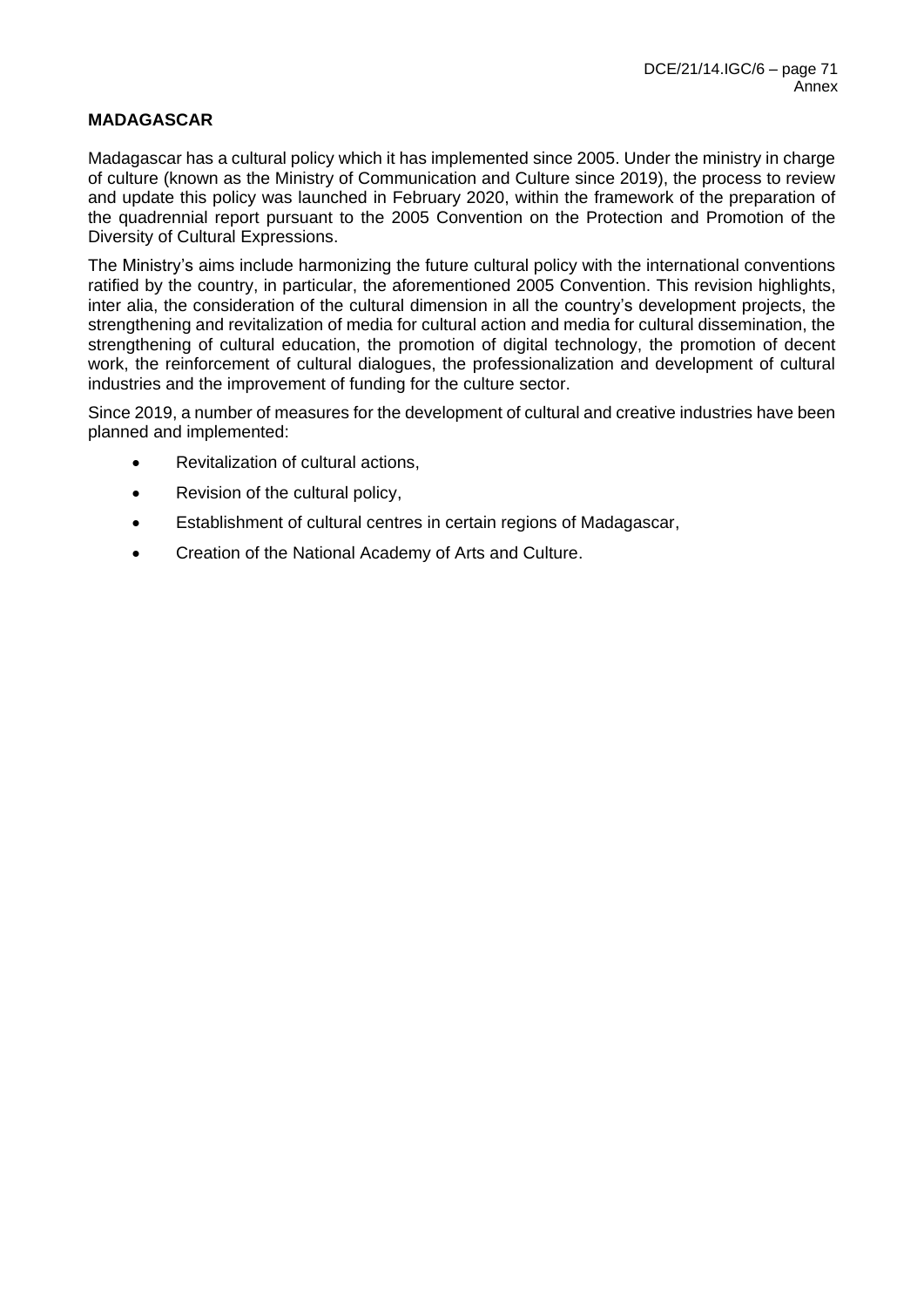### **MALAWI**

The Government of Malawi, through the Ministry of Foreign Affairs, ratified the UNESCO 2005 Convention in 2010. This followed the realization that the Convention has a great bearing on the development of the cultural industries in Malawi in terms of sustainable economic development. The Convention is implemented through the Department of Arts of the Ministry of Youth, Sports and Culture. Since ratifying the Convention, the Government, through its various arms, has undertaken a number of activities to promote its ideals, through policy, infrastructure, financial and technical interventions. Malawi is pleased to note that it now has a National Cultural Policy that was approved by the cabinet in February 2015. The National Cultural Policy has taken into account the principles and objectives of the Convention and has included measures that will ensure its effective implementation.

As part of public sector reforms and in order to improve the efficiency and effectiveness of the Department of Culture, the Department was split into three fully fledged Departments, namely Museums and Monuments, Arts, and National Records and Archives Services. Previously, these three Departments were either Divisions or Sections under the amalgamated Department of Culture. This compromised efficiency and effectiveness and undermined the contribution and impact of culture to the socio-economic development of the country. Since the Acts of Parliament establishing the Divisions and Sections under Culture were enacted before the advent of pluralistic democracy and before Malawi ratified a number of international standard-setting instruments, the provisions were either contrary or did not cover some areas of these instruments. A review of each of the Acts that established the Divisions under Culture was therefore imperative.

With the aim of increasing the contribution of the creative industries to the national economy, pursuant to Article 13 of the Convention, the Malawi Government, through the Ministry of Youth Sports and Culture, came up with the Integrated Arts Development Project. The project seeks to improve artists' knowledge and skills, access to finance, quality production and marketing services. Consequently, under this initiative, the Government embarked on the establishment of an arts school and improving the capacities of the Arts Savings and Credit Cooperative (SACCO) and Arts Production and Marketing Cooperative (APMC). The Integrated Arts Development Project strives to provide a holistic approach to addressing the major challenges facing the creative sector. These include the skills gap, access to finance and access to quality production and marketing services.

In terms of the participation of civil society (Article 11 of the Convention), the Government has engaged civil society in a number of forums to discuss national policies for cultural industries. The Government has further employed officers designated to cooperate with civil society on various cultural industry development issues.

However, the major challenge Malawi has faced in implementing the Convention has been the availability of sustainable financial resources. The cultural sector continues to be the least funded government sector. The situation has negatively affected the Government's plans to develop cultural industries and raise awareness of the Convention. In an effort to mitigate this challenge, the Government plans to establish a National Arts and Heritage Council, whose function will, among other things, be to develop and implement a resource mobilization strategy for the cultural sector.

In conclusion, the Government of Malawi has demonstrated commitment to promoting the diversity of cultural expressions exemplified through the recognition of culture as an important tool for socioeconomic development as stipulated in the Malawi Growth and Development Strategy (MGDS III). The country further wishes to reaffirm its commitment to promoting the diversity of cultural expressions as it is essential for mankind in the same way as is biodiversity for the environment.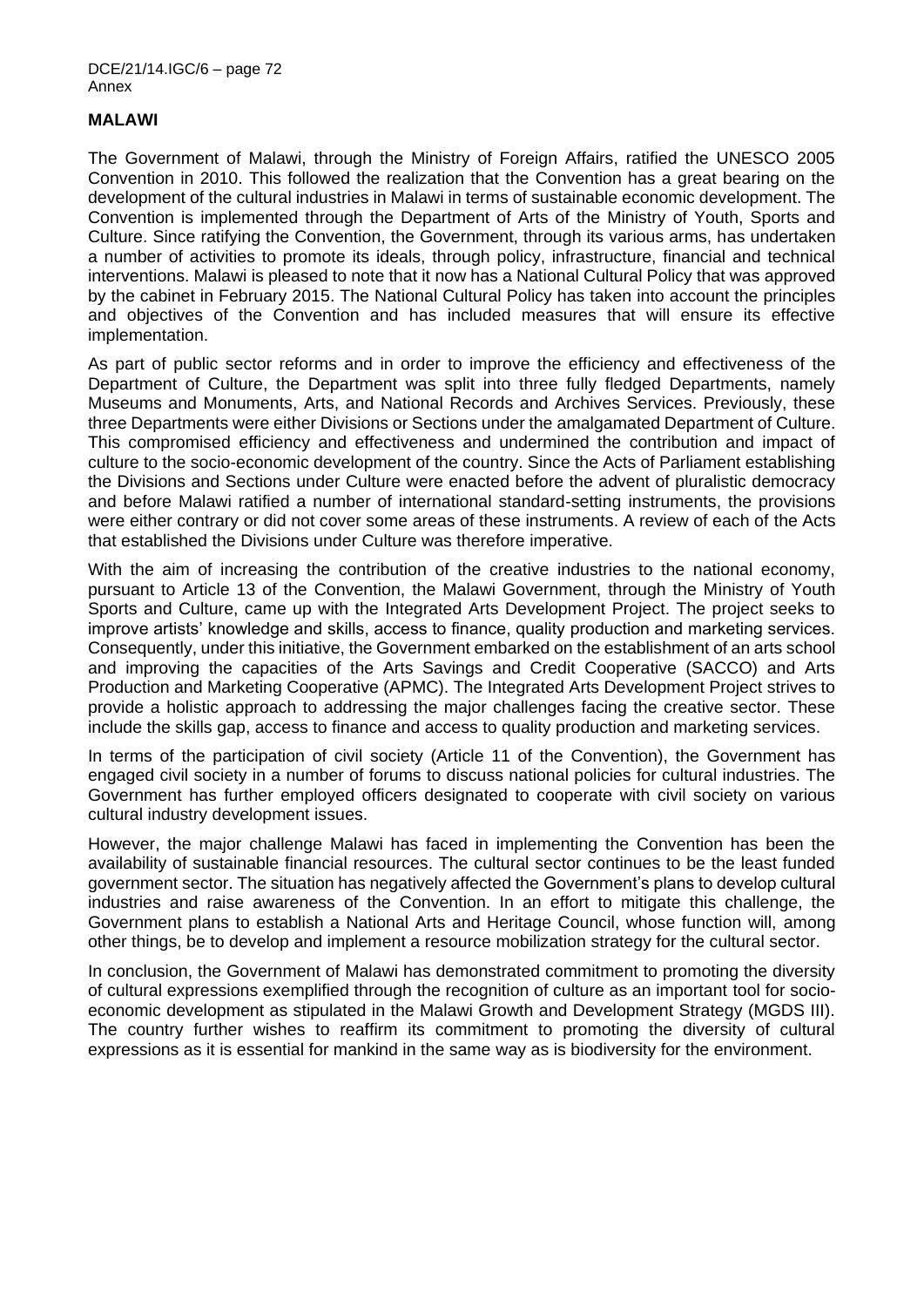# **MALI**

By ratifying the 2005 Convention on the Protection and Promotion of the Diversity of Cultural Expressions, the Government of Mali committed to implementing it, in particular through the preparation of the State's first quadrennial report. To that end, the Government of Mali, through the Ministry of Culture, has emphasized policy objectives and priorities so as to:

- Protect and promote the diversity of cultural expressions,
- Strengthen public policies in order to develop the culture sector and the institutional and technical capacities of National Commissions, national points of contact, cultural professionals, artists, and creators of cultural content so that they can address the many challenges they face by means of: (i) a better understanding of the 2005 Convention and its key concepts; (ii) improved knowledge of the mechanisms of the 2005 Convention; and (iii) synergy of action between all the actors involved in the implementation of the 2005 Convention,
- Make culture a lever for economic development and social cohesion,
- Incorporate culture into national development plans and international developmentsupport policies and programmes,
- Adopt and apply any policies aimed at implementing the 2005 Convention.

The strategy for preparing the periodic report consisted of identifying and collecting quantitative and qualitative information on policies, measures and initiatives which have helped to implement the Convention. That is why, given that this is Mali's first quadrennial report, information on policies, measures and initiatives from 2006 (the year in which Mali ratified the 2005 Convention) to the present day was identified, collected and used to complete the report form.

In addition, all the actors that helped to prepare this report, through the establishment of the National Committee for the Implementation and Monitoring of the 2005 Convention on the Protection and Promotion of the Diversity of Cultural Expressions, were included based on their expertise, their role and area of interest, and their participation in the implementation of the 2005 Convention at the national level. These actors included representatives of: public and private administrations; active civil-society organisations working in artistic and cultural sectors having to do with creative cultural industries; professional organisations from the commercial private culture sector; dynamic professional organisations from the media sector; and relevant civil-society organisations promoting gender equality.

Many lessons were drawn from the preparation of Mali's first quadrennial report. The process made the following possible:

- Providing the stakeholders with a solid grasp of the basic concepts of the 2005 Convention, affording them a thorough knowledge of their national obligations, as well as of the international cooperation mechanisms established by the Convention,
- Civil society organisations were able to understand their essential purpose and their leading role in the implementation of the 2005 Convention; they were also able to strengthen their professional capacities,
- Understanding the essential role which civil society organisations, through their activities, play in the country's development process,
- Creating a synergy of action and building trust among all those that participated in the preparation of the quadrennial report.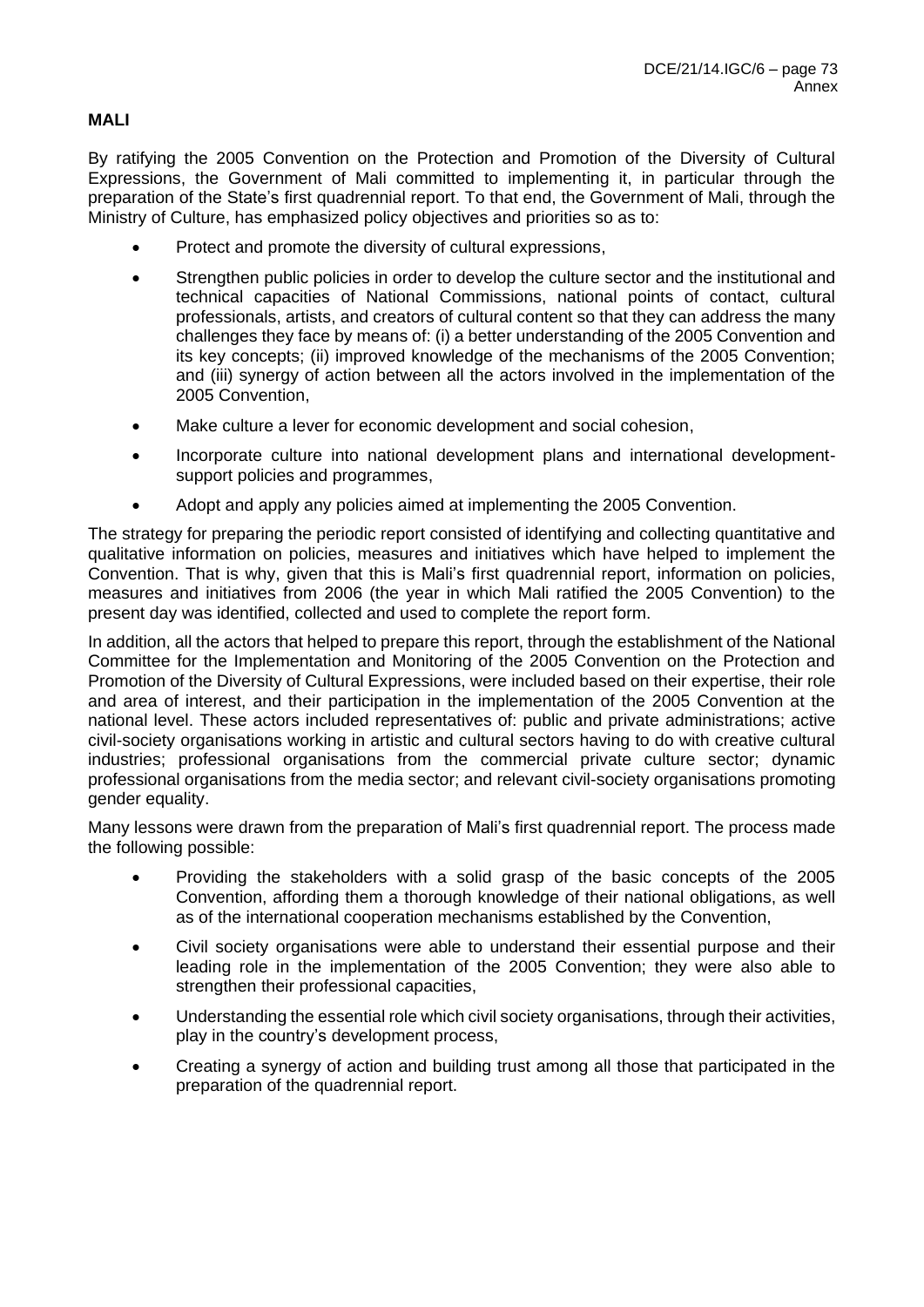However, some difficulties were encountered, including the following:

- The format of the report form file did not simplify the electronic completion of the document,
- Difficulties with identifying policies, measures and initiatives by objectives: which policies, measures and initiatives for which objectives and for which domains?
- Difficulties with access to certain areas of the country, as well as to documents and files in public and private spaces,
- The urgent need to manage the coronavirus disease (COVID-19) pandemic; preventive measures have imposed constraints with regard to the travel and availability of officials at information-collection venues, as well as gatherings for the drafting of the quadrennial report.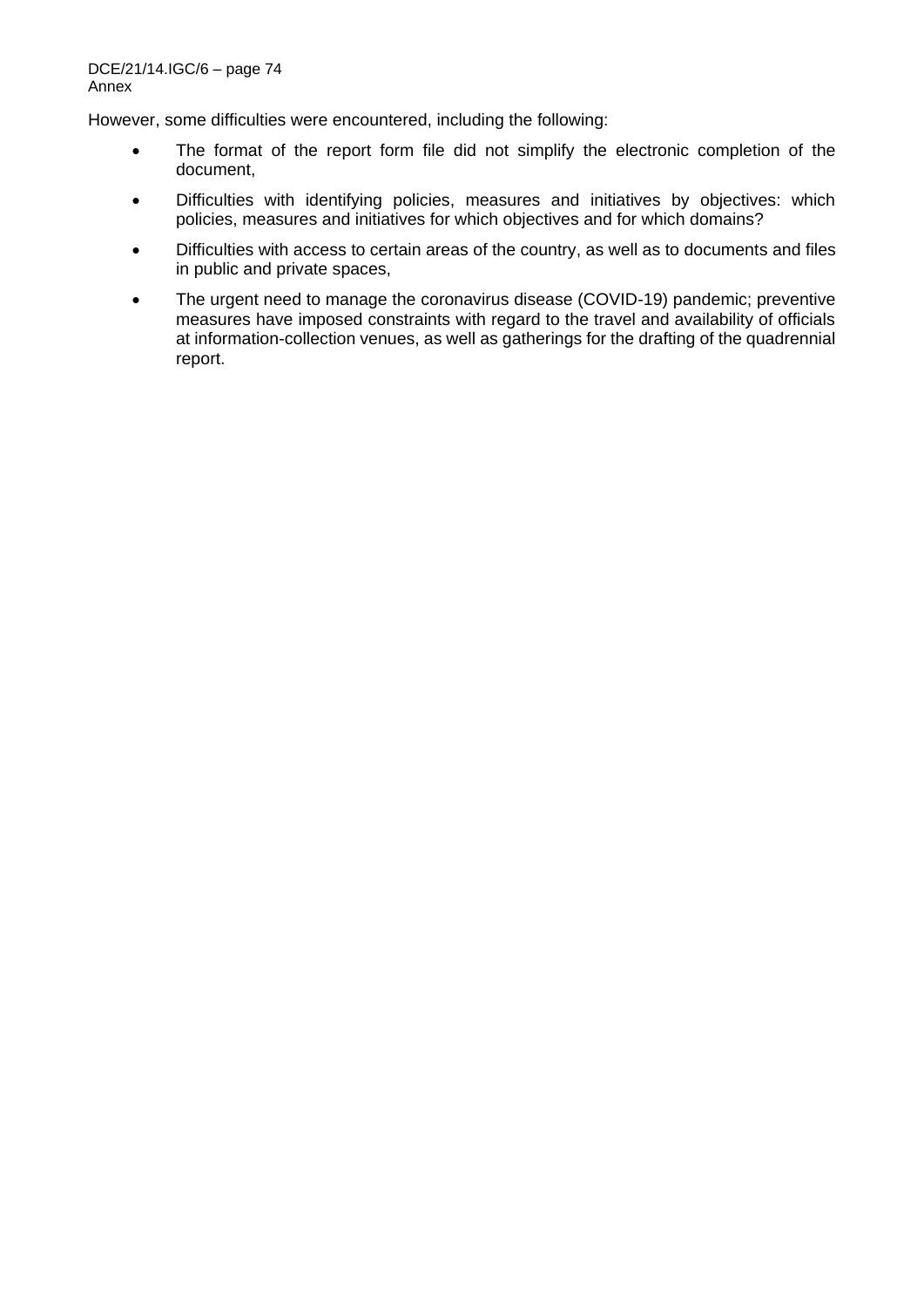# **MAURITIUS**

As a party to the 2005 UNESCO Convention on the Protection and Promotion of the Diversity of Cultural Expressions, Mauritius is committed to protecting the cultural and creative sectors and promoting the diversity of cultural expressions on both the main island and its other islands.

Since the independence of Mauritius in 1968, the multi-ethnicity of the Mauritian population has ensured that a diversity of languages and forms of cultural expression are permanently safeguarded. As Mauritius continues its rapid transformation, the creative industries are another sector for the diversification of its economy, and several policies and measures have been designed and implemented in the last four years.

Since the ratification of the Convention in 2006, besides the above, Mauritius, through concrete policies and measures, has promoted the mobility of its artists and cultural professionals around the world.

This first reporting has helped shed light on those areas that have been overlooked or not given due consideration, and that require further support from the State. Now is the time to work on the integration of culture, as the creative economy sector, in strategic and fundamental long-term planning.

The main objectives and priorities of the Government of Mauritius's policies designed to implement the Convention are as follows:

- (i) To encourage and support the participation of civil society by giving it full support to encourage freedom of association in the creative sector through advocacy and awareness-raising activities,
- (ii) To collect data and information through surveys and policies in the fields of arts and culture for indicators to make cultural industry a pillar of the economy,
- (iii) To devise a policy for the monitoring of the cultural industry,
- (iv) To initiate action for the enactment of the Status of the Artist legislation,
- (v) To conduct advocacy-building activities on artistic freedom and economic and social rights for cultural professionals,
- (vi) To ensure the mobility of artists through cultural exchange programmes and participation in international festivals,
- (vii) To work towards a digital environment in the fields of arts and culture.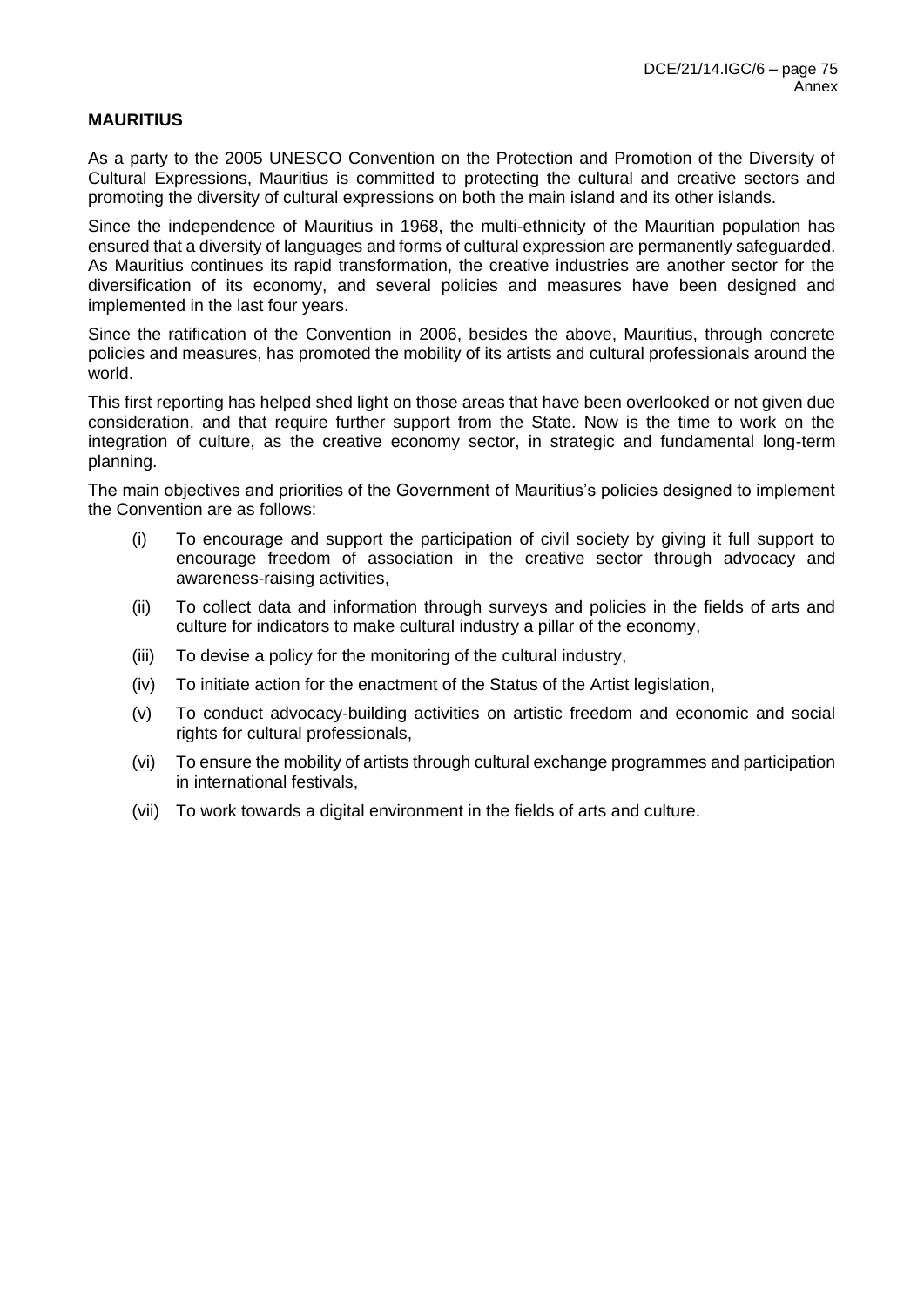# **MEXICO**

The Ministry of Culture is the public body in charge of establishing and conducting national policy on culture and responsible for promoting and disseminating the artistic and cultural expressions of Mexico, as well as the projection of the country's presence abroad, promoting education and artistic and cultural research, working in favour of the preservation, promotion and dissemination of cultural heritage and diversity, and supporting artistic creation and the development of creative industries to reinforce the generation and access of cultural goods and services, in addition to promoting universal access to culture, taking advantage of the resources offered by digital technology.

Article 4 of the Political Constitution of the United Mexican States establishes that "everyone has the right of access to culture and the enjoyment of the goods and services that the State provides in this area, as well as the right to exercise their cultural rights. The State will promote the means for the diffusion and development of culture, attending to cultural diversity in all its manifestations and expressions with full respect for creative freedom".

In a similar vein, based on the General Law of Culture and Cultural Rights published in the Official Gazette of the Federation on 19 June 2017, the cultural policy of the Mexican State is based on the principles of respect for creative freedom and cultural manifestations, equality of cultures, recognition of the country's cultural diversity, recognition of people's identity and dignity, self-determination and autonomy of indigenous peoples and their communities, and gender equality. This law guarantees cultural rights to access culture and enjoy the goods and services provided by the State in this area, to actively and creatively participate in culture, to enjoy the preferred cultural events, to protect intellectual property rights, and to use information and communication technologies for the exercising of cultural rights, among others.

In line with the foregoing, the Regulation of the General Law on Culture and Cultural Rights, published in the Official Gazette of the Federation on 29 November 2018, stipulates that actions of international cooperation in the matter of culture must be carried out based on cultural diversity and respect for freedom of creation and under the principles of international cooperation, respect and the protection and promotion of human rights.

The Regulation also recognizes that freedom of expression includes artistic expression, freedom of opinion and information, respect for cultural diversity, and the right to receive free and plural information that contributes to the full, free and complete development of cultural identity and cultural diversity.

For its part, the National Development Plan 2019-2024 defines as one of the objectives of the Government of Mexico the need "to promote and guarantee the human right of access to culture, attending to cultural diversity in all its manifestations and expressions with full respect for creative, linguistic freedom, choice or belonging to a cultural identity, beliefs and participation".

Likewise, the Culture Sector Programme 2020-2024, the first in the country for the sector after the creation of the Ministry of Culture in 2016, establishes as priority objectives reducing inequality in the exercising of the cultural rights of individuals and communities, primarily in contexts of vulnerability, with its participation in processes that strengthen cultural cycles, practices and identities, consolidating the educational task of the culture sector to provide people with better options for training, updating and professionalization, under the criteria of inclusion and the recognition of diversity, progressively guaranteeing people's access to cultural goods and services through the increase in and diversification of the cultural offer in the territory and the cultural exchange of Mexico abroad, protecting and conserving the diversity, memory and cultural heritage of Mexico through actions of preservation, research, protection, and promotion of their knowledge and appropriation, strengthening the participation of culture in the national economy through the stimulation and professionalization of cultural industries and creative enterprises, as well as the protection of copyright, and enriching the diversity of the creative and cultural expressions of Mexico by recognizing and supporting creators, academics, communities and groups, among others.

Furthermore, the Ministry of Culture recognizes culture as an essential tool for the human, social and economic development not only of people, but also of communities and the country, and in this sense, among its primary functions are the promotion of the use of information and communication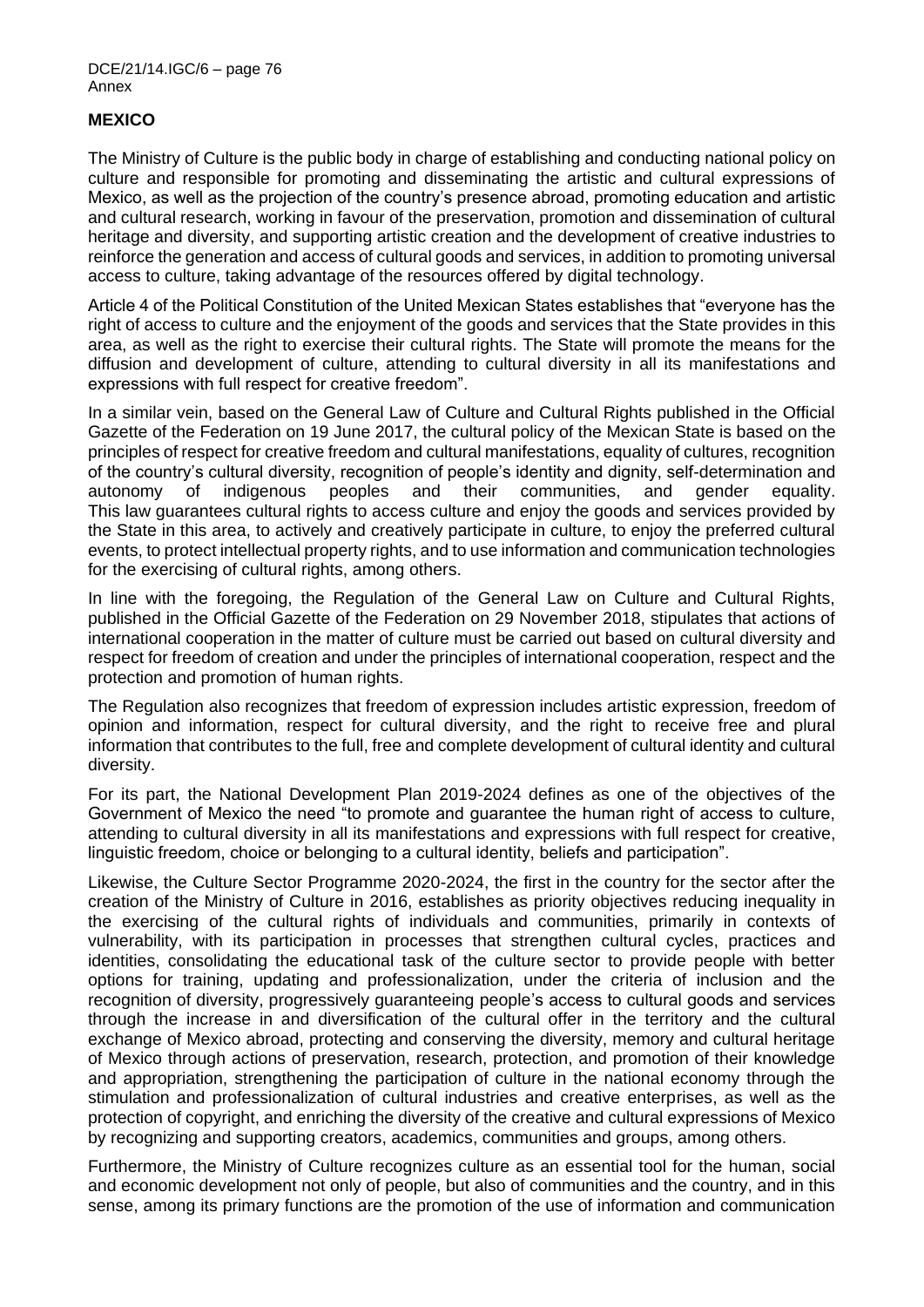technologies for the dissemination and development of culture, as well as the cultural goods and services provided by the State, attending to cultural diversity in all its manifestations and expressions and respecting creative freedom.

As part of its priorities, the Ministry of Culture highlights the protection of copyright as a fundamental task of the Mexican State, which guarantees the protection of the creations of individuals, groups and communities, through the disclosure and protection of copyright in favour of creative diversity in Mexico, which fosters the improvement of the economic conditions of creative people, as well as greater production, development and circulation of cultural goods.

Among other priority objectives of the Ministry of Culture are the strengthening of the contribution of culture to the national economy through the cultural industries and creative companies, as well as the enrichment of the diversity of the creative and cultural expressions of Mexico, by recognizing and supporting creators, academics, communities and artistic groups.

In general terms, the current 2018-2024 administration has the fundamental objective of promoting innovation in cultural products and services, stimulating national and international cooperation and strengthening the production, dissemination, distribution and enjoyment of cultural content and products, making accessible tools to trigger the strategic development of the various agents involved in the construction of the economy of culture.

Although the actions of the State have had significant progress, expanding access to various manifestations of culture, there is still work pending to guarantee the effective exercising of cultural rights in its broadest sense, that is to involve free expression and creation, the access to information and knowledge about tangible and intangible heritage, the free choice of a cultural identity, the belonging to one or more cultural communities or the active and creative participation in culture, to name just a few.

For this reason, the Ministry of Culture seeks to transform the traditional paradigm in which people and communities are seen as simple recipients of State action in the field of culture and to assume them as generators and as active participants in a series of processes with cultural institutions, which will assume the role of facilitators.

Another pending field of action consists of developing intensive actions to strengthen the cultural diversity of Mexico, which should be expressed in the training and support of creative people, as well as in a greater production of indigenous, Afro-Mexican and popular culture works. Through the promotion, support and spread of these creations, it will contribute to a greater cultural participation of disadvantaged populations, as well as an increase in the well-being of the general population.

Promoting cultural plurality in the public space makes the production of these groups visible, widens the possibilities of choice and opens the possibilities for intercultural processes, in addition to contributing to the coexistence of different cultural expressions in conditions of equality.

The promotion of these policies, within the framework of the recognition of indigenous and Afro-Mexican communities as subjects of public law, is one of the challenges of the Mexican State, as well as a historical opportunity to incorporate community initiatives into the national project.

Besides this, the COVID-19 sanitary crisis has highlighted the vulnerability of the cultural sector in general and the precarious working conditions of cultural workers in particular, accentuating the need for innovation in the development models of this sector and the need to expand its productive relations with other sectors.

In this sense, the need to integrate and implement comprehensive regulatory frameworks to promote the country's cultural diversity, both within and outside its territory, through a public policy aimed at promoting the creative and cultural industries of Mexico has been identified, highlighting its dual cultural and economic nature, as well as the need to strengthen the protection of intellectual property rights, particularly in the digital space, and around the cultural misappropriation of the intangible cultural heritage of indigenous, Afro-Mexican and comparable peoples and communities.

In the same way, the current administration aims to reach a sustainable cultural economy model that reduces the digital gap and guarantees the redistribution of cultural wealth among all sectors of society.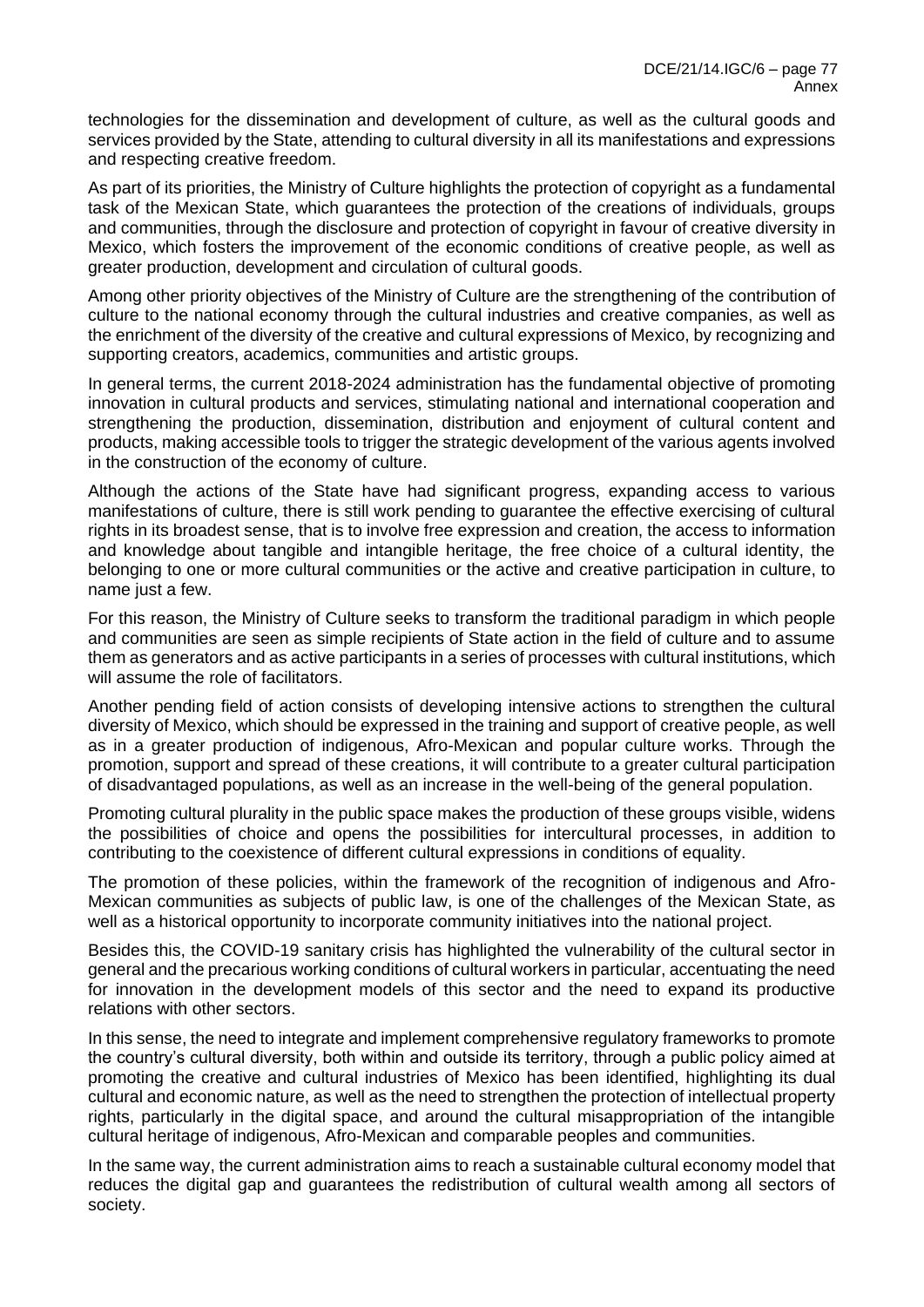DCE/21/14.IGC/6 – page 78 Annex

On the other hand, Mexico has been selected to participate in the 'EU/UNESCO Expert Facility on the Governance of Culture in Developing Countries: Support for new regulatory frameworks to strengthen the cultural and creative industries and promote South-South cooperation' initiative, funded by the European Union for contributing to the implementation of the 2005 Convention and with the aim of strengthening the system of governance for culture in developing countries and reinforcing the role of culture as a vector for sustainable development and poverty reduction.

As part of this initiative, Mexico will implement within the next two years the "Designing policies to support indigenous and community radio in Mexico and incorporate indigenous content into public and commercial media" project with the aim of generating mechanisms in favour of the legal constitution and sustainability of these radio stations, as well as the production of content in indigenous languages, a regulatory framework and an environment that encourages the inclusion of content which reflects the country's cultural and linguistic diversity in commercial and public media.

The project will design a standard regulation aimed at incorporating indigenous content into commercial and public media; it will require future applicants for broadcasting licenses to specify the percentage of indigenous or community programming during their broadcasts. In order to comply with this regulation and ensure that public and private media have access to indigenous and community content, a digital platform will be created. Consultations between the community and indigenous broadcasters will also take place in order to assess their capacity for content generation and contribution towards the platform (internet access, capacity development, etc.).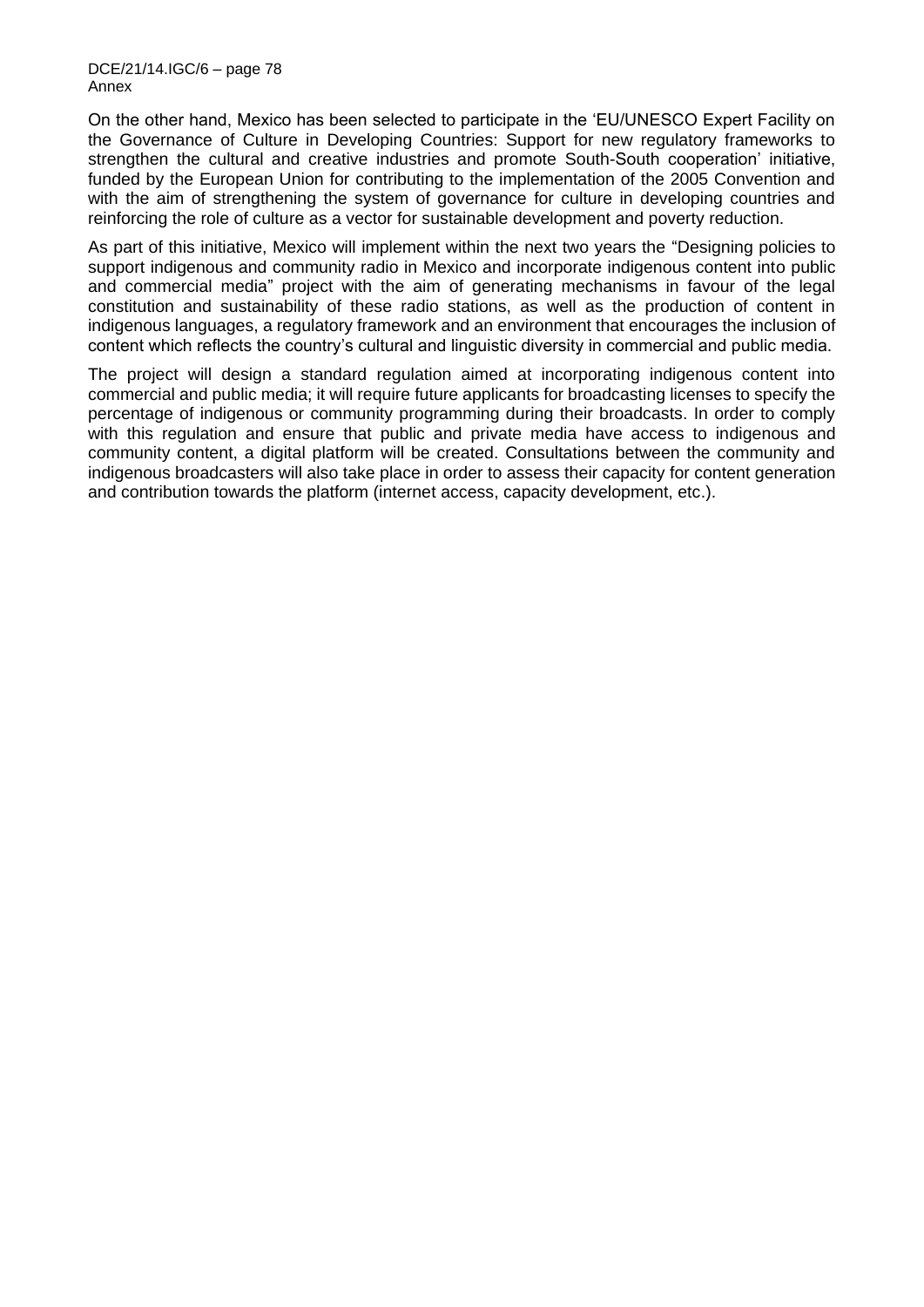# **MONGOLIA**

Mongolia ratified the 2005 UNESCO Convention for the Protection and Promotion of the Diversity of Cultural Expressions in 2007 and submitted periodic reports in 2012 and 2016, focusing on the goals and objectives of the Convention.

The country works with the aim of supporting, through the national policy, the rights to create, produce, distribute and use a wide range of cultural products and services and strengthening the position of Mongolian culture in the world, putting it into economic circulation and developing it by preserving and protecting the advanced achievements and values of Mongolian civilization in the right balance of traditions and innovations. For example:

- 1. Since 2016, Mongolia has taken a proactive approach and worked in an organized manner to implement the Convention. The main goals and objectives of the Convention have been reflected in the new national programmes and laws developed in the last 4 years, such as the National Program on Cultural Industry, the Law on Intellectual Property, the Classical Arts III National Program, "Vision 2050" and cultural policy documents such as the State Policy on Arts and Culture, the Comprehensive National Development Strategy, the Law on Culture, the Law on Protection of Cultural Heritage, the Law on Copyright and Related Rights, the Mongolian National Program for Arts and Crafts, and the Human Resource Development Program in the field of culture and arts.
- 2. Progress has been made in the process of collective governance and multilateral decision-making in the implementation of the Convention, through the participation of cross-sectoral and provincial staff in the cultural field, the public and private sectors and civil society, as well as freelance artists.
- 3. In 2019, to support the activities of cultural and arts organisations, the government made a regulation according to which the organisations will manage their excided revenues, which was a relevant decision that would increase the independence of cultural and arts organisations, create competition, increase economic efficiency and accelerate the development of the sector by influencing the creative cultural industry.
- 4. Training and educating cultural workers in the provinces to ensure the implementation of the Convention will have a positive impact on supporting cultural diversity and creative industries in the provinces, creating local-based cultural products and creating more jobs.
- 5. In order to promote the national history, heritage and traditions to the world, to protect the intellectual property and copyright of filmmakers, and to develop the film industry to a new level, a draft of the Law on Supporting Cinematography has been developed and submitted to the State Great Hural (the Mongolian Parliament).
- 6. The Arts Promotion Foundation has been founded to support the participation of Mongolian cinema in international festivals and exhibitions, to increase feature and documentary films and to increase the number of films for children and young people to get recognition of Mongolian cinema at the international level, to increase film production, to create national content and to improve production and infrastructure.

Although the Convention is being implemented on some levels, the lack of evaluation and analysis of the results makes it difficult to assess the effectiveness of cultural policies in promoting cultural diversity due to inadequate access to information. Research shows that although policy documents include provisions on the cultural creative industry, they are not fully aimed at ensuring the implementation of the Convention, there are no specific policy documents and much attention is paid to the protection of the diversity of cultural expression but there is a lack of attention to the creative industry. The implementation of the National Program on Cultural Production between 2016 and 2020 provided much experience, showed mistakes and issues and made clear that there is a need to implement the National Programme on Cultural Production III in the future.

It also defines that the core value of Mongolia's long-term development policy is culture. For example, Vision 2050 states that historical chronology from the empire times to the present day,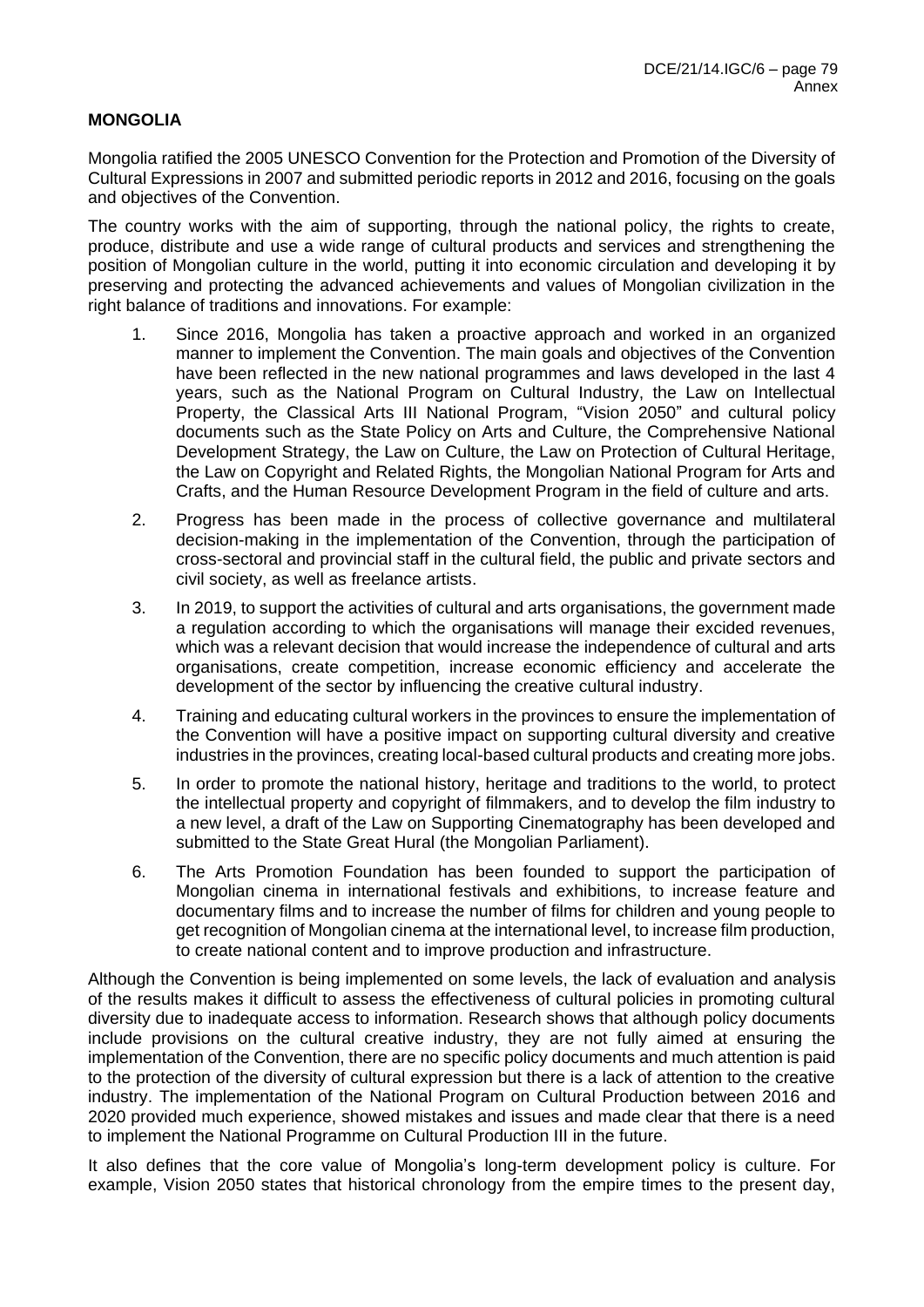mistakes and successes, unique nomadic culture and mentality and Mongolian citizens with the capacity to adapt are the fundamental values of Mongolia's development.

Culture is at the top of the nine priorities of the long-term development policy that aims to create a creative citizen-centred leading country with a mentality based on heritage and national spirit, a country that preserves the nomadic culture by building common values and cultivating the understanding of "one language, one history, one culture, one belief".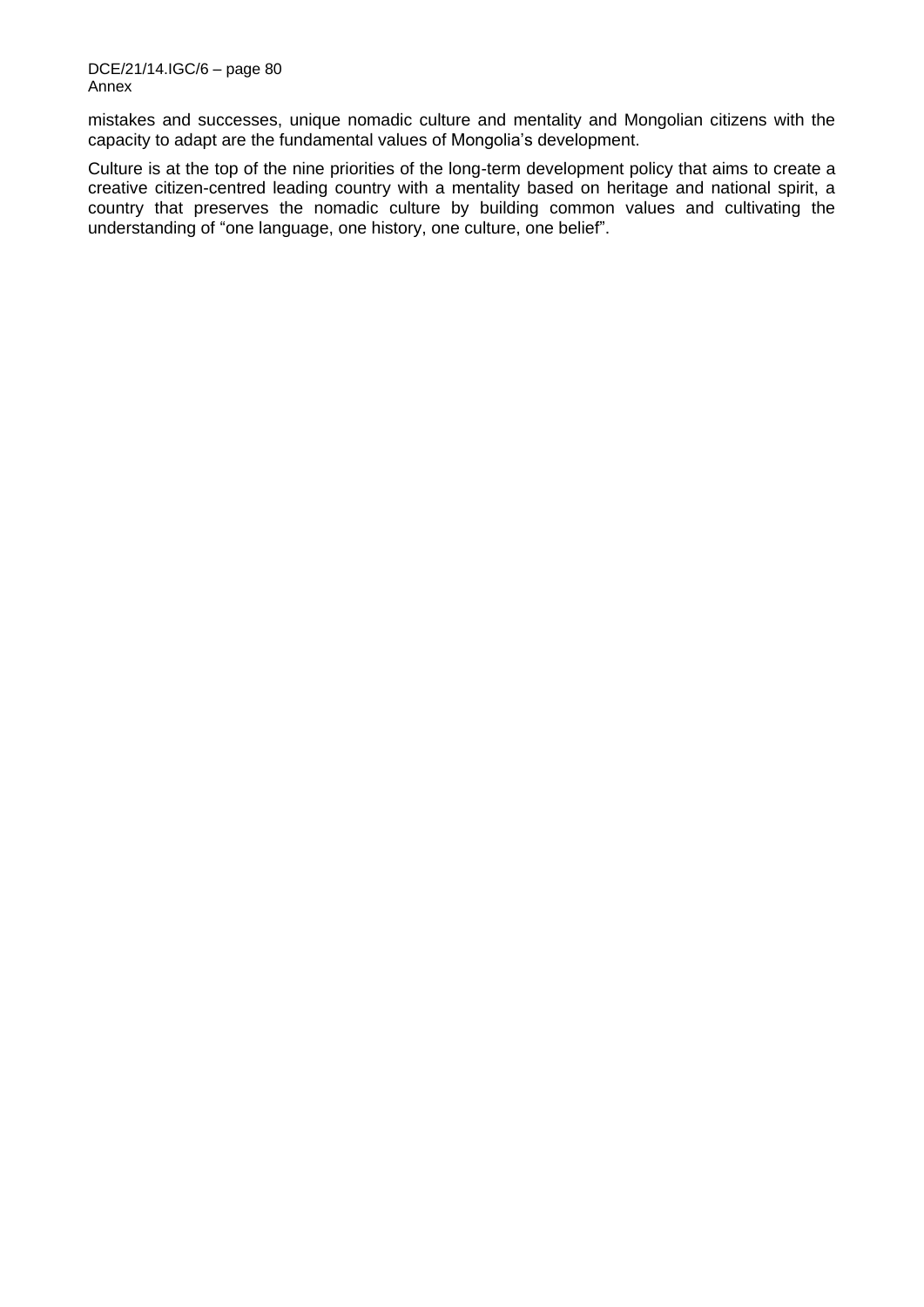# **MONTENEGRO**

Montenegro has completed the implementation of the National Programme for the Development of Culture 2011-2015 during the reporting period and has prepared the new medium-term Programme 2016-2020, with strategic determinations and basic measures that will be conducted primarily by the Ministry of Culture during further development and affirmation of cultural identities and diversities.

When it comes to cultural policy measures, the emphasis is being placed on the successful improvement of legal framework, with emphasis on the reorganisation of the national institutional framework for culture and the establishment of new institutions and on the measures of public financial aid where the Ministry had its influence in supporting the diversity of cultural expressions through public calls for co-financing and through the programme of cultural development in the less developed north of Montenegro. International cooperation in the reporting period has been improved significantly by participating in the European Union programmes, by signing bilateral agreements and programmes for cooperation, and by the continuity of participation and the new initiatives in regional and international partnerships. In that way, mobility in culture, as well as intercultural dialogue, has improved. Also, one of the key successfully conducted UNESCO projects – Culture for Development Indicators (CDIS) – was carried out in 2015.

The Ministry has contributed to the realization of national strategies for strengthening human rights by monitoring the projects carried out, and in cooperation with other authorized bodies it contributed to the stronger integration of disabled persons. Also, significant progress has been made in terms of inciting positive cultural change with the aim of improving cultural values of the importance of the acceptance and social inclusion of the LGBT population and their expressions, as well as achieving greater participation of the young and achieving gender equality.

The general evaluation of this report is that the question of diversity of cultural expressions is more often present in the public discourse, which is validated by public institutions' activities that are focused on the promotion of social differences, the mobility of artists and the creative industry.

The Ministry of Culture has already defined key obstacles in full realization of the measures and the ways in which they can be overcome by the Ministry. Some of them are associated with the implementation of a legal framework for culture at local level. This challenge can be solved by intensifying the cooperation between the Ministry and municipalities along with cooperation with expert teams and the civil sector. On the other hand, some difficulties are associated with the implementation or modification of the existing policies, such as the development of the creative industries, which will be solved by creating a strategic framework and by the opening of incentive credit lines. Also, the question of the functioning and sustainability of the non-governmental organisation sector in culture emerges, along with the independent cultural scene and professional associations regarding financing and activities in the domain of the promotion of cultural diversity.

As significant step for culture has been the production of sector strategies which include the need for guidelines for the development of the creative industry and for developing special programmes of promotion of the diversity of cultural expressions.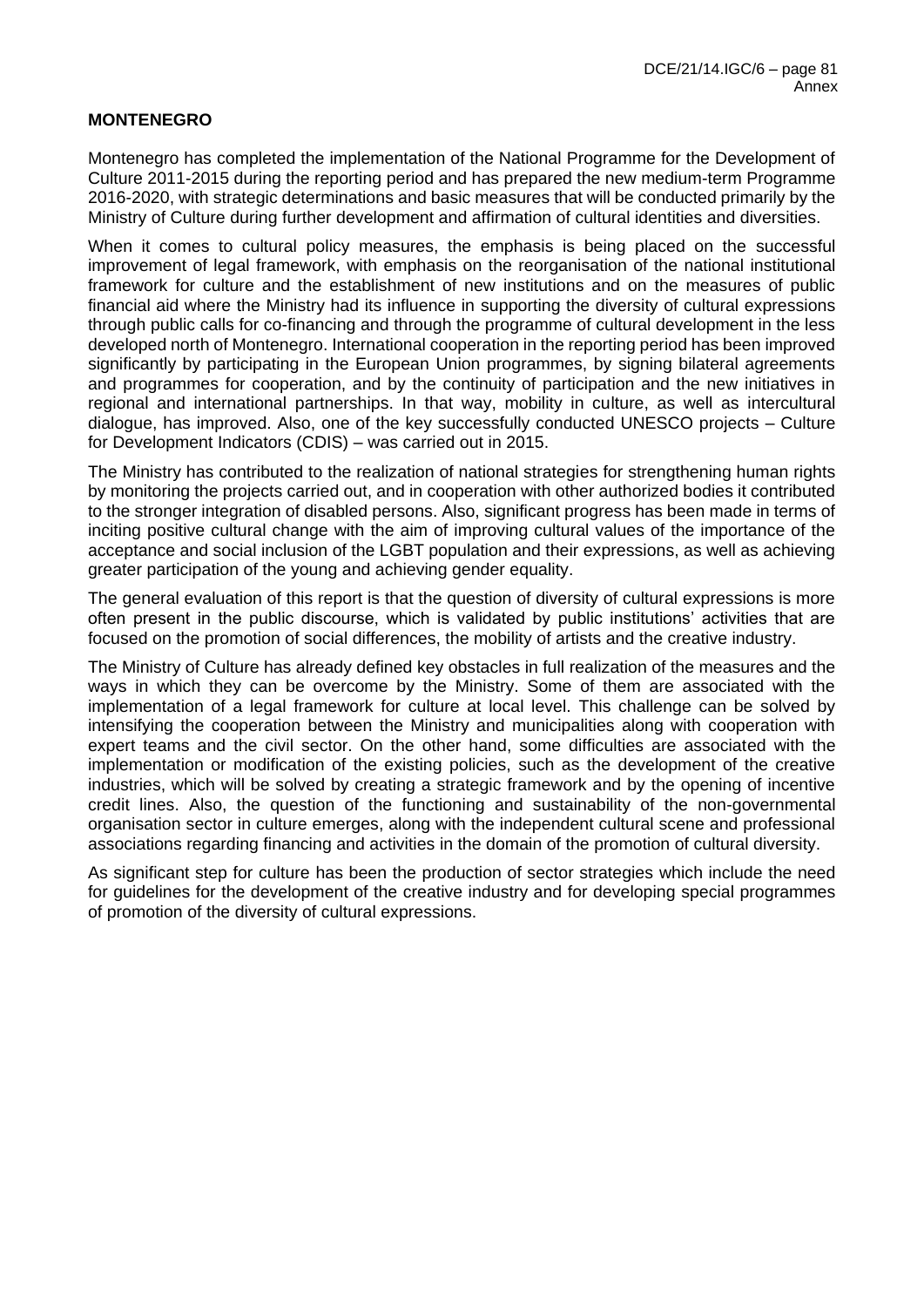DCE/21/14.IGC/6 – page 82 Annex

### **MOZAMBIQUE**

When the Government of the Republic of Mozambique ratified the Convention on the Protection and Promotion of the Diversity of Cultural Expressions in October 2007, the Ministry superintending Culture adopted two-year action plans for its implementation.

Actions have been implemented with the aim of strengthening institutional capacity in the field of the protection and promotion of copyright and related rights, the main purpose being to combat the counterfeiting of phonograms and videograms, implementing legal measures for the production, importation and commercialization of phonograms, establishing procedures for the licensing and performance of performances, public entertainment, the operation of public performance venues, and the participation of civil society in the collective management of copyright.

With regard to the mobility of artists, seven National Festivals of Culture have been held every two years, including provincial and municipal festivals every year and various international festivals. The national festival and the provincial and municipal festivals were organized by the Government and municipal authorities, while the others were organized by show promoters, with a total of 412 in the whole territory, with the participation of 16,363 national and foreign artists and attended by 162,544,378 spectators.

With regard to support for artistic initiatives and events that favour social and cultural integration and the empowerment and consolidation of artistic and cultural associations at national level, the Fund for Artistic and Cultural Development (FUNDAC) covered, between 2013 and 2015, 469 projects totalling 80,700,000.00 Mts (eighty million seven hundred thousand Meticais), applied in the areas of plastic arts, handicrafts, cinema, dance, theatre, musical shows, photography, literature, fashion, initiatives and events commemorating historical-cultural dates, research and production of documents for the valorisation of historical and heroic achievements in the National Liberation Struggle, design, discographic production and the training of artists.

In the field of cultural institutions and infrastructure development, two public higher education institutions were created, namely the School of Communication and Art (ECA) and the Higher Institute of Arts and Culture (ISArC), to train young Mozambicans and provide the culture sector with qualified professionals.

The transversal dimension of culture and socio-cultural research have contributed to the civic education and awareness of Mozambican society on the phenomena that influence the dynamics of the country's development processes, such as the emancipation of Mozambican women and the role they play in society, the education of girls, peace, democracy and human rights.

As a prospect, the Ministry of Culture and Tourism intends to consolidate the progress achieved, conclude the actions currently underway and implement new projects and programmes.

Therefore, by 2023/24, the Ministry will undertake actions with a view to the following:

- (i) Increasing the dissemination of the Convention,
- (ii) Implementing the Cultural and Creative Industries Policy and its Implementation Strategy,
- (iii) Requalifying the Provincial and District Houses of Culture,
- (iv) Training and capacitating makers and professionals in the cultural and creative sector,
- (v) Establishing a capital agency mechanism to encourage the private sector to invest in the development of arts, culture and creativity, as well as its active participation in the country's economy,
- (vi) Improving the legal framework concerning copyright and related rights, registration and licensing of users of authors' works,
- (vii) Promoting the registration of creators, artists, producers and professionals in the cultural and creative sector with the National Institute of Social Security.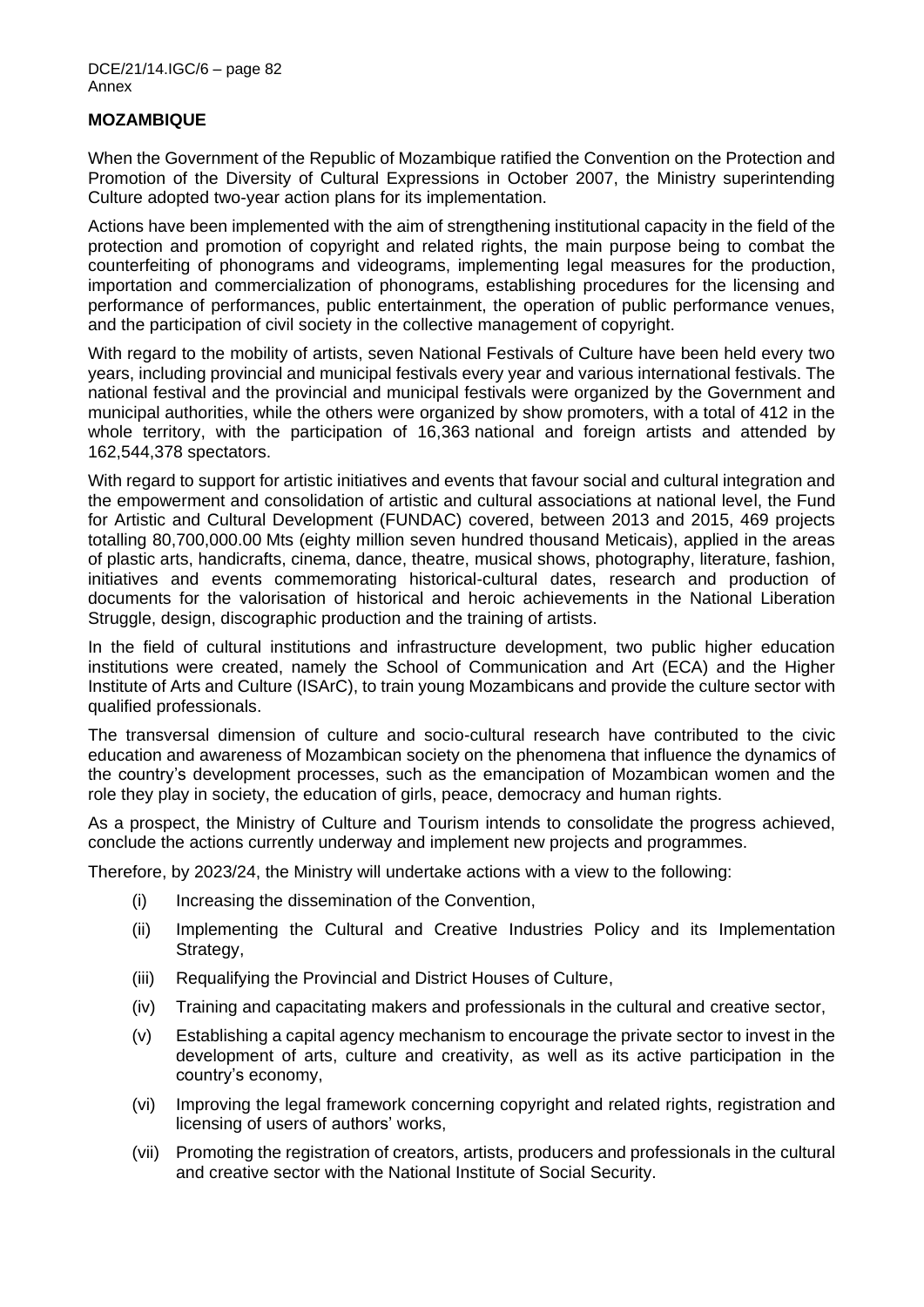# **NICARAGUA**

The Political Constitution of Nicaragua is the legal instrument from which all national policies are derived, be they social, economic, political or cultural. The reforms carried out in 2014 reaffirm and strengthen the system for the protection of the human rights of Nicaraguans, including, among many others, that of enjoying and having access to culture (Article 58), a right that includes, as part of the multi-ethnic nature of the people of Nicaragua who is an integral part of the country (Article 8), the recognition of indigenous peoples and Afro-descendants to maintain and develop their own cultural traditions (Articles 5, paragraph 6, 11 and 89) and the free expression and preservation of their languages, art and culture (Article 90).

The active and creative participation of the Nicaraguan people in the development and strengthening of the national culture is guaranteed (Article 126). The State achieves this by the following means:

- 1. Supporting national culture in all its manifestations, whether collective or individual (Article 126, paragraph 2),
- 2. Promoting and protecting the free creation and dissemination of the arts and letters, protecting copyright and industrial property (Articles 125, paragraphs 5 and 127).

The Political Constitution also establishes that cultural creation is free and unrestricted. Workers and creators have full freedom to choose the forms and modes of cultural expression (Article 127).

Consequently, the development model of Nicaragua is expressed in the National Human Development Plan (PNDH), where the beginning and end of public policies are people. Prepared by the Government of Reconciliation and National Unity (GRUN) in 2007, it stipulates 19 axes that facilitate the development of Nicaraguans, through the approach to economic growth with increased work, reduction of poverty and inequalities.

The Plan recognizes and promotes the diversity of cultural expressions by creating the means and conditions for their promotion, dialogue, respect, exchange, importance, identity, sovereignty, values and meaning. Among its 19 axes, the following stand out:

- 1. Gender equity,
- 2. Youth and adolescence,
- 3. Indigenous and Afro-descendant communities,
- 4. Environmental policies and the protection of natural resources,
- 5. Infrastructure.

Thus, through the Political Constitution, the National Human Development Plan and the Cultural Policy of Nicaragua, the "right of the people to create and enjoy art and national culture" is recognized, establishing guidelines such as the following:

- Rescue, validate, defend and promote:
	- National identity, the evolutionary history of our culture and our diverse and multiple cultural experiences,
	- All the features of the national identity and culture, in their multiple expressions of ethnic groups, languages and signs of the different peoples and races that comprise it,
	- The traditions, languages, customs, rites, beliefs and manifestations that are still visible and alive, as well as those relevant to national and local identity.
- Recognize the right of the population to create and enjoy art and culture, through the opening of spaces, instruments, exchanges and possibilities from the local level, for the purposes of knowledge and appreciation, education and specialized training, recognition, appropriation, appreciation and defence of all forms of art and culture.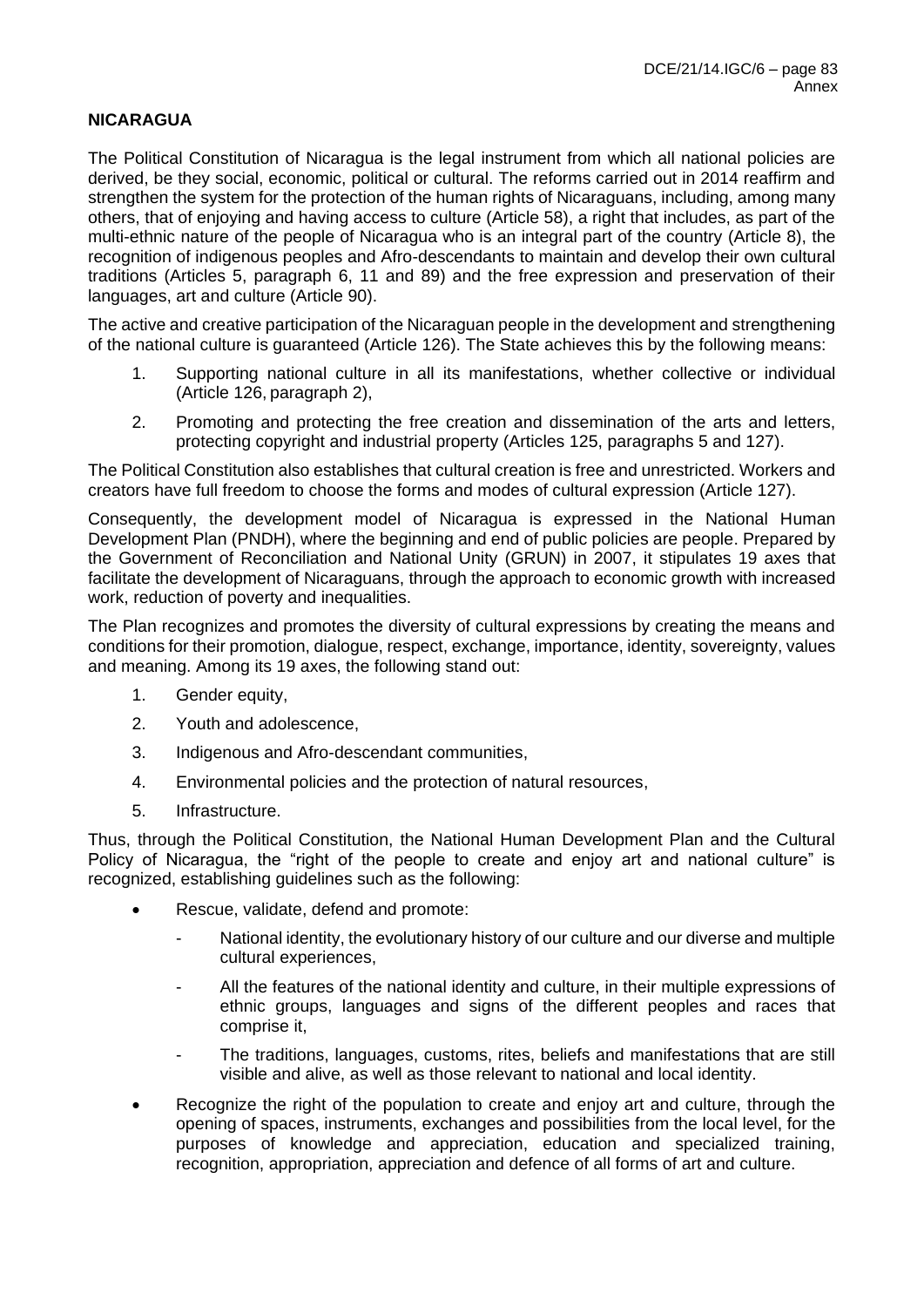- Recognize and value all manifestations of the thoughts, ingenuity, creativity and talent of Nicaraguans.
- Promote the interrelationship between tourism and national culture in order to further affirm the country's identity and value its resources and patrimonial treasures.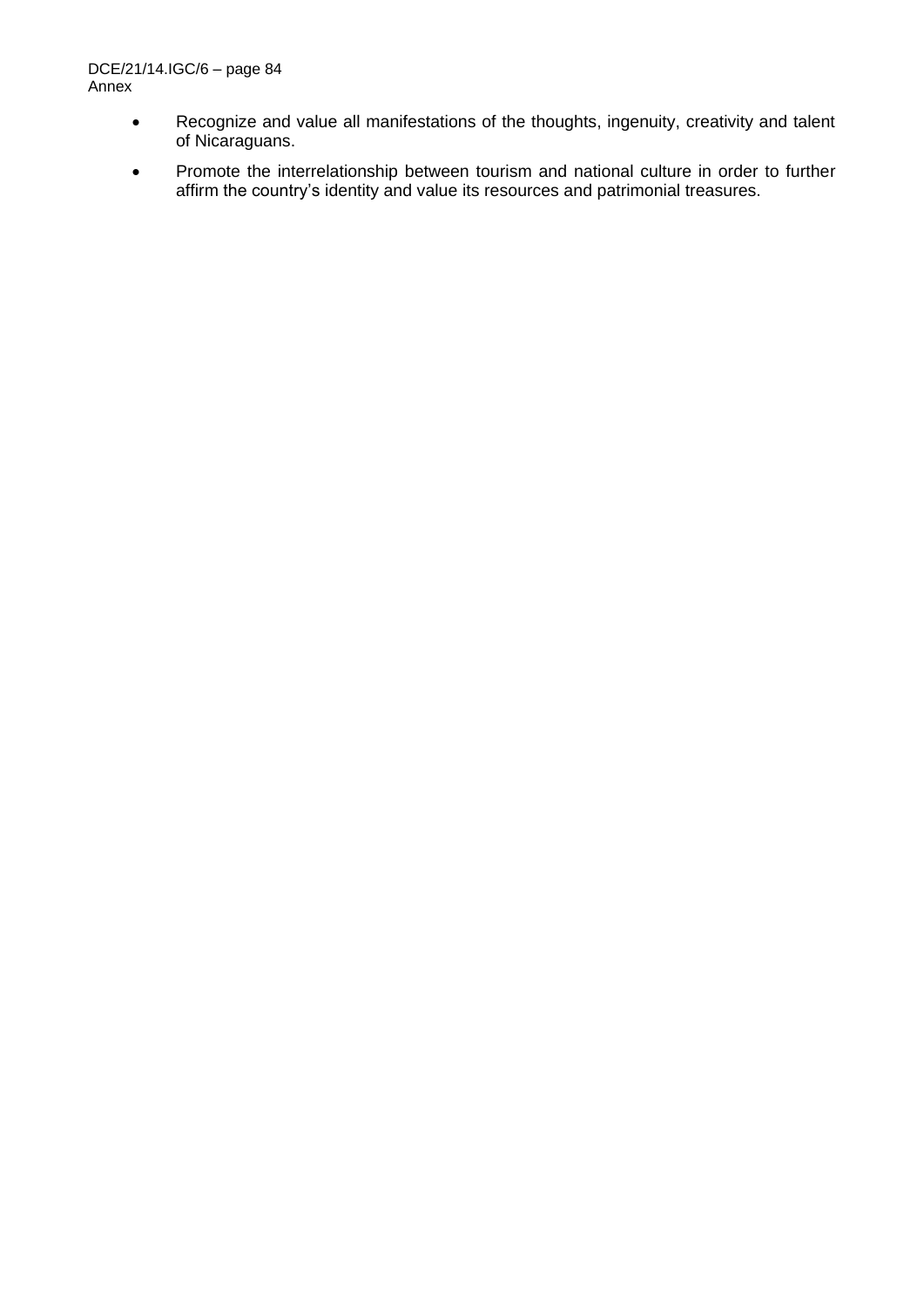### **NORWAY**

As stated in Norway's first and second quadrennial periodic reports, submitted in 2012 and 2016, Norwegian cultural policy is considered to be inherently in line with the Convention and its spirit, and no specific measures with the explicit, stated aim of implementing the Convention are implemented as such. Instead, the totality of various cultural policy measures and initiatives contribute both directly and indirectly to its implementation, without necessarily using it as an explicit or specific reference. This has been the case with Norwegian cultural policies since the 1970s; the Convention did not precede their formulation. The Convention is, however, subject to a continued and strong commitment and constitutes a highly pertinent and relevant framework and point of reference, especially in international cooperation.

The reporting period examined in this report saw the presentation of the Government's first comprehensive White Paper on cultural policy since 2003. In the new White Paper, which was presented to the Parliament in December 2018 after a substantial, open and inclusive process involving close dialogue with the cultural sector, civil society organisations and other stakeholders, the Norwegian Government highlighted the inherent contribution of art and culture to human rights and a thriving democracy and renewed its strong commitment to actively promoting the freedom of speech and expression, including the freedom of artistic expression. These are key priorities also for the Government's commitment to international cooperation in arts and culture.

The key objective for Norwegian cultural policy and the national implementation of the Convention is to ensure a free and independent cultural sector that creates artistic and cultural expressions of the highest quality, that promotes education and critical reflection, that safeguards and disseminates cultural heritage, that creates and disseminates a cultural offering that is perceived as relevant and representative of the population, that is accessible to everyone and that encourages individuals to experience and take part in cultural activities, that offers meeting places and builds communities, that renews itself and demonstrates a capacity for change and transformation, that has international impact and promotes intercultural dialogue, and that strengthens the Norwegian language, the Sami languages, the national minority languages and Norwegian Sign Language as fundamental bearers of culture.

The Government's stated aim is to ensure a cultural life where a diversity of actors provide varied arts and cultural experiences to as many people as possible. The Government aims to strengthen the independent and fringe cultural sector and to encourage innovation in the field of art and culture. It is important that artists and cultural workers enjoy access to good and stable grant schemes. Arts and cultural institutions that contribute to strengthening cultural diversity will be prioritized.

The Norwegian Government views the development and implementation of media policies in close connection with cultural policy and is strongly committed to facilitating a broad and enlightened public discourse across the entire country.

Emerging and existing challenges, measures and initiatives are continually under review and development through monitoring and evaluation initiatives, as well as consultations with stakeholders, government authorities and civil society organisations.

We also refer to the numerous measures and initiatives described in Norway's first (2012) and second (2016) quadrennial periodic reports. The majority of these are still in operation and under implementation but are not described in the present report.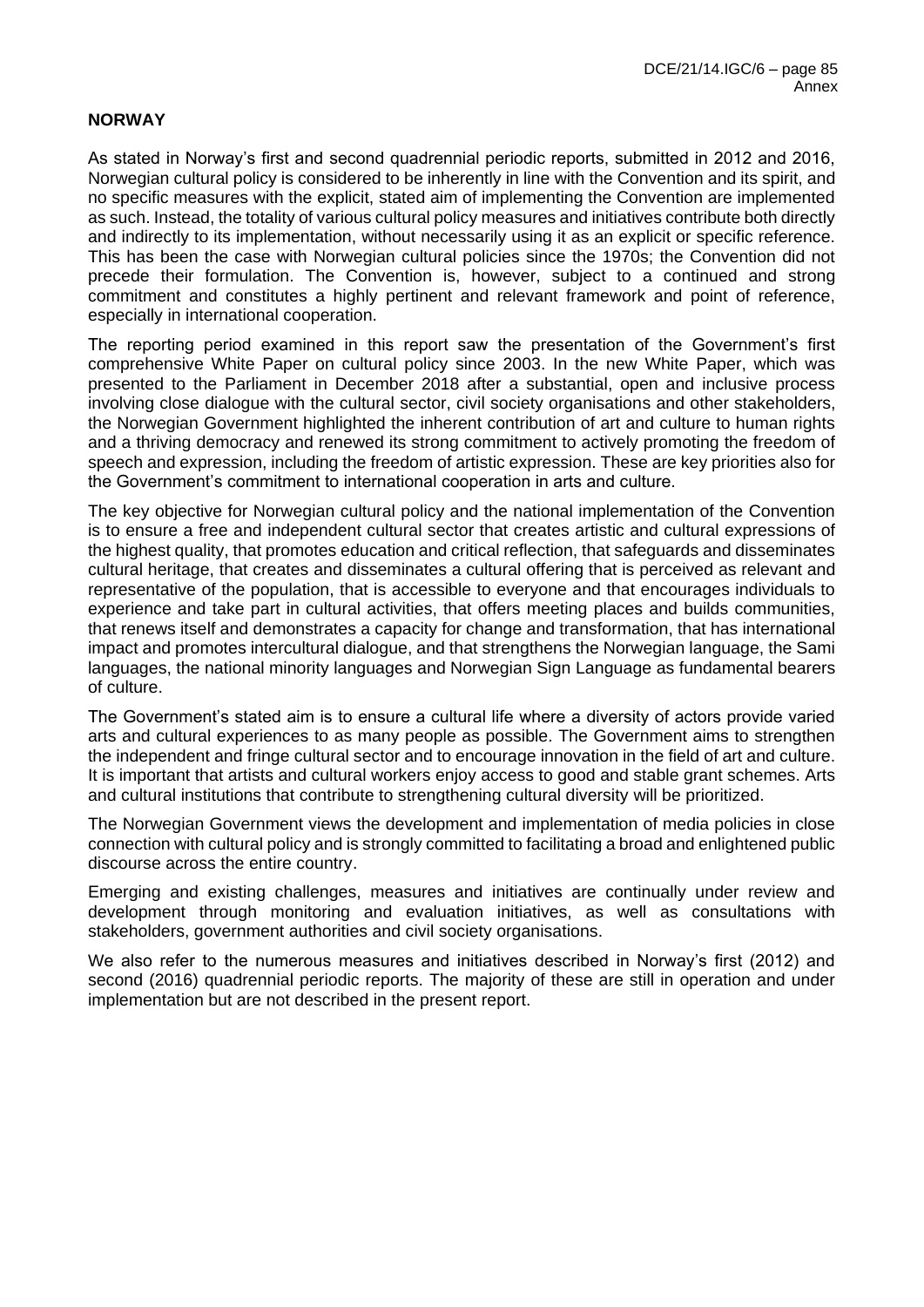# **OMAN**

The Ministry of Culture, Sports and Youth is committed to the implementation of the 2005 Convention on the Protection and Promotion of the Diversity of Cultural Expressions, along with other bodies concerned with cultural affairs. A variety of policies and measures are being taken by the Sultanate to support the protection and promotion of the diversity of cultural expressions. These programmes aim to do the following:

**Support artists and traditional arts**: The Ministry of Culture, Sports and Youth undertakes a number of projects to collect narrated history in many governorates of the Sultanate, documenting customs and traditions. It has also established national inventories which include all areas of Omani traditional knowledge. Music documentation had a great role in preserving many traditional music styles. The Ministry is making artistic publications by re-recording Omani arts in a manner that is consistent with the spirit of the current era. This process aims to inculcate these arts in the minds of Omani youth and protect Omani folk arts from extinction.

**Support authors**: The relevant bodies within the Sultanate print and publish literary productions for Omani writers and literature. It supports them by involving them in international book fairs in order to display their productions and introduce them to visitors to the exhibitions.

**Supporting craftsmen**: The Sultanate pays great attention to craftsmen by providing them with material and moral support such as providing the necessary equipment and tools for practicing the craft profession and setting up workshops and displaying products at international events and forums in order to market those products. The Sultanate support craftsmen by registering craft products as a local and international trademark of craftsmen.

The Sultanate supports this category to create new, diverse and innovative high-quality business to achieve the social and economic sustainability of the cultural sector. These authorities also encourage all interested parties of both genders (male and female) from the private and civil sectors to present their artistic and literary creativity and to position cultural diversity as a key element in curricula.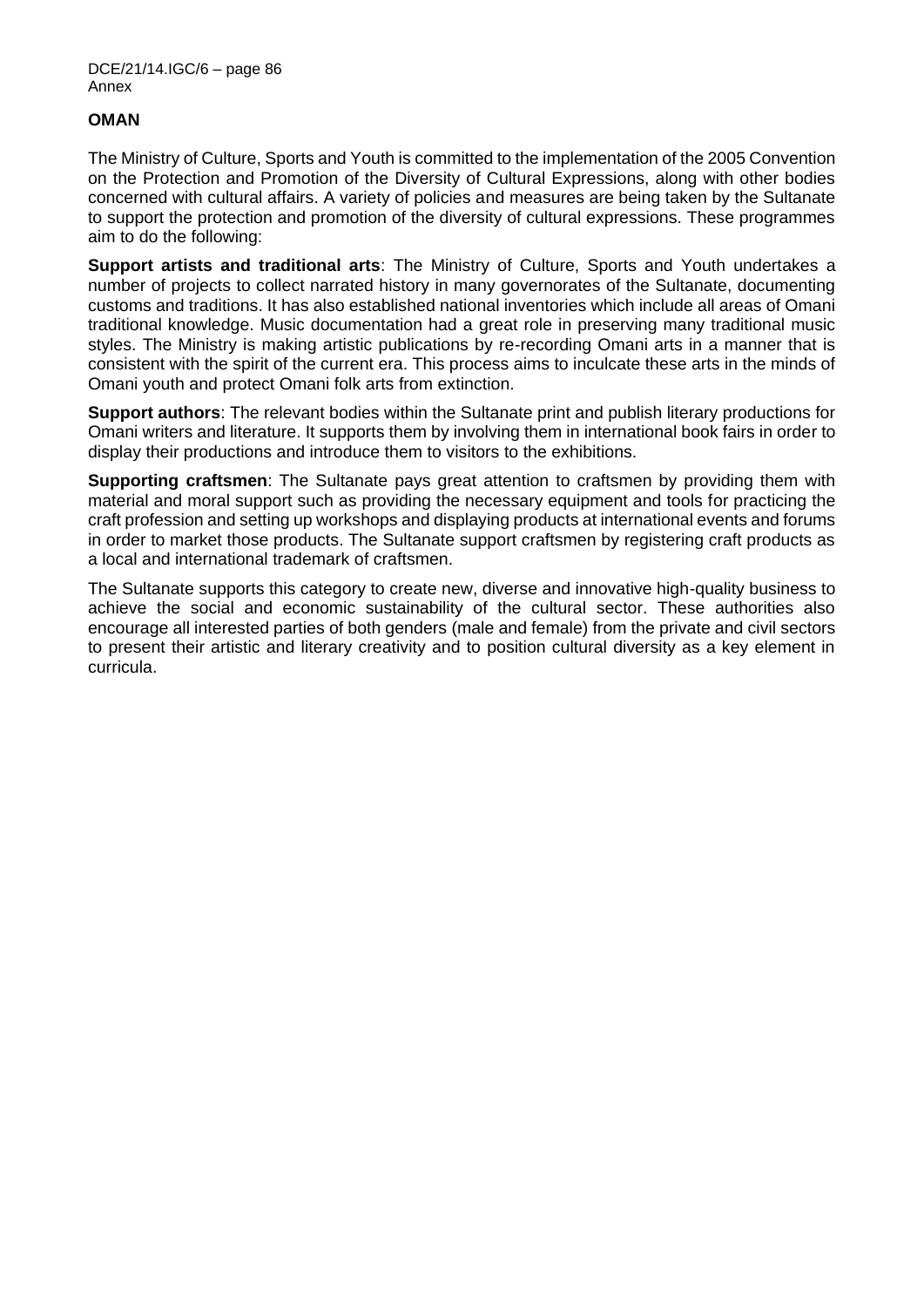# **PALESTINE**

In October 2011, Palestine became the 195<sup>th</sup> full member of the United Nations Educational, Scientific and Cultural Organization (UNESCO). Subsequently, and since then, Palestine has ratified six UNESCO Conventions, including the 2005 Convention on the Protection and Promotion of the Diversity of Cultural Expressions. The Ministry of Culture (MoC) is the authorized entity to lead efforts for implementing and advancing the principles and goals of the 2005 Convention and managed to submit the first quadrennial report on the Convention in June 2017. On the other hand, the Palestinian National Commission for Education, Culture and Science is the focal point for the International Fund for Cultural Diversity (IFCD). In the current reporting exercise and since 2019, Palestine has benefited from UNESCO's support through the "Reshaping Cultural Policies for the Promotion of Fundamental Freedoms and the Diversity of Cultural Expression" project financed by the Swedish International Development Cooperation Agency (SIDA).

In the last four years, and in partnership with UNESCO and other relevant stakeholders, the MoC has worked actively to set the course towards achieving the different goals of the 2005 Convention. On one hand, the MoC conducted a series of capacity building and training modules on the 2005 Convention, its goals, its implementation mechanisms and its policies in Ramallah, Jerusalem and Gaza. Moreover, the MoC organized a series of training sessions on the IFCD, introducing civil society organisations in Palestine to the fund and its conditions and application process, which resulted in the selection of three civil society organisations as recipients of the fund during the past three years.

On the other hand, ratifying the 2005 Convention motivated the State of Palestine to incorporate culture on the national agenda of sustainable development 2017-2022, including, for the first time, an explicit reference to creative industries. Focusing on culture was further elaborated in Palestine with the development of the 2017-2022 National Strategy for Culture, which was based on the provisions of the 2005 Convention for setting up cultural policies. Furthermore, the MOC, in cooperation with UNESCO and thanks to the support from the Drosos Foundation, took on responsibilities to assess the multidimensional role of the cultural sector in the development process by embarking on the first project of its kind, aimed at evaluating statistics and data based on the newly-launched Culture|2030 Indicators methodology. The project is utilized as a monitoring tool for both the MoC and the Palestinian Central Bureau of Statistics (PCBS).

The national efforts are also evident in the first cultural strategy prepared by the Ramallah Municipality to include the city of Ramallah on UNESCO's global network of "Creative Cities". On the governmental level, the Ministry of Entrepreneurship was established in 2019 with a mission to advance entrepreneurship, including within the cultural sector in Palestine.

Additionally, and to sustain the film sector in Palestine, UNESCO is supporting Palestine through a programme to adopt new regulatory frameworks to strengthen the cultural and creative industries and promote South-South cooperation, aiming to establish a national entity for film in Palestine. The project is expected to commence during 2021.

On the international level, the Islamic World Educational, Scientific and Cultural Organisation (ISESCO) designated Jerusalem as the Capital City of Islamic Culture for the year 2019, whereas celebrating "Bethlehem - Capital of Arab Culture 2020" was postponed to 2021 due to the COVID-19 pandemic. On the other hand, the State of Palestine, through the MoC, signed and activated several cultural agreements with Arab and foreign countries, including the Government of Norway, to continue supporting the Palestine Cultural Fund (PCF).

The Palestinian creative independent sector has been an active and influential player in art production, developing the Palestinian contemporary art scene, notably introducing Palestinian artists to the regional and international art scenes, and advancing creative industries, especially filmmaking and music. The independent sector, including cultural and artistic non-governmental organisations, independent artists and independent initiatives such as cooperatives, bands and companies, have all contributed to presenting the multiplicity and diverse cultural expressions of Palestinians worldwide.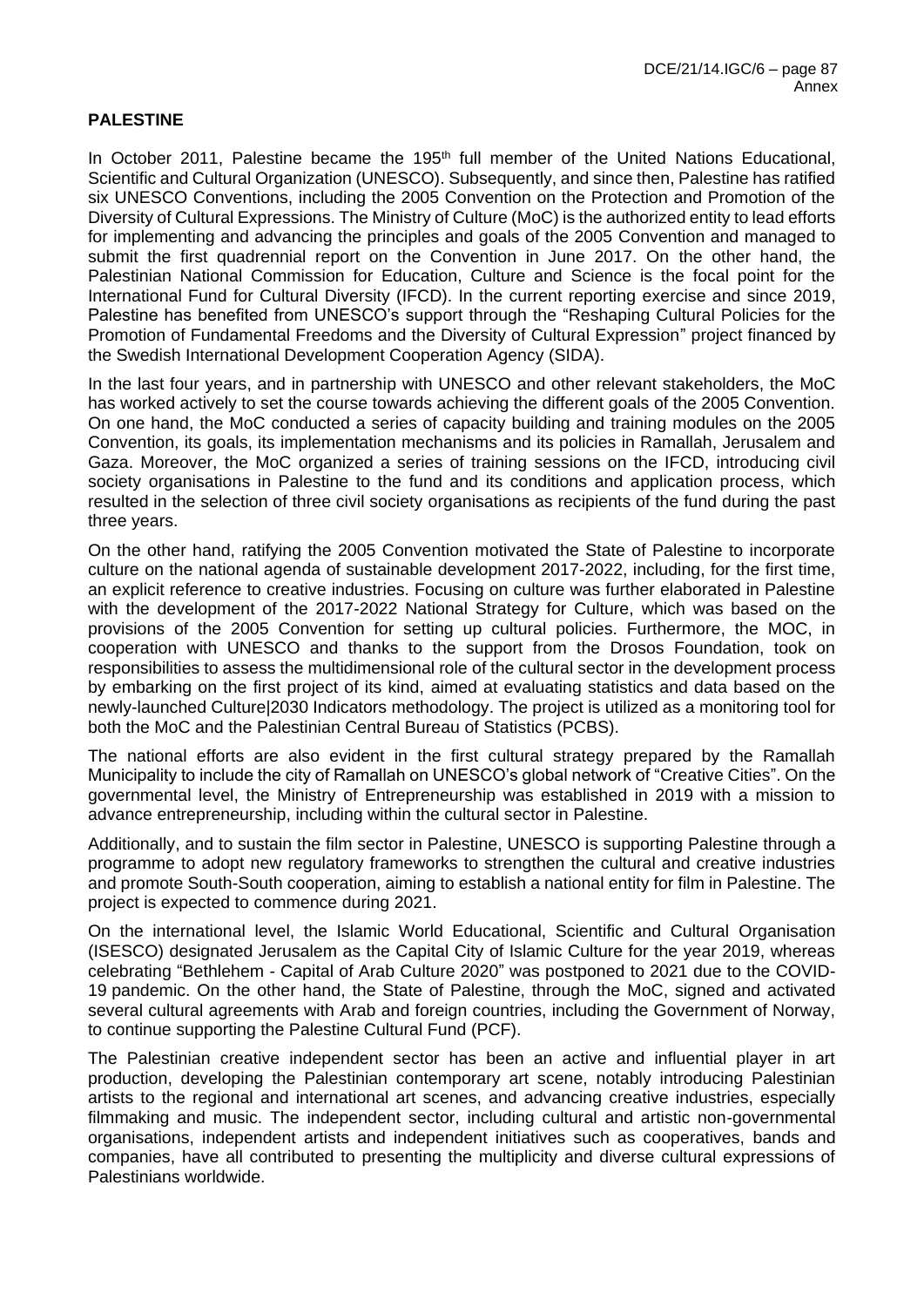From another positive outlook, the last two years have also marked the birth of special projects that have addressed the status of independent artists in Palestine, while the programmes and impact of three main leading cultural networks, namely the Qibab Network of Jerusalem Cultural Institutions, the Jerusalem Arts Network – Shafaq and the Palestine Performing Arts Network (PPAN), have been consolidated.

Despite the liveliness of Palestinian cultural expressions, major challenges still remain, and others escalate due to the Israeli occupation that continues its illegal practices against the Palestinian people. As the colonial power continues its illegal practices, it imposes a complex reality for the natural flow of any cultural exchange or development. This applies to all Palestinian people in the occupied Palestinian territory including Jerusalem, the Gaza Strip, refugee camps and the diaspora, as well as Palestinians living in historic Palestine that was occupied in 1948. While cultural expressions by default require the freedom and mobility of artists, artwork products and cultural trade, restrictions and violations imposed by the Israeli occupation undermines the achievement of the 2005 Convention goals and objectives, and most importantly, prevents the cultural rights of the Palestinian people from being fully exercised.

The cultural sector, whether public bodies, civil society organisations or individual artists, has undergone several challenges due to geographical fragmentation. This is evident on many levels when it comes to implementing programmes, projects and activities. For example, some events in Gaza were cancelled due to the destruction of the Al-Meshal Cultural Centre in August 2018 by the Israeli occupying forces, whereas the Jerusalemites need to get clearance from the Israeli colonial power to organize cultural events in the city. There are many cases where cultural centres have been forced to shut down or cancel their programmes when such clearances were not granted. The geographical fragmentation imposed by the Israeli occupation not only disrupts the mobility of artists and artwork products, but also the accessibility to or participation of the public in the events taking place in the different geo-political areas of Palestine.

On a national level, the absence of the legal and social infrastructure that protects the freedom of cultural expressions, limited public funds for the cultural sector and the withholding of Palestinian clearance revenue by Israel, as well as the limited contribution of the private sector to culture, impose another level of challenges on the advancement of the 2005 Convention goals and objectives.

Moreover, it is expected that the ongoing Covid-19 pandemic will negatively impact the sector at different levels, including funding, practicing and participation. In response to this new challenge, the MoC conducted a comprehensive survey that would contribute towards the assessment of the impact of COVID-19 on civil society organisations and the independent sector nationwide. During the lockdown, the Ministry developed several interventions that aimed to activate the cultural scene and support writers and artists. Digital culture programmes were launched where authors and artists had the opportunity to speak about their experiences and answer questions asked by attendees. The programme, called *Talat Thaqafia* ("Cultural Sessions"), which was livestreamed on the MoC's different virtual platforms, attracted thousands in every session, where more than 110 artists and writers appeared. During the Holy month of Ramadan, through the Ministry's social networks, 17 singers presented their folklore songs for two hours each day. A special programme for children's theatre was introduced and 25 plays were live streamed. Additionally, more than 500 artists and writers benefited from this special programme to support individual young artists and writers who had lost work due to the lockdown with US\$500 each.

Furthermore, the MoC organised online art exhibitions to show works of art created during the crisis.

During the past six months, 18 exhibitions were displayed. The MoC also launched two creative competitions — one targeting writers and artists to present the works they created during the quarantine and the other targeting children. As a result, 250 winners received financial prizes. All these interventions helped activate the cultural scenes during the lockdown and gave opportunities to authors, writers and audiences in remote areas to be part of the activities.

On the other hand, and in the framework of the "Re|Shaping Cultural Policies for the Promotion of Fundamental Freedoms and the Diversity of Cultural Expressions" project funded by Sweden, the MOC conducted a series of four talks and debates on "Future prospects for the cultural scene in times of crisis", "Youth, emerging technologies and online artistic forms", "Status of women in the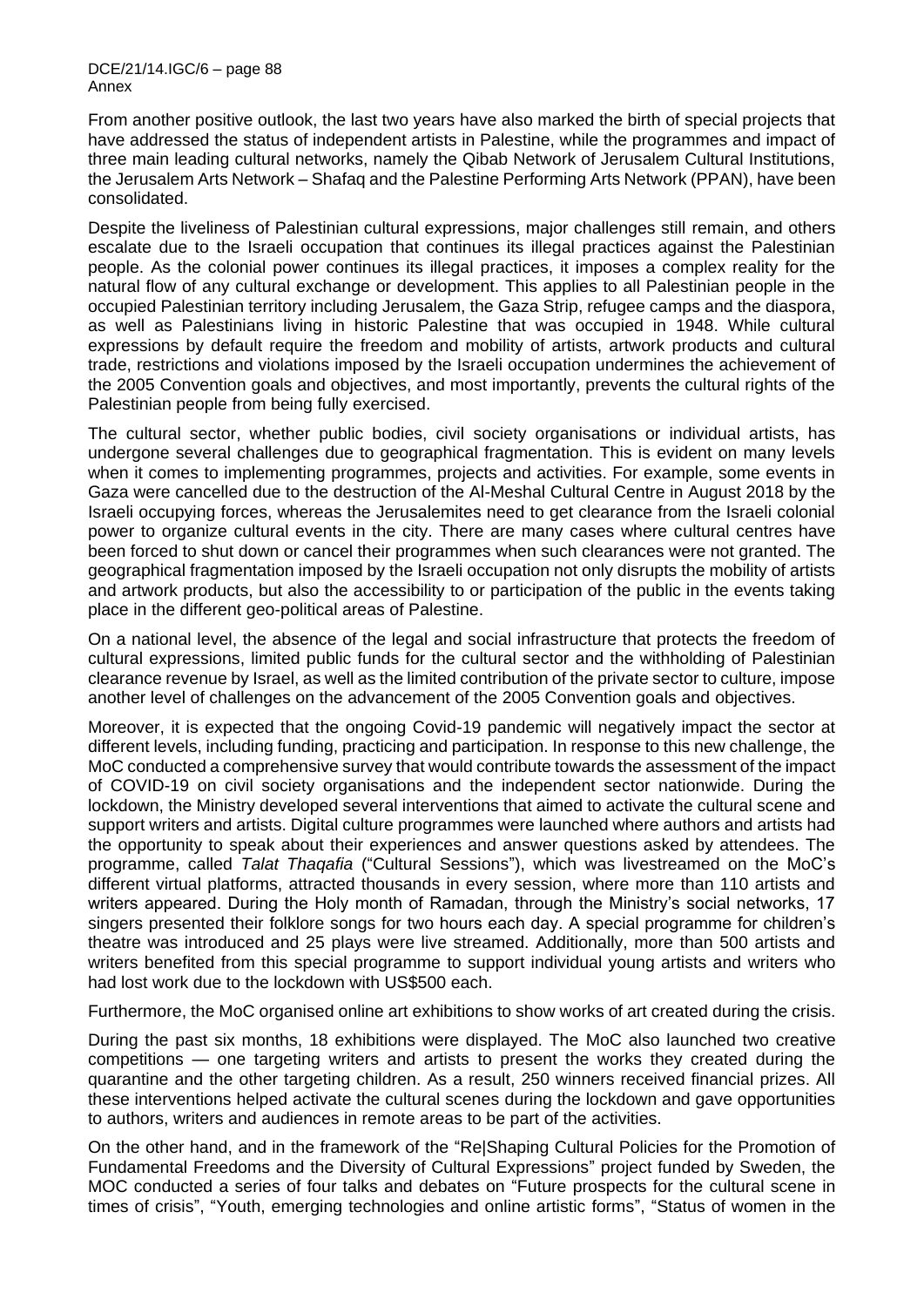Palestinian cultural field and creative industries" and "Artistic training and art education". Taawon, a leading Palestinian association that supports culture, also launched, in cooperation with the MoC, a series of debates among civil society organisations aiming at identifying future needs, while working on proposing collective solutions that would consolidate the sector's resilience.

Finally, on the international front, there are certain cases where conditional funding and political agendas interfere in the freedom and development of Palestinian cultural expressions.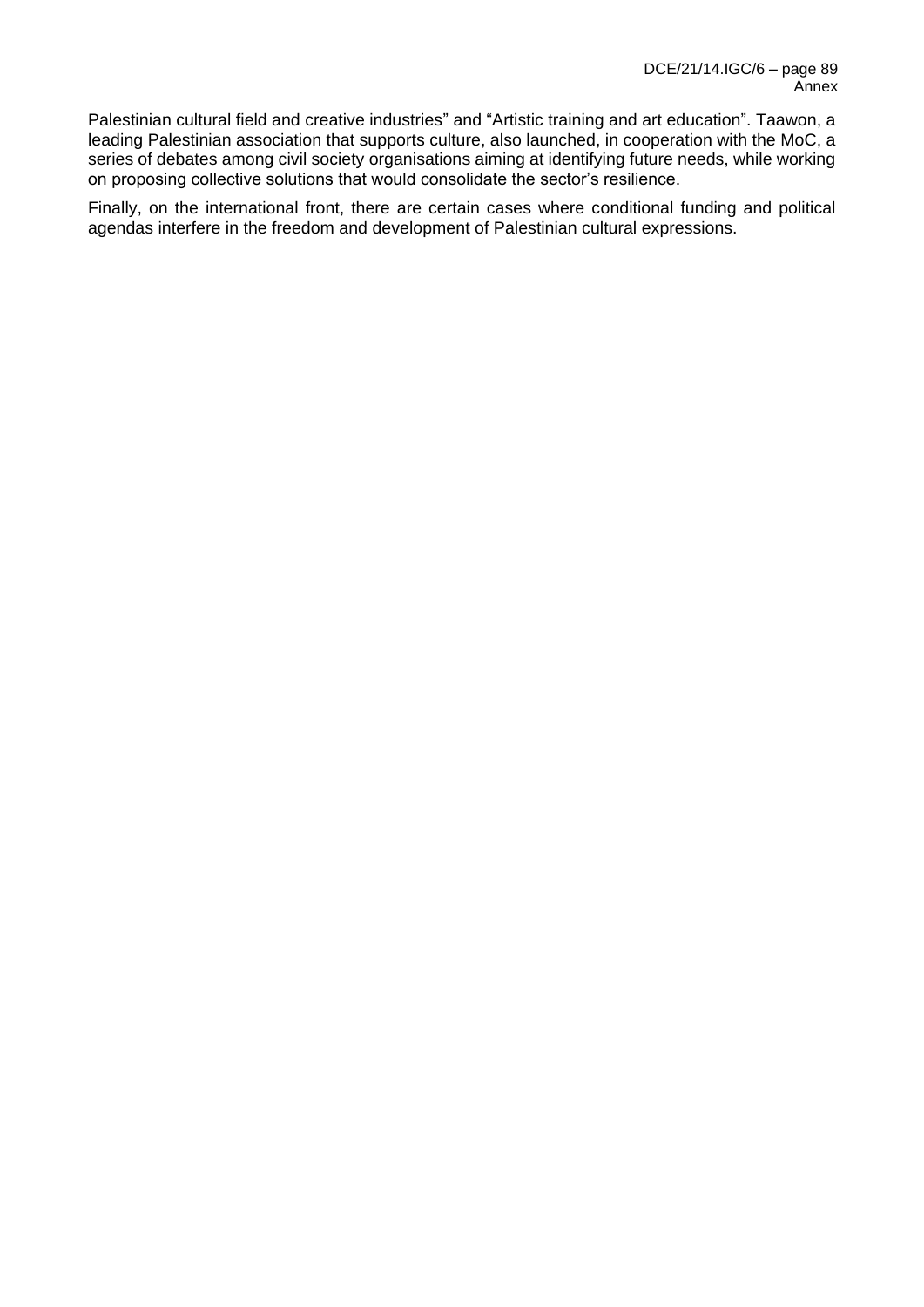### **PANAMA**

The objectives and priorities of Panamanian public policies aimed at complying with the 2005 Convention on the Protection and Promotion of the Diversity of Cultural Expressions can be found in three basic documents, namely the Action Plan Joining Forces of the National Government<sup>41</sup>, Law 90 of 2019<sup>42</sup> and the General Culture Bill<sup>43</sup>.

It is important to emphasize that until August 2019 the country did not have a public cultural entity at ministerial level, and today the first integral law on culture is being discussed in the National Assembly, which will later give the opportunity to formulate the first National Plan of Culture in our history. In this context, the related public policy objectives are listed as follows:

- 1. To strengthen the new cultural institutions with the necessary legal instruments to design and implement the National Culture Plan, which will include the participation of civil society,
- 2. To promote a policy with a human rights approach that will aim to foster, protect, guarantee and implement the cultural rights of the population,
- 3. To guarantee recognition of the cultural dimension of sustainable development, promoting its inclusion in the design and implementation of the public policies of the Panamanian State,
- 4. To foster the growth and consolidation of the creative economy, incorporating into cultural regulations and public policies support for the creation of incubators for projects related to the cultural and creative industries, through public-private partnerships,
- 5. To create the Network of Art and Culture Centres in provinces and regions, cultural spaces that allow the development of creativity, arts and cultural entrepreneurship, in order to contribute to the strengthening of the social fabric and citizenship,
- 6. To promote cross-culturalism through policies, plans and strategies that encourage dialogue, respect, mediation and creative collaboration between various cultural communities, ensuring that this interaction takes place under conditions of equity so that it helps to enrich each other's culture.
- 7. The establishment by law of public funding for projects of creation, production, dissemination, promotion, distribution, marketing, exhibition, conservation, restoration, education, training and research related to culture in general.

<sup>41.</sup> Available in Spanish at [https://www.presidencia.gob.pa/tmp/transparencia/4-Pilares-1-Estrella-y-125-](https://www.presidencia.gob.pa/tmp/transparencia/4-Pilares-1-Estrella-y-125-Acciones-Prioritarias.pdf) [Acciones-Prioritarias.pdf.](https://www.presidencia.gob.pa/tmp/transparencia/4-Pilares-1-Estrella-y-125-Acciones-Prioritarias.pdf)

<sup>42.</sup> Law No. 90 (2019) Establishing the Ministry of Culture and other provisions available in Spanish at [https://www.gacetaoficial.gob.pa/pdfTemp/28840\\_A/GacetaNo\\_28840a\\_20190816.pdf.](https://www.gacetaoficial.gob.pa/pdfTemp/28840_A/GacetaNo_28840a_20190816.pdf)

<sup>43.</sup> Available in Spanish at [https://www.espaciocivico.org/wp](https://www.espaciocivico.org/wp-content/uploads/2020/02/general_de_cultura.pdf)[content/uploads/2020/02/general\\_de\\_cultura.pdf.](https://www.espaciocivico.org/wp-content/uploads/2020/02/general_de_cultura.pdf)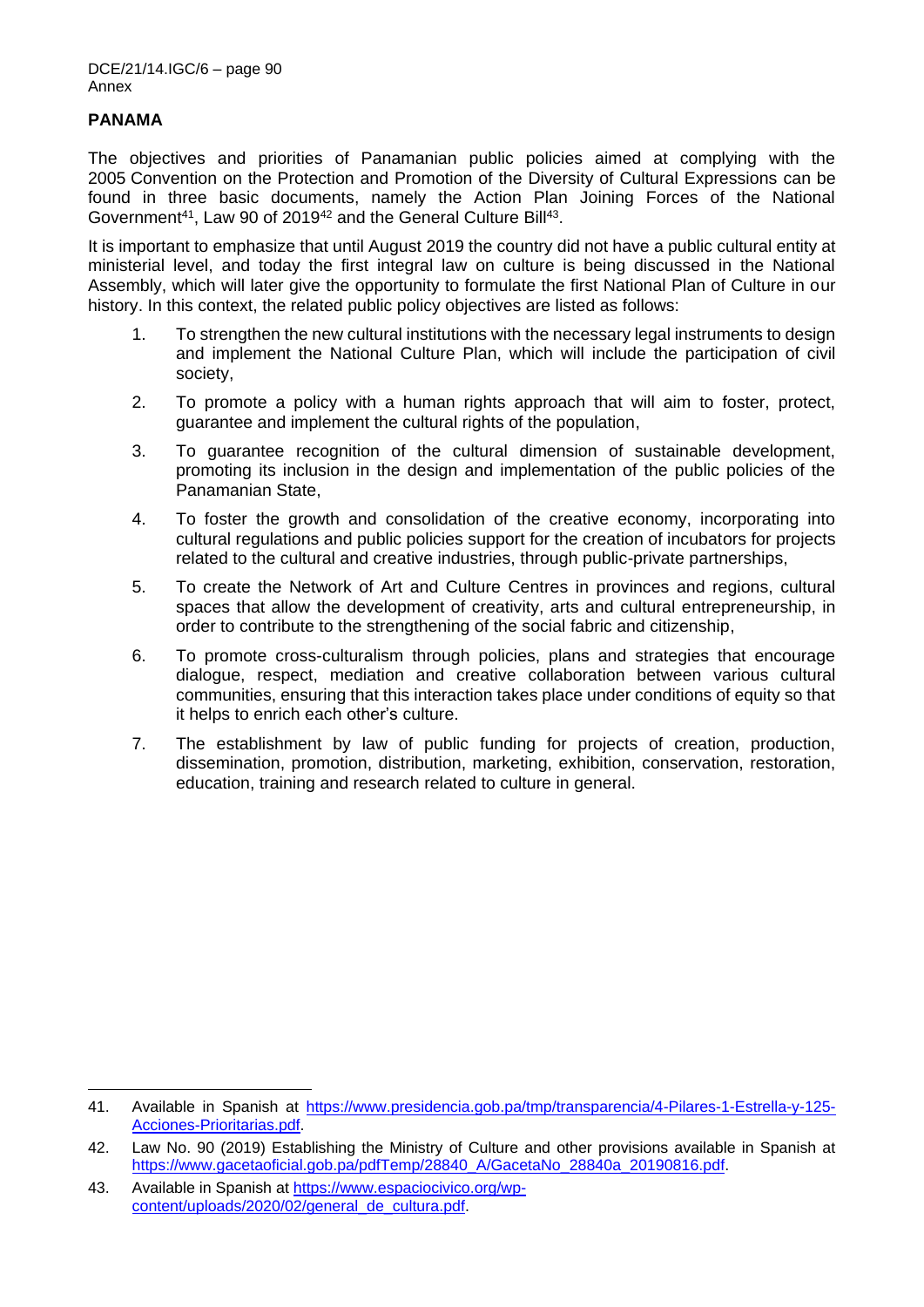### **PARAGUAY**

The National Secretary of Culture (SNC), dependent on the Presidency of the Republic of Paraguay, is the governing body for designing, regulating and promoting cultural policies, protecting tangible and intangible cultural heritage, preserving cultural and linguistic diversity, and promoting and protecting citizens' participation in the practices of cultural manifestations, as well as in artistic and cultural creations and activities, with the aim of reinforcing the national identity. It is responsible for implementing the 2005 Convention on the Protection and Promotion of the Diversity of Cultural Expressions by including the objectives of the Convention among the actions designed and approved within the National Culture Plan 2018-2023.

The National Culture Plan 2018-2023 established avenues of action within Axis 2 "Cultural Processes", the results of which will respond to the application of the Convention. This axis comprises 17 avenues of action and their respective results and also includes three work programmes with their respective objectives and results, whereas Programme n°3 "Promotion of Cultural Processes" provides for the design and execution of projects, such as cultural diversity, respect for cultures and the promotion of the rights of indigenous peoples.

The plan is reviewed every year, updated in terms of the results obtained in the previous period and reported to the Results-Based Planning System (SPR) administered by the Technical Planning Secretariat (STP) and implemented annually through the Operational Investment Plan (POI).

Programme n°3 "Promotion of Cultural Processes" provides for the following results: mechanisms and actions aimed at guaranteeing equal opportunities for citizens especially to the sectors of cultural and artistic management, creation and production, and quality cultural processes.

The SNC has several co-management mechanisms, such as frameworks, bilateral and specific agreements with other public institutions dependent on its executive, legislative and judicial branches, as well as with governments and municipalities, organisations from the cultural sector, foundations and non-governmental organisations.

The SNC has the National Council of Culture, created by Law No. 3051/2006, where public institutions and various cultural sectors are represented, and meets at least four times a year. It is a consultative entity of the institution.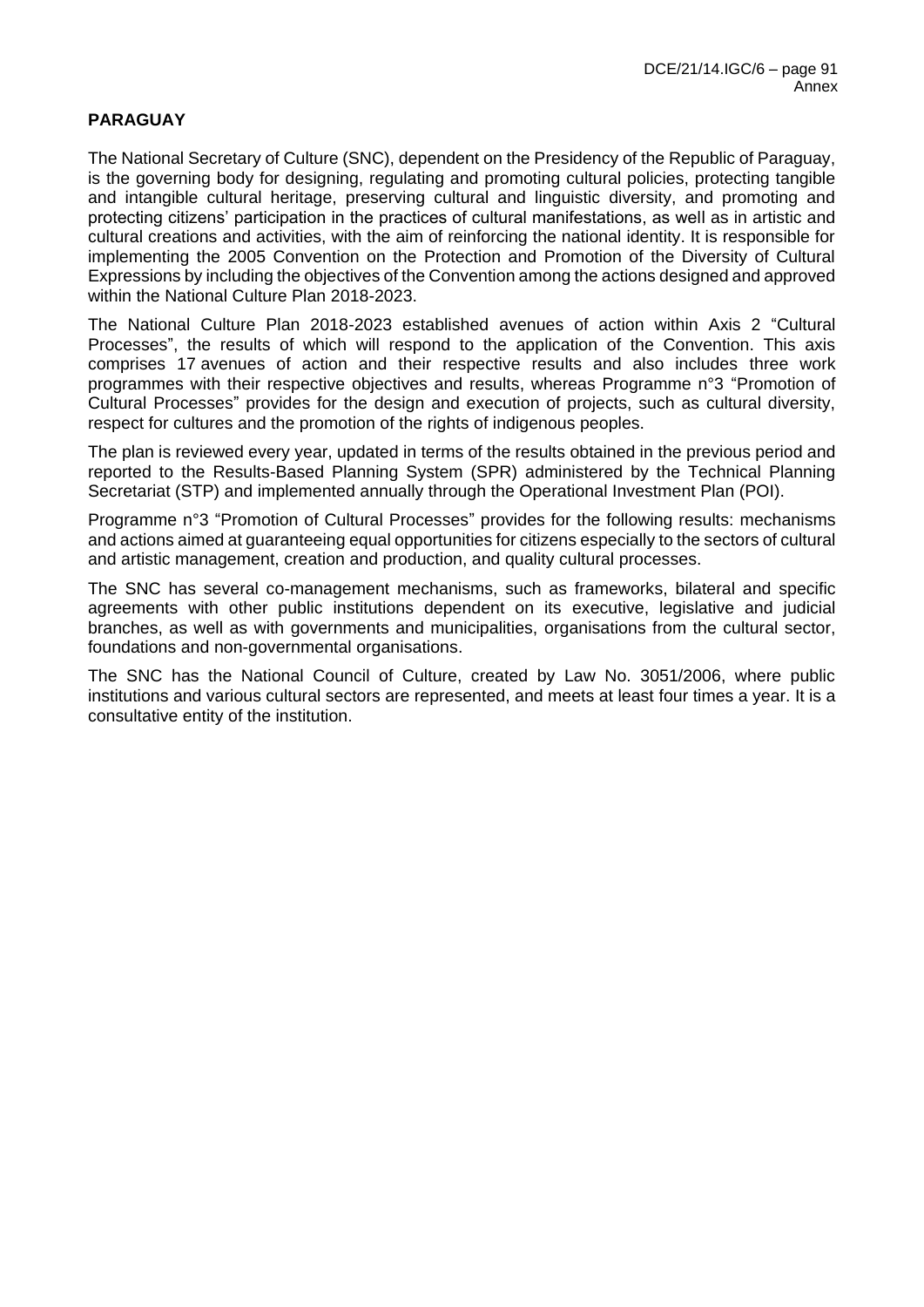## **PERU**

This quadrennial periodic report includes 48 policies developed during the 2016-2019 period and has been prepared through a participatory process carried out from May 2019 to April 2020. The work plan to build the quadrennial periodic report has incorporated working groups with representatives of the private and public sector, unions and academia, as well as spaces for presentation and consultation with diverse groups of actors from the creative sector in Lima, Chimbote and Cusco. The findings recorded in this report can be read at three levels of analysis: i) distribution of the policies: the measures in accordance with the four objectives established in the monitoring framework; ii) content of the policies: themes, new contributions and sustainable measures; and iii) transversal perspective: main achievements and challenges.

The first level of analysis focuses on the distribution of the reported policies and measures among the various objectives set out in UNESCO's monitoring framework. These are mainly contained in Objective 1 ('Supporting sustainable systems of governance for culture') (21 policies). This objective gathers initiatives related to the various stages of the value chain of the cultural industries and arts, including training, creation, production, distribution and access, among others, as well as policies that transversally affect the entire sector, so it understandably includes most of the compiled policies, measures and strategies.

Regarding the other objectives, the distribution varies in the number of measures reported.

Objective 3 ('Integrating Culture in Sustainable Development Frameworks') also records a considerable number of the reported policies (17 policies), being an indicator that the platforms and spaces for skill formation and the generation of networks of collective work have been priority topics for cultural management in the past four years. Some of the measures included in Objective 3 address topics as diverse as the Culture Points Network, the audience-oriented area of the Grand National Theatre and training for public officers, and also proposals from civil society, such as the shared advocacy agenda of the *Alianza Peruana de Organizaciones Culturales* (Peruvian Alliance of Cultural Organisations) and the Cultural Governance Programme of the University of Piura, among others.

Moreover, fewer measures were reported in Objective 2 ('Achieving Balanced Flow of Cultural Goods and Services and Increasing the Mobility of Artists and Cultural Professionals') (5 measures) and Objective 4 ('Promoting Human Rights and Fundamental Freedoms') (5 measures). Although these are works in progress that still need to be consolidated through strategies and policies, it is crucial to note the contributions of the private sector, civil society and academia for the promotion and participation of women in the sector, the strengthening of artists' working conditions and the flow of cultural goods and experiences at international level.

At the second level of analysis, the contents of the reported measures are examined. Many of these are novel, very diverse measures, with years of experience in their implementation, and which jointly indicate significant breakthroughs in the development of the cultural industries and creative sectors. This gains more relevance if the quadrennial periodic report presented by Peru in 2012 is considered; although it is possible to report on the status of projects already reported in the previous quadrennial periodic report — such as the "Culture Points" programme, which now has its own law, the Ruraq Maki Programme, which has developed a digital platform, and the IBER programmes, in addition to IBERcultura Viva — this time, the report is much more comprehensive, detailed and diverse.

Regarding the sectors, the public sector has reported initiatives for all the objectives, through both programmes and regulatory frameworks that aim to enhance access to creation (*Libertad Creativa*), encouraging people's active participation in cultural life through physical spaces or digital media (*Cultura24*) and through strategies that arise from coordination with other public institutions (*Libertad Creativa*, *Barrio Seguro*, etc*.*).

Also noteworthy is the progress made in terms of institutionalization through the promotion of culture from the public sector during this period. This is evidenced by achievements in the form of sustainable financing, such as the Economic Incentives for Culture, which are programmed on an annual basis, have increasing financing and are prepared jointly with the sectors, and through initiatives promoted by other ministries that range from proposals based on creative tools for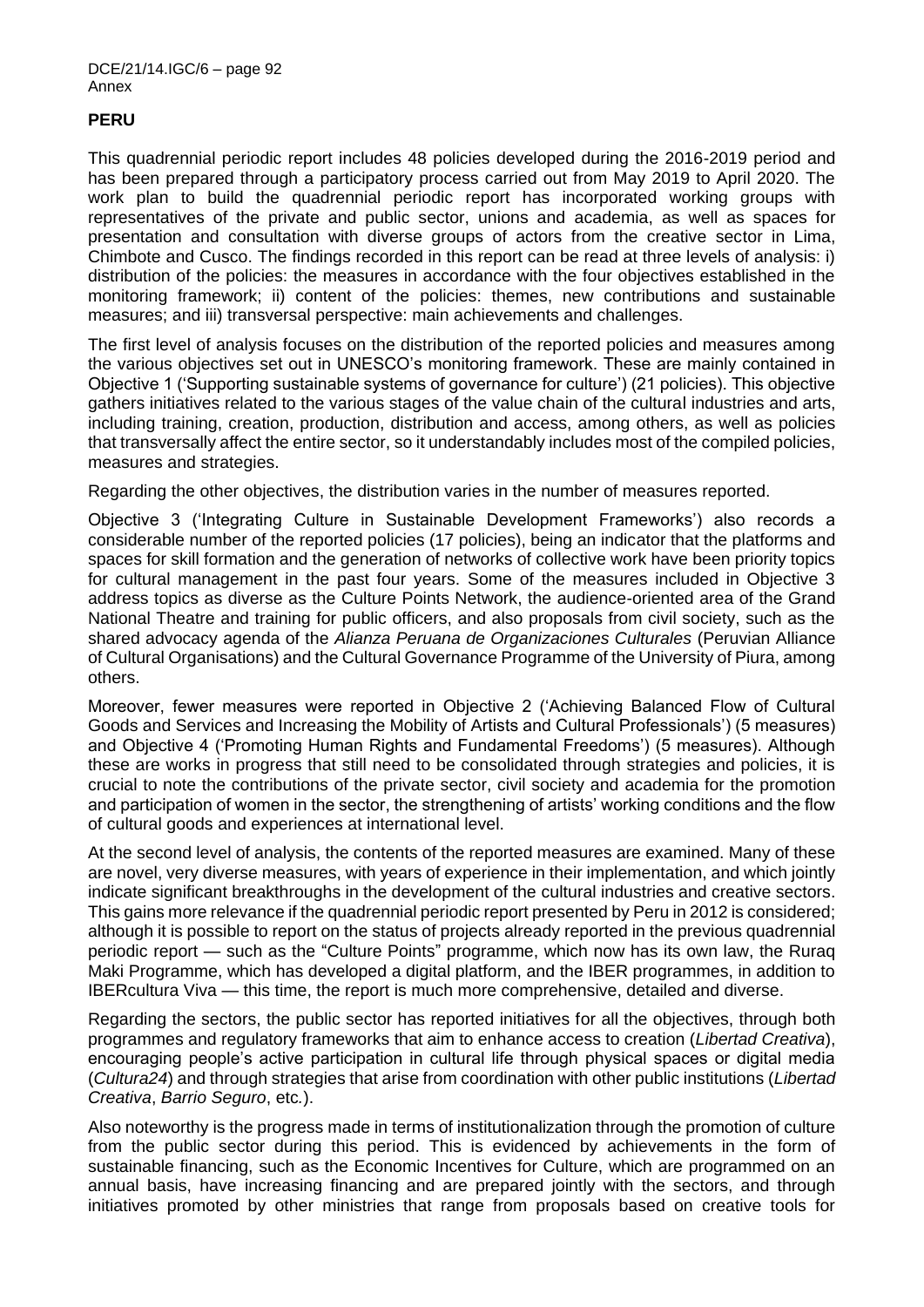achieving sustainable development goals, such as courses by the National Penitentiary Institute (INPE), and programmes by the Ministry of the Interior or by the Ministry of Education, which value the importance of culture as transversal in all areas of life.

Along these same lines, it is crucial to highlight the context in which these actions have been developed. This is undoubtedly a period in which remarkable breakthroughs and stable strategies that contribute to the growth of the cultural and creative industries have been recorded. But this is also a context of constant political changes that lead to general instability for the sector — abrupt changes in Peruvian political-institutional structure, constant changes in the management of the Ministry of Culture itself, and therefore different priorities that hinder the sustainability of mediumterm policies, strategies and actions in the sector. This period also coincides with the creation of the National Cultural Policy which is still in progress. Its importance for the development of the sector is worth highlighting, as well as the crucial changes it will generate, once presented, and which will probably be mapped in the next quadrennial periodic report. Both documents—each of them with a specific profile, with the National Cultural Policy seeking to establish guidelines for the culture sector and the quadrennial periodic report outlining the state of affairs of the creative sector—will have an impact on the sustainability, continuity and strengthening of the recorded policies.

On the other hand, the private sector and civil society design and implement initiatives that represent important pending works that the public sector has not been able to fully address and that are essential for the development of the sectors, including mapping, diagnoses, surveys and training spaces, among others. These are the cases of academic institutions such as the Pontifical Catholic University of Peru and the University of Piura, which, among others, have become capacity-building spaces for cultural agents, as well as spaces responsible for generating information and producing updated knowledge about the sector and its different components. Civil society, for its part, plays a key role by positioning itself as an active agent that influences the development and monitoring of public policies, through organisation and coordination platforms such as the Alianza Peruana de Organizaciones Culturales, which gauges and disseminates the needs and requests of multiple civil society organisations interested in actively contributing to public policy.

The third level of analysis is set out based on a transversal view of the reported policies in order to identify the achievements of the last four years, as well as the challenges and works in progress.

As has already been mentioned, the growth of the creative sector is indisputable, and this compilation of policies allows to see clearly what the current and future urgencies are, posing a tentative order of priorities.

This transversal view was built on a task of systematization and analysis task carried out by the team in charge of preparing the quadrennial periodic report, but mainly on open meetings with representatives of civil society organisations, unions and associations, actors associated with academia and the members of the national team. Therefore, it is crucial to highlight that the selection of the challenges corresponds to a collective effort to coordinate and organize the information gathered, and also to make the opinions and urgencies of each participant known.

Eleven challenges condense 58 proposals prepared by the different participating actors into the following concrete statements and clear tasks for the following four years: 1) strengthening the intercultural approach; 2) strengthening cultural management at the local level; 3) enhancing interinstitutional coordination; 4) having updated information systems; 5) promoting the participation of women and LGTBI communities in cultural life; 6) improving the working conditions of culture workers; 7) enhancing and enabling the digital environment; 8) strengthening measures aimed at creation and management; 9) generating strategies for national and international mobility; 10) establishing synergies with civil society and the private sector; and 11) the National Cultural Policy. The challenges are developed in the last section of the report.

The quadrennial periodic report presented by Peru in 2020 has been prepared during a period of time affected by atypical conditions that put sectoral priorities into perspective and cause constant changes and reformulations to the sector's central issues. Therefore, the challenges presented in this document have been organized based not only on the context and the needs of a state of emergency, triggered by the health crisis caused by COVID-19 since 15 March 2020 but also with the aim of developing the sector in the long term.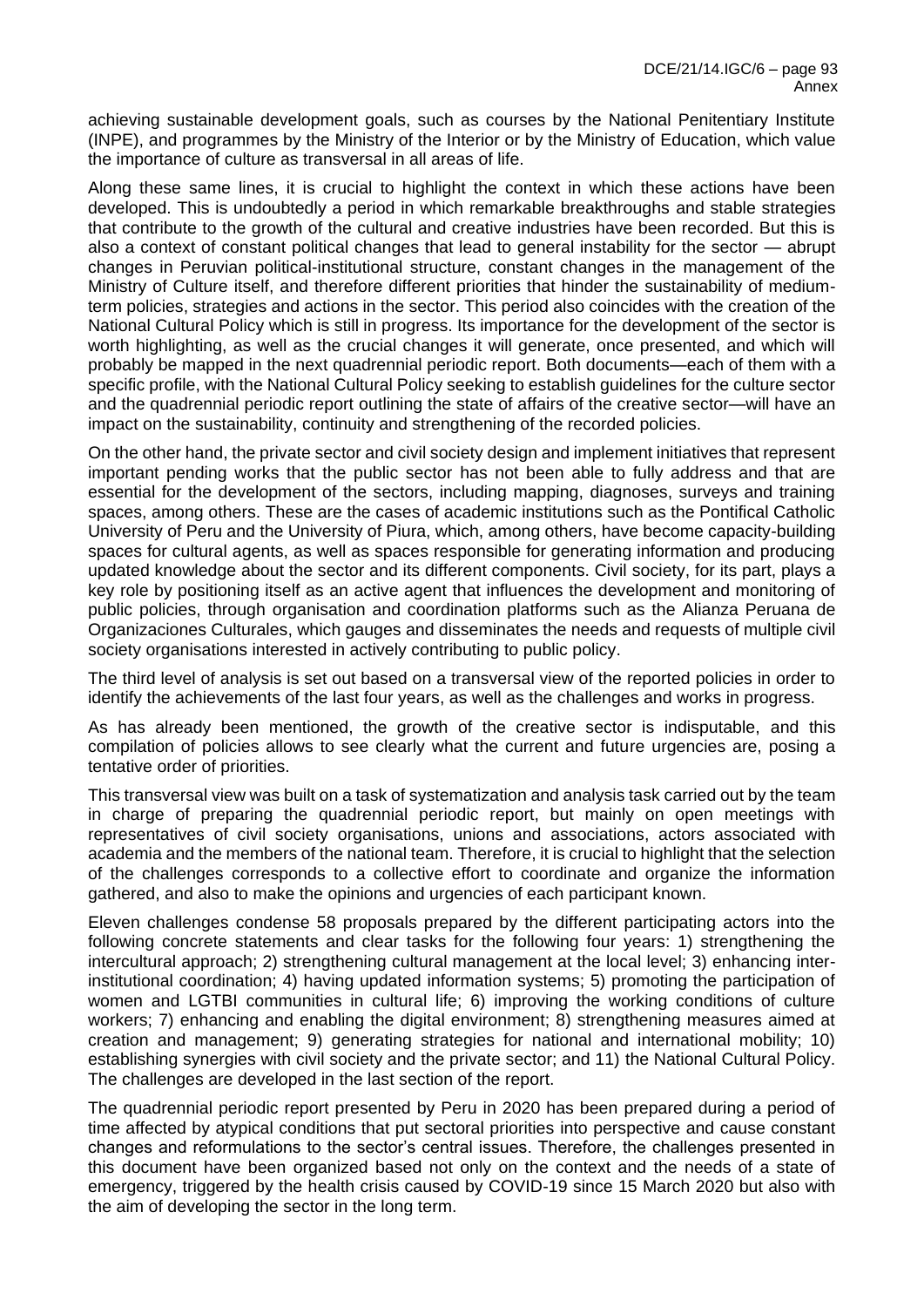## **POLAND**

Poland has been a multicultural country for centuries. The Polish national identity is a multi-layered concept shaped by diverse collective experiences of people coming from various ethnicities, languages, religions and traditions. As a meeting point for Western and Eastern cultural traditions, Polish cultural heritage represents the essence of European civilization.

Poland has a long-standing tradition of accepting cultural diversity, which is an essential dimension of the identity of polish society. Cultural diversity based on the religious tolerance principle peaked in the XVI century when Poland and Lithuania built the Polish-Lithuanian Commonwealth. From the XVIII century to the year 1918, Poland had lost political independence, albeit the Polish community had been developing a culture in many different dimensions, creating from it the fundaments of collective existence. After the Second World War and spending 1944 - 1989 under a Communist regime, in 1989, Poland made a democratic transition and began integrating with the European Union and the Euro-Atlantic community. Nowadays, as a member of the European Union, Poland creates a friendly climate for building an exciting and diverse cultural life. Each year, it hosts dozens of festivals promoting music, theatre, fine arts and film, along with other nations' folk traditions and ethnic minorities living in this country.

Art institutions and culture-promoting organisations routinely cooperate with their counterparts from other European and non-European countries, organizing guest performances, participating in national and international festivals, staging joint exhibitions and co-producing performances. Theatres put on plays by authors worldwide and musical institutions regularly host outstanding foreign composers and musicians.

Notably, the economic rapprochement, unrestricted freedom of travel and shared laws governing many areas of operation across the EU contribute to cultural cooperation. Promoted by localgovernment authorities, border cooperation among cities, institutions and individual artists is an effective method for bringing down cultural barriers.

From the beginning of his term in office in 2015, the Minister of Culture and National Heritage of the Republic of Poland introduced a programme that in many aspects implements the 2005 Convention on the Protection and Promotion of the Diversity of Cultural Expressions.

The priorities of the Minister's programme are as follows:

- I. Providing stable means of support to artists and cultural institutions,
- II. Enhancing the level of services and the quality of operation of cultural institutions in Poland, revising legal regulations as a follow-up to extensive consultations in artistic milieus,
- III. Developing the competences of Polish society in the field of culture,
- IV. Shaping the Polish "political community" through the promotion of a culture of remembrance and identity and a policy of remembrance,
- V. Enriching popular culture with elements of high culture,
- VI. Fostering civic participation in culture,
- VII. Aiding the growth of artistic freedom and creative pluralism,
- VIII. Fostering the development of creative industries,
- IX. Disseminating awareness of the antitotalitarian identity of Poles abroad,
- X. Promoting Polish culture abroad.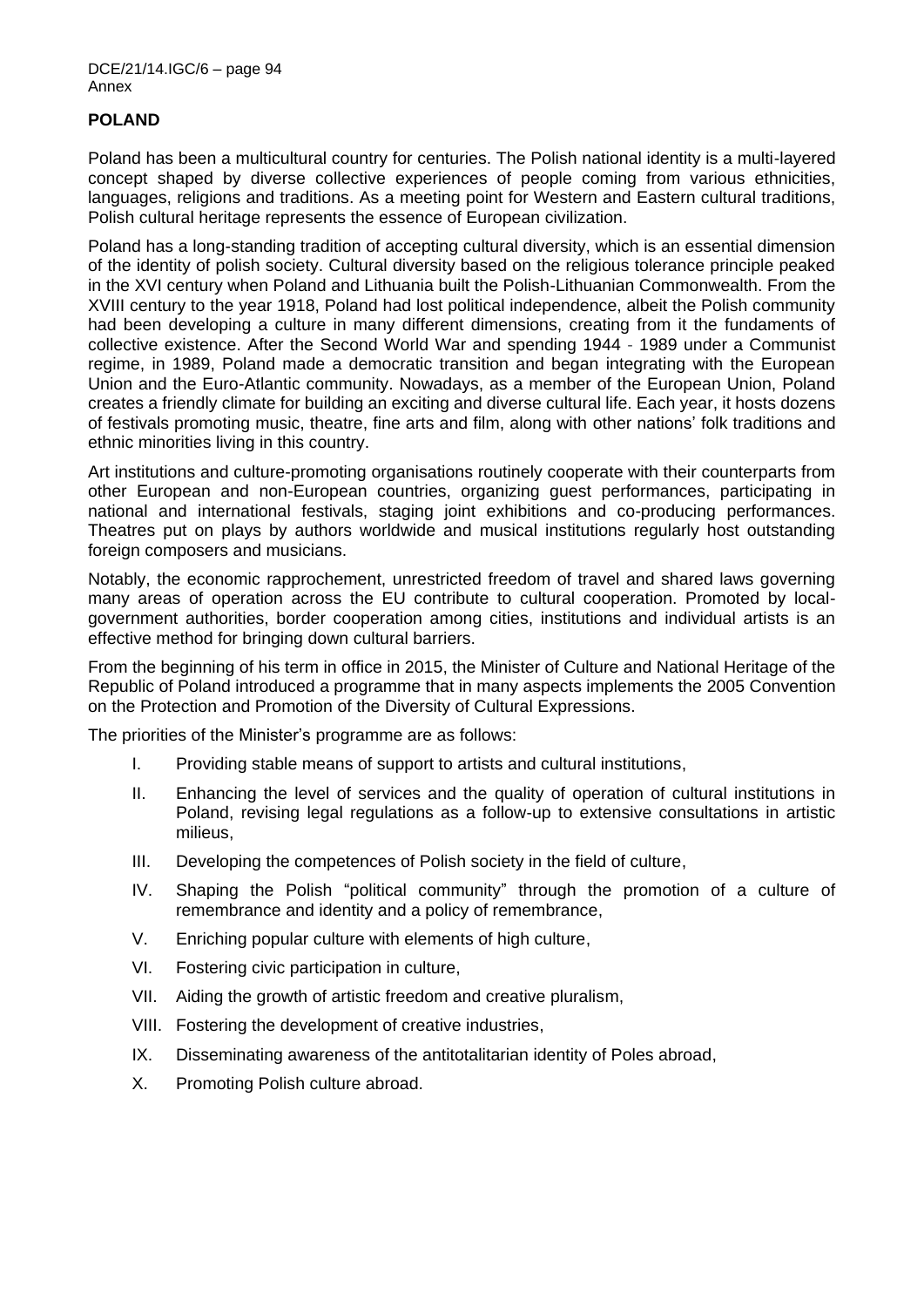The projects described in this report are only a part of the totality of measures undertaken at various levels and by multiple institutions. This report focuses on the policies and measures initiated at the national level with a view to protecting and promoting cultural diversity in Poland in the 2016-2019 period. It is particularly concerned with the activities of the Ministry of Culture and National Heritage and the subordinated organisations it has established within its framework. The contents of this document reflect the ten priorities of the public cultural policy mentioned above.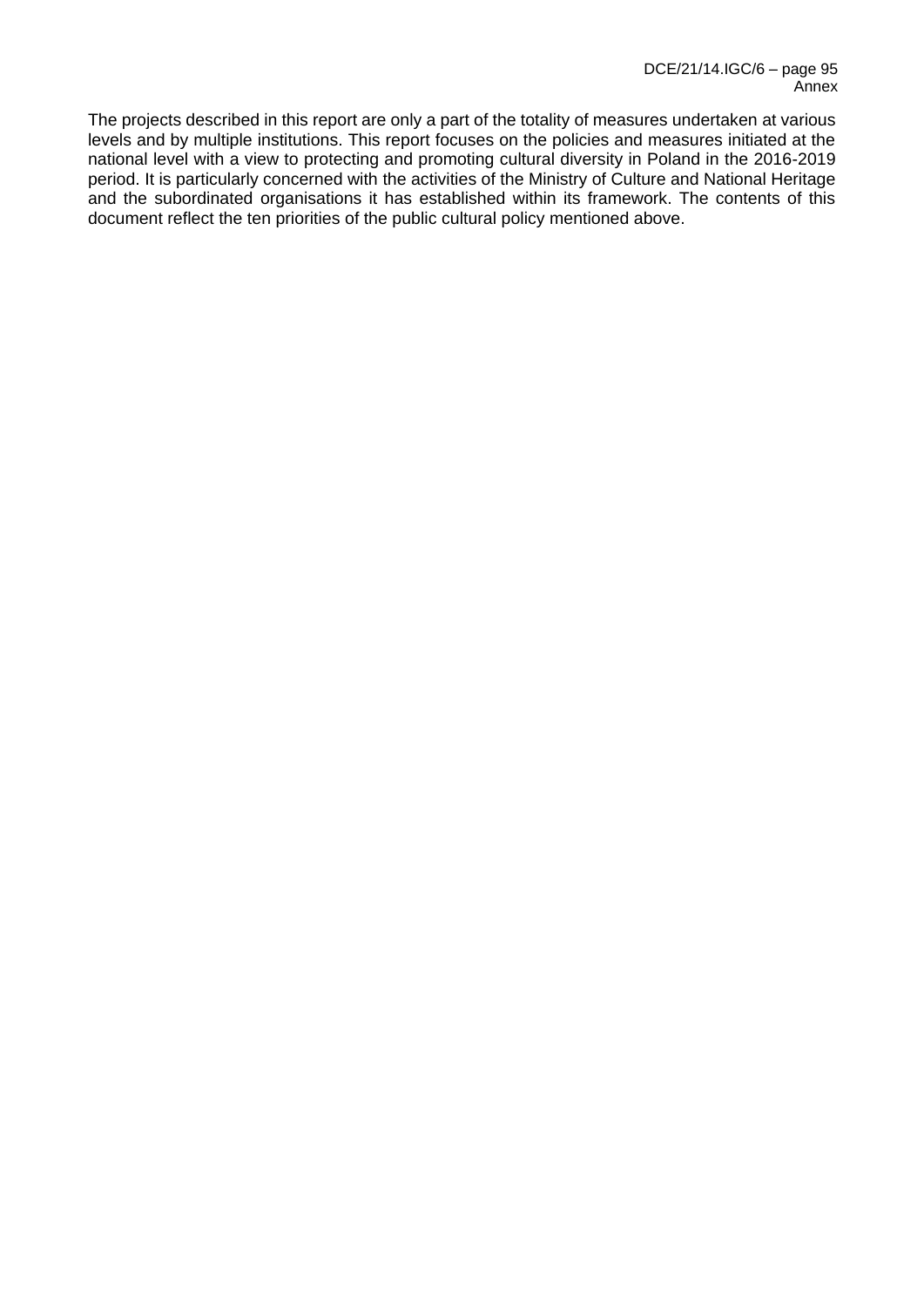# **QATAR**

The State of Qatar has attached great importance to the objectives of the 2005 Convention on the Protection and Promotion of the Diversity of Cultural Expressions and its guidelines. Qatar's election as a member of the International Committee for the Convention on the Protection and Promotion of Cultural Expressions in 2019 is indicative of the extent of the State of Qatar's commitment to implementing this Convention and its belief in its value. As cultural diversity represents a fundamental dimension in this agreement, it is a natural extension of what the Qataris have been convinced for several generations: the necessity of dialogue between cultures and of raising awareness of its value locally, regionally, and internationally. Although the agreement was linked to achieving the sustainable development goals, it was mainly based on ensuring the human rights and fundamental freedoms expressed in the Qatari Constitution. It was affirmed by "Qatar Vision 2030", which called, in this context, for the main goals outlined below to be achieved:

- Intensifying and enhancing cultural exchanges with the Arab peoples and other peoples in general. Nurturing and supporting dialogue among civilizations and coexistence between different religions and cultures,
- Contributing to achieving global peace and security through political initiatives, development and humanitarian aid.

The State of Qatar believes that supporting the diversity of cultural expressions is a way to bring about a shared life in the world, in addition to be a resource for unleashing human creativity in various fields. The Ministry of Culture and Sports and Cultural Sector and partner institutions have endeavoured to consider cultural diversity as a significant concern of society and have seen the "cultural differences" as elements of enrichment for the community and as factors for developing its intellectual and creative capacities. Diversity does not only allow the transfer of knowledge but will also enable experiences. The Ministry of Culture and Sports has undertaken over the past four years the development of a national strategy for the cultural sector, among its most prominent goals of achieving cultural diversity.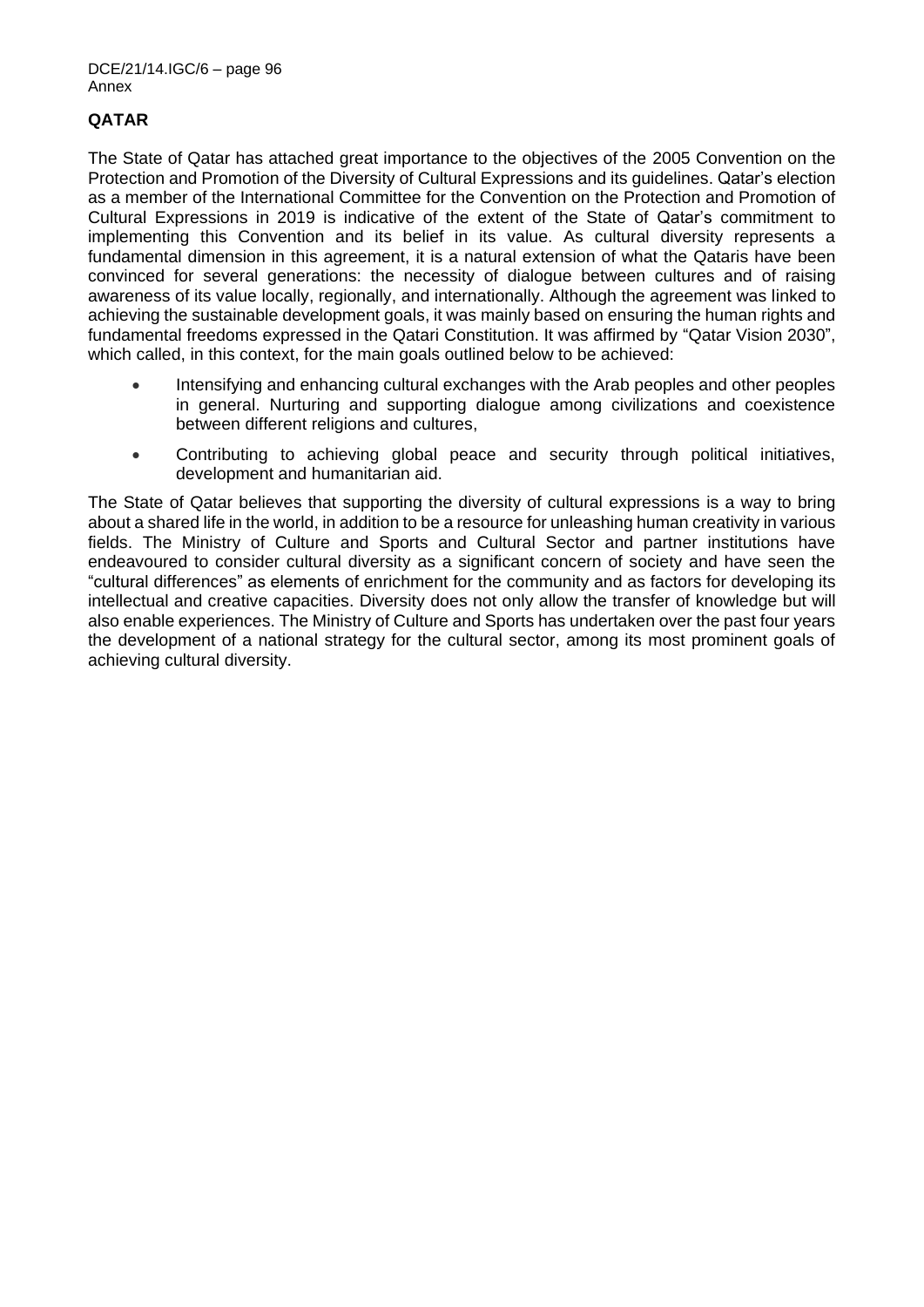#### **ROMANIA**

This report provides an overview of the measures implemented at national level, in Romania, for the promotion and protection of cultural diversity between 2016 and 2019/2020.

It should be noted that the projects and programmes brought to attention notably concern the activities implemented by the Ministry of Culture and its subordinated structures, although partnerships with other public or non-governmental institutions are also mentioned.

In the presentation of the measures put in place to help achieve the four goals of the Convention, the report emphasizes the importance of supporting the cultural and creative sectors, the digitization of movable cultural heritage in partnership with institutions all over Romania, the partnership with civil society in the production of an alternative public policy in the area of traditional crafts, and cultural manifestations that support the mobility of artists and cultural professionals. A special emphasis was put on the contribution and integration of culture in sustainable development frameworks, both at national and international level.

Thus, building on this last point, the Ministry of Culture integrated in the 2018 National Voluntary Review, presented during the session of the United Nations High Level Political Forum on Sustainable Development, the UNESCO Culture for Development Indicators (CDIS) project that put forward the correlation of the 22 CDIS indicators with 9 of the Sustainable Development Goals and no less than 36 targets of the 2030 Agenda for Sustainable Development.

At national level as well, culture was integrated into the National Strategy for the Sustainable Development of Romania 2030, approved by Government Decision no. 877/2018.

Another important initiative refers to the digitization of cultural movable heritage, within the framework of the "E-Culture – the Digital Library of Romania" project, through which, by the end of 2021, some 550,000 items will have been digitalized and made available within the national digital library – culturalia.ro. Out of these digitalized items, 200,000 shall be made available on the European Digital Library – europeana.eu.

Support for the cultural and creative sectors, whose particular vulnerability was shown in the context of the COVID19 pandemic, was deemed important and the Minister of Culture has participated, since the outbreak of the pandemic and until the time of reporting, in no fewer than eight rounds of consultations/debates with cultural and creative sector representatives from different areas such as the music industry and festival organisation, theatre arts, the film industry, the independent cultural and creative sector, and publishing.

The mobility of artists and cultural professionals was at its best in 2018 and 2019/2020 when two major events were organised that strengthened not only the mobility of artists and cultural professionals but also reinforced intercultural dialogue, these being the Romania-France Season 2018/2019, which contributed to the strengthening of economic, scientific, cultural and societal relations between the two countries, and Europalia, organised in 2019/2020 with a focus on Romanian culture, which included over 250 cultural events in the fields of visual arts, music, cinema, literature, the performing arts and theatre.

The future priorities in the implementation of the Convention will undoubtedly focus on a better integration of culture in sustainable development frameworks, as well as on the continuation of support provided to the cultural and creative sectors that were put at risk and made vulnerable as a result of the COVID-19 pandemic.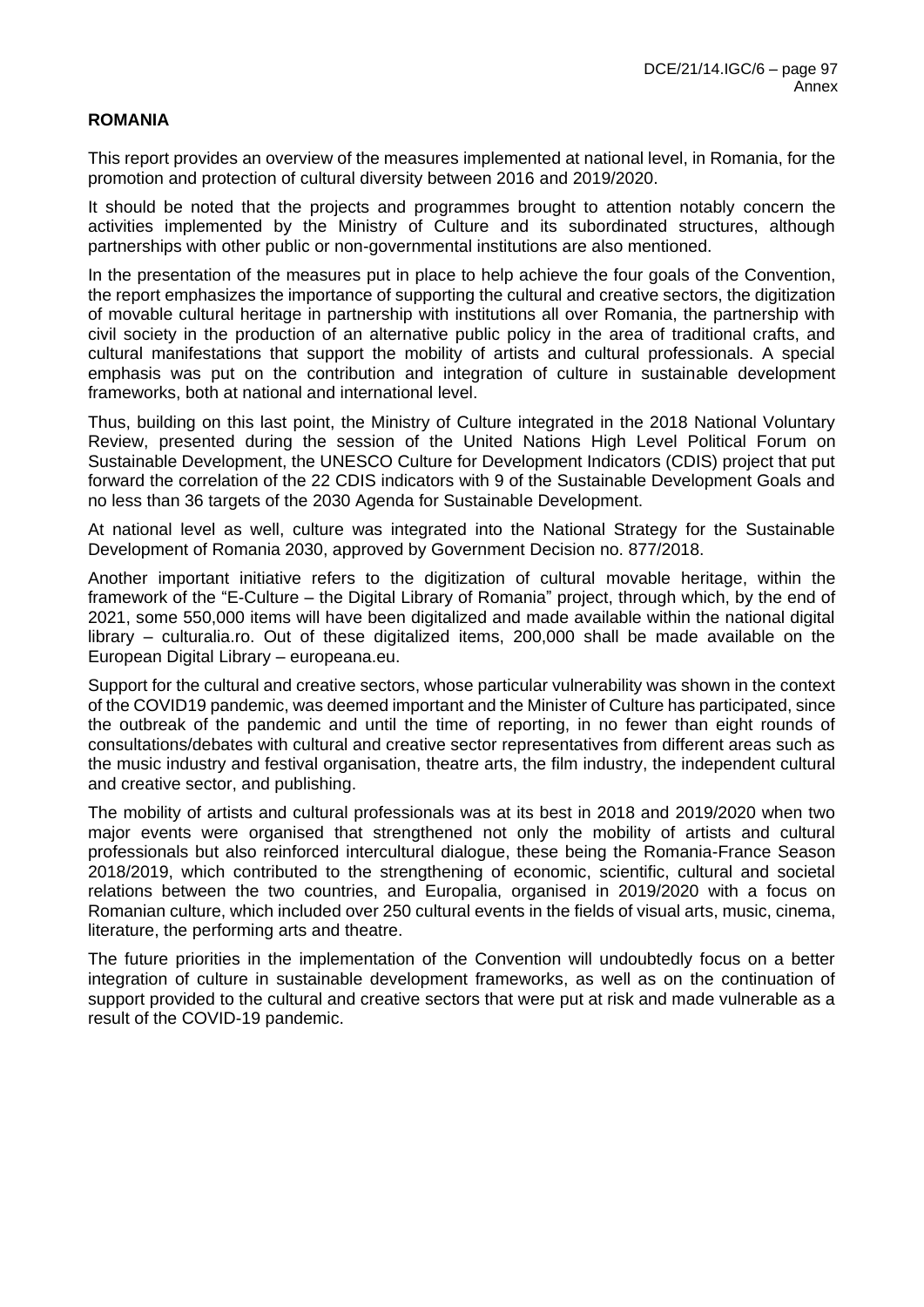### **RWANDA**

Rwanda ratified the 2005 UNESCO Convention in 2012. The Convention has been used together with other pre-existing guiding documents to strengthen and formulate sustainable development policies. For example, the existing national cultural heritage policy and some other cultural and creative provisions are aligned to the objectives of the Convention, especially with regard to the role of culture in Rwanda's sustainable development. The Convention has also been a catalyst to the participatory policy-making process among stakeholders from the public and private sectors, as well as civil society. In this regard, significant measures have been established with respect to cultural and creative expressions. Many of the measures herein reported are having or have already had a significant impact on the status of artists and stakeholders in the cultural and creative industry (CCI) and the Rwandan community at large. However, with the outbreak of Covid-19, the Ministry of Youth and Culture (MYCULTURE) has had to carry out a rapid assessment of the CCI to have a picture of the impact of Covid-19 and designed a Cultural and Creative Industry Recovery Plan.

Following Rwanda's first quadrennial periodic report in 2016, institutions and agencies, both public and private, as well as civil society, were heavily involved in the development of the booming cultural entrepreneurship sector which continues to play a significant role in Rwanda's sustainable development. In this respect, Rwanda Academy of Language and Culture, for example, initiated a cultural and creative industries job creation project, introduced the celebration of International Mother Tongue Day, supported the creation of the Rwanda Plastic Art Federation (PLASTAF), introduced art and culture festivals within "Umuganura" week to promote the Rwandan culture of valuing and celebrating achievements and crop yields from the country's soil, etc. Similarly, the Rwanda National Commission for UNESCO supported initiatives in favour of supporting the implementation of intellectual property rights in Rwanda's culture and creative industry. Awareness-raising and outreach programmes, Traditional Teaching Centre and the Urugangazi Traditional Dance Troup of the Institute of National Museums of Rwanda have also been enhanced to facilitate access to cultural and artistic heritage and job creation.

In addition to the existing political will, the ratification of the Convention has further enhanced regional cooperation especially through the East African Community (EAC) arts and culture festival "JAMAFEST", which is a biannual event, as well as the "International Forum on Cultural Spaces for Kigali" (IFCSK). These two measures are expected to make, and indeed have made, a significant contribution to regional integration and sustainable development through the production and dissemination of cultural and artistic performances as well as peace promotion activities among EAC member states and beyond.

Rwanda Media High Council has been a key partner in the struggle to implement the Convention and carry out research on cultural and local content production in Rwanda's media sector. In this respect, the Rwanda National Commission for UNESCO organized a series of training programmes meant for journalists and media owners to build a sustainable media regulatory system that ensures media freedom and promotes and protects media professionalism for development. As a result, the "Creating jobs through producing and acting in TV Series films" measure was born.

Finally, Rwanda as a State Party to the 2005 Convention has also engaged in initiatives to enhance awareness-raising and the participation of Rwandan civil society in the implementation of the Convention. In this respect, a number of workshops and meetings organized by the 2005 Convention implementation institutions were held on various occasions. Moreover, civil society itself has initiated awareness-raising activities that are aligned with the Convention and put the provisions of the Convention in practice. More importantly, civil society has both participated in the preparation of this report and contributed with its own section, particularly the Rwanda Arts Initiative, the Vision Jeunesse Nouvelle, the Roots of Nyabingi Cultural Heritage Centre, the Rwanda Plastic Art Federation and the Rwandan Society of Authors.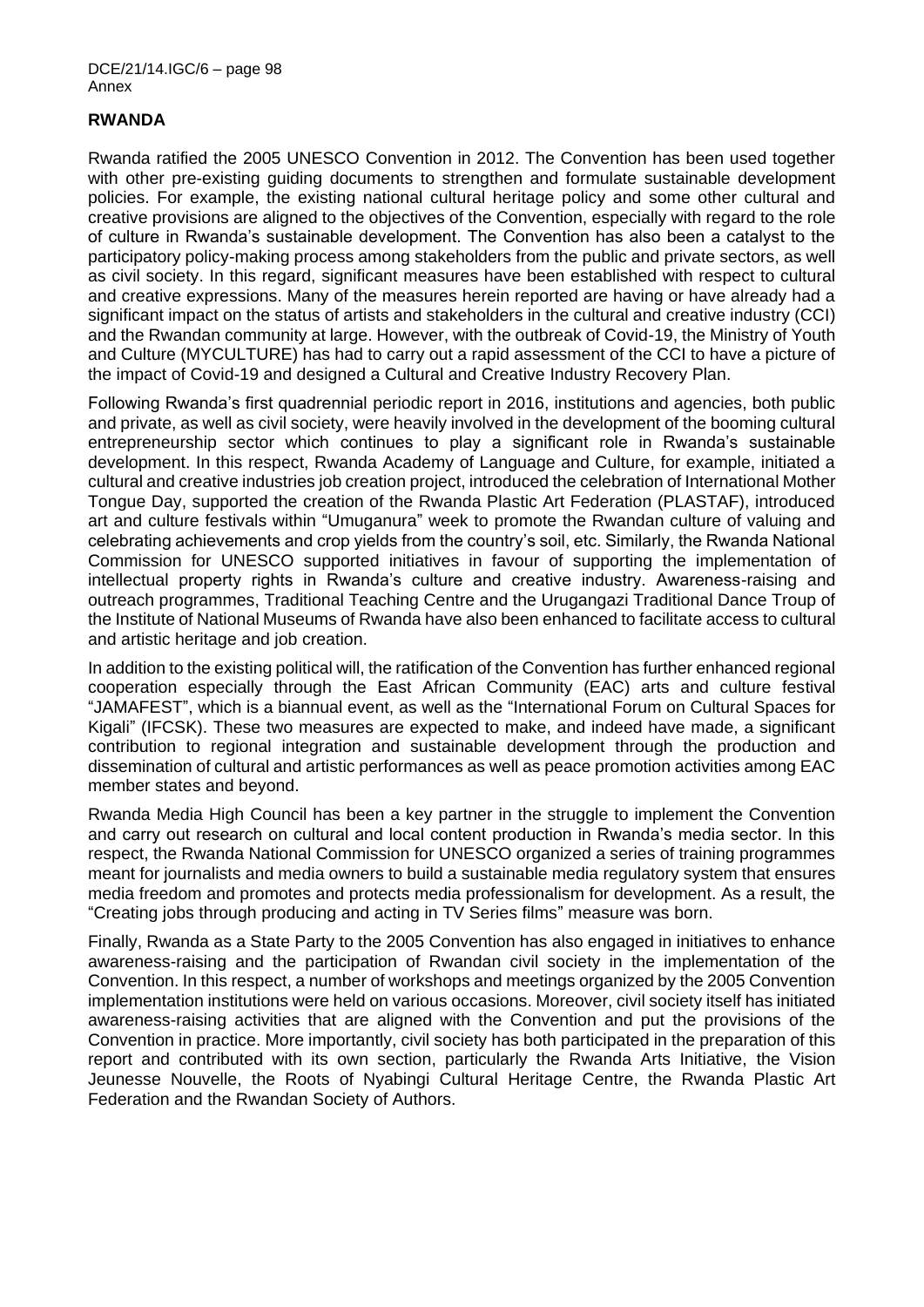# **SENEGAL**

In its first quadrennial report, submitted in 2016, Senegal presented a sample of achievements and projects which illustrated or provided some perspective on the country's cultural development policy.

With its long history of involvement in the conception and implementation of the Convention on the Protection and Promotion of the Diversity of Cultural Expressions, Senegal took the opportunity of this focus on the current and future priorities of its cultural sector policy to underscore its close relationship with this instrument.

In fact, its contribution to the drafting of this new international framework for the sharing of good practices concerning public cultural policy was essentially based on proposals reflecting its fundamental choices since attaining sovereignty.

Policies and measures related to cultural creation, production, dissemination, distribution and participation are the result of strategic directions which, in turn, illustrate the cross-cutting nature of culture.

The statement serving as grounds for this option, "culture is at the beginning and the end of development", has thus established the centrality of cultural policy as a reference for all sectoral policies and the source of intersectoral dynamics for sustainable development.

Based on these fundamentals, Senegal prioritizes a cultural policy which is consistent with the Convention. The construction of a cultural infrastructure in accordance with the choice for cultural decentralization must be situated within this framework. This transfers to local authorities the bulk of the powers related to the determination of cultural policies and the adoption of measures necessary for their implementation, powers originally held by the central State.

However, since territorialisation must avoid giving rise to centrifugal tendencies and other kinds of cultural isolationism, the indispensable regulatory role of the State, as the architect of consensus for the determination and achievement of shared local and national objectives, remains. Thus, public cultural policies aim first and foremost for the adoption and continuous adaptation of national reference frameworks such as those for the regulatory, economic, social and financial environments.

In accordance with these fundamentals, and from one year to the next, emphasis is regularly placed on:

- Developing throughout the country a network of modern access and dissemination infrastructures: libraries, museums, theatres, halls and other such spaces,
- The development and reinforcement of the capacities of human resources,
- Support for cultural initiatives, whether one-time or periodic events, whether conducted by professional organisations or by individual promoters of cultural and creative industries.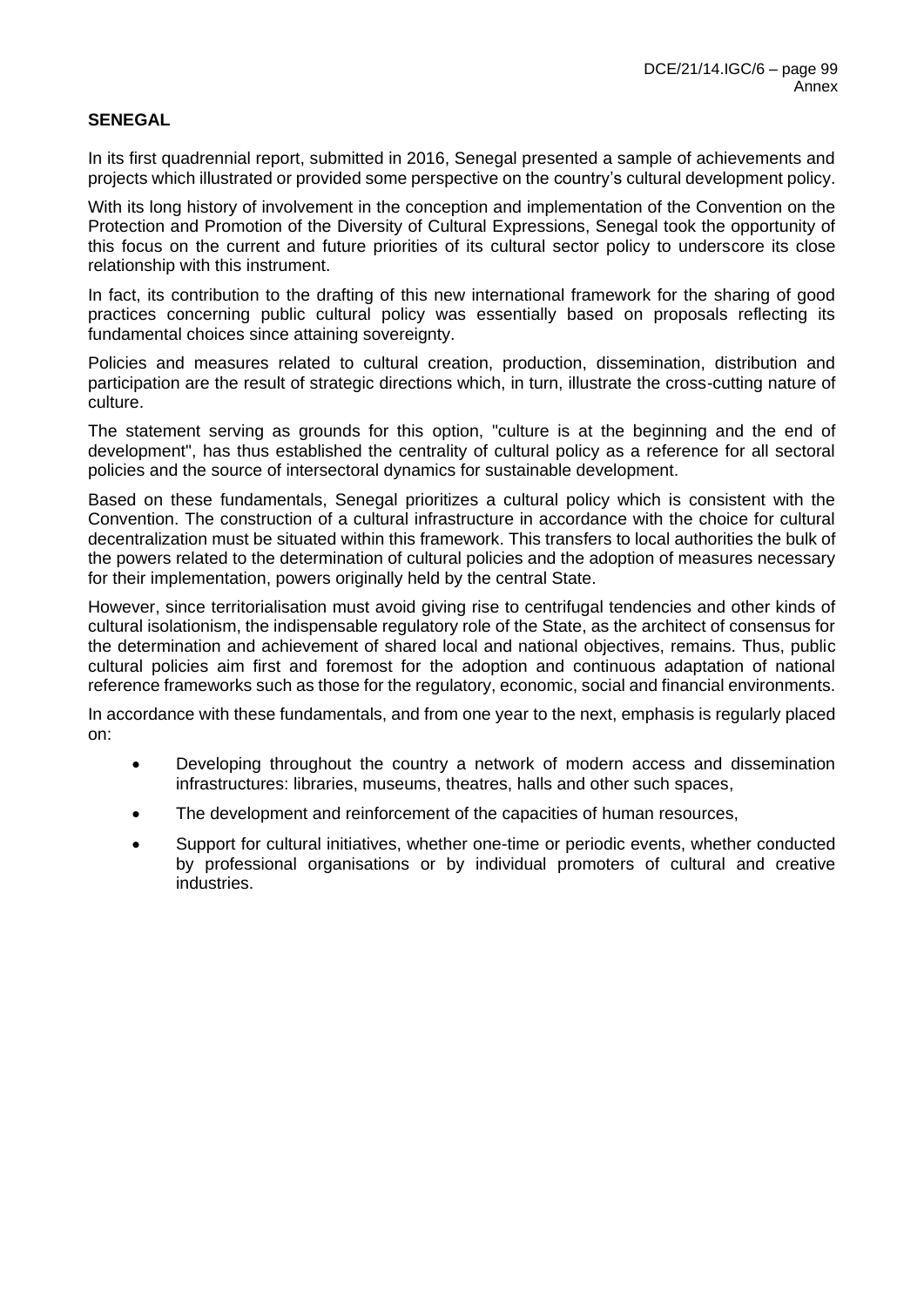DCE/21/14.IGC/6 – page 100 Annex

### **SLOVAKIA**

Main objectives and priorities in respect of the implementation of the 2005 Convention on the Protection and Promotion of the Diversity of Cultural Expressions in the Slovak Republic.

#### *Audiovisual policies*

The Government of the Slovak Republic approved a proposal to update the project for the systematic restoration of the audiovisual heritage of the Slovak Republic for the years 2016-2018 on 13 January 2016. The main objective of this project is to protect and gradually restore Slovakia's audiovisual heritage and subsequently to make it accessible to the public.

Act No 138/2017 on the Fund for the Promotion of the Culture of National Minorities entered into force on 1 July 2017. It included provisions amending the Act on the Audiovisual Fund that responded to several shortcomings identified during the Act's application in practice and also the need to stabilize the contribution from the state budget intended to support audiovisual culture and its future development in the Slovak Republic. On 1 January 2020, Act No 304/2019 entered into force with the aim of increasing competitiveness in the support system for the audiovisual industries in Slovakia and accelerate the economic stimulus for private investments in the audiovisual sector with a significant impact on the development of the economic environment concerned.

"Digital Audio-vision/Access to digitization" was a national project implemented by the Slovak Film Institute with Radio and Television Slovakia (RTVS) as a project partner between 2011 and 2015 as part of the Operational Programme Informatisation of Society, Priority Axis 2: Development and renewal of the national infrastructure of repository institutions.

### *Integration of culture into sustainable development policy*

Creation of a new communications instrument – the Forum for the Cultural and Creative Industries. The aim of the measure is to create an efficient communication channel between public and private sector actors in the cultural and creative industries. The new platform will make it possible to maintain up-to-date maps of the needs of the individual sectors of the cultural and creative industries to facilitate the adoption of the necessary measures.

### *Support for the preparation of regional policies on the cultural and creative industries through specialized educational activities*

Key educational activities have been designed for policymakers in territorial self-government to help them acquire the skills and knowledge needed to draft strategic documents specifically focusing on the regional and local development of cultural and creative industries.

"Blueprint for the Sustainable Development of Intangible Cultural Heritage and Traditional Folk Culture in the 2020–2025 Period" is a document produced in response to the need for policy at national level to reflect the Operational Directives and related documents on the application of the UNESCO Convention for the Safeguarding of the Intangible Cultural Heritage.

# *Priorities of civil society organisations for the future implementation of the Convention*

Amongst the key indicators are measures to support artistic freedom, including the right to the support, distribution and remuneration of artistic activities, the right to the protection of artists' social and economic rights and the right to participation in cultural life.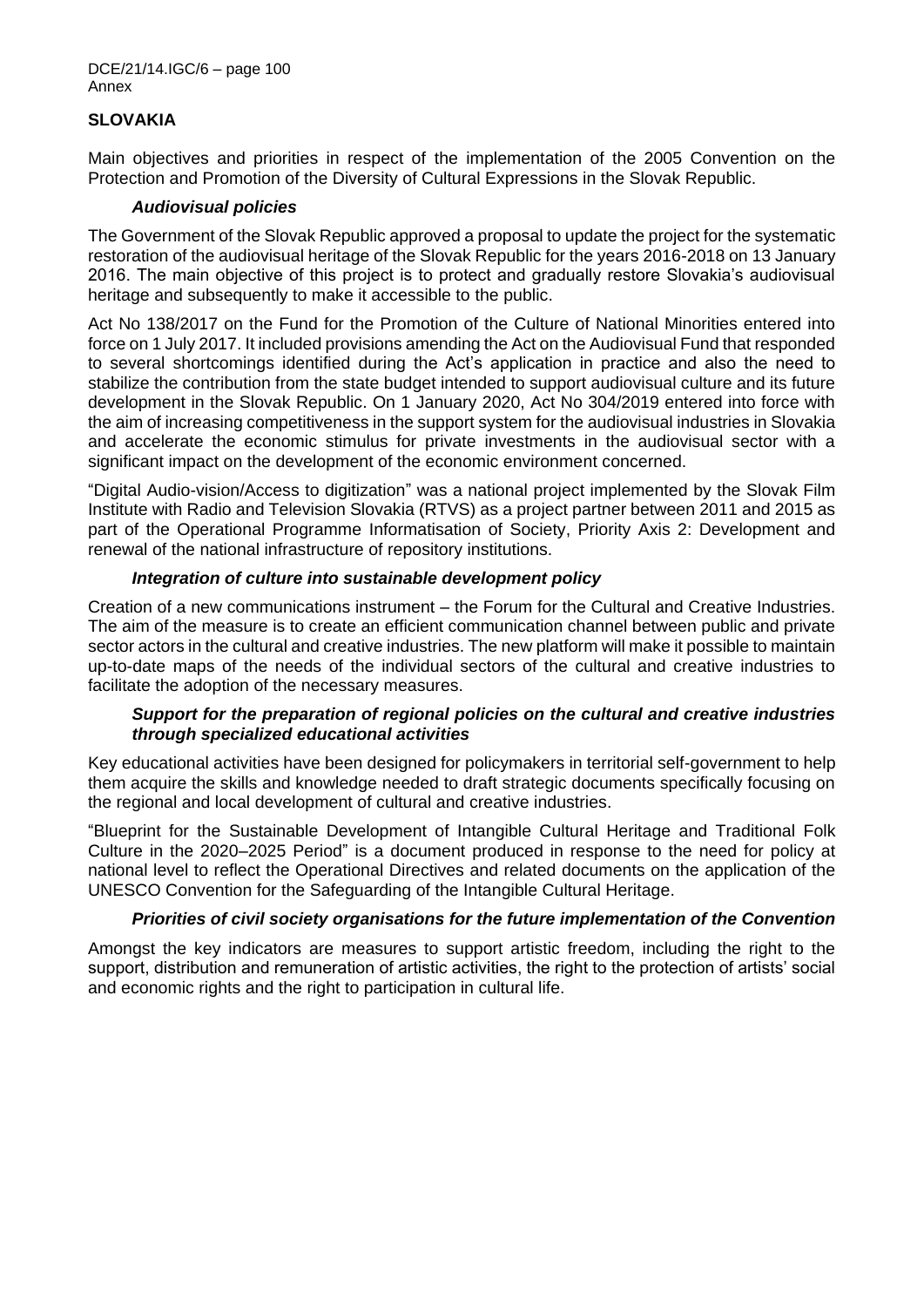### **SLOVENIA**

The Republic of Slovenia has prepared the quadrennial periodic report on the Convention on the Protection and Promotion of the Diversity of Cultural Expressions by including a wide variety of stakeholders as much as possible, ranging from various Ministry of Culture sectors and other relevant national bodies to municipalities and civil society. Every segment prepared information and the main highlights that form an important part of the overall report.

Historically, culture has played an extremely important cohesive role in Slovenia: its mobilisation potential influenced the birth of the Slovenian nation. This symbolic cohesive role continues to be strongly present in Slovenians' collective consciousness, but at the same time it also causes tension through inverse centripetal forces of cultural creativity, such as the emancipation and affirmation of alternative visions of reality. This neuralgic point of Slovenian culture is where Slovenia's exceptional creativity draws from; some of its images from the past four years are presented in this report.

In recent years, the focus of Slovenian culture and the creative landscape has shifted towards more modern topics, such as environmental protection, the inclusion of vulnerable social groups, the economy and the status of artists. Both the cultural policy and creators themselves are aware of the important role of creativity within the context of a sustainable society. The projects covered in this report highlight the importance of creativity in finding solutions to the most complex social issues, such as how music can be used to address the climate crisis, how state-of-the-art sustainable technology can be used to create functional and premium-design projects for the market, how vulnerable groups can be included in the creative process, how to provide working conditions for high-class artists, etc.

The painful realisation that creativity is the essential element of humanity only takes place when it has disappeared. In the history of a community, there are only rare moments when an opportunity arises to experience the invaluableness of cultural creativity for both the individual and the community. As a rule, this happens during major social and economic upheavals, when the true, sustainable values come to the foreground, including creativity as one of the most important.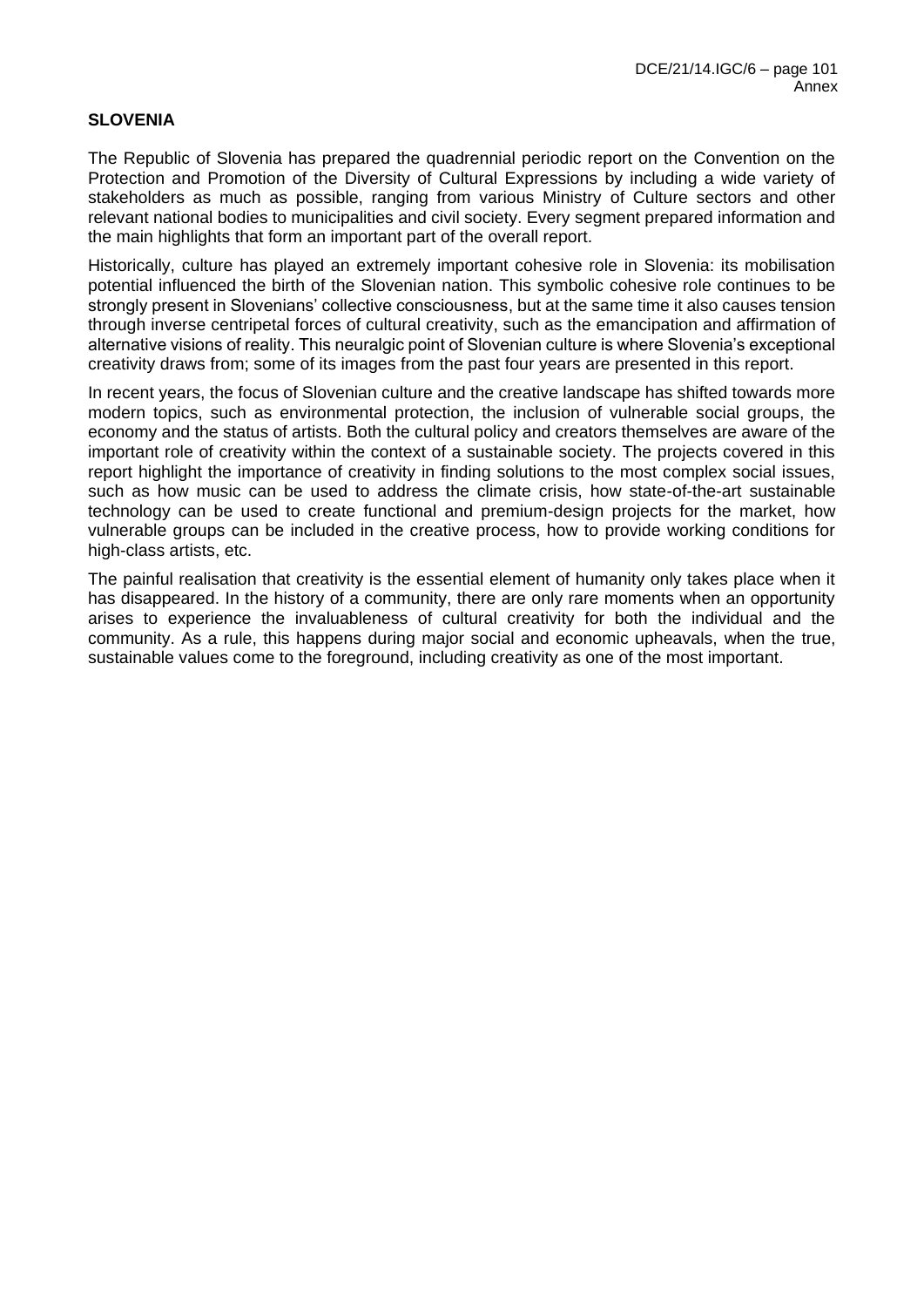# **SOUTH SUDAN**

South Sudan has a draft National Culture Policy developed by the then Ministry of Culture, Youth and Sports, which has now been divided into two — the Ministry of Culture, Museums and National Heritage, responsible for heritage, and the Ministry of Youth and Sports, responsible for youth affairs. The National Culture Policy is on its way to the parliament to be passed into law with other measures that include the following:

- National publishing policy,
- Cultural and creative industries policy,
- National policy on the status of artists.
- Language policy,
- Intellectual property rights policy,
- Traditional knowledge policy,
- Sustainable development policy,
- Sustainable tourism development policy

All these policies are under development as the country is nine years old, having gained independence on 9 July 2011.

All these challenges are presented to the Intergovernmental Committee and the Conference Parties for acknowledgment.

Therefore, the 2005 Convention on the Protection and Promotion of the Diversity of Cultural Expressions and its great journey toward the achievement of the Sustainable Development Goals (SDGs) just started with a degree of awareness on addressing the concerns on legal frameworks as highlighted above.

Hence, South Sudan is in the spirit of the Convention in terms of cooperation with other State Parties on addressing the above tasks and moving forward.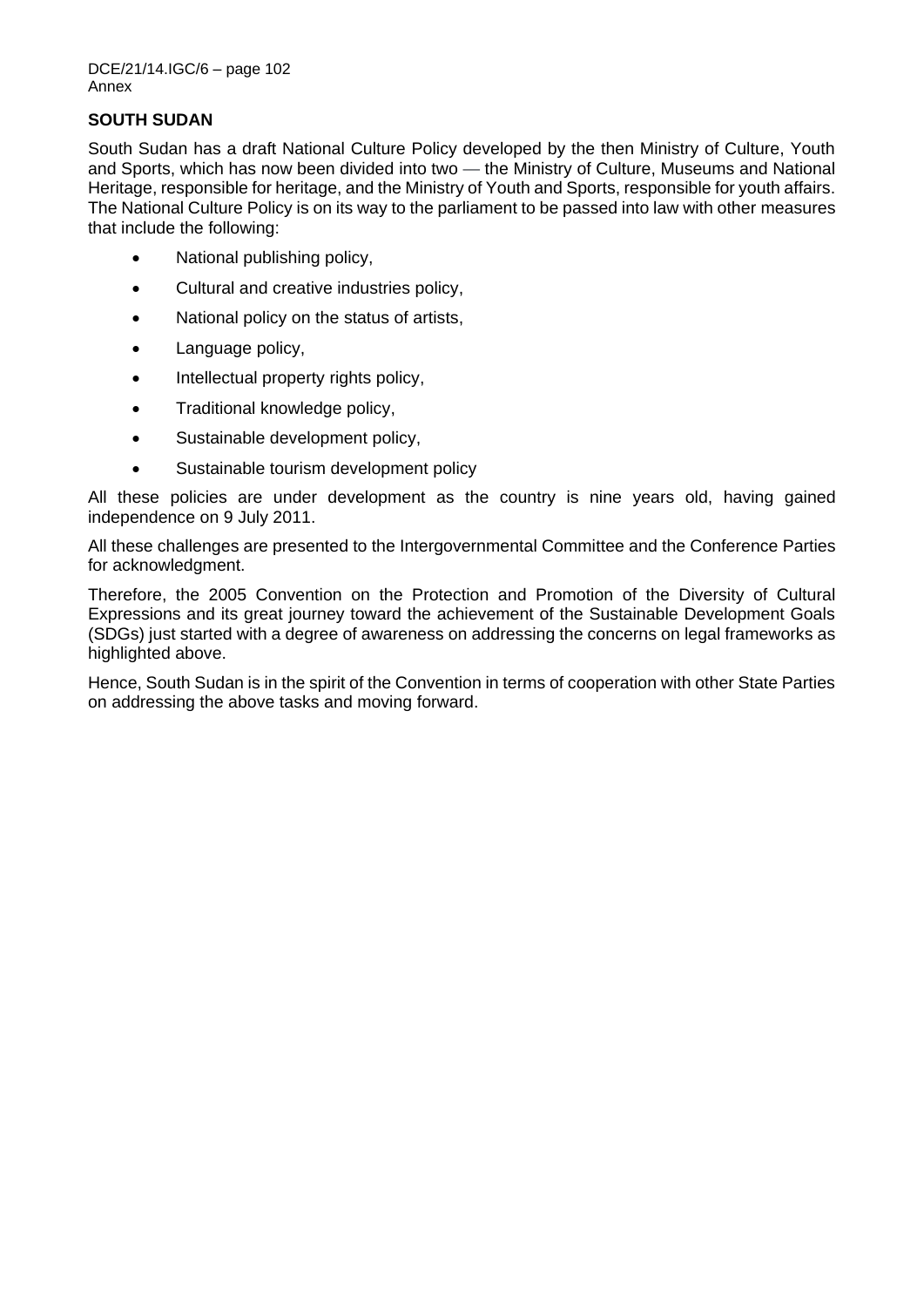# **SWEDEN**

In 2006, Sweden ratified the UNESCO Convention on the Protection and Promotion of the Diversity of Cultural Expressions. The foundation of Sweden's cultural policy set out in the national cultural policy objectives approved by the Riksdag (the Swedish Parliament) corresponds to a large extent with the objectives and purposes of the Convention.

The objectives state that:

Culture is to be a dynamic, challenging and independent force based on freedom of expression. Everyone is to have the opportunity to participate in cultural life. Creativity, diversity and artistic quality are to be integral parts of the development of society.

To achieve the objectives, cultural policy is intended to do the following:

- promote opportunities for everyone to experience culture, participate in educational programmes and develop their creative abilities,
- promote quality and artistic renewal,
- promote a dynamic cultural heritage that is preserved, used and developed,
- promote international and intercultural exchange and cooperation in the cultural sphere, and
- pay particular attention to the rights of children and young people to culture.

These act as a point of departure for Sweden's work to protect and promote the diversity of cultural expressions within Sweden and in the international arena. No particular changes to legislation were considered necessary in conjunction with the ratification.

Swedish cultural policy is pursued through guidelines and specific mandates to agencies and institutions and by means of legislation, to a certain extent. The governmental agencies and the cultural institutions that have an official mandate are to integrate the perspectives of gender equality, diversity and children and youth into their operations, as well as international and intercultural exchanges and collaboration.

The objectives of national cultural policy also guide regional and local cultural policy. Sweden has a model for allocating government funding to regional cultural activities, known as the "collaborative cultural model". The purpose of the model is to bring culture and the arts closer to Sweden's residents by facilitating regional prioritisation and variation.

International artist exchanges and cooperation are promoted through special initiatives from governmental agencies such as the Swedish Arts Grants Committee, the Swedish Performing Arts Agency and the Swedish Arts Council, leading to new contacts and artistic development.

Culture also plays a central role in Swedish aid for democracy and freedom of expression. Sweden's cultural infrastructure is considered to have succeeded in creating a climate that encourages creative growth. Schools specialising in the arts, study associations and a well-developed infrastructure for digitalisation, combined with an active cultural policy, have proved to be fertile soil for widespread engagement with the arts. Cultural and creative industries are increasingly important for artistic and economic development.

A large proportion of Swedish cultural life is built upon initiatives from the civil society and cultural policy particularly emphasises the importance of civil society's collaboration with arts institutions. The Government has brought both culture and media issues, as well as issues concerning civil society, under one ministry, which has had a positive impact on development.

Digital developments have a major impact on the development of the cultural sphere and its opportunity to reach more people. Results have been achieved in several areas. By developing digital services and meeting places, access to culture has been improved.

In summary, it can be said that the Convention has created a high awareness and understanding of the value of international and intercultural exchanges and the role of culture in society. The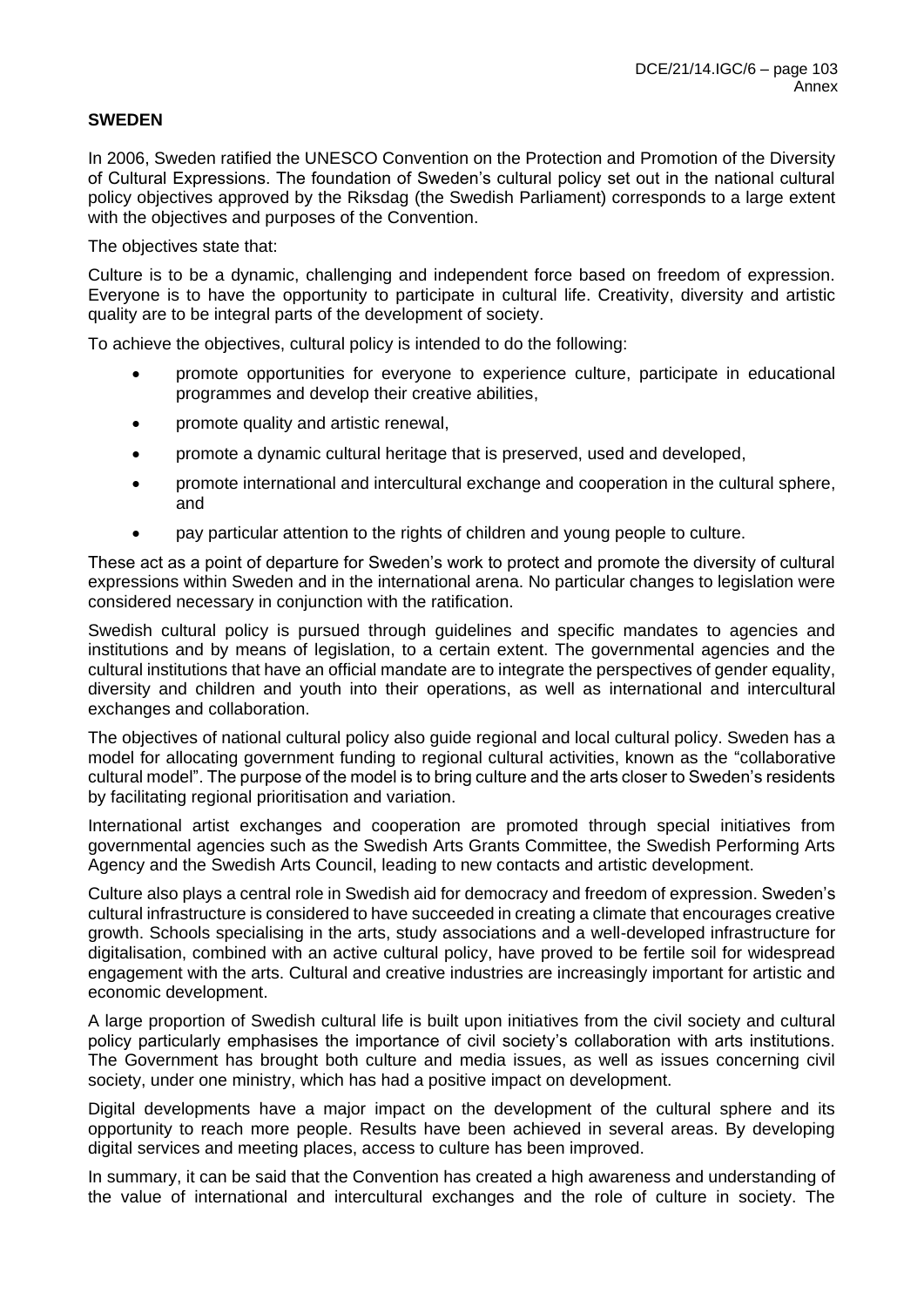DCE/21/14.IGC/6 – page 104 Annex

Convention is, and will also be, of great importance to the role of culture in the framework of the 2030 Agenda and of course to the protection of artistic and media freedom, especially in the exceptional situation that the Coronavirus pandemic has caused. Finally, it is important to continue efforts to increase general awareness by providing and disseminating information about the Convention worldwide, as well as nationally.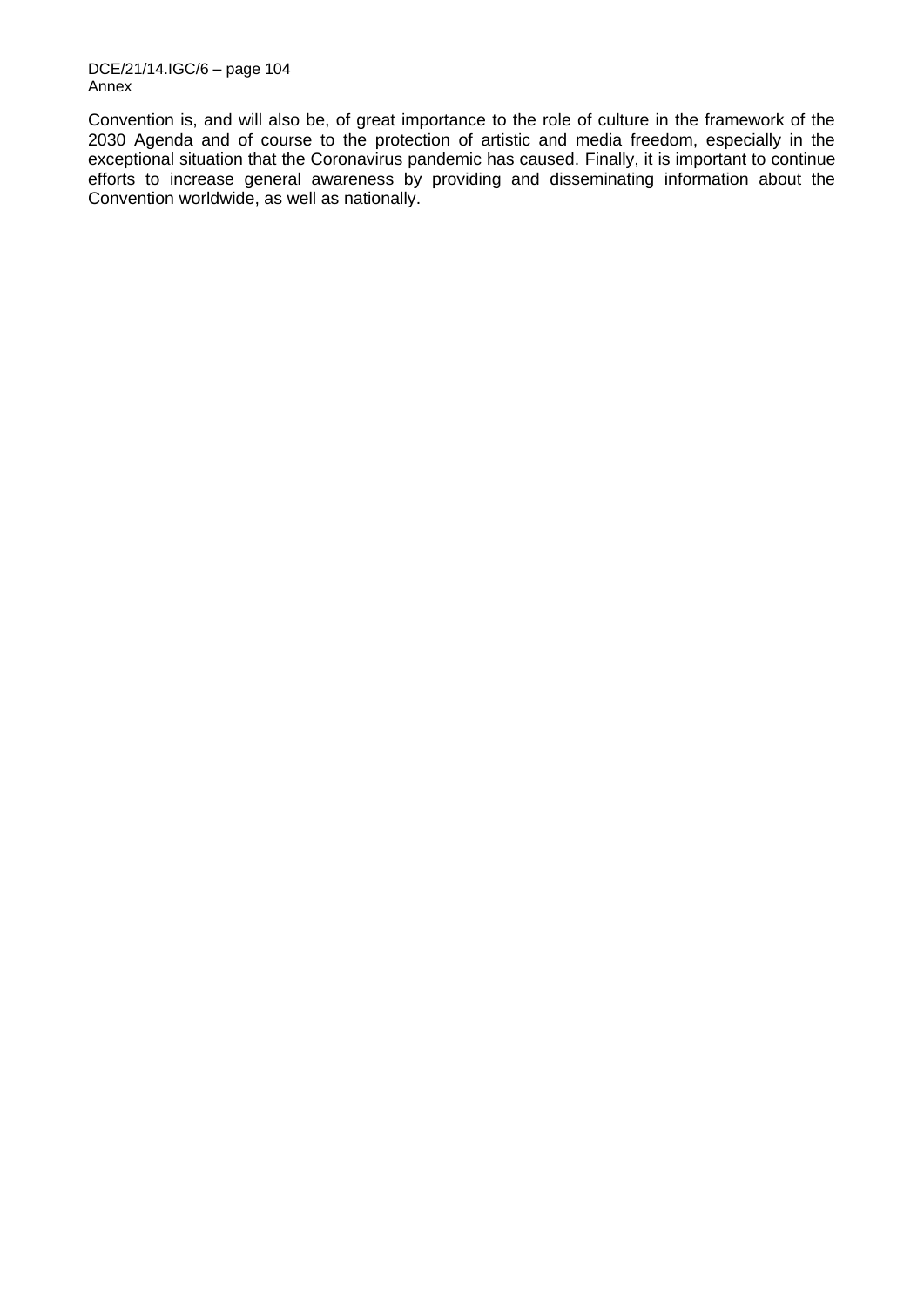# **SWITZERLAND**

Switzerland's third quadrennial report on the implementation of the Convention on the Protection and Promotion of the Diversity of Cultural Expressions shows that during the reporting period (2016- 2019), the Convention remained an important reference for the Swiss Confederation's cultural policy. Said policy is based on the principles of cultural and linguistic diversity, participation of the greatest number of people possible in cultural life, and social cohesion. The Convention also serves as a reference for Switzerland's development cooperation policy.

The principle of cultural diversity and the promotion of its various expressions are intrinsic to the conception of the Swiss State. As a result of the historical coexistence of four languages and cultures over a small area which characterizes the country, combined with the presence of migrant cultures of various origins, the principle of cultural diversity has long been a part of the Swiss Confederation's Constitution, political system and administrative apparatus, and cultural policy measures. The sovereignty of the regional authorities (cantons) in cultural matters and the application of the general principle of subsidiarity thereto are conclusive evidence of this. More generally, this situation stems from a constitutional mandate which stipulates, in particular, that the Swiss Confederation must promote the common welfare, sustainable development, internal cohesion and cultural diversity of the country (Constitution, Article 2, paragraph 2). In the domain of culture, it takes into account all the country's regions, all its linguistic parties, and all the forms of culture established in the country (Constitution, Article 69, paragraph 3). This constitutional mandate is embodied in a number of laws and orders which include explicit references to diversity, in particular, the Federal Act on the Promotion of Culture (LEC, RS 442.1), the Federal Act on Radio and Television (LRTV, RS 784.40), the Federal Act on National Languages and Understanding between Linguistic Communities (LLC, RS 441.1), and the Cinema Act (LCin, RS 443.1).

The Convention has, since, regularly served as a reference in the development of public policies relating to matters within the scope of the Convention. This is particularly the case of the Messages on the promotion of culture for the periods 2016-2020 and 2021-2024, which constitute the strategic and budgetary programmes of the Swiss Confederation's cultural policy, and the sections devoted to culture in the Messages on international cooperation for 2017-2020 and 2021-2023. With regard to the current priorities and objectives of Swiss cultural policy, all three priority areas of Culture Message 2016-2020, reapplied for the following period, echo in various ways the Convention's framework for action, namely, "cultural participation", "social cohesion", and the domain of "creation and innovation".

This report thus highlights a wide variety of measures (developed both by the authorities and by civil society actors in the fields of cultural policy, international cooperation and the integration of culture in sustainable development policies) which contribute to the objectives of the Convention in Switzerland and abroad. The involvement of civil partners, particularly the Swiss Coalition for Cultural Diversity, in the preparation of this report has also helped to strengthen the dynamics of discussion and critical assessment associated with this exercise.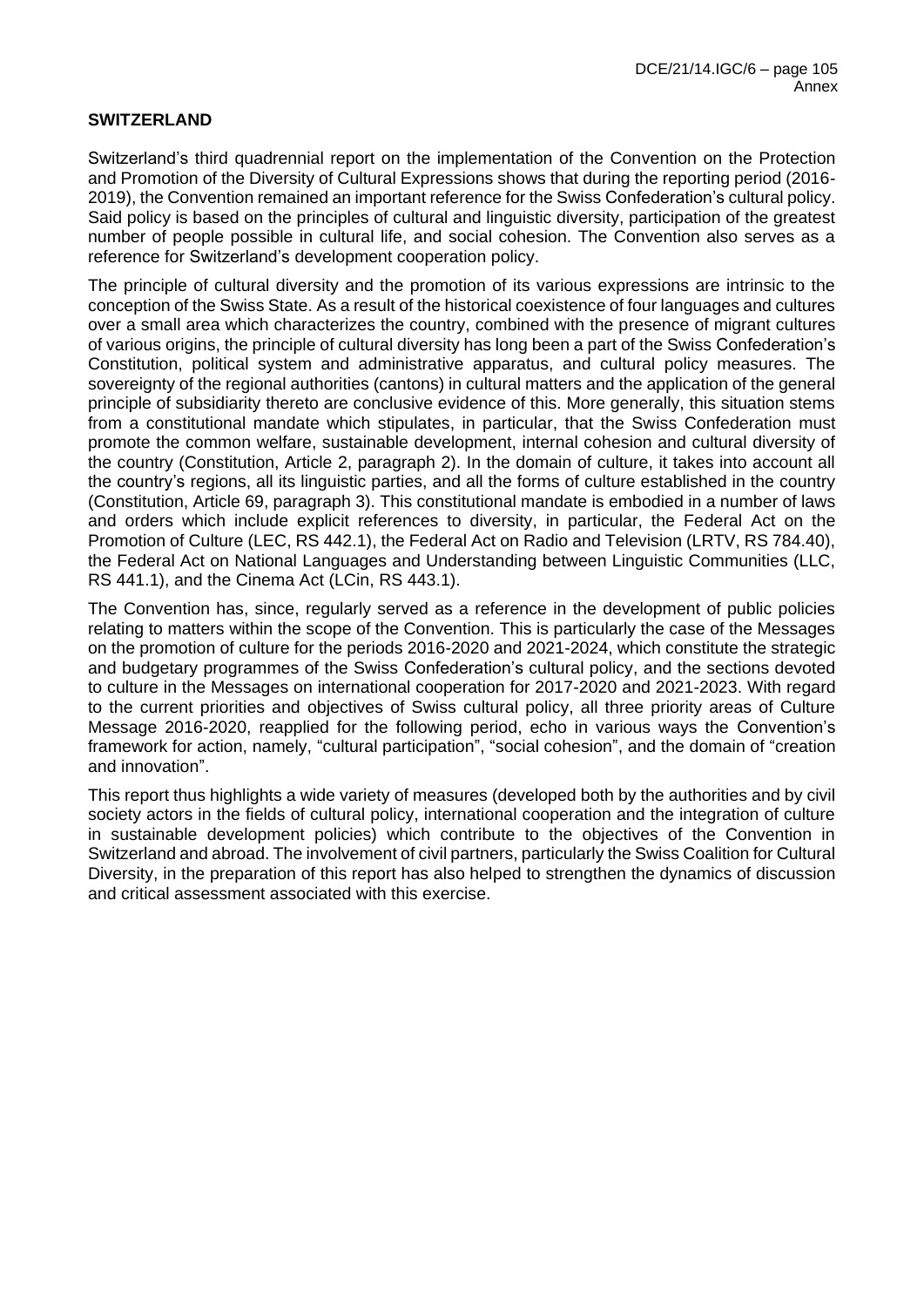### **SYRIAN ARAB REPUBLIC**

The legislative system in Syria guarantees the protection and promotion of the diversity of forms of cultural expression within the framework of respect of human rights and fundamental freedoms and affirms that all cultures are equal in dignity and worthy of respect.

The Constitution of the Syrian Arab Republic 2012 confirmed, in a number of its articles, especially Articles 9, 33, 34, 42 and 43, that the Constitution guarantees the protection of the cultural diversity of Syrian society and all its components and its various tributaries, as it is a national heritage, and that freedom is a sacred right that the State guarantees for citizens, and citizens are equal in rights and duties; no distinction is made between them on the basis of gender, origin, language, religion or belief, and the State guarantees the principle of equal opportunity between them, and that every citizen has the right to contribute to social and cultural life, and freedom of belief is safeguarded in accordance with the law. Every citizen may express his opinion freely and publicly by speaking or writing or by any other means of expression, and that the State guarantees freedom of the press, printing, publishing and the media and their independence in accordance with the law.

The national legislation also reflected these foundations. The Law on the Protection of Copyrights and Related Rights in Syria was issued by Legislative Decree No. 62 of 2013, which contributes to preserving the copyrights of intellectuals, writers, artists, and other participants in the process of cultural and artistic creation, and a new law was also issued No. 7 of 2018, for organizing the Ministry of Culture, which included among its objectives, the popularization of knowledge and culture among the masses, the promotion of arts and literature, the revival of intangible cultural heritage, the creation of an appropriate climate for the involvement of the private sector in cultural activity, and its licensing to establish rehabilitation institutes and artistic centres, cultural forums and clubs and to enhance communication with international cultural and artistic institutions, establish joint activities and ensure fulfilment of the cultural part of the obligations specified in the Arab, regional and international agreements in force, as the government is nearing completion of preparing a draft law on safeguarding the intangible national cultural heritage, which will contribute to strengthening the protection and preservation of traditions and oral cultural expressions, including language as a medium for expressing heritage, arts and traditions of performing arts, etc.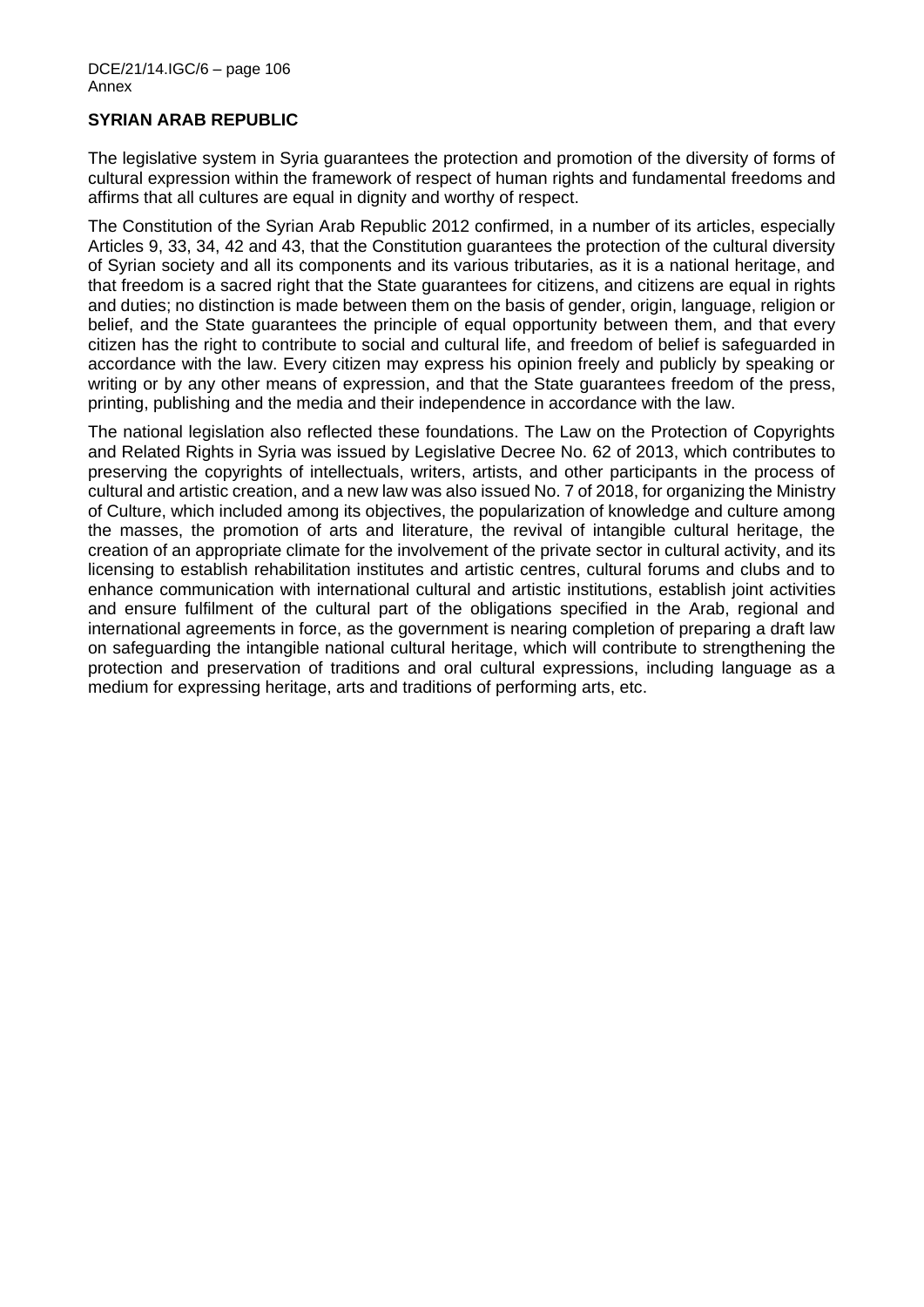# **TIMOR-LESTE**

Following more than 40,000 years of human presence, 450 years of Portuguese colonization, 24 years of Indonesian occupation and a transition period under the administration of the United Nations, between 1999 and 2002, Timor-Leste continues to develop, keeping in mind its specific physical, linguistic and cultural characteristics in order to build solid cultural institutions and a sense of national identity.

In the 18 years of independence, there has often been a failure to recognize culture systems of life as a priority to integrate into the national agenda. Today, the main budget for cultural activity derives from the government State budget. However, during many periods, culture has not been a priority in the implementation of the national action plan. In some cases, policy interventions and practices considered challenges to promoting and developing culture activities, including the 2005 UNESCO Convention. A dilemma for policy implementation which is considered a barrier to pursuing the longterm Strategic Development Plan (SDP) of 2011-2030 is the lack of cultural implementation on the ground. The application of the institutional structural system, such as the integration of the State Secretary for Art and Culture (SEAC) in a different ministry, which has happened during every single period, each time a new government is formed. This implied a cut in State budget and a lack of financial allocation for the cultural field in every single period, which led to a deadlock in activity implementation on the ground.

Despite not being prioritized on the national agenda, the development of the cultural sector is stipulated in the Constitution of the Democratic Republic of Timor-Leste, Article 59, paragraph 5, stating that "Everyone has the right to cultural enjoyment and creativity and the duty to preserve, protect and value cultural heritage". Based on this law, it is clear that the establishment of policies and measures for the sustainable development of the cultural sector had been mandated even before ratifying the 2005 UNESCO Convention. The two main policies related to the implementation of the Convention are the establishment of the National Policy for Culture and the integration of culture into the Timor-Leste Strategic Development Plan (SDP) of 2011-2030, with the aim of reflecting Timorese views in creating a prosperous and strong nation in the next twenty years.

While implementing the 2005 Convention, Timor-Leste has managed to implement several main activities, including the following:

- 1. Establishing the National Cultural Day,
- 2. Fostering cultural participation within national events, and
- 3. Supporting cultural activities.

The Timor-Leste National Plan is more focused on public infrastructure development and other priorities than on culture. Necessary recognition within the cultural policy framework has not yet been achieved (deadlock of policy implementation in Timor-Leste). However, during the period of implementing the 2005 Convention, Timor-Leste has faced several challenges, including some that were identified during the various consultations for the production of the quadrennial periodic report. In general, the challenges faced include the following:

- 1. Lack of knowledge of the 2005 Convention,
- 2. Implementation of plans not being based on sustainable development,
- 3. Unstable government structure,
- 4. Lack of a statistical monitoring system for the cultural sector,
- 5. Inapplicable laws to implement the principles of the 2005 Convention,
- 6. Lack of coordination between line ministries;
- 7. Lack of coordination between government institutions and civil society organisations on the implementation of the 2005 Convention,
- 8. Lack of knowledge of measurement and evaluation methods on the implementation of the 2005 Convention,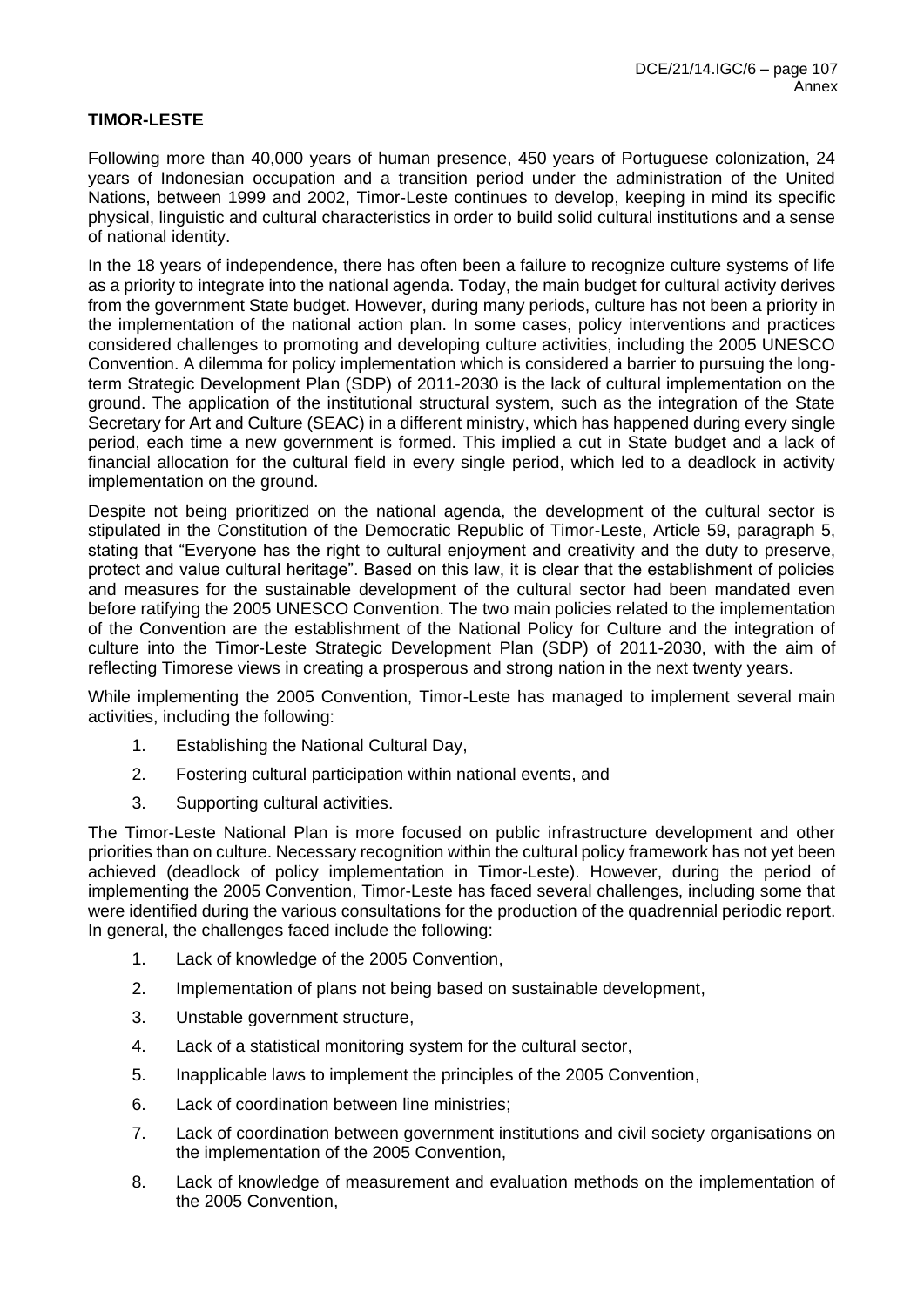- 9. Lack of knowledge regarding income insurance for artists (local or community), and
- 10. Unbalanced income on the use of traditional culture, particularly local community properties.

Based on the challenges identified above, several solutions were suggested, including the following:

- 1. Reinforcing awareness of the 2005 Convention,
- 2. Reinforcing cooperation between line ministries,
- 3. Maximizing support for cultural groups, and
- 4. Establishing an advisory body for monitoring and evaluation.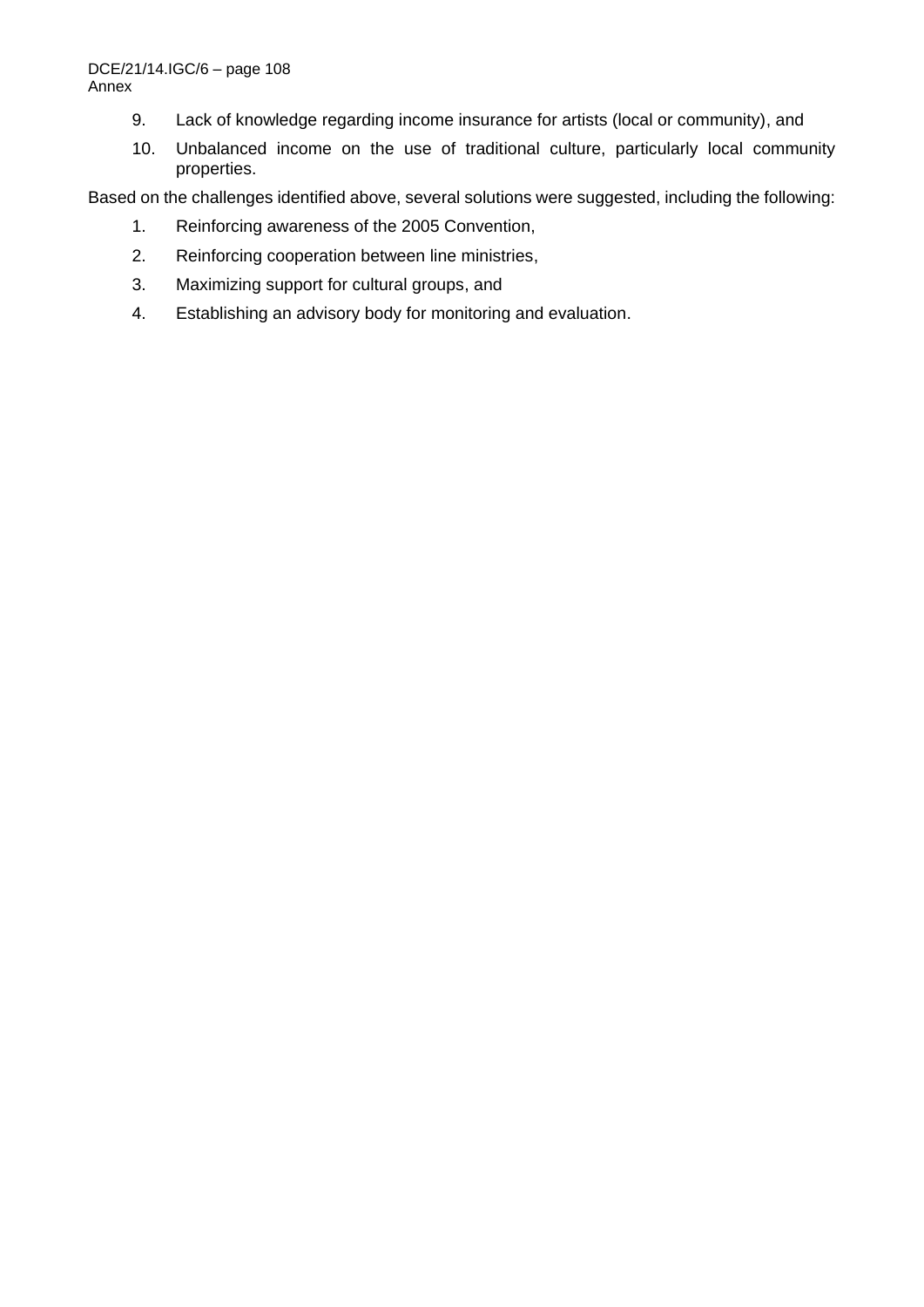## **UGANDA**

Uganda ratified the 2005 Convention on the Protection and the Promotion of the Diversity of Cultural Expressions on 8 April 2015. This is Uganda's first reporting cycle since the ratification of the Convention. A total of 68 measures/policies have been reported herein. Of these, 48 are from government agencies and 20 from civil society organisations and the private sector. A total of 30 institutions participated in the contribution of the policies and measures reported in this cycle (ten from civil society organisations, three private sector, 16 government ministries, departments and agencies and one bilateral agency).

Most of the policies and measures, a total of 32, representing 47% of all the measures reported from both government and civil society organizations, come under Goal 1: Supporting Sustainable Systems of Governance for Culture. Goal 2: Achieving a Balanced Flow of Cultural Goods and Services and Increasing the Mobility of Artists and Cultural Professions represents 26%, Goal 3: Integrating Culture into Sustainable Development Frameworks represents 15%, while Goal 4: Promoting Human Rights and Fundamental Freedoms represents 13%.

Uganda has the following policies to promote the articles of the Convention: the Constitution of the Republic of Uganda (1995), the National Development Plan (NDP II) (2015/16-2020/2021), the Social Development Sector Plan (2014/2015-2020/2021), the Uganda National Culture Policy (2006) revised in 2019, the Information and Communications Policy, the NRM Government Manifesto (2016-2021), Uganda Vision (2040), the Uganda National Trade Policy, the National Gender Policy (2006), the National Youth Policy and the Intellectual Property Policy (2019), among other key policies and measures.

The report highlights the current Ugandan Culture Policy context and policy measures that the Government has put in place in the last four years to provide an enabling environment for the protection and promotion of the diversity of cultural expressions. Activities and programmes implemented by various government and non-government agencies, cultural actors and civil society organisations in Uganda in the implementation of the UNESCO 2005 Convention are reported. Civil society organisations submitted 24 measures, of which 20 were reported, indicating the role they play and their relevance to the implementation of the culture and creative industry sector.

The report focuses on policies, measures, laws, programmes and activities that are relevant to the key priority areas of the Convention, for example policies and measures related to supporting sustainable systems of governance for culture, policies and measures to achieve a balanced flow of cultural goods and services and increasing the mobility of artists and cultural professionals, policies and measures to promote the integration of culture into sustainable development frameworks and policies and measures to promote human rights and fundamental freedoms.

The report highlights measures and policies to support the provision of an enabling environment for the enjoyment of culture as a basic fundamental human right which is enshrined in the 1995 Constitution of the Republic of Uganda, policies related to the creation, production and distribution of cultural expressions, the protection of copyright, the integration of culture into development such as the Five-Year National Development Plan for Uganda and activities related to raising awareness and building capacity, activities relating to international cooperation and finally programmes and measures implemented and reported on by civil society organisations on the promotion of culture and creative industries in Uganda.

Part of the success story of the implementation of the Convention in Uganda is due to the introduction by the Government, civil society organisations and practitioners of more than 68 policies and measures that promote the protection and promotion of the diversity of culture expressions. Uganda's quadrennial periodic report has reported on most of the policies and measures put in place under the various goals of the Convention.

The main achievements in the implementation of the Convention in the last four years include but are not limited to the following:

i) Reviewing of the Culture Policy in 2019: the Convention informed the process of reviewing Uganda's Culture Policy of 2006. The review was performed to reflect on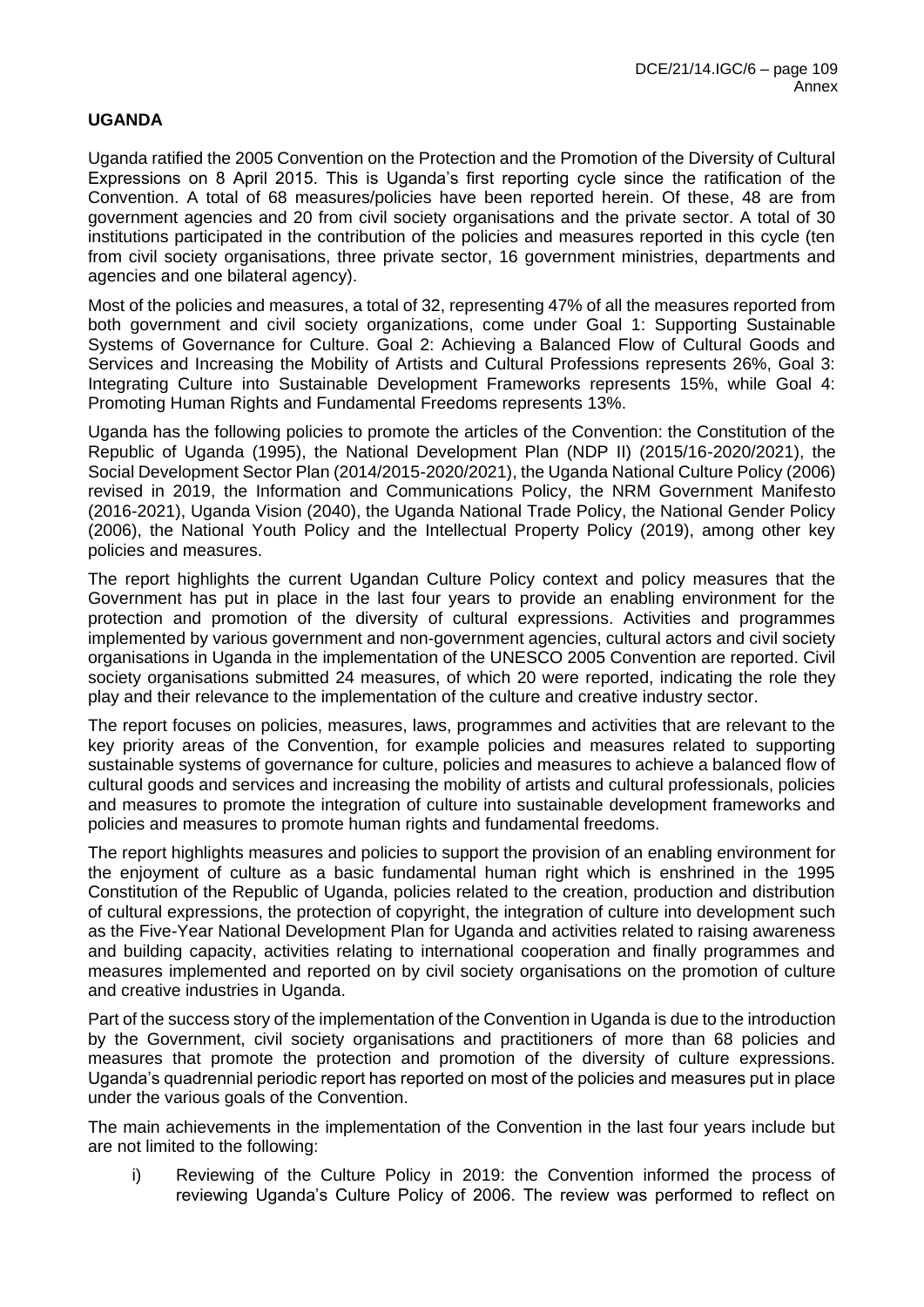changing development needs of culture in order to incorporate the promotion of creative industries as an important category of the cultural sector. The Convention was one of the reference documents in the review of the Policy that envisaged the establishment of a National Culture and Creative Industry Forum, which has been a useful platform for advocating, raising awareness of, creating and promoting the culture sector in economic development. Also, the Convention was a key reference document in the mapping of culture and creative industries in Uganda 2014 by the Uganda Bureau of Statistics and the Ministry of Gender, Labour and Social Development. The Uganda National Commission for UNESCO also used it in the mapping of arts and crafts in three selected regions of Uganda in 2017.

- ii) There has been an enhanced awareness of the content of the 2005 Convention on the Protection and Promotion of the Diversity of Cultural Expressions among stakeholders. Awareness among civil society organisations has been achieved through collaborations in the dissemination workshops and programmes led by the Department of Culture and Family Affairs under the Ministry of Gender, Labour and Social Development and the Uganda National Commission for UNESCO over the last four years. The awarenessraising initiatives targeted local governments, practitioners, culture professionals and artists, government officials, cultural actors and civil society organizations.
- iii) The implementation of the Convention resulted in greater participation of cultural actors and civil society organisations in policy reforms in Uganda. Many civil society organisations have contributed to the review of the Uganda National Culture Policy and to the contribution of measures and policies towards this quadrennial periodic report. This has enhanced governance and ensured that government policies are responsive to the needs of the culture sector, especially in terms of education, the health sector, information and communication technologies and the agricultural sector, among others. Civil society is now more eager to partner with the Government in terms of the policy and development of the culture sector and in seeking resources to support culture and creative industries. This year, there was a 50% increase in the number of civil society organisations applying for funding under the International Fund for Culture Diversity (IFCD). Over the last four years, the Government has engaged civil society in policy reform discussions and civil society has also engaged the Government in its programmes.
- iv) There has been capacity building involving local government officers and members of the civil society in implementing the provisions of the Conventions and the planning and mainstreaming of culture in local government development plans. The implementation of the Convention has helped to shape the cultural resource mapping process among civil society organisations from 2016 to date. This has contributed towards influencing the Ministry of Gender, Labour and Social Development to undertake a series of Regulatory Impact Assessments for relevant Laws for Culture and Creative Arts in 2019. There was also training for master craftsmen and women where a total 210 master craftspeople trained in product development, design and marketing.
- v) Furthermore, the Government is working hand-in-hand with public and private partners to encourage and enable the creation of artistic and cultural content that reflects Uganda's diversity and to facilitate access to that content by domestic and international audiences. For example, the Government has worked with local media houses and enforced a 70% local content threshold for all media broadcasting houses in Uganda. On the other hand, through innovative budget policy, the Government has been able to allocate resources for promoting the National Library and public libraries under local governments. There has also been success in developing information and communication technology innovations where the Government has dedicated a fund within the budget.
- vi) The Government of Uganda has also taken action to promote the diversity of cultural expressions internationally by promoting Ugandan artistic work at investment forums in North America, Algeria, India, the East African Community and the Russian Federation,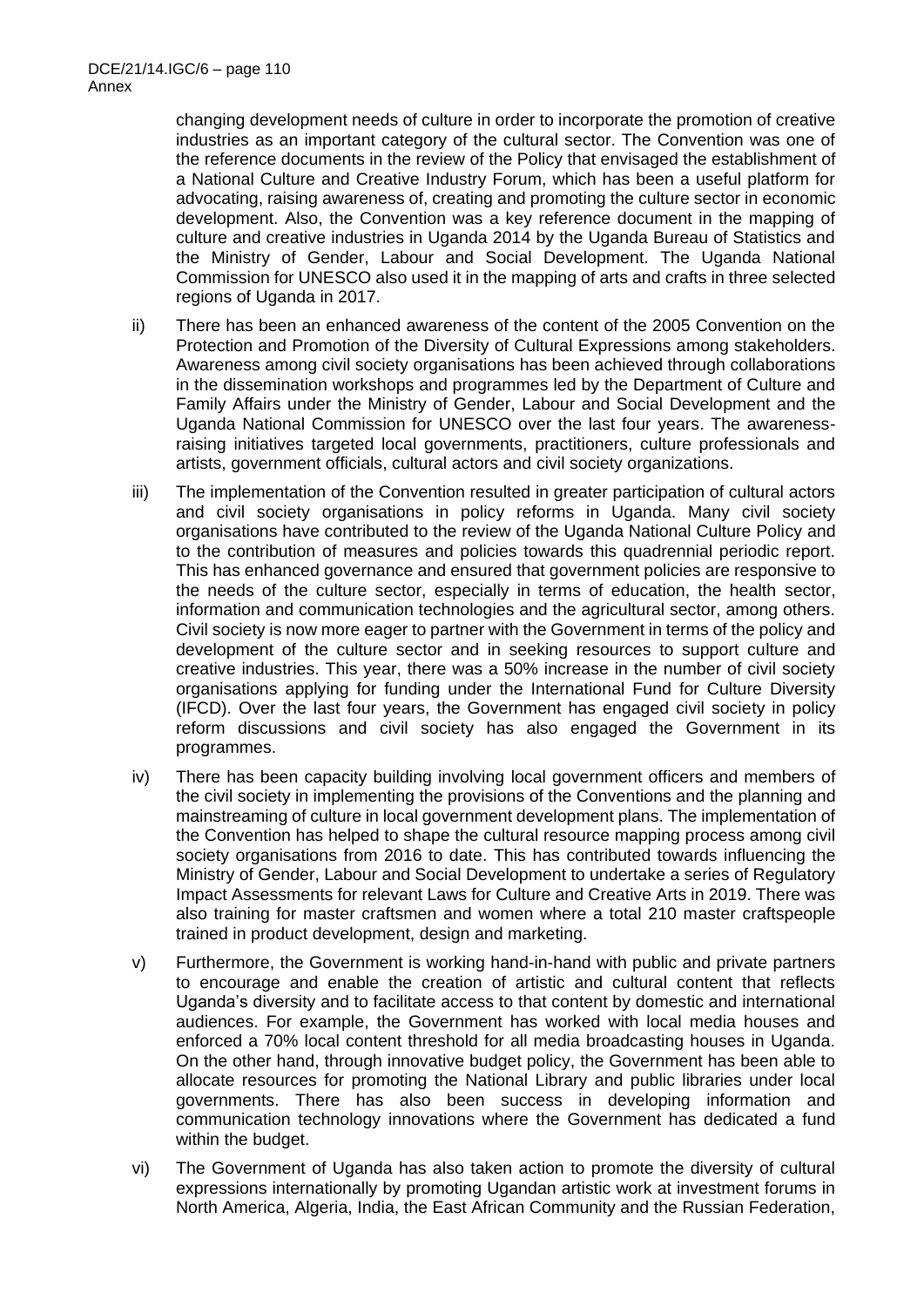among others. These measures have included ensuring mobility for professionals in the cultural field, especially musicians, the signing of cultural cooperation agreements with countries such as the Republic of Korea, India, the Russian Federation and Morocco, and also the promotion of the East African Community Arts and Culture "Festival ("JAMAFEST") within the East African Community cooperation arrangements".

vii) The Government, through the Cabinet, approved the National Intellectual Property Policy in 2019 to promote the protection and enforcement of intellectual property rights. Supporting capacity building, information sharing, training and technical assistance through projects tailored to the specific needs of artists and cultural professionals. Several cultural institutions also implement measures to promote international cultural cooperation by establishing funding programmes to increase capacity for inviting foreign artists and encouraging partnerships and collaborations with local artists in Uganda. The private sector has been instrumental in promoting artistic cooperation and collaboration projects in Uganda.

Among the main challenges encountered in the implementation of the 2005 Convention during the reporting period are the following:

- Limited resources leading to weak coordination of stakeholders in the implementation of the Convention,
- A lack of official cultural statistics that has negatively affected fiscal and political decisions,
- Stakeholders are concerned that Uganda has many policies and measures but many of these policies and measures lack effective implementation and often their impact has not been monitored and evaluated. There are measures put in place by the Government, such as 70% local content for media houses, but there is an absence of any dedicated agency or mechanism to monitor the implementation of this policy,
- Inadequate cultural infrastructure and spaces for cultural expression,
- Inadequate awareness and low appreciation of the role of culture in development by key policymakers in Uganda.

In terms of outlook for the future, Uganda will continue to reflect on the impact of digital technologies on the diversity of cultural expressions. Uganda firmly believes that the Convention remains as relevant and useful as ever in a digital environment, an idea that is expanded upon throughout this report. While important challenges lie ahead as the world is filled with an abundance of cultural content in various formats, Uganda is looking to the stakeholders in the Convention to share good practices, support and innovative approaches that have been developed to fulfil the objectives of this Convention.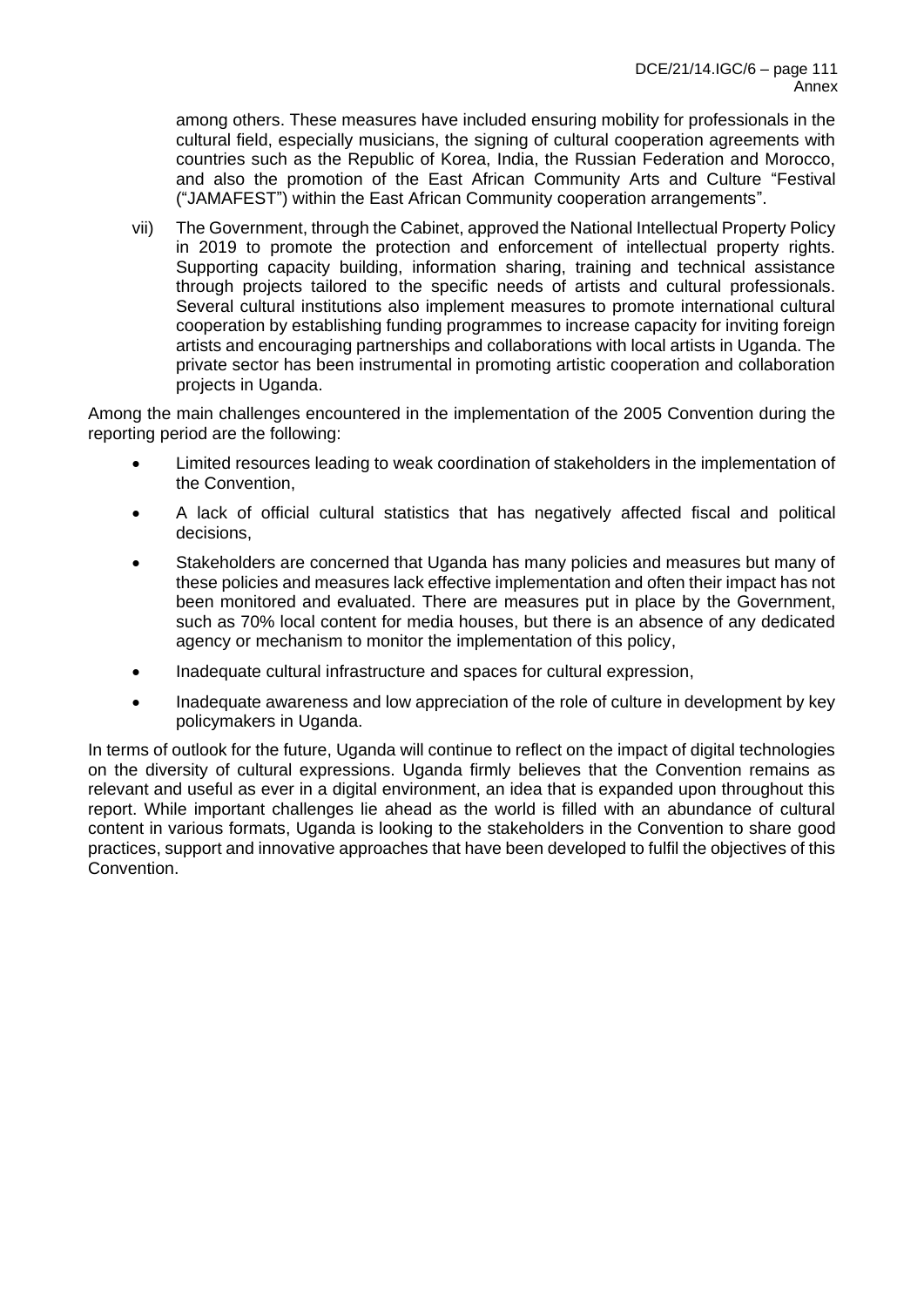## **UNITED ARAB EMIRATES**

The objectives of the UAE's cultural policies are to enrich the cultural ecosystem, develop an integrated system that contributes to the economy, support the creation of cultural jobs and businesses, and provide cultural services and programmes that have a strong and sustainable impact for all individuals. The UAE Culture Agenda 2031, launched in 2019, aims to enhance cooperation with all stakeholders in the cultural field and to define roles and responsibilities, as well as to avoid duplication and to ensure the integration of roles. It serves as an essential step in supporting and integrating efforts in key sectors such as education, economy, foreign affairs, environment, creative industries and community development, among others.

Culture and Creative Industries (CCI) is a new concept around the world, and the strongest CCI strategies were issued between 2010 and 2015. The UAE officially incorporated the terminology in 2018 in the UAE Culture Agenda 2031 and is in the final stages of developing a national CCI strategy. Local authorities have made headway in developing local CCI strategies.

For the UAE, policy-making in culture is new, having started in 2019 when the Ministry of Culture and Youth was restructured, introducing a radical shift in its role to be a regulator and policymaker of the cultural sector in the UAE, a role much called for by organisations and individuals in the country. As reflected in the UAE's report, policy comes in many forms including laws, funding, investments and creating spaces, among others. The UAE report used the approach of complex entries, grouping policies, measures and initiatives in themes to create a narrative for the cultural ecosystem of the UAE. When a policy or measure is being implemented by many stakeholders, an effort is made to show the contribution of as many partners as possible. This approach is important as it reflects the realities on the ground, when many partners contribute to the realization of the UAE's cultural objectives. It must be noted, however, that there is sometimes overlap and repetition across the entries as the template of the report divides entries into sections, but initiatives are sometimes formed to serve multiple goals at the same time. Therefore, when an initiative serves different goals, it is included again to highlight its contribution to each goal. Furthermore, while the report template requires a "yes" or "no" answer as to whether the measures and policies specifically target young people, the reality is that in many cases young people are one of a number of groups specifically targeted and therefore both "yes" and "no" will reflect this.

What has been reported here is not exhaustive, as the UAE has achieved much in the cultural sector over the years and there are many committed players that contribute to creating a multidimensional ecosystem. It is, however, an attempt at addressing the various elements that relate to the 2005 Convention. In this regard, the UAE report includes measures which began before 2016 but were not previously reported, or which have reached a higher level of maturity and had an impact on the cultural ecosystem in the period after 2016.

The Covid-19 pandemic has changed the international narrative and the cultural sector in the UAE has had to reorder its priorities over the next few years to ensure sustainability and continuity. A few initiatives are considered an absolute priority now, and they include an assessment of the intellectual property (IP) system and its impact on the creative sector, policy and regulations that support freelancers and workers in the creative sector, and ensuring a sustainable and diverse funding framework to support the creative sector. In addition, the cultural industry will have to examine the role of virtual spaces and their use as a means of enriching experiences in physical spaces. The shift to online programming because of the pandemic has allowed conversations and experiences to be more inclusive and diverse, presenting at once an opportunity and a challenge to ensure continuity beyond the period of lockdown. It has also called for the formation of a better understanding of the digital cultural economy and the protection and support required to allow it to flourish.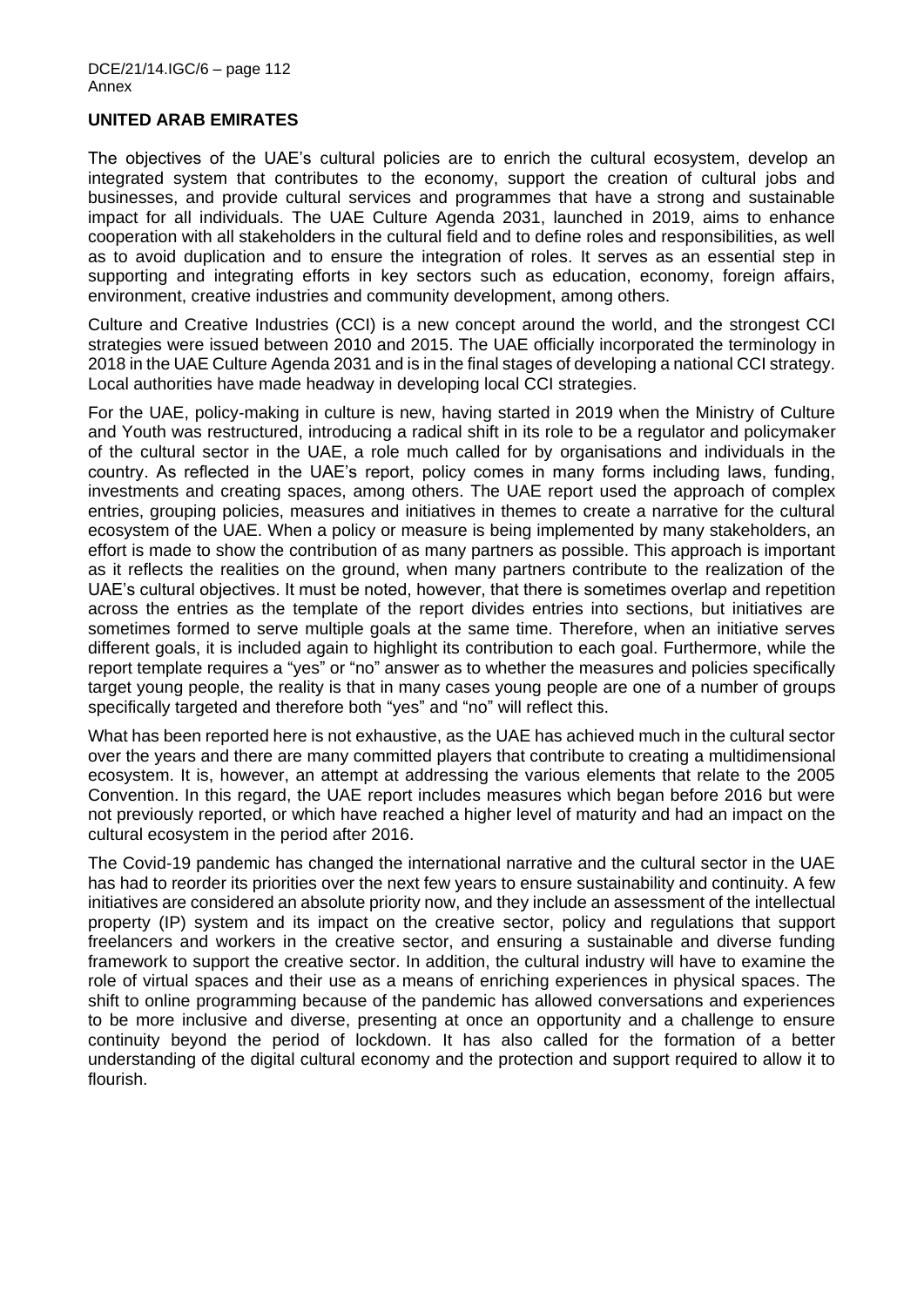## **UNITED REPUBLIC OF TANZANIA**

The Government of the United Republic of Tanzania foresaw the benefits of this Convention and took the necessary initiatives to endorse it on 18 October 2011, with the aim of benefiting from the Convention supports in various activities in the cultural, creative and arts sectors by providing funding and capacity building for stakeholders.

This report touches on the national real situation of creative, arts and cultural issues in the development and implementation of the existing national programmes in the Constitution, laws, policies, memoranda of understanding, government sector implementation strategies, the private sector, civil society organisations, etc. Also, the report provides opportunities to identify challenges, achievements and proposals to strengthen and promote plans for the nation.

Thus, the preparation of this report will definitely equip these institutions with new, professional and effective means of enhancing the development of culture, arts and creative sectors in the country, in collaboration with key stakeholders such as artists, federations and institutions.

The following are the main objectives of the Party's policies for implementing the 2005 Convention on the Protection and Promotion of the Diversity of Cultural Expressions:

- 1. To promote and protect the social and economic rights of artists and cultural professionals,
- 2. To strengthen and improve the implementation of the National Cultural Policy,
- 3. To establish policy, laws and regulations for the protection of artists,
- 4. To support equality in the distribution of cultural resources and inclusive access to search resources
- 5. To promote gender equality for all in the provision of employment in the arts and creative industry.

The following are the priorities of the State Party's policies for implementing the 2005 Convention on the Protection and Promotion of the Diversity of Cultural Expressions:

- 1. Support for the culture and creative sectors,
- 2. Support for the mobilization of artists and cultural professionals,
- 3. Facilitation of capacity building for cultural experts,
- 4. Policy formulation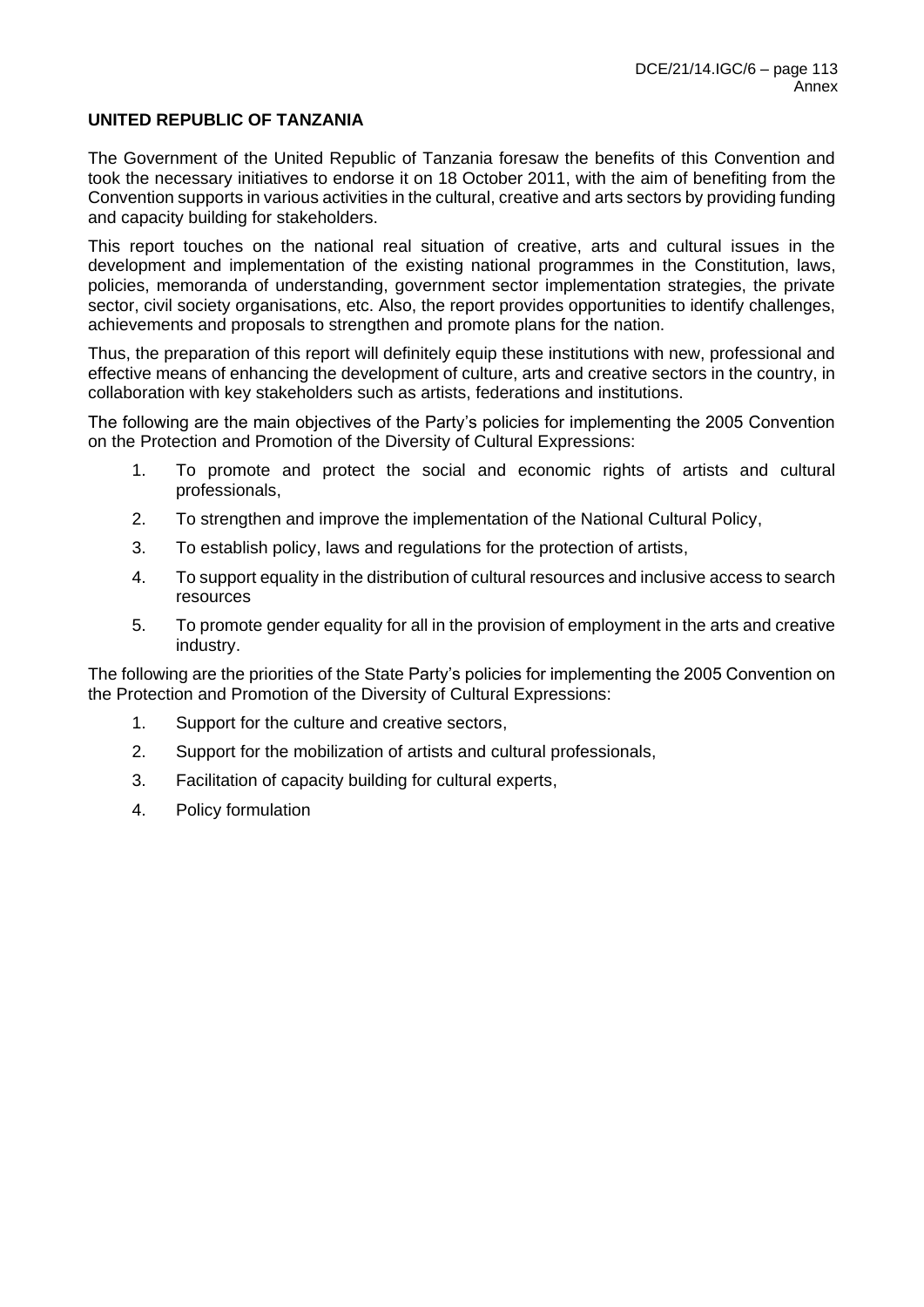## **URUGUAY**

Uruguay ratified the Convention on the Protection and Promotion of the Diversity of Cultural Expressions (Paris, 20 October 2005) in 2007. Within the framework of this Convention, the National Cultural Directorate of the Ministry of Education and Culture has produced this periodic report, which assesses the 2015-2019 period.

In the last four years, Uruguay has developed various initiatives and several measures have been taken that aim to protect and promote the diversity of cultural expressions. Some of the measures adopted by Uruguay to promote cultural expressions are contributing to and developing initiatives that promote cultural exchange between national artists and international contexts and vice-versa. There were also some measures regarding the safeguarding of cultural expressions, innovating, in relation to the last report, in aspects relating to digital, media and audiovisual cultural development, the integration of culture into sustainable development and the promotion of international cooperation for development in culture, an aspect that Uruguay is very interested in continuing to deepen.

The future nevertheless holds some important challenges. The creation of new cultural jobs and the improvement of creativity and innovation that lead to a more robust digital economy for the country are two examples of these challenges. It is in this sense that the preparation of this report was of great importance because it constitutes a form of expression of the importance of culture for society and the economy at national level.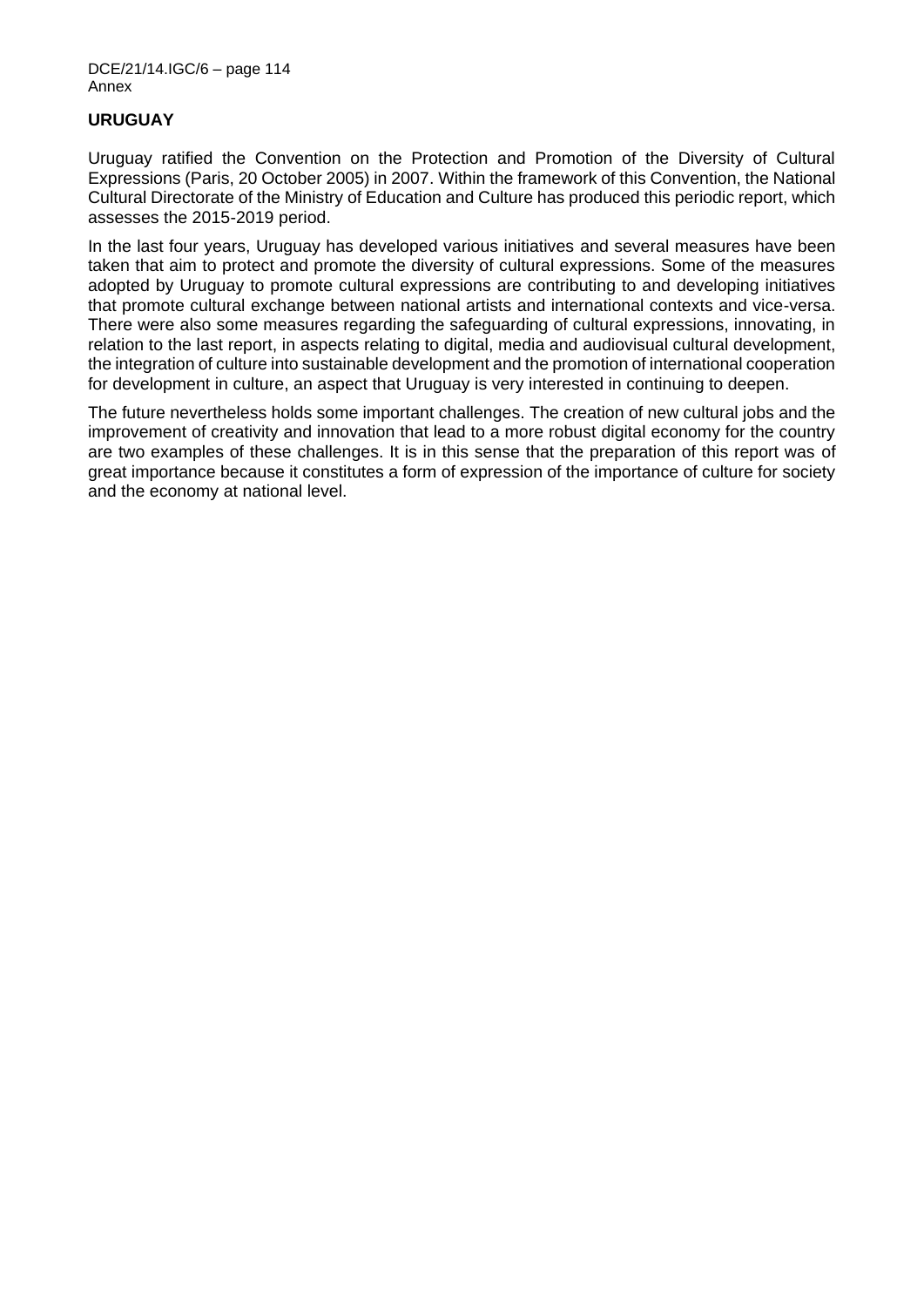## **VIETNAM**

Over the past four years (2016-2019), Vietnamese society has had many changes affecting cultural development in general, and the protection and promotion of the diversity of cultural expressions in particular. Vietnam's average economic growth rate is 6.78% (compared to 5.91% in the previous period) and is considered relatively high compared to other countries in the region. Its GDP per capita was US\$2,715 in 2019 (current value), putting it in the low-middle-income countries category. With a population of nearly 96.5 million people in 2019, Vietnam has a large market for many types of goods, including cultural goods and services.

For economic, social and cultural development, Vietnam, in the recent period, has focused on institutional reforms towards a socialist-oriented market economy, for a wealthy population, a strong country and an equitable, democratic, civilized society. The most notable among these reforms are the Government's guidelines and policies on building a start-up nation by 2030, strengthening access capabilities and active participation in the 4<sup>th</sup> Industrial Revolution, promoting the sharing of economic models and digital transformation activities in all areas at national level with the view to Vietnam becoming a digital, stable and prosperous nation and a pioneer in testing new technologies and models by 2030.

Additionally, the increasing participation in international free trade agreements, including the Comprehensive and Progressive Agreement for Trans-Pacific Partnership CPTPP, the ASEAN Trade in Goods Agreement ATIGA (signed in February 2009), the EU-Vietnam Free Trade Agreement EVFTA (officially signed on 30 June 2019), the EU-Vietnam Investment Protection Agreement EVIPA, the ASEAN Socio-Cultural Community ASCC, etc. on the one hand has opened up many opportunities for promoting the trade flow of goods and investment. On the other hand, it has also made Vietnam more exposed to global impacts, culture included.

The recent period has also witnessed changes in the awareness, formulation and implementation of cultural policies in Vietnam. After issuing the Resolution 33-NQ/TW on 14 June 2014 of the 9<sup>th</sup> Plenary Session of the 11<sup>th</sup> Party Central Committee on the construction and development of culture and Vietnamese people meeting national sustainable development requirements, the Government has formulated and implemented the National Strategy for the Development of Cultural Industries in Vietnam to 2020, with a vision to 2030. Stemming from the Government's strategy, separate action plans have been established and implemented by Vietnam's localities and ministries for the cultural development in their region and expertise, in particular, building a database for cultural industries such as film, cultural tourism, the performing arts, fine arts, photography, exhibition, advertising, etc. Most recently, on 30 October 2019, Hanoi was designated by the United Nations Educational, Scientific and Cultural Organization (UNESCO) as a creative city in its Creative Cities network. It is evident that the strategy has raised awareness of the importance of the creativity and diversity of cultural expressions in national development.

The implementation of the Convention in Vietnam has enjoyed some advantages but faced many difficulties and challenges. The special attention the Party and State have paid to cultural development and the increase in income, resulting in an emerging middle class, has paved the way for a dynamic cultural market, an extensive international integration process has created many favourable conditions for cultural exchange, many talented and active artists participating in culture and arts creation, some creative space models, public-private partnerships in the field of culture and arts with initial successes, support for international organisations, non-governmental organisations, start-up movements receiving attention and the participation of society as a whole, etc. are good opportunities. Meanwhile, the middle-income trap and the possible slowdown in global and Vietnamese economic development, a lack of proper awareness of the position and the role of cultural industries in the development of the country and depressed cultural and art organisations are challenges that need to be overcome for the better implementation of sustainably building and developing the country's culture in line with the purpose of the 2005 Convention.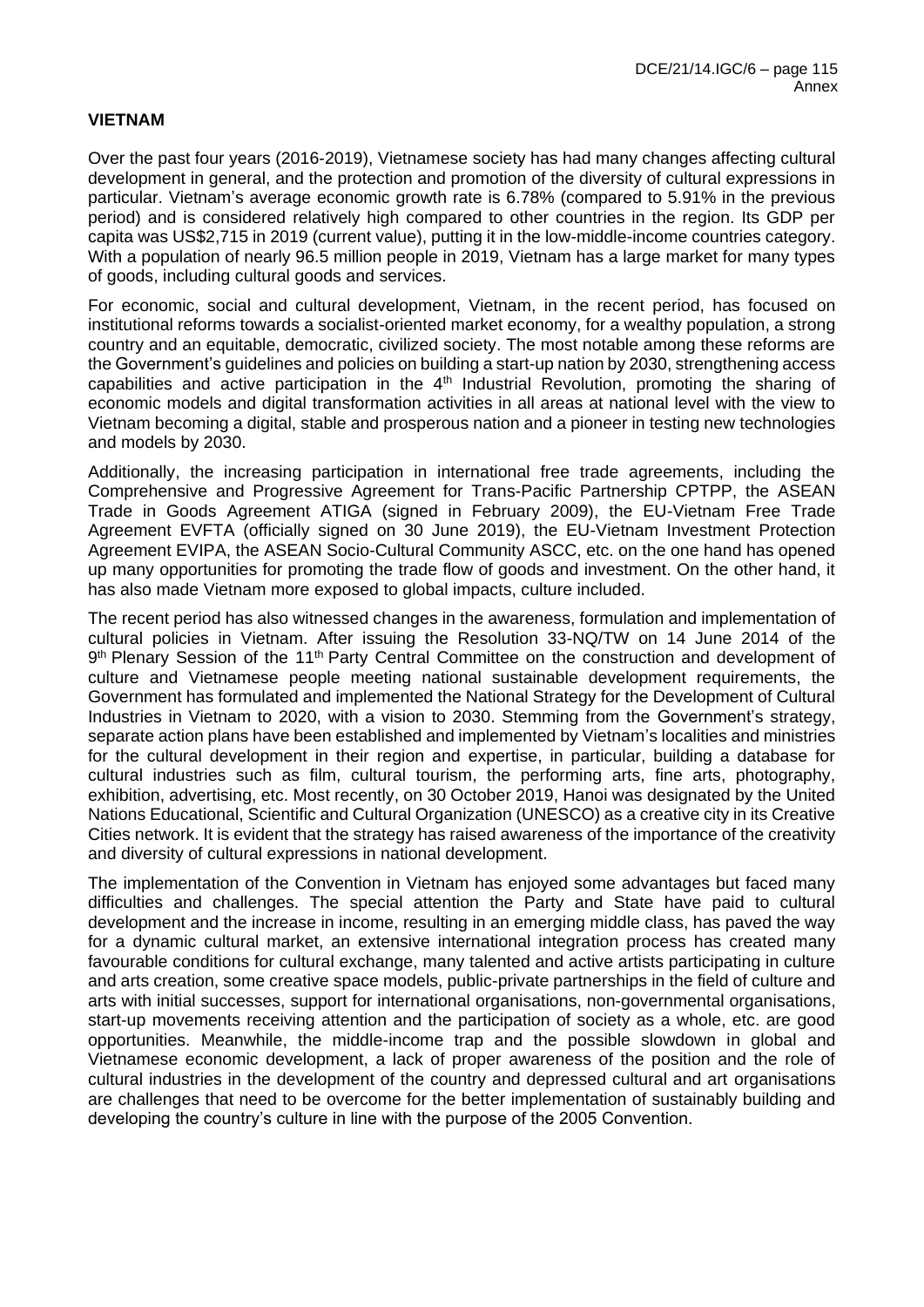# **ZIMBABWE**

Zimbabwe in the last four years has been seized by ensuring a robust development of cultural and creative industries and within that process the diversity of aesthetic and cultural expressions has been enhanced. The number of arts and culture festivals at all levels — community, district, provincial and national — has increased, thus promoting the diversity of cultural expressions and ultimately feeding into the implementation of the 2005 Convention. Working hand-in-glove with the National Arts Council of Zimbabwe and the National Gallery of Zimbabwe, the Ministry of Youth, Sport, Arts and Recreation placed arts and culture on an enhanced development trajectory buttressed by a number of measures and policies designed to enhance the diversity of cultural expressions. Each year during the period under review, the National Arts Council of Zimbabwe (NACZ) hosted the annual Arts and Culture "Indaba", a meeting platform that attracts all stakeholders in the cultural and creative industries (CCIs) sector including civil society organizations. These come to deliberate on the status of the CCIs, taking stock of the effectiveness of policies and measures enacted to prop up the industries in question. They also proffer ways and suggestions of how to conduct CCI issues and business. At governmental level, there was a significant shift in status of CCIs with the sector occupying an important position in national development. The adoption of the Integrated Results Based Management system followed by the Programme Based Management System gave rise to a holistic results-based approach to conducting government business inclusive of the CCIs sector. As a result, a national strategy for the development of the CCIs sector was adopted.

The strategy formulation took a multi-stakeholder approach that saw government line ministries, quasi-government organizations, local authorities, civil society, the academia and arts organizations/associations contributing to this strategy through formulation, drafting and validation processes. The revamped National Arts, Culture and Heritage Policy was adopted and launched by the country's President. This demonstrates the importance that the Government places on the development of the CCIs sector. This was the first-ever interaction where the State President (including his key Ministers of Finance and Economic Planning, Home Affairs, Industry and Commerce, Tourism and Environment, Women's Affairs, Information and Broadcasting Services as well as Youth, Sport, Arts and Recreation) interfaced with CCI representatives drawn nationally in a deliberate process of ensuring that the highest authority in the land and his lieutenants appreciated the sector's significance to national dialogue for economic development. That interaction enabled the President to hear first-hand from the sector, the pertinent issues affecting it and the possible solutions that the sector proffered to remedy them. That interactive engagement indelibly gave recognition to the CCI sector and its value chains, firmly placing the sector on government's radar of priorities deserving of attention as a critical economic development player.

The last four years also witnessed the Parliament of Zimbabwe being seized by reviewing and formulating policies that promoted as well as impinged positively on the diversity of cultural expressions. Of particular importance was the repealing of two pieces of legislation, namely the Public Order and Security Act and the Access to Information and Protection of Privacy Act. This, in one way or another, asphyxiated media diversity, and by extension, the diversity of cultural expressions. Journalists and the media fraternity can now gather information, including on arts and culture, without impediment or fear of reprisal. In essence, the repealing of these laws enables the free flow of information, including access to artistic and cultural data that stakeholders in the CCIs may not ordinarily be willing to avail.

May 2017 witnessed Zimbabwe's implementation of Culture for Development Indicators (CDIS) in recognition of the enabling and driving role of culture in sustainable development. This has enabled the country to measure the impact of CCIs on economic development. In addition, the Zimbabwe Broadcasting Corporation (a state-owned entity) adopted a Language Policy resulting in the use of all sixteen languages designated as official in the Zimbabwean Constitution (including Sign Language) as official means of communication. This boosted the diversity of cultural expressions. Measures were also put in place to effectively promote culturally-driven programmes and activities, hence the birth of flagship programmes in the field of cultural tourism, including the Harare International Carnival and the Community-Based Tourism Enterprises, the backbones of which remain rooted in the arts and culture. All these polices and measures were crafted and implemented